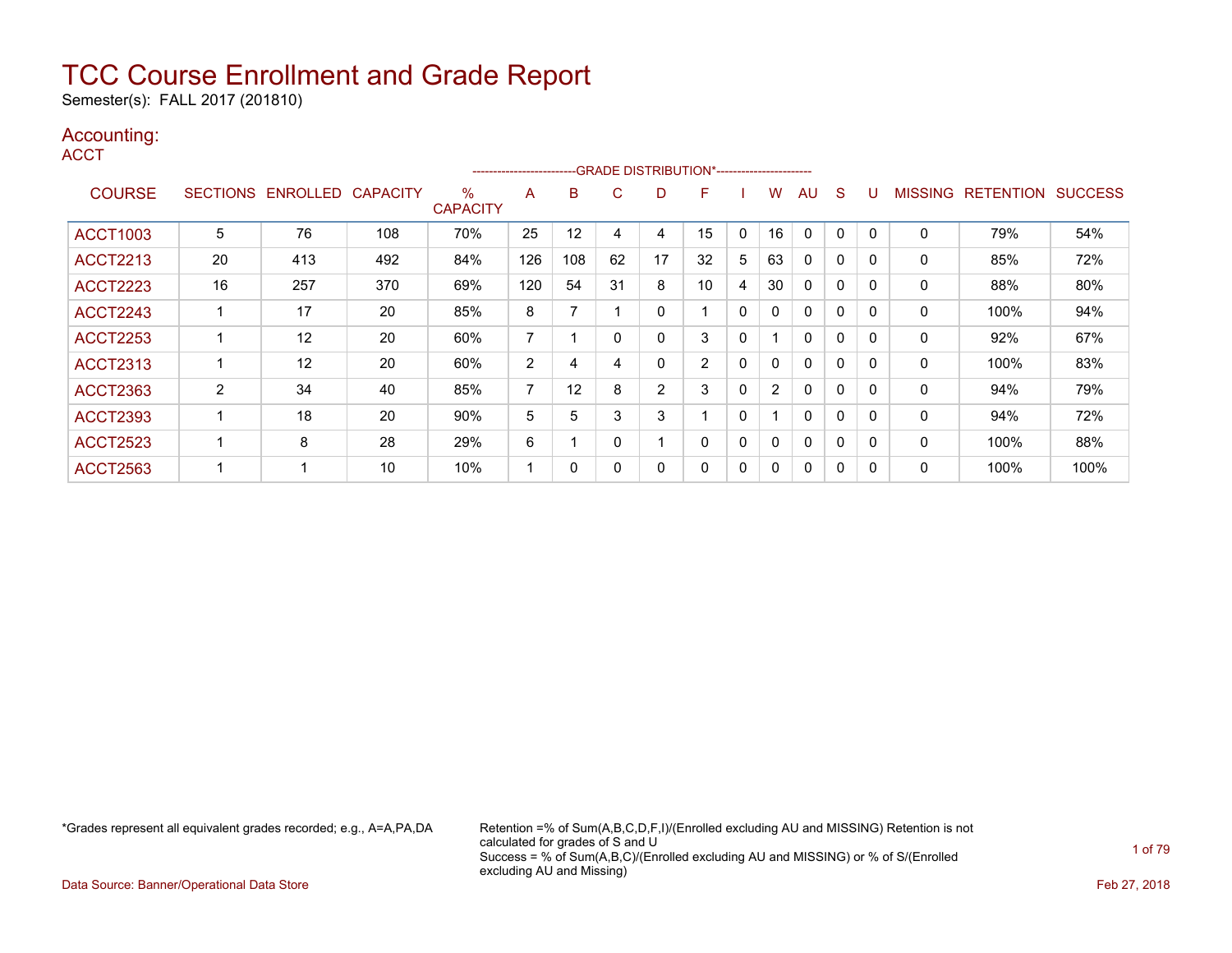Semester(s): FALL 2017 (201810)

#### Allied Health: ALDH<sub>1</sub>

| ALDN            |    |                            |     |                      |     |    | --GRADE DISTRIBUTION*------------------------ |    |    |              |              |              |     |     |                           |     |
|-----------------|----|----------------------------|-----|----------------------|-----|----|-----------------------------------------------|----|----|--------------|--------------|--------------|-----|-----|---------------------------|-----|
| <b>COURSE</b>   |    | SECTIONS ENROLLED CAPACITY |     | %<br><b>CAPACITY</b> | A   | B. |                                               | D. | F. |              |              | w au         | - S | . U | MISSING RETENTION SUCCESS |     |
| <b>ALDH1013</b> |    | 41                         | 55  | 75%                  | 18  | 12 |                                               |    | 3  | $\mathbf{0}$ | $\mathbf{0}$ | $\mathbf{0}$ |     |     | 100%                      | 85% |
| <b>ALDH1323</b> | 14 | 312                        | 336 | 93%                  | 120 | 76 | 49                                            | 14 | Q  | ົ            | 42           | $\Omega$     |     |     | 87%                       | 79% |

\*Grades represent all equivalent grades recorded; e.g., A=A,PA,DA Retention =% of Sum(A,B,C,D,F,I)/(Enrolled excluding AU and MISSING) Retention is not calculated for grades of S and U Success = % of Sum(A,B,C)/(Enrolled excluding AU and MISSING) or % of S/(Enrolled excluding AU and Missing)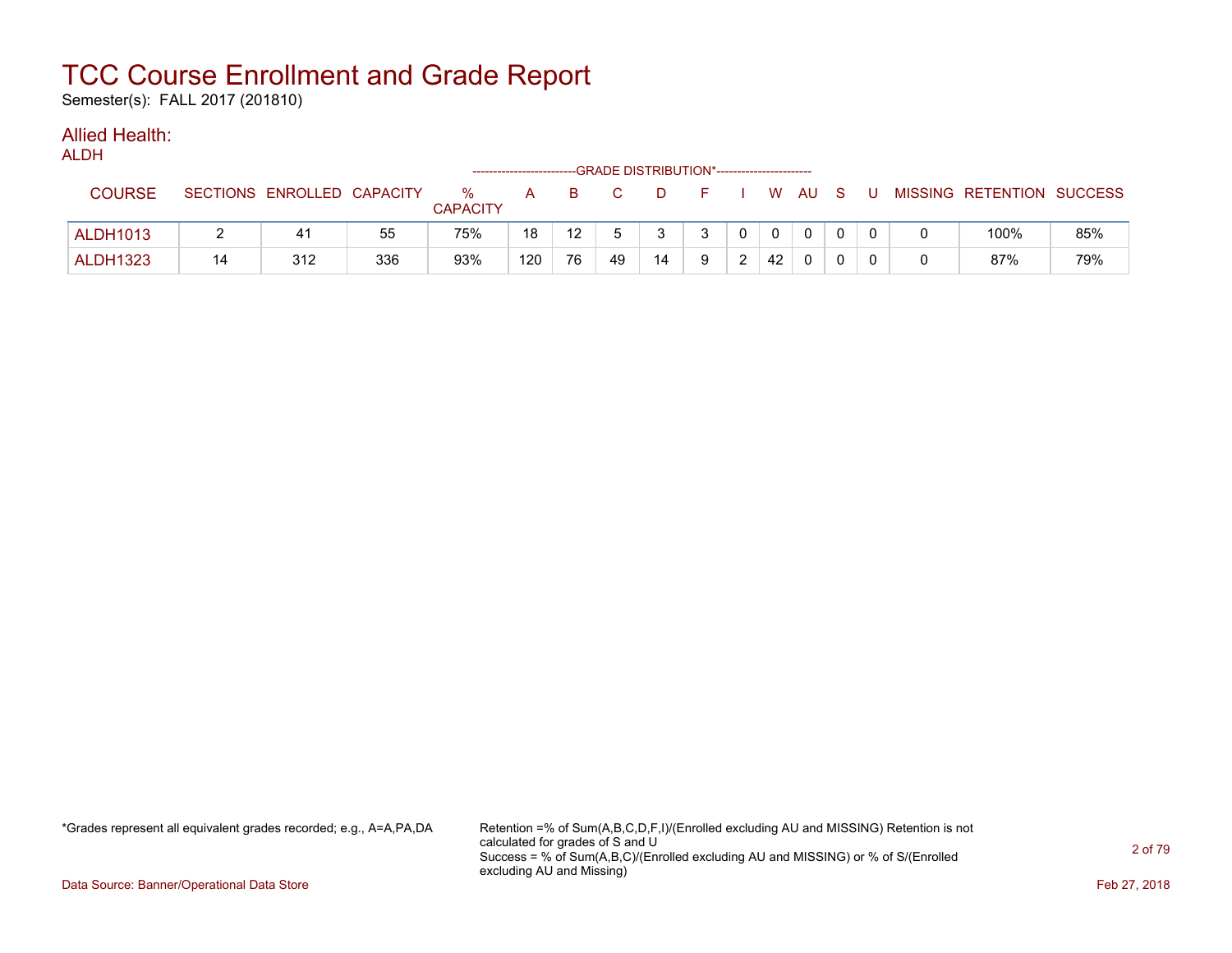Semester(s): FALL 2017 (201810)

### Art: ART

|                |                |                            |                |                      |                |              |                | -GRADE DISTRIBUTION*---------------------- |                |              |                |              |              |          |              |                                  |      |
|----------------|----------------|----------------------------|----------------|----------------------|----------------|--------------|----------------|--------------------------------------------|----------------|--------------|----------------|--------------|--------------|----------|--------------|----------------------------------|------|
| <b>COURSE</b>  |                | SECTIONS ENROLLED CAPACITY |                | %<br><b>CAPACITY</b> | A              | B            | C              | D                                          | F              |              | W              | AU           | S            | U        |              | <b>MISSING RETENTION SUCCESS</b> |      |
| <b>ART1013</b> | 6              | 68                         | 72             | 94%                  | 26             | 24           | 6              | 3                                          | 3              | 0            | 6              | 0            | 0            | $\Omega$ | 0            | 91%                              | 82%  |
| <b>ART1023</b> | -1             | 12                         | 12             | 100%                 | 5              | 3            | 1              | 1                                          | $\mathbf{0}$   | 0            | $\overline{2}$ | 0            | $\mathbf{0}$ | $\Omega$ | 0            | 83%                              | 75%  |
| <b>ART1033</b> | 1              | $\overline{2}$             | 3              | 67%                  | 0              | 0            | 0              | 0                                          | 0              | 0            | 1              | 1            | 0            | 0        | 0            | 0%                               | 0%   |
| <b>ART1053</b> | 3              | 54                         | 55             | 98%                  | 22             | 7            | 10             | $\overline{2}$                             | 6              | 0            | $\overline{7}$ | 0            | $\mathbf{0}$ | 0        | 0            | 87%                              | 72%  |
| <b>ART1063</b> | 1              | 21                         | 20             | 105%                 | 9              | 3            | 4              | $\mathbf 1$                                | 4              | 0            | 0              | 0            | 0            | 0        | 0            | 100%                             | 76%  |
| <b>ART1083</b> | 2              | 17                         | 18             | 94%                  | 9              | 6            | 1              | $\mathbf{1}$                               | $\Omega$       | $\mathbf{0}$ | $\Omega$       | $\mathbf{0}$ | $\mathbf{0}$ | 0        | 0            | 100%                             | 94%  |
| <b>ART1113</b> | $\overline{7}$ | 126                        | 130            | 97%                  | 65             | 34           | 11             | $\mathbf{1}$                               | $\overline{7}$ | $\mathbf{0}$ | 8              | $\mathbf{0}$ | $\mathbf{0}$ | 0        | 0            | 94%                              | 87%  |
| <b>ART1123</b> | 3              | 27                         | 31             | 87%                  | 13             | 14           | 0              | 0                                          | $\mathbf{0}$   | $\Omega$     | $\Omega$       | $\mathbf{0}$ | $\Omega$     | $\Omega$ | $\Omega$     | 100%                             | 100% |
| <b>ART1133</b> | 3              | 8                          | 11             | 73%                  | 5              | 2            | 0              | 0                                          | $\mathbf 0$    | 0            | 1              | 0            | $\mathbf{0}$ | $\Omega$ | 0            | 88%                              | 88%  |
| <b>ART2083</b> | 1              | 7                          | 10             | 70%                  | 3              | 2            | $\mathbf{0}$   | 0                                          | $\mathbf{0}$   | 0            |                | $\mathbf{1}$ | $\mathbf{0}$ | $\Omega$ | 0            | 83%                              | 83%  |
| <b>ART2093</b> | 1              | 1                          | 4              | 25%                  | $\mathbf{0}$   | 1            | $\mathbf{0}$   | 0                                          | $\mathbf{0}$   | $\mathbf{0}$ | $\mathbf{0}$   | $\mathbf{0}$ | $\mathbf{0}$ | $\Omega$ | 0            | 100%                             | 100% |
| <b>ART2143</b> | 1              | 10                         | 11             | 91%                  | $\overline{2}$ | 6            | 0              | 0                                          | 0              | 0            | 1.             | 1            | 0            | 0        | 0            | 89%                              | 89%  |
| <b>ART2153</b> | 1              | $\overline{2}$             | 4              | 50%                  | $\mathbf{0}$   | -1           | $\mathbf{0}$   | 0                                          | $\mathbf{0}$   | 0            | 0              | $\mathbf{1}$ | $\mathbf{0}$ | 0        | 0            | 100%                             | 100% |
| <b>ART2263</b> | 1              | 11                         | 11             | 100%                 | $\overline{7}$ | 0            | 3              | 0                                          | 0              | 0            | $\mathbf{1}$   | 0            | 0            | 0        | 0            | 91%                              | 91%  |
| <b>ART2273</b> | 1              | $\overline{7}$             | 8              | 88%                  | 5              | 1            | $\mathbf{0}$   | 0                                          | 0              | $\mathbf{0}$ | $\mathbf{1}$   | 0            | $\mathbf{0}$ | 0        | 0            | 86%                              | 86%  |
| <b>ART2283</b> | 1              | $\overline{2}$             | $\overline{4}$ | 50%                  | $\overline{2}$ | $\Omega$     | 0              | 0                                          | $\mathbf{0}$   | $\mathbf{0}$ | 0              | $\mathbf{0}$ | $\mathbf{0}$ | $\Omega$ | 0            | 100%                             | 100% |
| <b>ART2413</b> | 1              | 16                         | 14             | 114%                 | 9              | 5            | 1              | $\Omega$                                   | $\Omega$       | $\Omega$     | 1              | $\mathbf{0}$ | $\Omega$     | $\Omega$ | $\Omega$     | 94%                              | 94%  |
| <b>ART2423</b> | 1              | 11                         | 14             | 79%                  | 3              | 5            | $\overline{2}$ | 1                                          | $\mathbf{0}$   | 0            | 0              | $\mathbf{0}$ | $\mathbf{0}$ | 0        | 0            | 100%                             | 91%  |
| <b>ART2503</b> | 1              | 12                         | 15             | 80%                  | 12             | $\mathbf{0}$ | $\mathbf{0}$   | 0                                          | 0              | 0            | 0              | $\mathbf{0}$ | $\mathbf{0}$ | $\Omega$ | 0            | 100%                             | 100% |
| <b>ART2543</b> | 1              | $\overline{7}$             | 8              | 88%                  | 7              | $\mathbf{0}$ | $\Omega$       | 0                                          | $\mathbf{0}$   | $\mathbf{0}$ | $\Omega$       | $\mathbf{0}$ | $\mathbf{0}$ | $\Omega$ | 0            | 100%                             | 100% |
| <b>ART2553</b> | -1             | 6                          | 8              | 75%                  | 5              | 0            | 1              | 0                                          | 0              | 0            | 0              | 0            | 0            | 0        | 0            | 100%                             | 100% |
| <b>ART2813</b> |                | 18                         | 20             | 90%                  | 13             | 3            |                | 0                                          |                | 0            | 0              | 0            | 0            | 0        | $\mathbf{0}$ | 100%                             | 94%  |

\*Grades represent all equivalent grades recorded; e.g., A=A,PA,DA Retention =% of Sum(A,B,C,D,F,I)/(Enrolled excluding AU and MISSING) Retention is not calculated for grades of S and U Success = % of Sum(A,B,C)/(Enrolled excluding AU and MISSING) or % of S/(Enrolled excluding AU and Missing)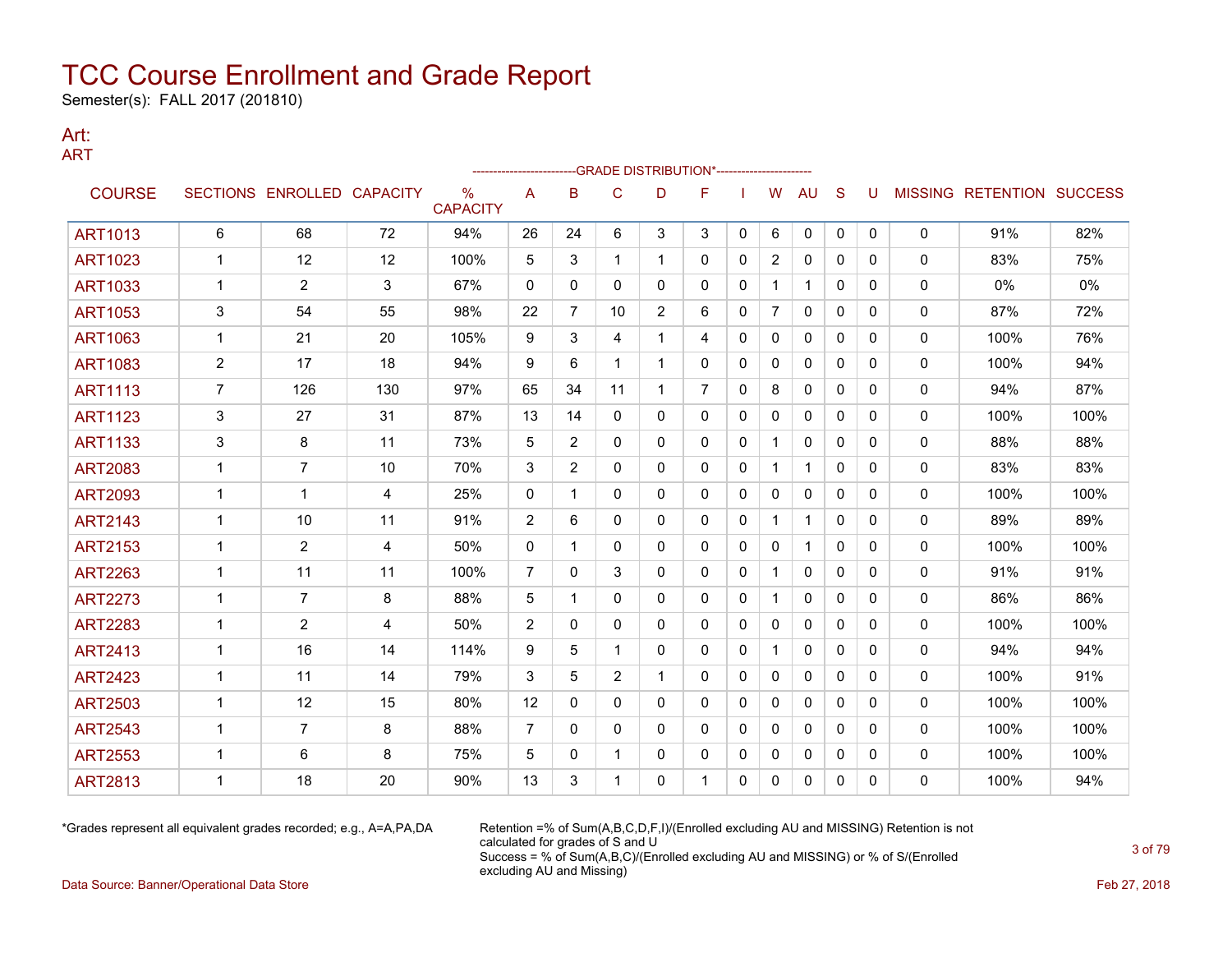Semester(s): FALL 2017 (201810)

### Art: ART

| .              |                            |    |                      | ----------------------- |   | --GRADE DISTRIBUTION*---------------------- |  |   |              |    |   |                           |      |
|----------------|----------------------------|----|----------------------|-------------------------|---|---------------------------------------------|--|---|--------------|----|---|---------------------------|------|
| <b>COURSE</b>  | SECTIONS ENROLLED CAPACITY |    | %<br><b>CAPACITY</b> | A                       | B |                                             |  | W | AU.          | -S | U | MISSING RETENTION SUCCESS |      |
| <b>ART2853</b> |                            | 12 | 75%                  |                         |   |                                             |  |   | $\mathbf{0}$ |    |   | 89%                       | 89%  |
| <b>ART2993</b> |                            |    | 100%                 |                         |   |                                             |  |   | 0            |    |   | 100%                      | 100% |

\*Grades represent all equivalent grades recorded; e.g., A=A,PA,DA Retention =% of Sum(A,B,C,D,F,I)/(Enrolled excluding AU and MISSING) Retention is not calculated for grades of S and U Success = % of Sum(A,B,C)/(Enrolled excluding AU and MISSING) or % of S/(Enrolled excluding AU and Missing)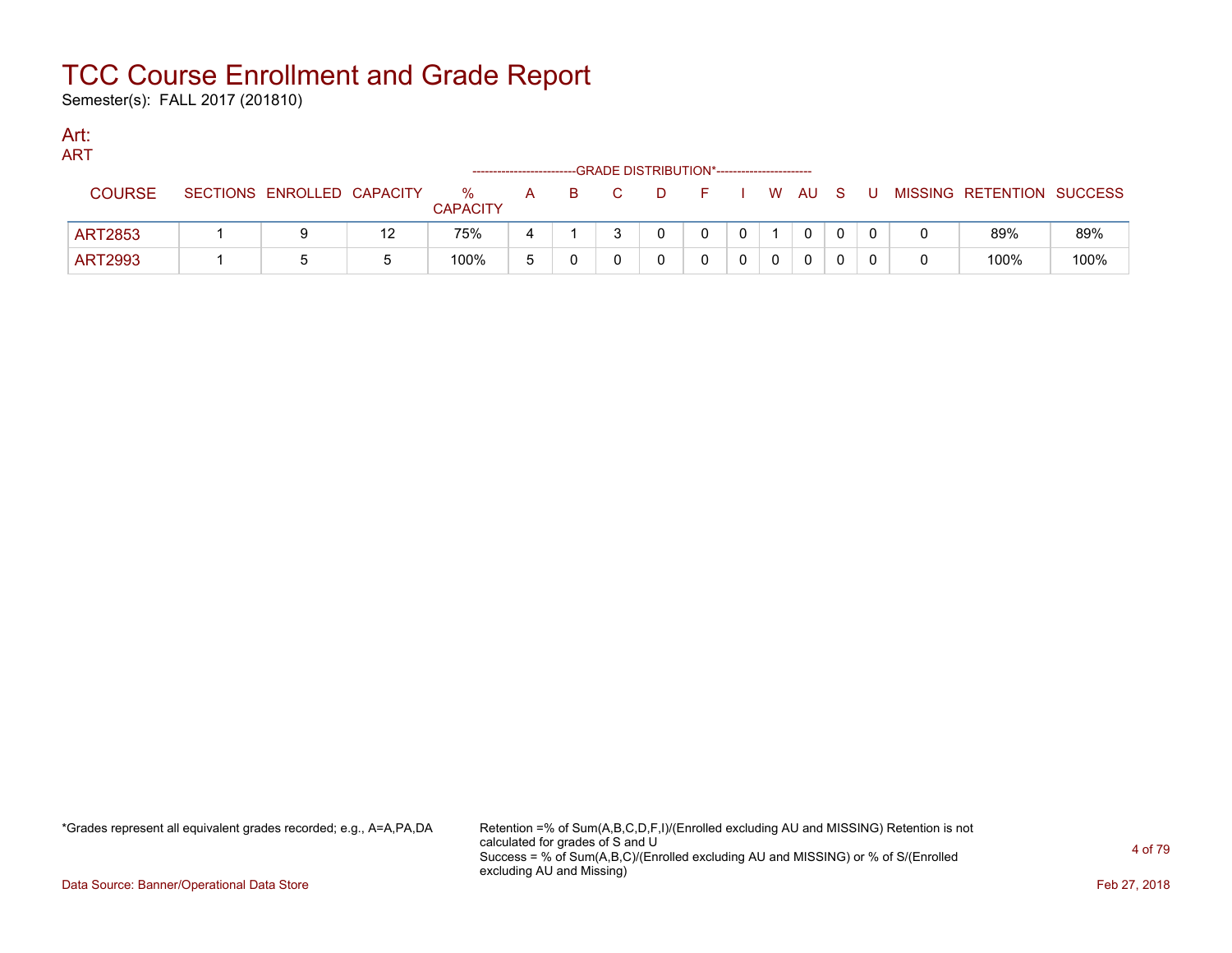Semester(s): FALL 2017 (201810)

#### American Sign Language Ed: ASLE

--GRADE DISTRIBUTION\*------------------------COURSE SECTIONS ENROLLED CAPACITY % **CAPACITY** A B C D F I W AU S U MISSING RETENTION SUCCESS ASLE1363 9 108 135 80% 40 27 10 5 10 0 16 0 0 0 0 85% 71% ASLE1373 2 22 30 73% 7 6 1 1 1 0 6 0 0 0 0 73% 64% ASLE1413 | 1 | 16 | 20 | 80% | 4 | 2 | 2 | 0 | 7 | 0 | 1 | 0 | 0 | 0 | 0 | 0 | 94% | 50% ASLE2414 | 3 | 23 | 45 | 51% | 5 | 6 | 7 | 1 | 1 | 0 | 3 | 0 | 0 | 0 | 0 | 87% | 78%

\*Grades represent all equivalent grades recorded; e.g., A=A,PA,DA Retention =% of Sum(A,B,C,D,F,I)/(Enrolled excluding AU and MISSING) Retention is not calculated for grades of S and U Success = % of Sum(A,B,C)/(Enrolled excluding AU and MISSING) or % of S/(Enrolled excluding AU and Missing)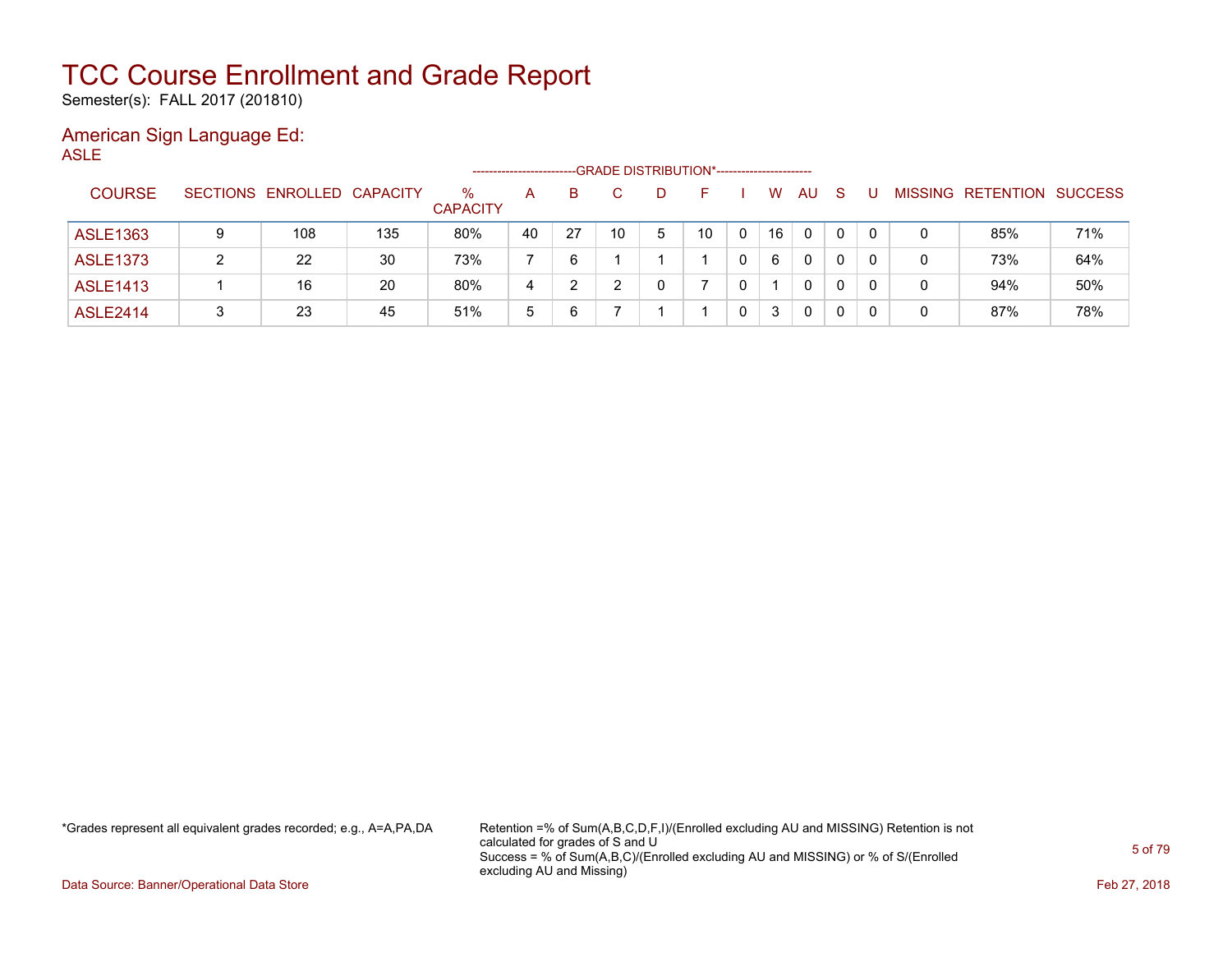Semester(s): FALL 2017 (201810)

### Astronomy:

| <b>ASTR</b>     |    |     |                 |    | ------------------------GRADE DISTRIBUTION*----------------------- |    |             |    |                |   |  |  |                                                                               |     |
|-----------------|----|-----|-----------------|----|--------------------------------------------------------------------|----|-------------|----|----------------|---|--|--|-------------------------------------------------------------------------------|-----|
| <b>COURSE</b>   |    |     | <b>CAPACITY</b> |    |                                                                    |    |             |    |                |   |  |  | SECTIONS ENROLLED CAPACITY 3 % A B C D F I W AU S U MISSING RETENTION SUCCESS |     |
| <b>ASTR1104</b> | 99 | 104 | 95%             | 36 | 19                                                                 | 11 | $5^{\circ}$ | 18 | 0 <sup>1</sup> | 9 |  |  | 91%                                                                           | 67% |

\*Grades represent all equivalent grades recorded; e.g., A=A,PA,DA Retention =% of Sum(A,B,C,D,F,I)/(Enrolled excluding AU and MISSING) Retention is not calculated for grades of S and U Success = % of Sum(A,B,C)/(Enrolled excluding AU and MISSING) or % of S/(Enrolled excluding AU and Missing)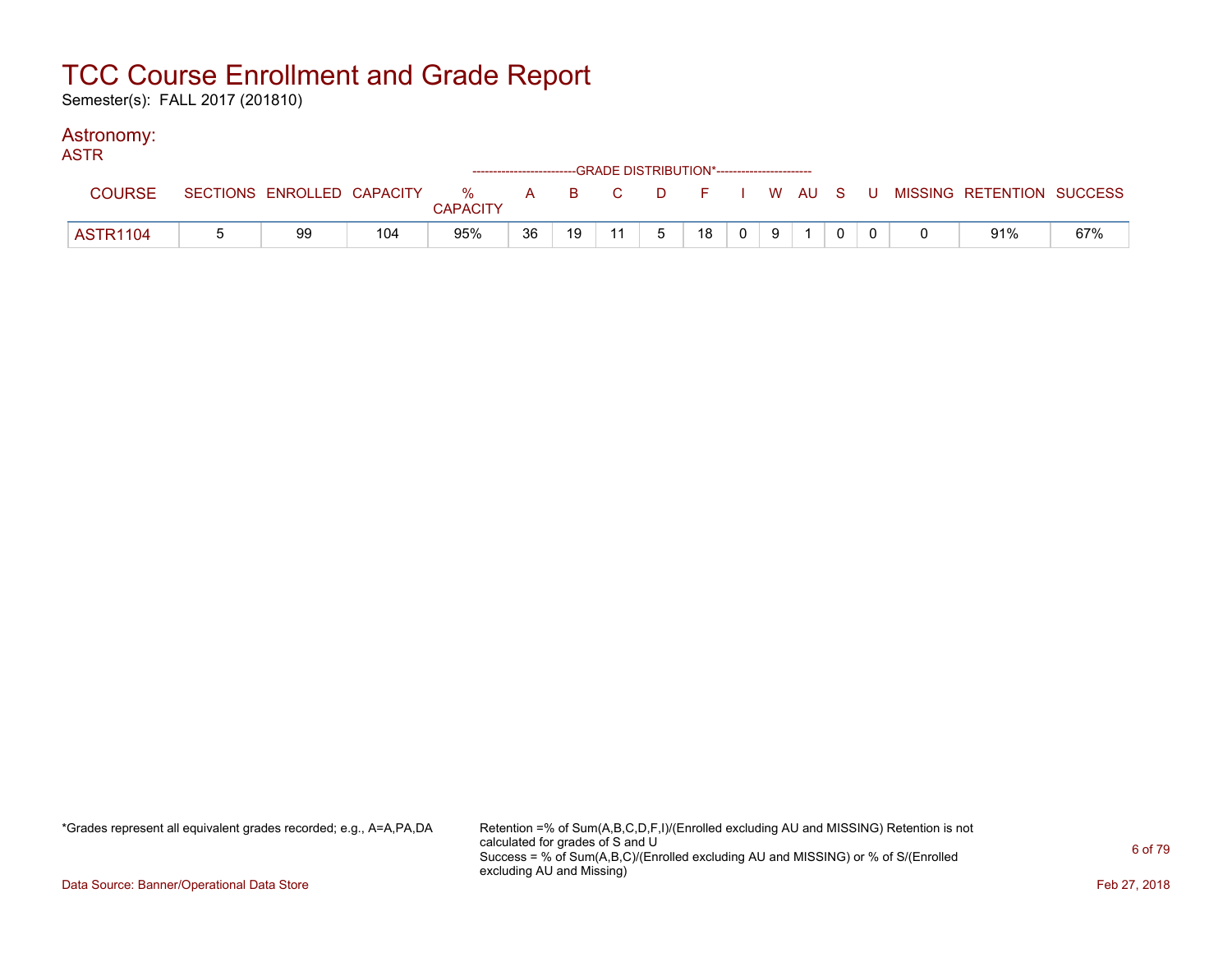Semester(s): FALL 2017 (201810)

### Aviation Sciences Technology: AVST

|                 |                 |                 |                 |                                  |                |                |                | --GRADE DISTRIBUTION*----------------------- |                |              |                |              |          |              |                |                  |                |
|-----------------|-----------------|-----------------|-----------------|----------------------------------|----------------|----------------|----------------|----------------------------------------------|----------------|--------------|----------------|--------------|----------|--------------|----------------|------------------|----------------|
| <b>COURSE</b>   | <b>SECTIONS</b> | <b>ENROLLED</b> | <b>CAPACITY</b> | $\frac{0}{0}$<br><b>CAPACITY</b> | A              | в              | C              | D                                            | F              |              | w              | AU           | S        |              | <b>MISSING</b> | <b>RETENTION</b> | <b>SUCCESS</b> |
| <b>AVST1113</b> | $\overline{2}$  | 36              | 40              | 90%                              | 18             | 10             | 6              | 0                                            |                | $\mathbf{0}$ | 1              | $\mathbf 0$  | $\Omega$ | $\Omega$     | 0              | 97%              | 94%            |
| <b>AVST1222</b> |                 | 14              | 20              | 70%                              | 3              | 0              | 0              | 0                                            | 0              | 11           | 0              | $\Omega$     | 0        | $\mathbf{0}$ | 0              | 100%             | 21%            |
| <b>AVST1232</b> |                 | $\overline{2}$  | 10              | 20%                              | 2              | 0              | 0              | 0                                            | 0              | 0            | 0              | 0            | 0        | 0            | 0              | 100%             | 100%           |
| <b>AVST1343</b> | 1               | 17              | 20              | 85%                              | 9              | 3              | $\overline{2}$ |                                              |                |              | 0              | 0            | 0        | $\Omega$     | $\mathbf{0}$   | 100%             | 82%            |
| <b>AVST1364</b> | $\mathbf{1}$    | 11              | 20              | 55%                              | 5              | 4              | $\overline{2}$ | 0                                            | 0              | 0            | 0              | 0            | 0        | 0            | 0              | 100%             | 100%           |
| <b>AVST2113</b> | $\overline{2}$  | 28              | 40              | 70%                              | 15             | 5              | 4              | 0                                            | $\overline{2}$ | 0            | $\overline{2}$ | $\mathbf{0}$ | 0        | $\Omega$     | $\mathbf{0}$   | 93%              | 86%            |
| <b>AVST2132</b> | 1               | 4               | 10              | 40%                              | 0              | 0              | 0              | 0                                            | 0              | 4            | 0              | 0            | 0        | 0            | 0              | 100%             | 0%             |
| <b>AVST2152</b> |                 | 1               | 10              | 10%                              |                | 0              | 0              | 0                                            | 0              | 0            | 0              | 0            | 0        | $\Omega$     | 0              | 100%             | 100%           |
| <b>AVST2181</b> |                 | 4               | 10              | 10%                              |                | 0              | 0              | 0                                            | 0              | 0            | 0              | $\mathbf{0}$ | 0        | 0            | $\mathbf{0}$   | 100%             | 100%           |
| <b>AVST2213</b> | 1               | 9               | 20              | 45%                              | $\overline{7}$ | $\overline{2}$ | 0              | 0                                            | 0              | 0            | 0              | $\mathbf{0}$ | 0        | 0            | 0              | 100%             | 100%           |
| <b>AVST2226</b> | 1               | 11              | 20              | 55%                              | 7              | 4              | 0              | $\mathbf{0}$                                 | 0              | 0            | 0              | $\mathbf{0}$ | 0        | $\Omega$     | $\mathbf{0}$   | 100%             | 100%           |
| <b>AVST2253</b> |                 | 8               | 20              | 40%                              | 6              | $\overline{2}$ | 0              | 0                                            | 0              | 0            | 0              | 0            | 0        | 0            | 0              | 100%             | 100%           |
| <b>AVST2273</b> |                 | 11              | 20              | 55%                              | 8              | $\overline{2}$ |                | 0                                            | 0              | 0            | 0              | 0            | $\Omega$ | $\Omega$     | 0              | 100%             | 100%           |
| <b>AVST2991</b> |                 | 1               |                 | 100%                             |                | 0              | 0              | 0                                            | 0              | 0            | 0              | 0            | 0        | 0            | 0              | 100%             | 100%           |
|                 |                 |                 |                 |                                  |                |                |                |                                              |                |              |                |              |          |              |                |                  |                |

\*Grades represent all equivalent grades recorded; e.g., A=A,PA,DA Retention =% of Sum(A,B,C,D,F,I)/(Enrolled excluding AU and MISSING) Retention is not calculated for grades of S and U Success = % of Sum(A,B,C)/(Enrolled excluding AU and MISSING) or % of S/(Enrolled excluding AU and Missing)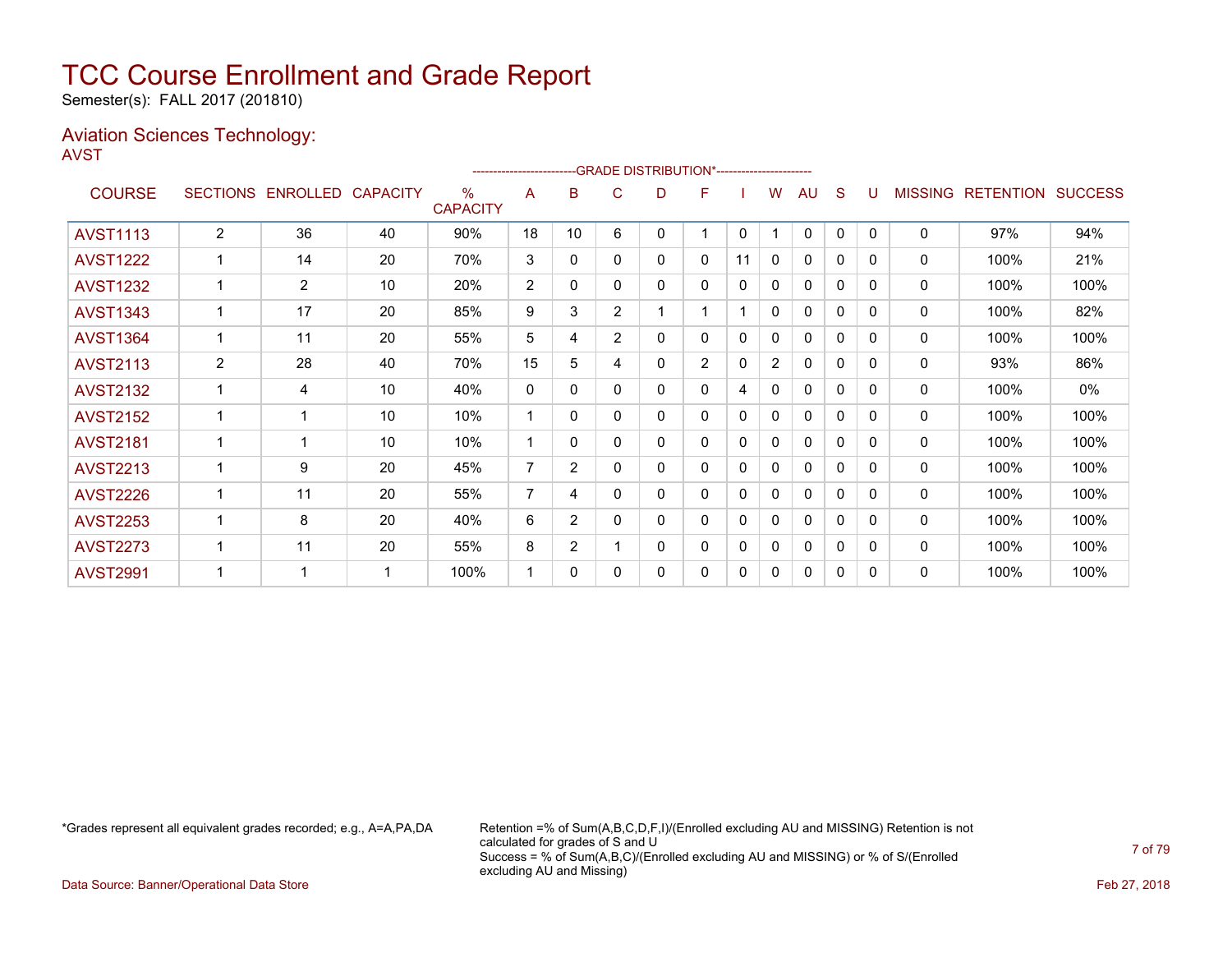Semester(s): FALL 2017 (201810)

### Biology:

BIOL

|                 |                 |                   |       |                      | ------------------------- |     | -GRADE DISTRIBUTION*----------------------- |    |                |   |                |              |              |   |                |                          |      |
|-----------------|-----------------|-------------------|-------|----------------------|---------------------------|-----|---------------------------------------------|----|----------------|---|----------------|--------------|--------------|---|----------------|--------------------------|------|
| <b>COURSE</b>   | <b>SECTIONS</b> | ENROLLED CAPACITY |       | ℅<br><b>CAPACITY</b> | A                         | B   | C                                           | D  | F              |   | W              | AU           | S            |   | <b>MISSING</b> | <b>RETENTION SUCCESS</b> |      |
| <b>BIOL1113</b> |                 | 19                | 20    | 95%                  | 9                         | 7   | 0                                           | 0  |                | 0 | $\overline{2}$ | 0            | 0            | 0 | 0              | 89%                      | 84%  |
| <b>BIOL1114</b> | 29              | 587               | 656   | 89%                  | 167                       | 151 | 109                                         | 43 | 44             | 3 | 70             | 0            | 0            | 0 | 0              | 88%                      | 73%  |
| <b>BIOL1224</b> | 33              | 754               | 786   | 96%                  | 203                       | 216 | 137                                         | 39 | 47             |   | 111            | $\mathbf{0}$ | 0            | 0 | 0              | 85%                      | 74%  |
| <b>BIOL1314</b> | 13              | 289               | 312   | 93%                  | 125                       | 72  | 38                                          | 7  | 13             |   | 33             | 0            | 0            | 0 | 0              | 89%                      | 81%  |
| <b>BIOL1324</b> |                 | 25                | 24    | 104%                 | 10                        | 10  | 5                                           | 0  | 0              | 0 |                | 0            | $\mathbf{0}$ | 0 | 0              | 100%                     | 100% |
| <b>BIOL1383</b> | 48              | 1,028             | 1,179 | 87%                  | 388                       | 282 | 140                                         | 57 | 65             |   | 95             | 0            | $\mathbf{0}$ | 0 | 0              | 91%                      | 79%  |
| <b>BIOL1404</b> |                 | 10                | 20    | 50%                  | 3                         | 4   | $\overline{2}$                              | 0  |                | 0 |                | $\Omega$     | $\mathbf{0}$ | 0 | 0              | 100%                     | 90%  |
| <b>BIOL1604</b> | 3               | 55                | 72    | 76%                  | 16                        | 14  | 16                                          | 3  | $\overline{2}$ | 0 | 4              | 0            | $\mathbf{0}$ | 0 | 0              | 93%                      | 84%  |
| <b>BIOL2134</b> | 20              | 444               | 480   | 92%                  | 130                       | 117 | 91                                          | 21 | 24             |   | 60             | $\Omega$     | 0            | 0 | 0              | 86%                      | 76%  |
| <b>BIOL2154</b> | 12              | 278               | 288   | 97%                  | 106                       | 80  | 46                                          | 14 | 5              | 0 | 27             | 0            | $\mathbf{0}$ | 0 | 0              | 90%                      | 83%  |
| <b>BIOL2164</b> | 15              | 311               | 356   | 87%                  | 84                        | 104 | 64                                          | 8  | 9              | 0 | 42             | $\Omega$     | $\Omega$     | 0 | 0              | 86%                      | 81%  |
| <b>BIOL2213</b> |                 | 7                 | 30    | 23%                  | $\overline{2}$            | 0   |                                             | 2  | $\overline{2}$ | 0 | $\mathbf{0}$   | 0            | 0            | 0 | 0              | 100%                     | 43%  |
| <b>BIOL2313</b> | $\overline{2}$  | 38                | 40    | 95%                  | 14                        | 5   | 3                                           | 4  | $\overline{2}$ | 0 | 10             | 0            | 0            | 0 | 0              | 74%                      | 58%  |

\*Grades represent all equivalent grades recorded; e.g., A=A,PA,DA Retention =% of Sum(A,B,C,D,F,I)/(Enrolled excluding AU and MISSING) Retention is not calculated for grades of S and U Success = % of Sum(A,B,C)/(Enrolled excluding AU and MISSING) or % of S/(Enrolled excluding AU and Missing)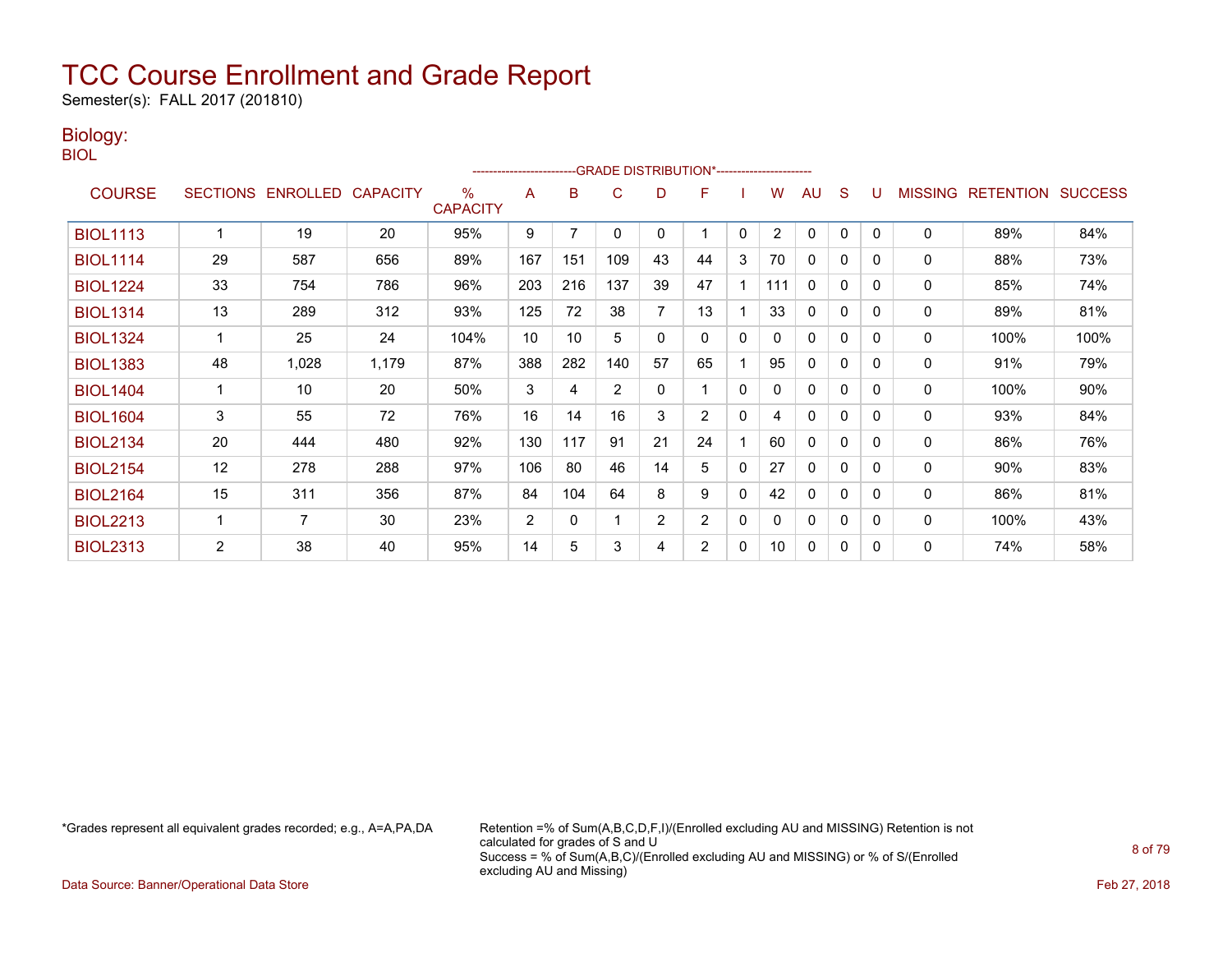Semester(s): FALL 2017 (201810)

#### Biotechnology: BIOT

| ---             |                            |    |                         | -------------------- |   | -GRADE DISTRIBUTION*----------------------- |   |   |   |    |   |  |                           |     |
|-----------------|----------------------------|----|-------------------------|----------------------|---|---------------------------------------------|---|---|---|----|---|--|---------------------------|-----|
| <b>COURSE</b>   | SECTIONS ENROLLED CAPACITY |    | $\%$<br><b>CAPACITY</b> | A                    | B |                                             |   |   | W | AU | S |  | MISSING RETENTION SUCCESS |     |
| <b>BIOT1113</b> | 21                         | 24 | 88%                     |                      |   |                                             | 0 | 3 | 8 |    |   |  | 60%                       | 45% |
| <b>BIOT1534</b> |                            | 12 | 92%                     | 6                    |   |                                             |   |   |   | 0  | 0 |  | 91%                       | 91% |
| <b>BIOT2246</b> | 10                         | 12 | 83%                     | 6                    |   |                                             |   |   |   | 0  | 0 |  | 90%                       | 90% |

\*Grades represent all equivalent grades recorded; e.g., A=A,PA,DA Retention =% of Sum(A,B,C,D,F,I)/(Enrolled excluding AU and MISSING) Retention is not calculated for grades of S and U Success = % of Sum(A,B,C)/(Enrolled excluding AU and MISSING) or % of S/(Enrolled excluding AU and Missing)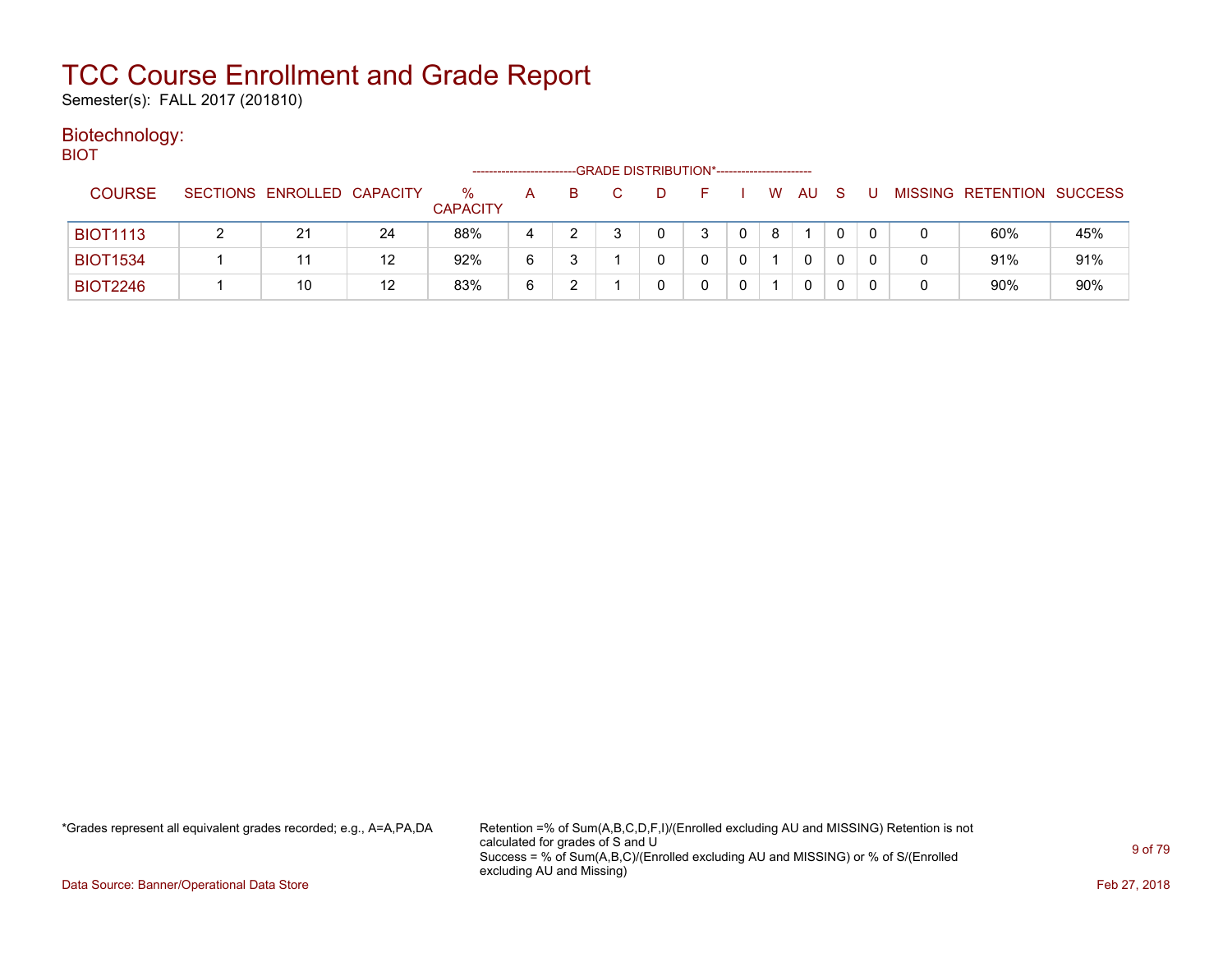Semester(s): FALL 2017 (201810)

### Biomedical Equipment Technolog: BMET

| -------         |                            |               |                                    | ------------------------GRADE DISTRIBUTION*----------------------- |              |          |              |          |   |                           |     |
|-----------------|----------------------------|---------------|------------------------------------|--------------------------------------------------------------------|--------------|----------|--------------|----------|---|---------------------------|-----|
| <b>COURSE</b>   | SECTIONS ENROLLED CAPACITY | %<br>CAPACITY | $\mathbf{A}$ <b>B</b> $\mathbf{A}$ | <b>COLLEGE</b>                                                     | D F I W AU S |          |              |          | U | MISSING RETENTION SUCCESS |     |
| <b>BMET1304</b> |                            | 57%           |                                    |                                                                    |              | $\Omega$ | $\mathbf{0}$ | $\Omega$ |   | 88%                       | 88% |

\*Grades represent all equivalent grades recorded; e.g., A=A,PA,DA Retention =% of Sum(A,B,C,D,F,I)/(Enrolled excluding AU and MISSING) Retention is not calculated for grades of S and U Success = % of Sum(A,B,C)/(Enrolled excluding AU and MISSING) or % of S/(Enrolled excluding AU and Missing)

Data Source: Banner/Operational Data Store Feb 27, 2018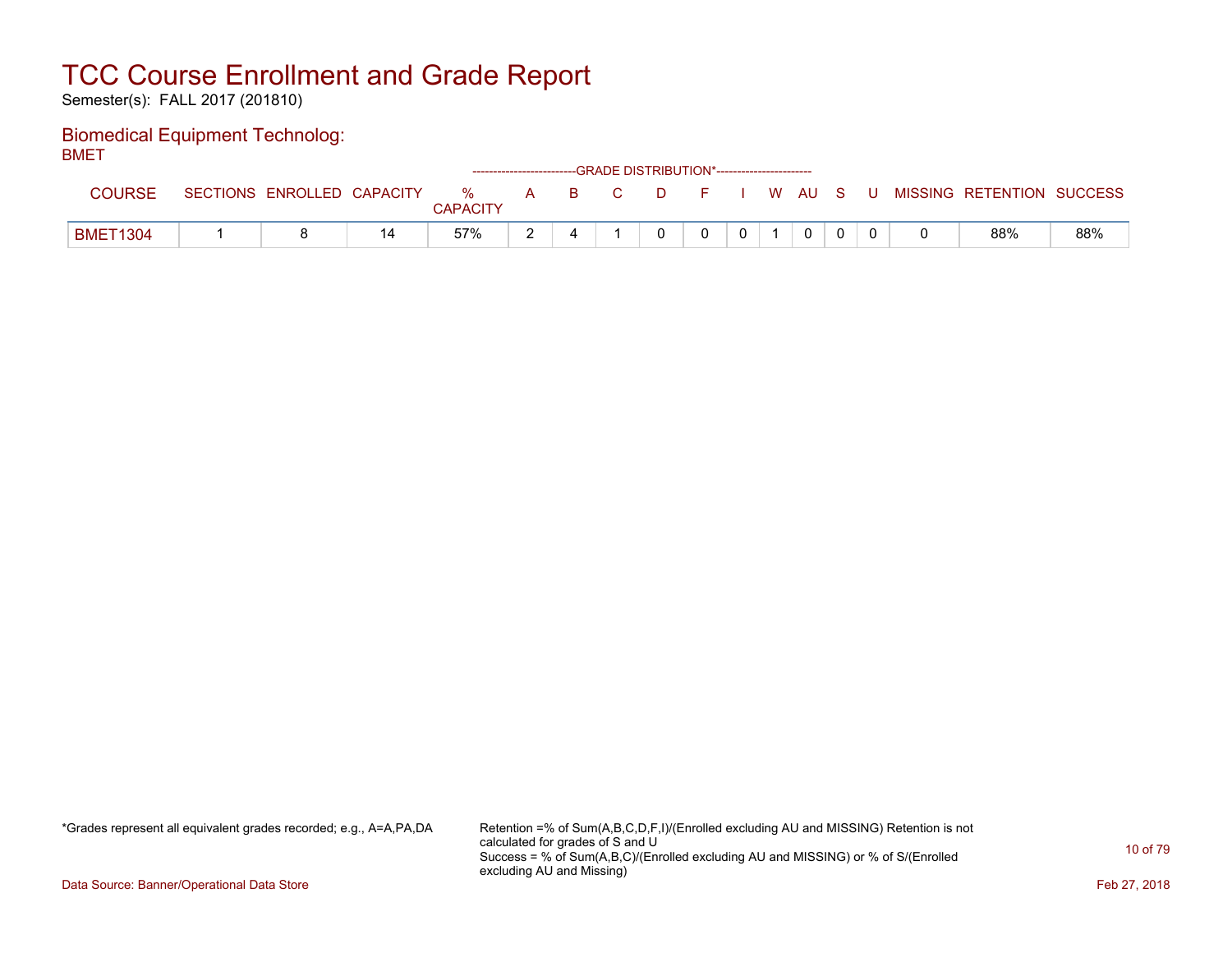Semester(s): FALL 2017 (201810)

### Business:

**BUSN** 

|                 |                |                   |                 |                         |                |                |                | ------------------------GRADE                DISTRIBUTION*---------------------- |                |                |                |              |              |          |                |                          |      |
|-----------------|----------------|-------------------|-----------------|-------------------------|----------------|----------------|----------------|----------------------------------------------------------------------------------|----------------|----------------|----------------|--------------|--------------|----------|----------------|--------------------------|------|
| <b>COURSE</b>   |                | SECTIONS ENROLLED | <b>CAPACITY</b> | $\%$<br><b>CAPACITY</b> | A              | B              | C              | D                                                                                | F              |                | W              | AU           | S            |          | <b>MISSING</b> | <b>RETENTION SUCCESS</b> |      |
| <b>BUSN1053</b> | 17             | 381               | 431             | 88%                     | 137            | 65             | 46             | 26                                                                               | 59             | $\overline{2}$ | 46             | $\mathbf{0}$ | $\mathbf{0}$ | $\Omega$ | 0              | 88%                      | 65%  |
| <b>BUSN1123</b> | $\overline{c}$ | 38                | 40              | 95%                     | 14             |                | 7              | 0                                                                                | $\overline{7}$ | $\Omega$       | 9              | $\mathbf{0}$ | $\mathbf{0}$ | $\Omega$ | 0              | 76%                      | 58%  |
| <b>BUSN1143</b> | 6              | 62                | 110             | 56%                     | 40             | 11             | 3              | 3                                                                                | 3              | $\Omega$       | $\overline{2}$ | $\Omega$     | $\Omega$     | $\Omega$ | 0              | 97%                      | 87%  |
| <b>BUSN1153</b> |                | 4                 | 20              | 20%                     | 1              | 0              |                |                                                                                  |                | 0              | 0              | $\mathbf{0}$ | 0            | 0        | 0              | 100%                     | 50%  |
| <b>BUSN1173</b> |                | 12                | 20              | 60%                     |                | 6              |                | 0                                                                                |                | 0              | 3              | 0            | 0            | 0        | $\mathbf{0}$   | 75%                      | 67%  |
| <b>BUSN1353</b> | 6              | 108               | 125             | 86%                     | 41             | 18             | 16             | 6                                                                                | 13             | $\mathbf{0}$   | 14             | $\mathbf{0}$ | $\Omega$     | $\Omega$ | $\Omega$       | 87%                      | 69%  |
| <b>BUSN2053</b> | 3              | 20                | 60              | 33%                     | 9              | 4              | $\overline{2}$ |                                                                                  | 0              | $\mathbf{0}$   | 4              | 0            | 0            | $\Omega$ | 0              | 80%                      | 75%  |
| <b>BUSN2213</b> | 3              | 58                | 65              | 89%                     | 21             | 19             | 6              |                                                                                  | 4              | $\mathbf{0}$   | $\overline{7}$ | $\mathbf{0}$ | $\Omega$     | $\Omega$ | 0              | 88%                      | 79%  |
| <b>BUSN2313</b> | 4              | 80                | 118             | 68%                     | 22             | 25             | 16             | 3                                                                                | 10             | 0              | 3              |              | $\Omega$     | $\Omega$ | 0              | 96%                      | 80%  |
| <b>BUSN2323</b> |                | 19                | 22              | 86%                     | 16             | 3              | 0              | 0                                                                                | 0              | 0              | 0              | $\mathbf{0}$ | 0            | $\Omega$ | $\mathbf{0}$   | 100%                     | 100% |
| <b>BUSN2363</b> |                | 17                | 20              | 85%                     | $\overline{7}$ | 4              |                | $\overline{2}$                                                                   | $\overline{2}$ | 0              |                | $\mathbf{0}$ | $\Omega$     | $\Omega$ | $\Omega$       | 94%                      | 71%  |
| <b>BUSN2403</b> |                | 11                | 20              | 55%                     | $\overline{2}$ | $\overline{2}$ | $\overline{2}$ |                                                                                  | 3              | 0              |                | $\mathbf{0}$ | 0            | $\Omega$ | 0              | 91%                      | 55%  |
| <b>BUSN2433</b> | 4              | 79                | 80              | 99%                     | 40             | 11             | 3              | $\overline{2}$                                                                   | 10             | $\mathbf{0}$   | 13             | $\mathbf{0}$ | $\Omega$     | $\Omega$ | $\mathbf{0}$   | 84%                      | 68%  |
| <b>BUSN2503</b> |                | 17                | 20              | 85%                     | 8              | 3              |                | 4                                                                                |                | $\Omega$       | 0              | $\mathbf{0}$ | $\Omega$     | $\Omega$ | 0              | 100%                     | 71%  |
| <b>BUSN2723</b> |                | 8                 | 20              | 40%                     | 3              | $\overline{2}$ | 0              |                                                                                  | 0              | 0              | $\overline{2}$ | 0            | 0            | $\Omega$ | 0              | 75%                      | 62%  |

\*Grades represent all equivalent grades recorded; e.g., A=A,PA,DA Retention =% of Sum(A,B,C,D,F,I)/(Enrolled excluding AU and MISSING) Retention is not calculated for grades of S and U Success = % of Sum(A,B,C)/(Enrolled excluding AU and MISSING) or % of S/(Enrolled excluding AU and Missing)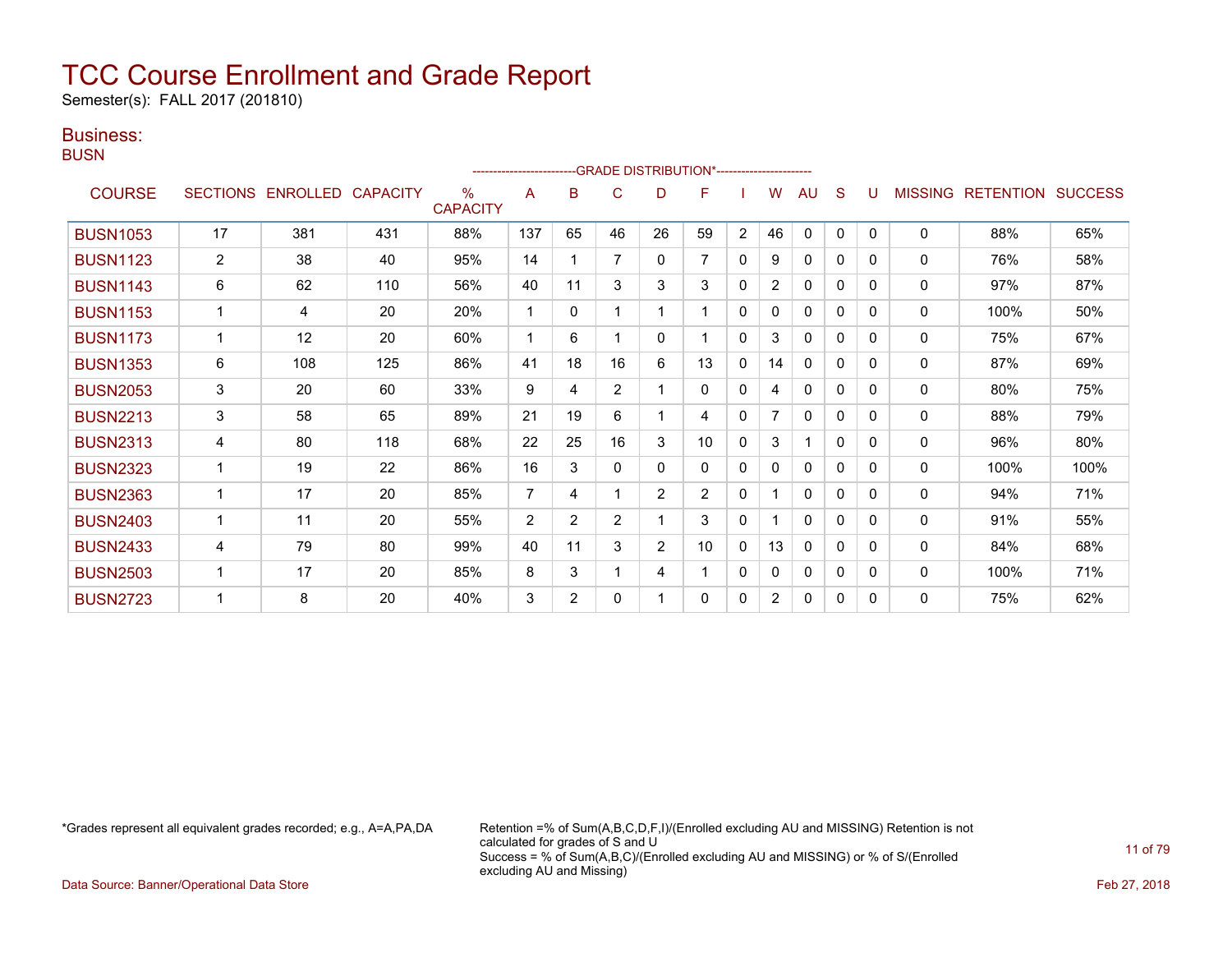Semester(s): FALL 2017 (201810)

### Chemistry:

|                |     |                 | %<br><b>CAPACITY</b>               | A   | В   | С                      | D  | F  |              | w  | AU           | -S                                              | U            |              |      |                           |
|----------------|-----|-----------------|------------------------------------|-----|-----|------------------------|----|----|--------------|----|--------------|-------------------------------------------------|--------------|--------------|------|---------------------------|
| 13             | 243 | 296             | 82%                                | 76  | 64  | 32                     | 11 | 22 | 0            | 38 | $\mathbf{0}$ | 0                                               | $\Omega$     | $\mathbf{0}$ | 84%  | 71%                       |
| 3              | 63  | 72              | 88%                                | 13  | 10  | 15                     | 3  | 2  | $\mathbf{0}$ | 20 | $\mathbf{0}$ | 0                                               | $\Omega$     | 0            | 68%  | 60%                       |
| 20             | 454 | 476             | 95%                                | 122 | 123 | 80                     | 32 | 29 |              | 66 |              | 0                                               | $\mathbf{0}$ | $\mathbf{0}$ | 85%  | 72%                       |
|                | 22  | 24              | 92%                                | 9   | 10  |                        |    |    | 0            | 0  | 0            | $\mathbf{0}$                                    | 0            | 0            | 100% | 91%                       |
| 9              | 198 | 212             | 93%                                | 94  | 32  | 20                     | 8  | 16 | 0            | 27 |              | 0                                               | $\Omega$     | 0            | 86%  | 74%                       |
| 5              | 53  | 60              | 88%                                | 13  | 17  | 11                     | 5  |    | 0            | 6  | 0            | 0                                               | $\Omega$     | $\mathbf{0}$ | 89%  | 77%                       |
| $\overline{2}$ | 23  | 24              | 96%                                | 10  | 10  |                        | 0  |    | 0            | -1 | 0            | $\mathbf{0}$                                    | $\Omega$     | 0            | 96%  | 91%                       |
|                |     | <b>SECTIONS</b> | <b>ENROLLED</b><br><b>CAPACITY</b> |     |     | ---------------------- |    |    |              |    |              | --- GRADE DISTRIBUTION*------------------------ |              |              |      | MISSING RETENTION SUCCESS |

\*Grades represent all equivalent grades recorded; e.g., A=A,PA,DA Retention =% of Sum(A,B,C,D,F,I)/(Enrolled excluding AU and MISSING) Retention is not calculated for grades of S and U Success = % of Sum(A,B,C)/(Enrolled excluding AU and MISSING) or % of S/(Enrolled excluding AU and Missing)

Data Source: Banner/Operational Data Store Feb 27, 2018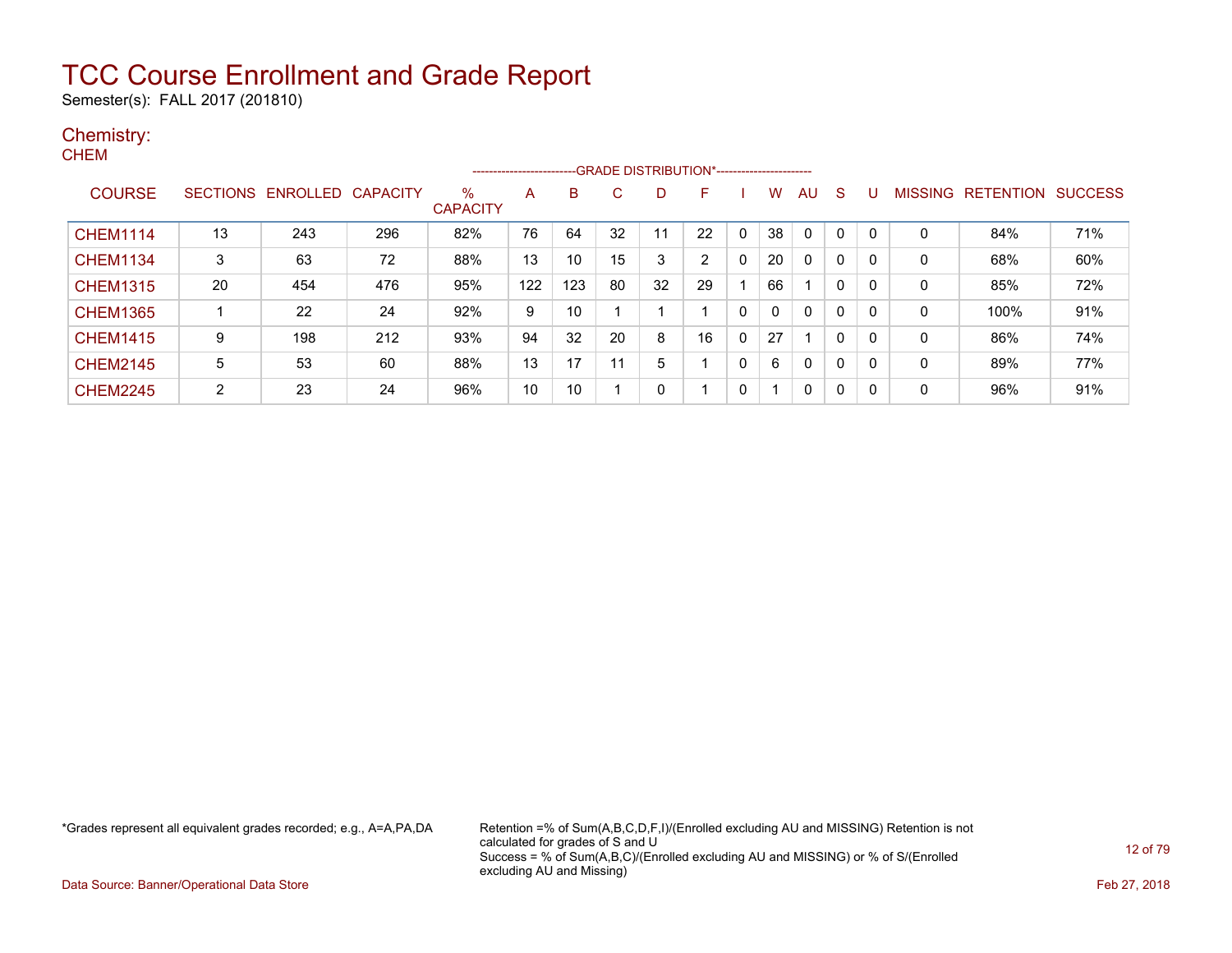Semester(s): FALL 2017 (201810)

### Child Development:

**CHLD** 

|                 |                 |          |                 |                         |                | ------------------------GRADE                DISTRIBUTION*---------------------- |    |                |                |   |                |              |              |          |                |                  |                |
|-----------------|-----------------|----------|-----------------|-------------------------|----------------|----------------------------------------------------------------------------------|----|----------------|----------------|---|----------------|--------------|--------------|----------|----------------|------------------|----------------|
| <b>COURSE</b>   | <b>SECTIONS</b> | ENROLLED | <b>CAPACITY</b> | $\%$<br><b>CAPACITY</b> | A              | B                                                                                | С  | D              | F              |   | w              | AU           | S            |          | <b>MISSING</b> | <b>RETENTION</b> | <b>SUCCESS</b> |
| <b>CHLD2003</b> | 6               | 112      | 120             | 93%                     | 51             | 22                                                                               | 22 | 1              | 10             | 0 | 6              | $\Omega$     | $\Omega$     | 0        | 0              | 95%              | 85%            |
| <b>CHLD2023</b> | 2               | 37       | 40              | 92%                     | 14             | 10                                                                               | 3  | 0              | $\overline{7}$ | 0 | 3              | $\mathbf{0}$ | 0            | 0        | 0              | 92%              | 73%            |
| <b>CHLD2032</b> | 3               | 44       | 60              | 73%                     | 28             | 6                                                                                | 5  | 0              | $\overline{2}$ | 0 | 3              | $\Omega$     | $\Omega$     | 0        | 0              | 93%              | 89%            |
| <b>CHLD2042</b> | 1               | 13       | 20              | 65%                     | $\overline{7}$ | 3                                                                                |    | 0              | $\overline{2}$ | 0 | 0              | 0            | 0            | 0        | 0              | 100%             | 85%            |
| <b>CHLD2052</b> | 1               | 15       | 20              | 75%                     | 7              | 5.                                                                               | 0  | 0              | $\overline{2}$ | 0 |                | $\mathbf{0}$ | 0            | 0        | 0              | 93%              | 80%            |
| <b>CHLD2103</b> | 4               | 56       | 80              | 70%                     | 21             | 15                                                                               | 6  | $\overline{2}$ | 9              |   | $\overline{2}$ | 0            | 0            | 0        | 0              | 96%              | 75%            |
| <b>CHLD2113</b> | 1               |          | 1               | 100%                    | $\mathbf{0}$   | 0                                                                                |    | 0              | $\mathbf{0}$   | 0 | 0              | $\mathbf{0}$ | 0            | 0        | 0              | 100%             | 100%           |
| <b>CHLD2203</b> | 1               | 6        | 20              | 30%                     | $\overline{2}$ | 3                                                                                | 0  | 1              | $\mathbf{0}$   | 0 | 0              | 0            | 0            | 0        | 0              | 100%             | 83%            |
| <b>CHLD2213</b> | 4               | 67       | 80              | 84%                     | 21             | 19                                                                               | 11 | 5              | $\overline{7}$ | 0 | 4              | 0            | $\Omega$     | 0        | 0              | 94%              | 76%            |
| <b>CHLD2233</b> | 2               | 32       | 40              | 80%                     | 19             | 10                                                                               | 3  | 0              | $\mathbf{0}$   | 0 | 0              | 0            | 0            | $\Omega$ | 0              | 100%             | 100%           |
| <b>CHLD2263</b> | $\overline{2}$  | 24       | 40              | 60%                     | 17             | 5                                                                                | 0  | 0              | $\mathbf{0}$   | 0 | $\overline{2}$ | $\mathbf{0}$ | 0            | 0        | 0              | 92%              | 92%            |
| <b>CHLD2513</b> | $\overline{2}$  | 24       | 24              | 100%                    | 17             | 4                                                                                |    | 0              | 0              |   |                | $\mathbf 0$  | $\mathbf{0}$ | 0        | $\mathbf 0$    | 96%              | 92%            |
| <b>CHLD2613</b> | 1               | 7        | 20              | 35%                     | $\mathbf{0}$   | 3                                                                                | 2  | 0              |                | 0 |                | 0            | 0            | 0        | 0              | 86%              | 71%            |

\*Grades represent all equivalent grades recorded; e.g., A=A,PA,DA Retention =% of Sum(A,B,C,D,F,I)/(Enrolled excluding AU and MISSING) Retention is not calculated for grades of S and U Success = % of Sum(A,B,C)/(Enrolled excluding AU and MISSING) or % of S/(Enrolled excluding AU and Missing)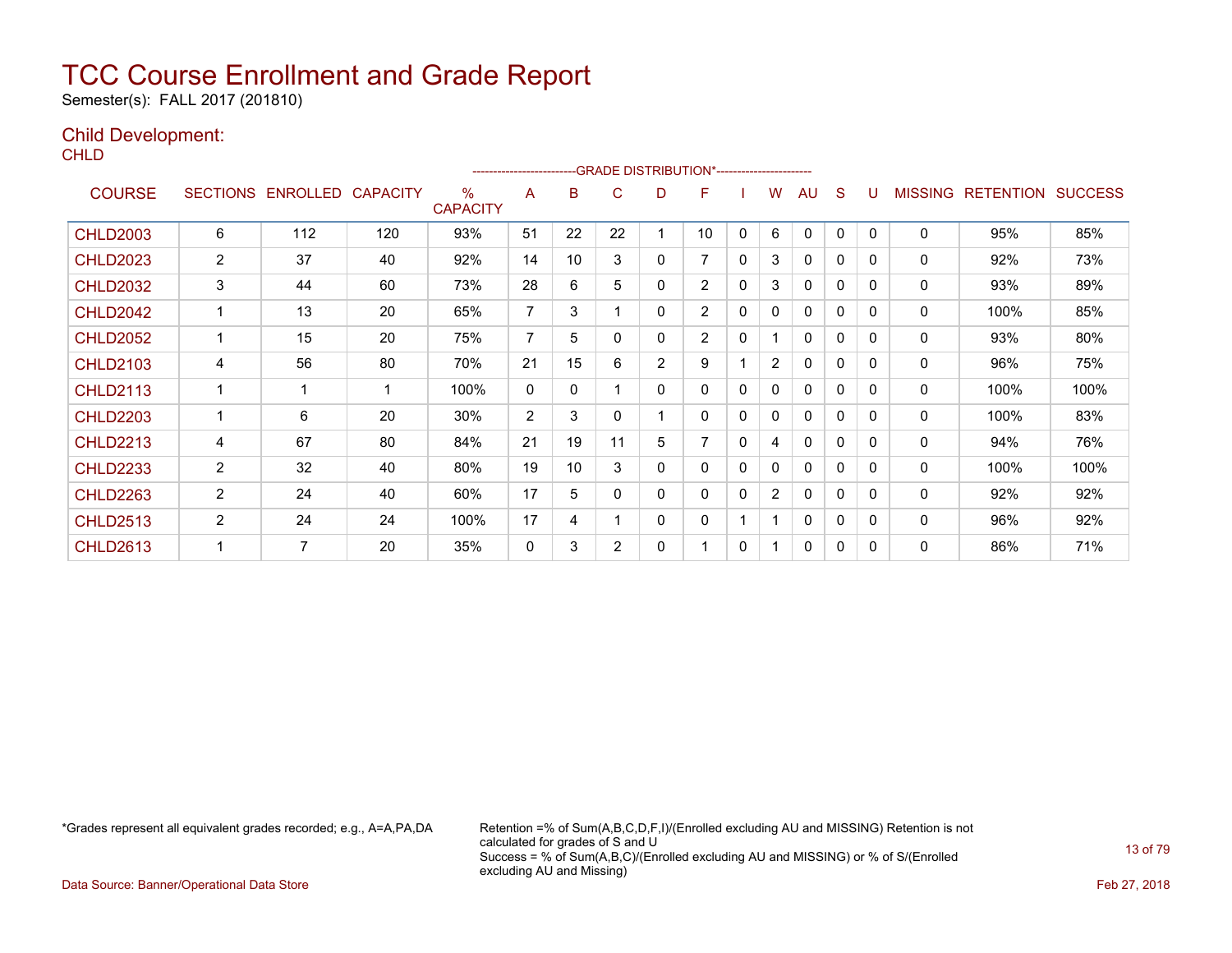Semester(s): FALL 2017 (201810)

### College Experience:

COLL<sup>'</sup>

|                 |     |                            |       |               | ------------------------GRADE DISTRIBUTION*----------------------- |     |              |      |     |                |     |          |     |                           |     |
|-----------------|-----|----------------------------|-------|---------------|--------------------------------------------------------------------|-----|--------------|------|-----|----------------|-----|----------|-----|---------------------------|-----|
| <b>COURSE</b>   |     | SECTIONS ENROLLED CAPACITY |       | %<br>CAPACITY | $\mathsf{A}$                                                       | B.  | $\mathbf{C}$ | . D. | E.  |                | W.  | AU S     | - U | MISSING RETENTION SUCCESS |     |
| <b>COLL1002</b> | 141 | 2,594                      | 2,722 | 95%           | 1,042                                                              | 452 | 318          | 159  | 394 | $\overline{2}$ | 227 | $\Omega$ |     | 91%                       | 70% |

\*Grades represent all equivalent grades recorded; e.g., A=A,PA,DA Retention =% of Sum(A,B,C,D,F,I)/(Enrolled excluding AU and MISSING) Retention is not calculated for grades of S and U Success = % of Sum(A,B,C)/(Enrolled excluding AU and MISSING) or % of S/(Enrolled excluding AU and Missing)

Data Source: Banner/Operational Data Store Feb 27, 2018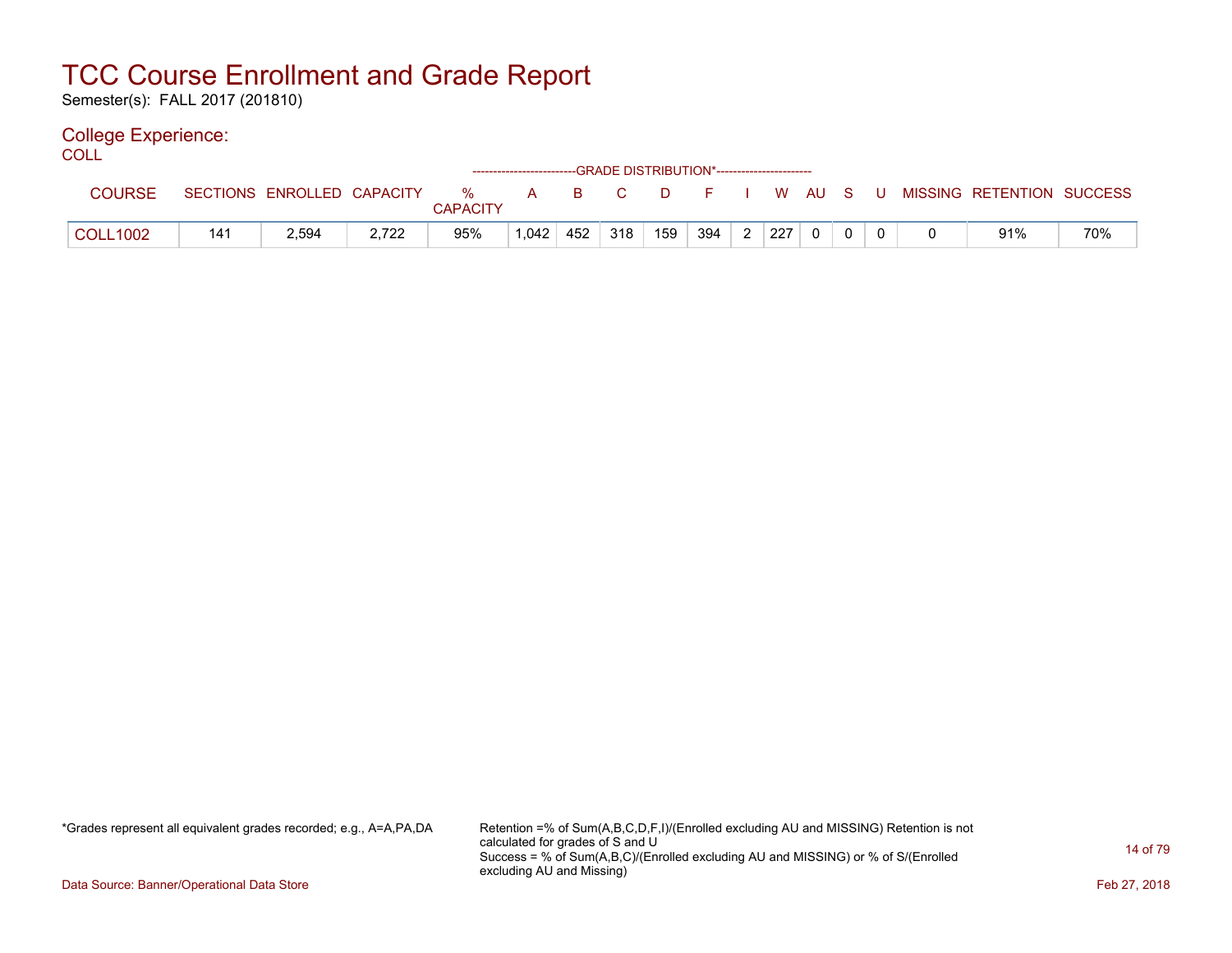Semester(s): FALL 2017 (201810)

#### Communication: COMM

|                 |    |                            |       |                         | ------------------------- |     | --GRADE DISTRIBUTION*----------------------- |    |              |              |          |              |              |   |                |                  |                |
|-----------------|----|----------------------------|-------|-------------------------|---------------------------|-----|----------------------------------------------|----|--------------|--------------|----------|--------------|--------------|---|----------------|------------------|----------------|
| <b>COURSE</b>   |    | SECTIONS ENROLLED CAPACITY |       | $\%$<br><b>CAPACITY</b> | A                         | B   | C                                            | D  | F            |              | W        | AU           | S            |   | <b>MISSING</b> | <b>RETENTION</b> | <b>SUCCESS</b> |
| <b>COMM1113</b> | 60 | 1,116                      | 1,202 | 93%                     | 420                       | 351 | 115                                          | 39 | 77           | 6            | 108      | $\Omega$     | $\mathbf 0$  | 0 | 0              | 90%              | 79%            |
| <b>COMM2053</b> | 3  | 35                         | 60    | 58%                     | 16                        | 9   |                                              |    |              | 0            | 8        | $\Omega$     | 0            | 0 | 0              | 77%              | 74%            |
| <b>COMM2093</b> |    | 9                          | 20    | 45%                     | 5                         |     | 2                                            | 0  | 2            | 0            | 0        | $\mathbf{0}$ | 0            | 0 | 0              | 100%             | 78%            |
| <b>COMM2103</b> | 2  | 39                         | 40    | 98%                     | 12                        | 18  | 4                                            |    | 2            | 0            | C        | $\Omega$     | 0            | 0 | 0              | 95%              | 87%            |
| <b>COMM2333</b> | 3  | 6                          | 30    | 20%                     | 5                         |     | 0                                            | 0  |              | $\mathbf{0}$ | 0        | $\mathbf 0$  | 0            | 0 | 0              | 100%             | 83%            |
| <b>COMM2343</b> | 2  | 5                          | 20    | 25%                     | 3                         |     | 0                                            | 0  |              | 0            | C        | $\mathbf 0$  | 0            | 0 | 0              | 60%              | 60%            |
| <b>COMM2351</b> | 1  |                            | 10    | 10%                     |                           | 0   | 0                                            | 0  | $\mathbf{0}$ | 0            | $\Omega$ | $\mathbf{0}$ | $\mathbf{0}$ | 0 | 0              | 100%             | 100%           |

\*Grades represent all equivalent grades recorded; e.g., A=A,PA,DA Retention =% of Sum(A,B,C,D,F,I)/(Enrolled excluding AU and MISSING) Retention is not calculated for grades of S and U Success = % of Sum(A,B,C)/(Enrolled excluding AU and MISSING) or % of S/(Enrolled excluding AU and Missing)

Data Source: Banner/Operational Data Store Feb 27, 2018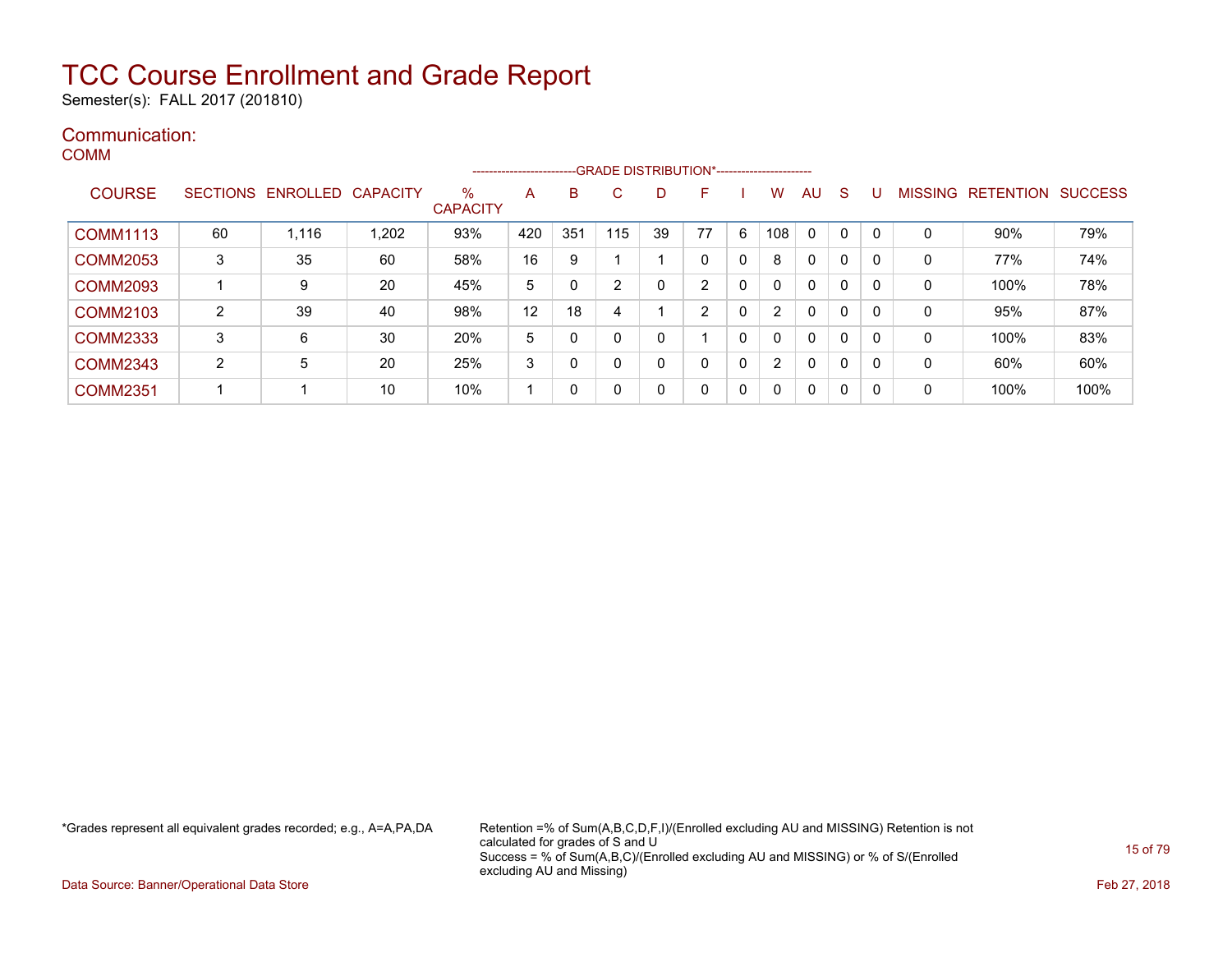Semester(s): FALL 2017 (201810)

#### Criminal Justice: CRIM

| -----           |        |                            |     |                         | ---------------------- |    | --GRADE DISTRIBUTION*---------------------- |                |                |                |              |              |              |   |              |                   |                |
|-----------------|--------|----------------------------|-----|-------------------------|------------------------|----|---------------------------------------------|----------------|----------------|----------------|--------------|--------------|--------------|---|--------------|-------------------|----------------|
| <b>COURSE</b>   |        | SECTIONS ENROLLED CAPACITY |     | $\%$<br><b>CAPACITY</b> | A                      | B  | C.                                          | D              | F              |                | W            | <b>AU</b>    | <sub>S</sub> | U |              | MISSING RETENTION | <b>SUCCESS</b> |
| <b>CRIM1013</b> | 5      | 92                         | 110 | 84%                     | 39                     | 17 |                                             | 4              | 5              | $\overline{2}$ | 18           | $\Omega$     | 0            | 0 | 0            | 80%               | 68%            |
| <b>CRIM2103</b> | 2      | 37                         | 40  | 92%                     | 22                     | 4  | 3                                           | 3              | 0              |                | 5            | $\Omega$     | 0            | 0 | $\mathbf 0$  | 86%               | 78%            |
| <b>CRIM2113</b> |        | 11                         | 20  | 55%                     | 2                      |    |                                             | 0              | ົ              |                | $\mathbf{0}$ | 0            | 0            | 0 | 0            | 100%              | 82%            |
| <b>CRIM2123</b> | 3      | 54                         | 60  | 90%                     | 12                     | 18 | 16                                          | 0              |                |                | ⇁            | $\mathbf{0}$ | 0            | 0 | $\mathbf{0}$ | 87%               | 85%            |
| <b>CRIM2143</b> |        | 18                         | 20  | 90%                     | 12                     | 4  |                                             | 0              | $\Omega$       |                | $\mathbf{0}$ | $\mathbf{0}$ | 0            | 0 | $\mathbf{0}$ | 100%              | 94%            |
| <b>CRIM2223</b> | າ<br>∠ | 34                         | 40  | 85%                     | 8                      | 9  | 10                                          | $\overline{2}$ | $\overline{2}$ |                | 3            | 0            | 0            | 0 | 0            | 91%               | 79%            |

\*Grades represent all equivalent grades recorded; e.g., A=A,PA,DA Retention =% of Sum(A,B,C,D,F,I)/(Enrolled excluding AU and MISSING) Retention is not calculated for grades of S and U Success = % of Sum(A,B,C)/(Enrolled excluding AU and MISSING) or % of S/(Enrolled excluding AU and Missing)

Data Source: Banner/Operational Data Store Feb 27, 2018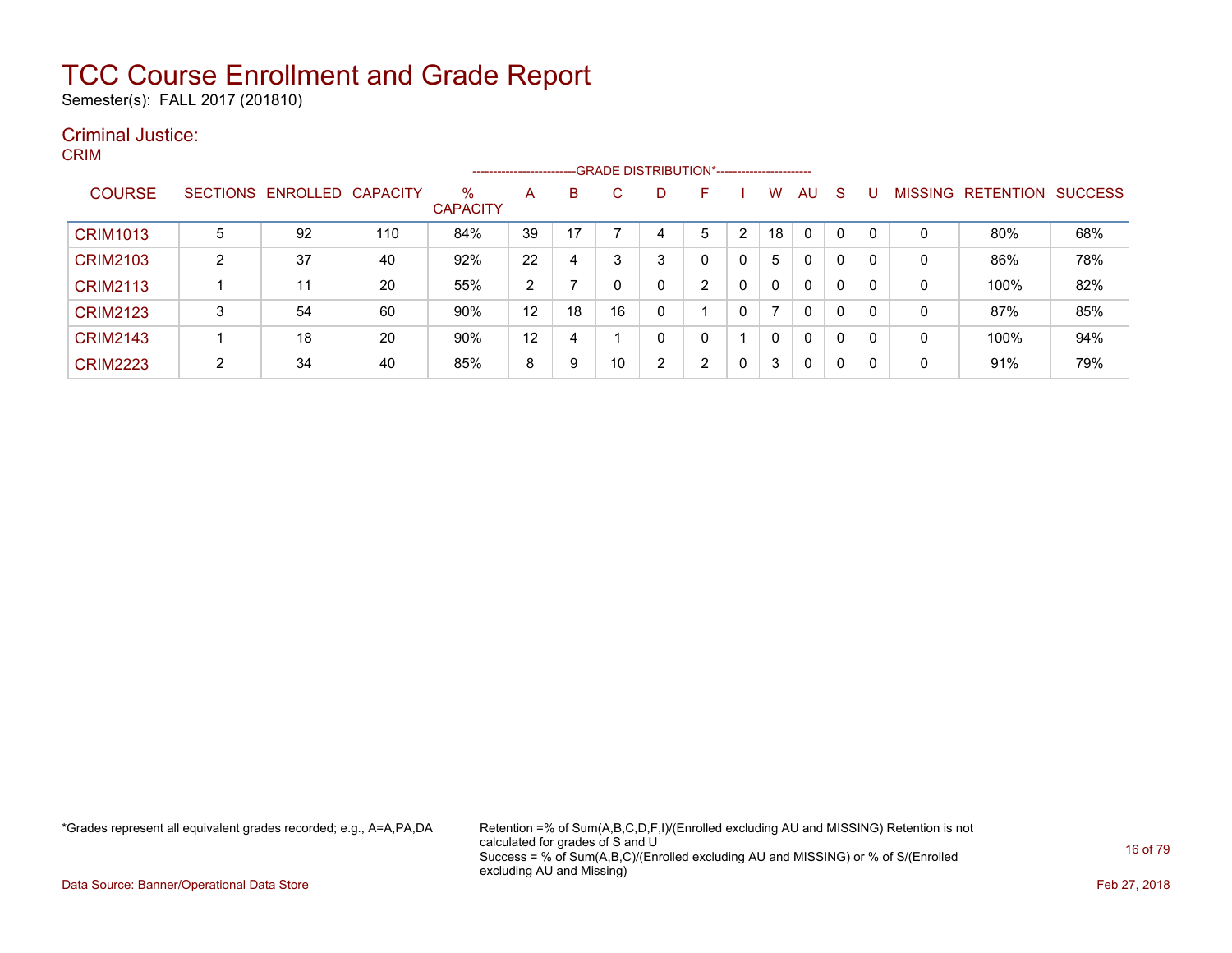Semester(s): FALL 2017 (201810)

### CSCI Computer Info Systems: **CSCI**

|                 |                |                            |       |                         |     |                | -GRADE DISTRIBUTION*----------------------- |          |     |              |              |              |              |          |              |                                  |     |
|-----------------|----------------|----------------------------|-------|-------------------------|-----|----------------|---------------------------------------------|----------|-----|--------------|--------------|--------------|--------------|----------|--------------|----------------------------------|-----|
| <b>COURSE</b>   |                | SECTIONS ENROLLED CAPACITY |       | $\%$<br><b>CAPACITY</b> | A   | B              | $\mathsf{C}$                                | D        | F   |              | W            | <b>AU</b>    | S            | U        |              | <b>MISSING RETENTION SUCCESS</b> |     |
| <b>CSCI1011</b> | 1              | 15                         | 15    | 100%                    | 13  | 0              | 1                                           | 0        |     | $\mathbf{0}$ | $\mathbf{0}$ | $\Omega$     | $\mathbf{0}$ | $\Omega$ | 0            | 100%                             | 93% |
| <b>CSCI1203</b> | 57             | 1,057                      | 1,126 | 94%                     | 377 | 151            | 122                                         | 57       | 183 | $\mathbf{1}$ | 165          |              | $\mathbf{0}$ | 0        | $\Omega$     | 84%                              | 62% |
| <b>CSCI1263</b> | 3              | 52                         | 55    | 95%                     | 29  | 5              | 6                                           | $\Omega$ | 4   | $\mathbf{1}$ | 7            | $\mathbf{0}$ | $\mathbf{0}$ | 0        | $\mathbf 0$  | 87%                              | 77% |
| <b>CSCI1483</b> | 4              | 65                         | 70    | 93%                     | 29  | 21             | 5                                           | 3        | 3   | 0            | 4            | 0            | $\mathbf{0}$ | 0        | 0            | 94%                              | 85% |
| <b>CSCI1901</b> | 1              | 20                         | 20    | 100%                    | 12  | 4              | 1                                           | $\Omega$ |     | $\mathbf{0}$ | 2            | $\mathbf{0}$ | 0            | 0        | 0            | 90%                              | 85% |
| <b>CSCI2013</b> | $\overline{2}$ | 38                         | 40    | 95%                     | 10  | $\overline{7}$ | $\overline{4}$                              |          | 7   | $\mathbf{0}$ | 9            | $\mathbf{0}$ | 0            | 0        | 0            | 76%                              | 55% |
| <b>CSCI2033</b> | 8              | 133                        | 160   | 83%                     | 53  | 25             | 6                                           | 2        | 13  | 1            | 33           | $\mathbf{0}$ | 0            | 0        | 0            | 75%                              | 63% |
| <b>CSCI2043</b> | 1              | 11                         | 20    | 55%                     | 6   | 1              | $\Omega$                                    | $\Omega$ | 0   | $\mathbf 1$  | 3            | $\mathbf{0}$ | $\Omega$     | 0        | 0            | 73%                              | 64% |
| <b>CSCI2133</b> | $\mathbf{3}$   | 40                         | 50    | 80%                     | 11  | 8              | 3                                           | $\Omega$ | 8   | $\Omega$     | 9            |              | $\Omega$     | 0        | 0            | 77%                              | 56% |
| <b>CSCI2143</b> | 1              | 13                         | 15    | 87%                     | 12  | 0              | $\Omega$                                    | $\Omega$ |     | 0            | 0            | $\mathbf{0}$ | $\Omega$     | 0        | 0            | 100%                             | 92% |
| <b>CSCI2163</b> | 1              | 18                         | 20    | 90%                     | 8   | 3              | 2                                           | 0        | 4   | 0            |              | $\mathbf{0}$ | 0            | 0        | $\mathbf{0}$ | 94%                              | 72% |
| <b>CSCI2283</b> | 1              | 13                         | 15    | 87%                     | 8   | 3              |                                             | $\Omega$ |     | 0            | 0            | 0            | $\mathbf{0}$ | 0        | 0            | 100%                             | 92% |
| <b>CSCI2473</b> | $\overline{7}$ | 111                        | 115   | 97%                     | 53  | 10             | 7                                           | 7        | 22  | $\Omega$     | 12           | $\mathbf{0}$ | 0            | 0        | 0            | 89%                              | 63% |
| <b>CSCI2483</b> | 1              | 14                         | 20    | 70%                     | 3   | 8              | $\Omega$                                    | $\Omega$ | 3   | 0            | 0            | $\mathbf{0}$ | 0            | 0        | 0            | 100%                             | 79% |
| <b>CSCI2683</b> | 2              | 41                         | 45    | 91%                     | 30  | 2              | 3                                           | $\Omega$ | 4   | 0            |              | 1            | $\mathbf{0}$ | 0        | $\mathbf{0}$ | 98%                              | 88% |
| <b>CSCI2783</b> | 1              | 14                         | 20    | 70%                     | 8   | 2              | 1                                           | 0        |     | 0            |              |              | $\mathbf{0}$ | 0        | 0            | 92%                              | 85% |
| <b>CSCI2843</b> | 4              | 62                         | 65    | 95%                     | 35  | 4              | 6                                           | 2        | 10  | 0            | 5            | 0            | $\mathbf{0}$ | 0        | 0            | 92%                              | 73% |

\*Grades represent all equivalent grades recorded; e.g., A=A,PA,DA Retention =% of Sum(A,B,C,D,F,I)/(Enrolled excluding AU and MISSING) Retention is not calculated for grades of S and U Success = % of Sum(A,B,C)/(Enrolled excluding AU and MISSING) or % of S/(Enrolled excluding AU and Missing)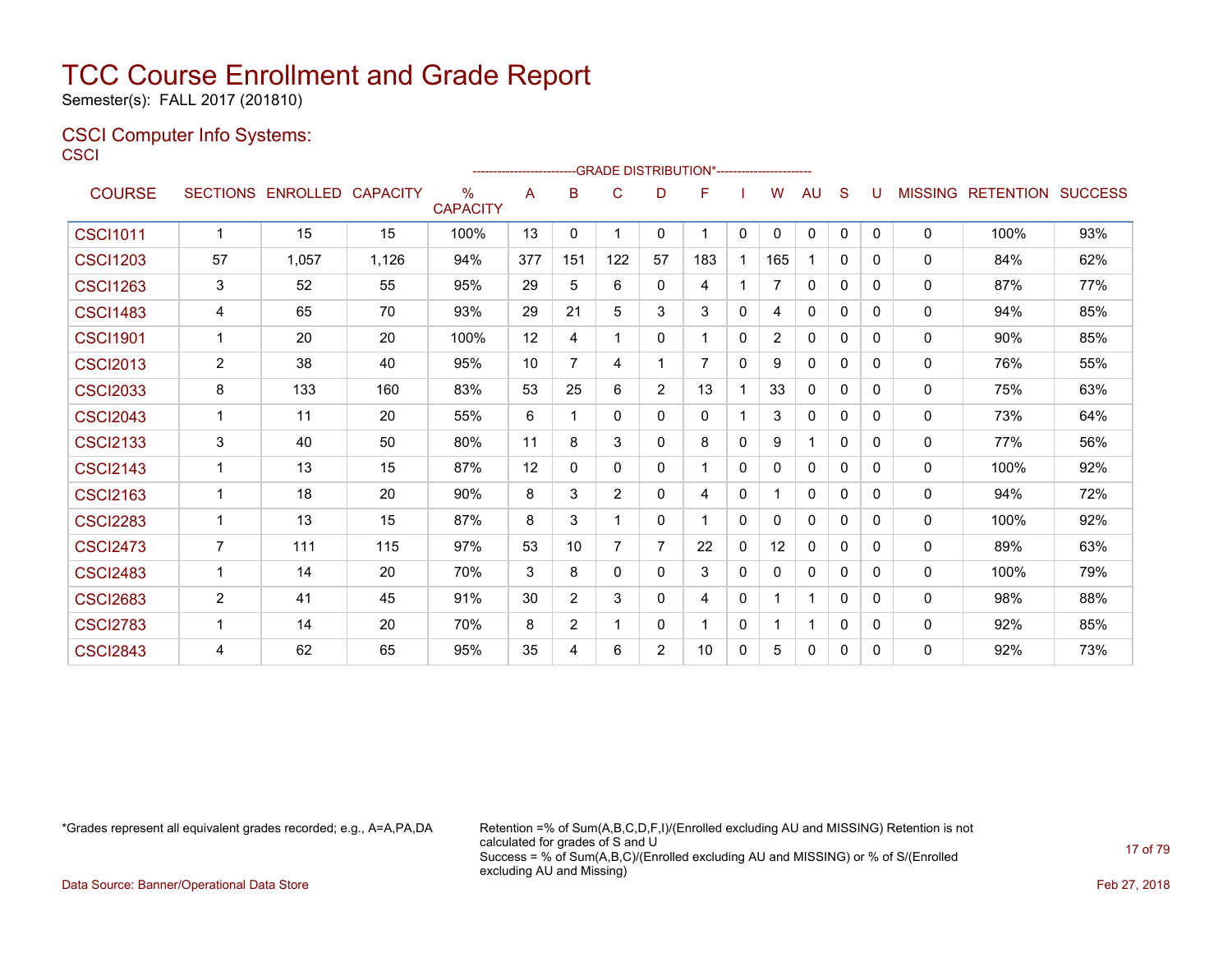Semester(s): FALL 2017 (201810)

### CSYS Computer Info Systems:

**CSYS** 

|                 |                 |                 |                 |                         |                |                |                |                | --- GRADE DISTRIBUTION*------------------------ |   |                |              |              |              |                |                  |                |
|-----------------|-----------------|-----------------|-----------------|-------------------------|----------------|----------------|----------------|----------------|-------------------------------------------------|---|----------------|--------------|--------------|--------------|----------------|------------------|----------------|
| <b>COURSE</b>   | <b>SECTIONS</b> | <b>ENROLLED</b> | <b>CAPACITY</b> | $\%$<br><b>CAPACITY</b> | A              | B              | С              | D              | F                                               |   | w              | AU           | S            |              | <b>MISSING</b> | <b>RETENTION</b> | <b>SUCCESS</b> |
| <b>CSYS1013</b> | 5               | 79              | 85              | 93%                     | 38             | 9              | 10             | $\overline{2}$ | 8                                               | 0 | 11             | 1            | $\mathbf{0}$ | $\mathbf{0}$ | $\mathbf{0}$   | 86%              | 73%            |
| <b>CSYS1203</b> | 9               | 137             | 145             | 94%                     | 55             | 28             | 10             | 6              | 24                                              |   | 13             | 0            | 0            | 0            | $\mathbf{0}$   | 91%              | 68%            |
| <b>CSYS1211</b> |                 | 9               | 14              | 64%                     | $\overline{2}$ | $\overline{2}$ | $\overline{2}$ | 1              |                                                 | 0 | 1              | $\Omega$     | 0            | 0            | $\mathbf{0}$   | 89%              | 67%            |
| <b>CSYS1393</b> |                 | 10              | 20              | 50%                     | $\overline{2}$ | 0              | 0              | 1              | 5                                               | 0 | 1              |              | 0            | 0            | $\mathbf{0}$   | 89%              | 22%            |
| <b>CSYS1443</b> |                 | 9               | 20              | 45%                     | 5              | 0              | 0              | 2              | 0                                               | 0 | $\overline{2}$ | $\Omega$     | $\mathbf{0}$ | 0            | $\mathbf{0}$   | 78%              | 56%            |
| <b>CSYS2023</b> |                 | 15              | 15              | 100%                    | 13             |                |                | 0              | $\mathbf{0}$                                    | 0 | 0              | 0            | 0            | $\Omega$     | $\mathbf{0}$   | 100%             | 100%           |
| <b>CSYS2033</b> |                 | 13              | 14              | 93%                     | 4              | 4              | 0              | 0              | $\mathbf{0}$                                    | 0 | 5              | 0            | 0            | $\Omega$     | 0              | 62%              | 62%            |
| <b>CSYS2063</b> |                 | 25              | 20              | 125%                    | 16             | 3              | 0              | 0              | 6                                               | 0 | 0              | $\mathbf{0}$ | 0            | 0            | 0              | 100%             | 76%            |
| <b>CSYS2073</b> | 10              | 149             | 184             | 81%                     | 74             | 14             | 15             | 4              | 15                                              | 0 | 27             | $\Omega$     | $\Omega$     | $\Omega$     | $\mathbf{0}$   | 82%              | 69%            |
| <b>CSYS2463</b> | 1               | $\overline{7}$  | 20              | 35%                     | $\overline{2}$ |                | 0              | 0              | 3                                               | 0 |                | 0            | 0            | 0            | $\mathbf{0}$   | 86%              | 43%            |
| <b>CSYS2493</b> |                 | 16              | 20              | 80%                     | 5              | 3              | $\overline{2}$ | 3              | $\overline{2}$                                  | 0 |                | $\Omega$     | 0            | 0            | $\mathbf{0}$   | 94%              | 62%            |
| <b>CSYS2563</b> |                 | 17              | 20              | 85%                     | 9              | $\overline{2}$ | 3              | 1              |                                                 | 0 |                | $\mathbf{0}$ | 0            | 0            | $\mathbf{0}$   | 94%              | 82%            |
| <b>CSYS2613</b> | 1               | 15              | 15              | 100%                    | 5              | 4              | 4              | 1              | 0                                               | 0 | 1              | 0            | 0            | 0            | 0              | 93%              | 87%            |
| <b>CSYS2643</b> |                 | 11              | 15              | 73%                     | 3              | 3              | 3              | 1              | $\mathbf{0}$                                    | 0 | 1              | $\Omega$     | $\mathbf{0}$ | 0            | $\mathbf{0}$   | 91%              | 82%            |

\*Grades represent all equivalent grades recorded; e.g., A=A,PA,DA Retention =% of Sum(A,B,C,D,F,I)/(Enrolled excluding AU and MISSING) Retention is not calculated for grades of S and U Success = % of Sum(A,B,C)/(Enrolled excluding AU and MISSING) or % of S/(Enrolled excluding AU and Missing)

Data Source: Banner/Operational Data Store Feb 27, 2018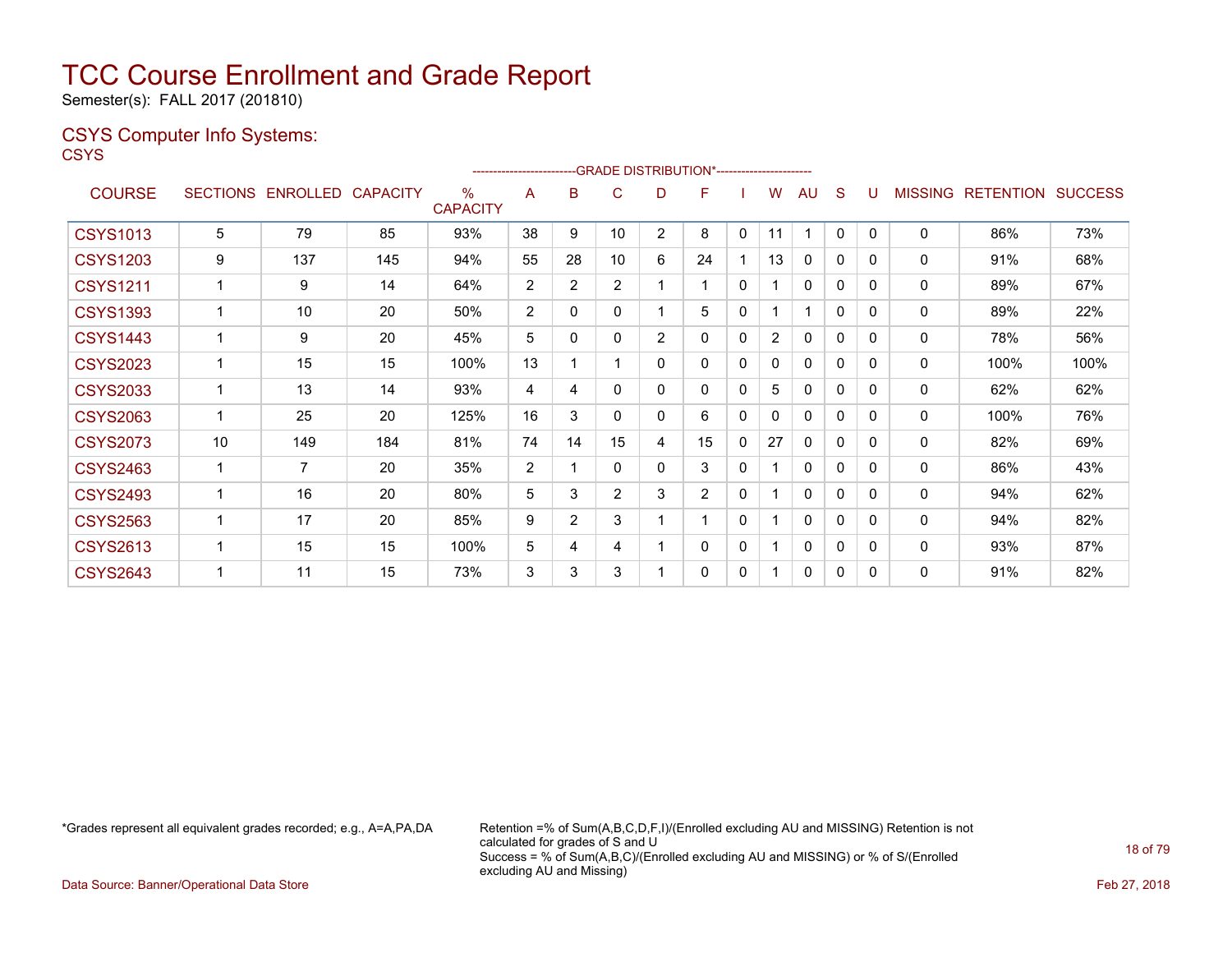Semester(s): FALL 2017 (201810)

### Cardiovascular Technology:

**CVTC** 

|                 |                            |    |                         |                |    |  | -GRADE DISTRIBUTION*----------------------- |             |              |              |   |                           |      |
|-----------------|----------------------------|----|-------------------------|----------------|----|--|---------------------------------------------|-------------|--------------|--------------|---|---------------------------|------|
| <b>COURSE</b>   | SECTIONS ENROLLED CAPACITY |    | $\%$<br><b>CAPACITY</b> | A              | B. |  |                                             | W           | AU           | <sub>S</sub> |   | MISSING RETENTION SUCCESS |      |
| <b>CVTC1003</b> | 12                         | 16 | 75%                     | 10             |    |  | 0                                           | $\mathbf 0$ | $\mathbf{0}$ | $\mathbf{0}$ |   | 100%                      | 100% |
| <b>CVTC1013</b> | 13                         | 16 | 81%                     | 10             |    |  |                                             | $\Omega$    | $\mathbf{0}$ | 0            |   | 100%                      | 100% |
| <b>CVTC2103</b> | 6                          | 12 | 50%                     | $\overline{2}$ |    |  |                                             | $\Omega$    | $\mathbf{0}$ | 0            | 0 | 100%                      | 100% |
| <b>CVTC2125</b> | 5                          | 12 | 42%                     | 5              | 0  |  |                                             | 0           | $\mathbf{0}$ | 0            |   | 100%                      | 100% |

\*Grades represent all equivalent grades recorded; e.g., A=A,PA,DA Retention =% of Sum(A,B,C,D,F,I)/(Enrolled excluding AU and MISSING) Retention is not calculated for grades of S and U Success = % of Sum(A,B,C)/(Enrolled excluding AU and MISSING) or % of S/(Enrolled excluding AU and Missing)

Data Source: Banner/Operational Data Store Feb 27, 2018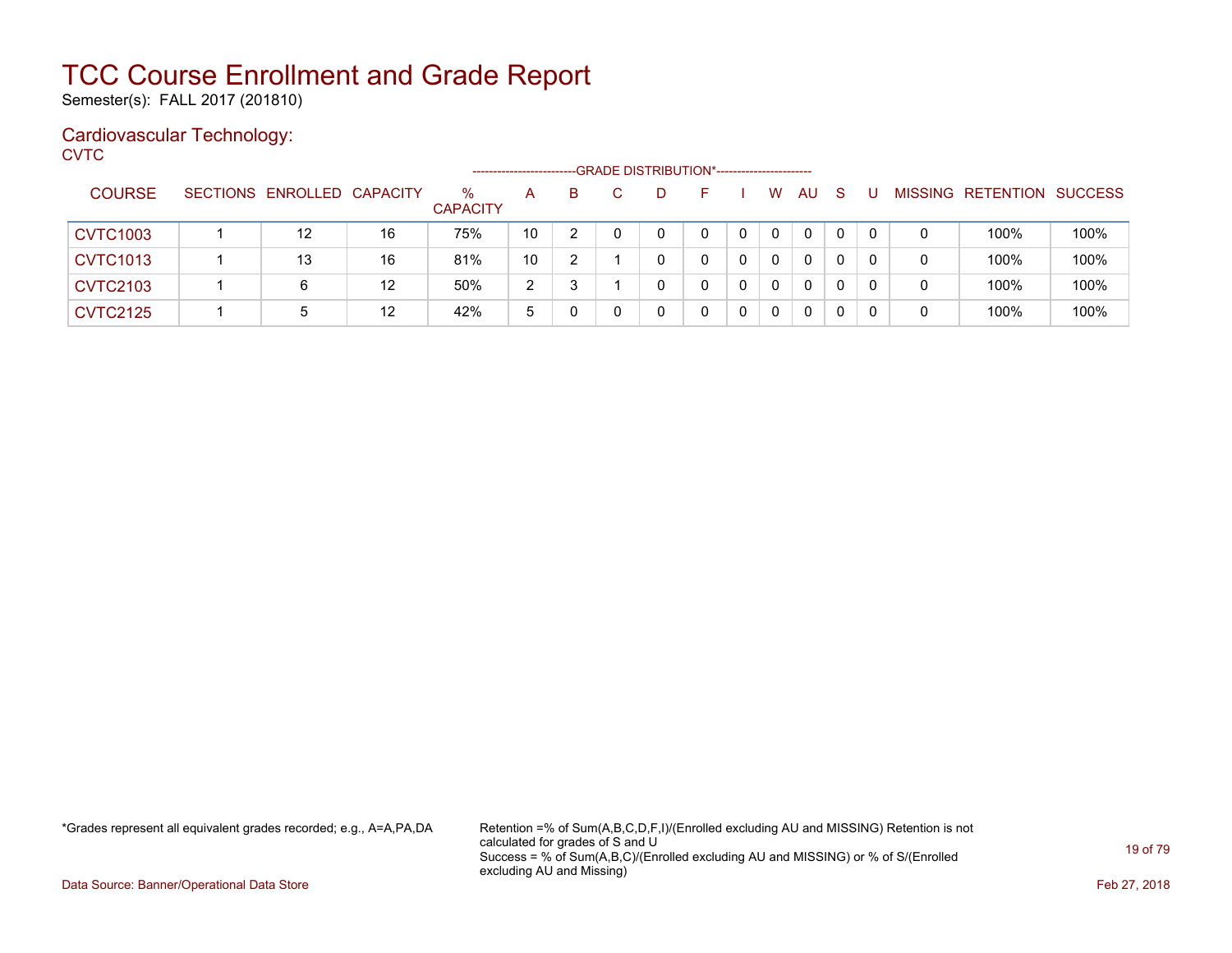Semester(s): FALL 2017 (201810)

### Digital Media:

DGMD

|                 |                 |                 |                 |                         | ------------------------ |                |    | -- GRADE DISTRIBUTION*----------------------- |                |              |              |              |              |          |                |                  |                |
|-----------------|-----------------|-----------------|-----------------|-------------------------|--------------------------|----------------|----|-----------------------------------------------|----------------|--------------|--------------|--------------|--------------|----------|----------------|------------------|----------------|
| <b>COURSE</b>   | <b>SECTIONS</b> | <b>ENROLLED</b> | <b>CAPACITY</b> | $\%$<br><b>CAPACITY</b> | A                        | в              | C  | D                                             | F              |              | w            | AU           | S            |          | <b>MISSING</b> | <b>RETENTION</b> | <b>SUCCESS</b> |
| <b>DGMD1103</b> | 2               | 41              | 40              | 102%                    | 11                       | 15             | 5  | $\overline{2}$                                | 4              | 0            | 4            | 0            | 0            | $\Omega$ | $\mathbf 0$    | 90%              | 76%            |
| <b>DGMD1113</b> | 5               | 82              | 88              | 93%                     | 30                       | 11             | 13 | 3                                             | 9              | 0            | 14           | 2            | 0            | 0        | 0              | 82%              | 68%            |
| <b>DGMD1203</b> | $\mathbf 1$     | 11              | 14              | 79%                     | 9                        | $\overline{2}$ | 0  | 0                                             | 0              | 0            | 0            | 0            | $\mathbf 0$  | $\Omega$ | 0              | 100%             | 100%           |
| <b>DGMD1213</b> | $\mathbf 1$     | 13              | 14              | 93%                     | 4                        | 7              |    |                                               | 0              | 0            | 0            | $\mathbf{0}$ | $\mathbf{0}$ | 0        | 0              | 100%             | 92%            |
| <b>DGMD1223</b> |                 | 13              | 14              | 93%                     | 4                        | 4              | 3  | 0                                             | $\overline{2}$ | 0            | 0            | 0            | $\mathbf{0}$ | $\Omega$ | $\mathbf 0$    | 100%             | 85%            |
| <b>DGMD2303</b> |                 | 13              | 14              | 93%                     | 10                       | $\overline{2}$ | 0  | 0                                             | 0              |              | 0            | 0            | $\mathbf{0}$ | 0        | 0              | 100%             | 92%            |
| <b>DGMD2313</b> | 1               | 9               | 14              | 64%                     | 2                        | 7              | 0  | 0                                             | 0              | 0            | 0            | 0            | $\mathbf{0}$ | $\Omega$ | $\mathbf 0$    | 100%             | 100%           |
| <b>DGMD2333</b> | 1               | 8               | 14              | 57%                     | 6                        |                | 0  | 0                                             | 0              | $\Omega$     |              | $\Omega$     | $\mathbf{0}$ | $\Omega$ | 0              | 88%              | 88%            |
| <b>DGMD2343</b> | 1               | 9               | 15              | 60%                     | 4                        | $\Omega$       |    | 0                                             |                | $\Omega$     | 3            | 0            | $\mathbf{0}$ | $\Omega$ | 0              | 67%              | 56%            |
| <b>DGMD2353</b> | 1               | 13              | 14              | 93%                     | 13                       | 0              | 0  | 0                                             | 0              | $\Omega$     | 0            | $\mathbf{0}$ | $\mathbf{0}$ | $\Omega$ | 0              | 100%             | 100%           |
| <b>DGMD2393</b> | 1               | 4               | 10              | 40%                     | $\overline{2}$           | 0              |    | 0                                             | 4              | $\mathbf{0}$ | $\mathbf{0}$ | $\mathbf{0}$ | $\mathbf 0$  | $\Omega$ | $\Omega$       | 100%             | 75%            |
| <b>DGMD2423</b> |                 | 11              | 14              | 79%                     | 5                        | 3              |    |                                               | 0              | $\mathbf{0}$ |              | $\mathbf{0}$ | $\mathbf 0$  | $\Omega$ | 0              | 91%              | 82%            |
| <b>DGMD2493</b> |                 | 3               | 14              | 21%                     | $\overline{2}$           | 0              |    | 0                                             | 0              | $\mathbf{0}$ | 0            | 0            | 0            | $\Omega$ | 0              | 100%             | 100%           |

\*Grades represent all equivalent grades recorded; e.g., A=A,PA,DA Retention =% of Sum(A,B,C,D,F,I)/(Enrolled excluding AU and MISSING) Retention is not calculated for grades of S and U Success = % of Sum(A,B,C)/(Enrolled excluding AU and MISSING) or % of S/(Enrolled excluding AU and Missing)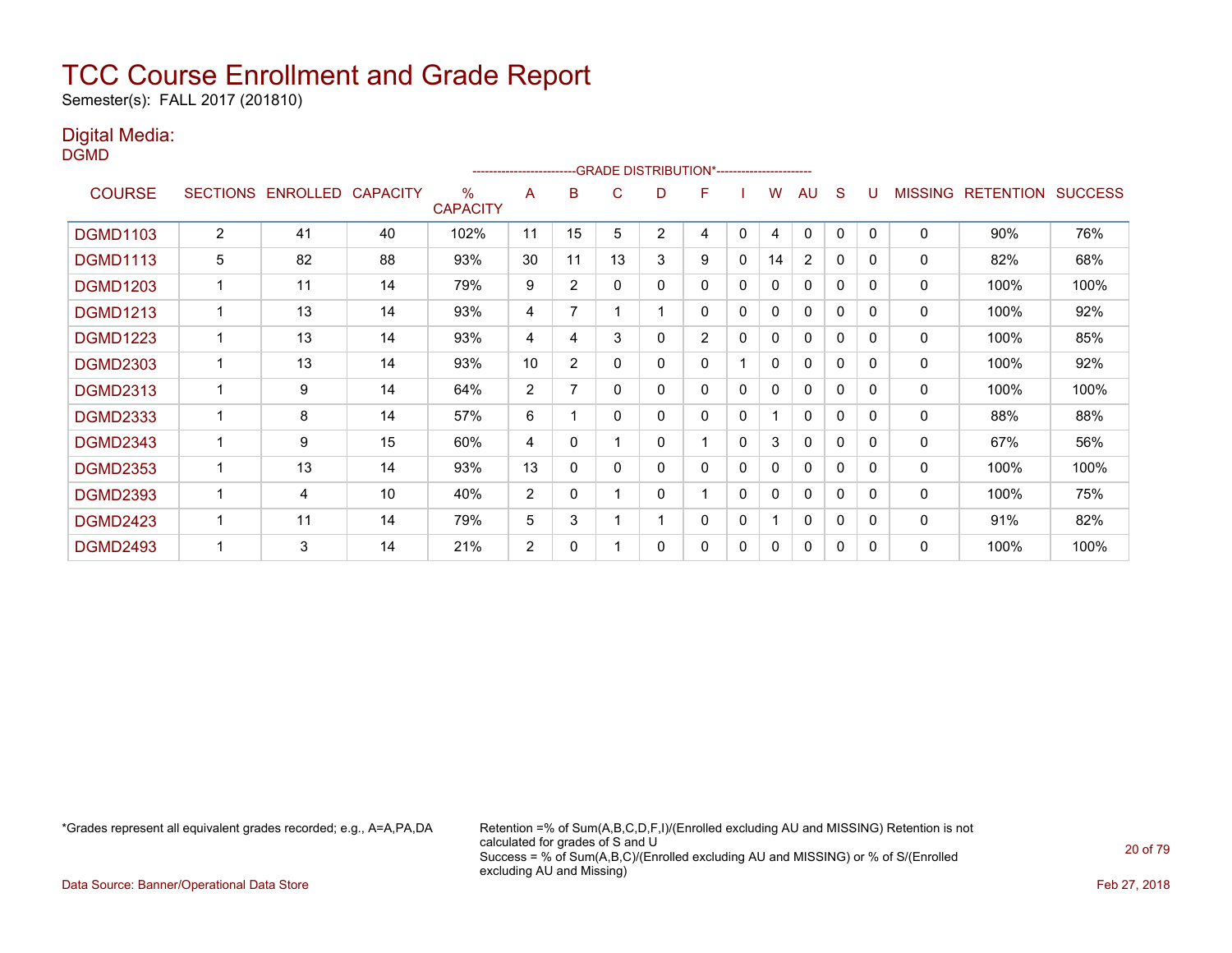Semester(s): FALL 2017 (201810)

### Dental Hygiene:

DHYG

|                 |                 |                 |                 |                      | ---------------------- |                |   | -- GRADE DISTRIBUTION*------------------------ |   |   |   |              |              |          |         |                  |                |
|-----------------|-----------------|-----------------|-----------------|----------------------|------------------------|----------------|---|------------------------------------------------|---|---|---|--------------|--------------|----------|---------|------------------|----------------|
| <b>COURSE</b>   | <b>SECTIONS</b> | <b>ENROLLED</b> | <b>CAPACITY</b> | %<br><b>CAPACITY</b> | A                      | B              | C | D                                              | F |   | w | AU           | S            |          | MISSING | <b>RETENTION</b> | <b>SUCCESS</b> |
| <b>DHYG1012</b> |                 | 14              | 14              | 100%                 | 3                      | 11             |   | 0                                              | 0 | 0 | 0 | 0            | $\Omega$     | 0        | 0       | 100%             | 100%           |
| <b>DHYG1022</b> |                 | 14              | 14              | 100%                 | 7                      | 6              |   | 0                                              | 0 | 0 | 0 | 0            | 0            | $\Omega$ | 0       | 100%             | 100%           |
| <b>DHYG1363</b> |                 | 14              | 14              | 100%                 |                        | 8              | 5 | 0                                              | 0 | 0 | 0 | $\Omega$     | 0            | $\Omega$ | 0       | 100%             | 100%           |
| <b>DHYG1384</b> |                 | 14              | 14              | 100%                 | 12                     | $\overline{2}$ | 0 | 0                                              | 0 | 0 | 0 | $\mathbf{0}$ | $\mathbf{0}$ | $\Omega$ | 0       | 100%             | 100%           |
| <b>DHYG1412</b> |                 | 14              | 14              | 100%                 | 4                      | 10             |   | 0                                              | 0 | 0 | 0 | 0            | 0            | 0        | 0       | 100%             | 100%           |
| <b>DHYG1421</b> | $\overline{2}$  | 14              | 14              | 100%                 | 14                     | 0              |   | 0                                              | 0 | 0 | 0 | 0            | 0            | 0        | 0       | 100%             | 100%           |
| <b>DHYG2312</b> |                 | 13              | 14              | 93%                  | 13                     | $\mathbf{0}$   |   | 0                                              | 0 | 0 | 0 | $\mathbf{0}$ | $\Omega$     | 0        | 0       | 100%             | 100%           |
| <b>DHYG2343</b> |                 | 13              | 14              | 93%                  | 5                      | 8              |   | 0                                              | 0 | 0 | 0 | $\Omega$     | $\Omega$     | $\Omega$ | 0       | 100%             | 100%           |
| <b>DHYG2362</b> |                 | 13              | 14              | 93%                  | 4                      | 8              |   | 0                                              | 0 | 0 | 0 | $\mathbf{0}$ | 0            | $\Omega$ | 0       | 100%             | 100%           |
| <b>DHYG2385</b> |                 | 13              | 14              | 93%                  | 10                     | 3              |   | 0                                              | 0 | 0 | 0 | $\Omega$     | $\Omega$     | $\Omega$ | 0       | 100%             | 100%           |
| <b>DHYG2992</b> |                 |                 |                 | 100%                 |                        | 0              |   | 0                                              | 0 | 0 | 0 | $\Omega$     | 0            | 0        | 0       | 100%             | 100%           |

\*Grades represent all equivalent grades recorded; e.g., A=A,PA,DA Retention =% of Sum(A,B,C,D,F,I)/(Enrolled excluding AU and MISSING) Retention is not calculated for grades of S and U Success = % of Sum(A,B,C)/(Enrolled excluding AU and MISSING) or % of S/(Enrolled excluding AU and Missing)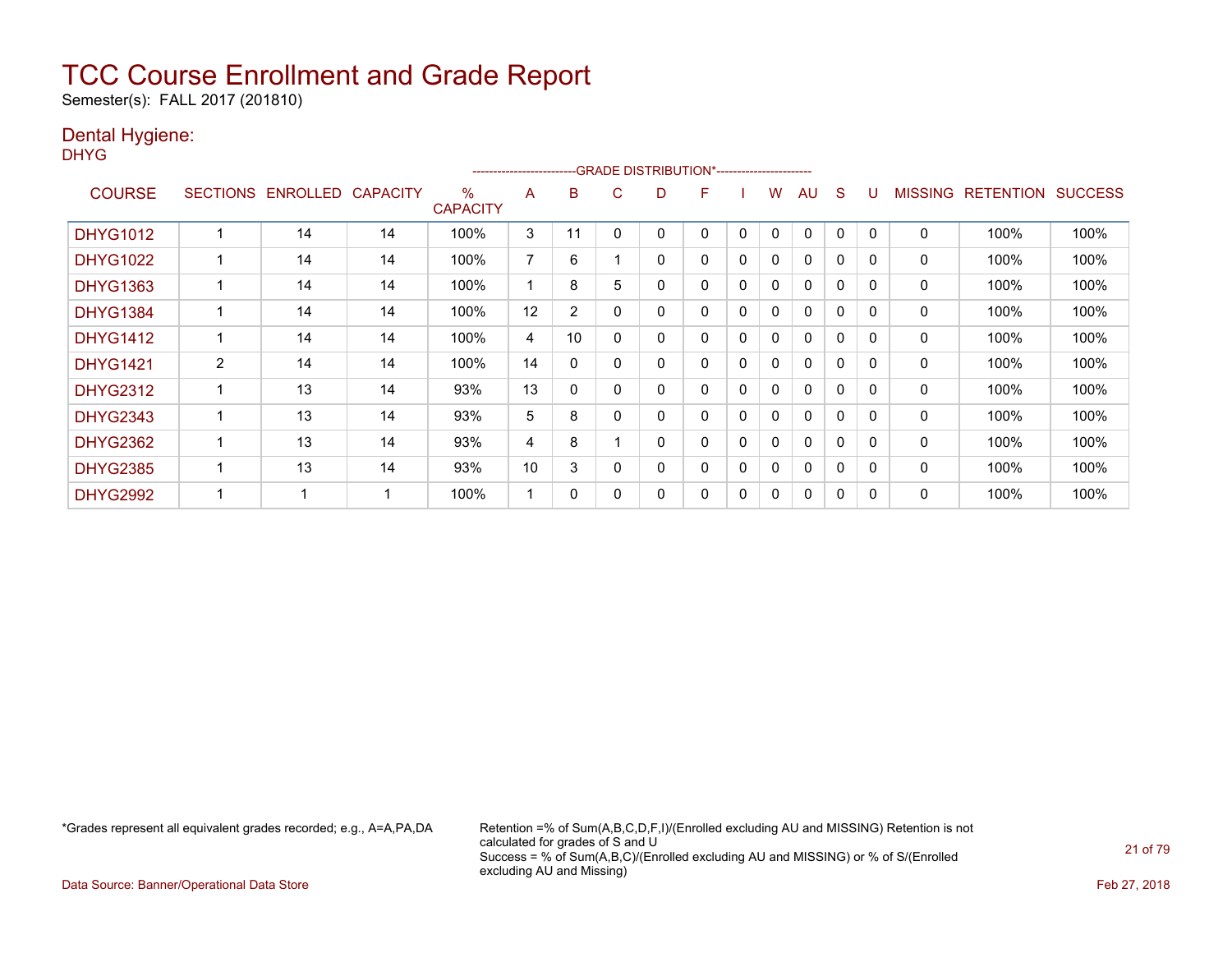Semester(s): FALL 2017 (201810)

### Diagnostic Medical Sonography: DMS

|                |   |                            |    |                         | --------------------- |   | -- GRADE DISTRIBUTION*------------------------ |   |    |          |              |    |          |                |           |                |
|----------------|---|----------------------------|----|-------------------------|-----------------------|---|------------------------------------------------|---|----|----------|--------------|----|----------|----------------|-----------|----------------|
| <b>COURSE</b>  |   | SECTIONS ENROLLED CAPACITY |    | $\%$<br><b>CAPACITY</b> | A                     | B |                                                | D | н. | W        | <b>AU</b>    | -S |          | <b>MISSING</b> | RETENTION | <b>SUCCESS</b> |
| <b>DMS1002</b> | ົ | 14                         | 21 | 67%                     | 12                    |   |                                                |   |    |          | $\mathbf{0}$ | 0  | $\Omega$ | 0              | 93%       | 93%            |
| <b>DMS1103</b> |   | 14                         | 14 | 100%                    | 11                    | າ |                                                |   |    |          | 0            | 0  | 0        | 0              | 93%       | 93%            |
| <b>DMS2035</b> |   | 10                         | 12 | 83%                     | 10                    | 0 |                                                |   |    | $\Omega$ | 0            | 0  |          | 0              | 100%      | 100%           |
| <b>DMS2123</b> |   | 10                         | 12 | 83%                     | 6                     | 4 |                                                |   | 0  | 0        | 0            | 0  | $\Omega$ | 0              | 100%      | 100%           |
| <b>DMS2133</b> |   | 10                         | 12 | 83%                     | 10                    | 0 |                                                |   |    | 0        | 0            | 0  | 0        | 0              | 100%      | 100%           |

\*Grades represent all equivalent grades recorded; e.g., A=A,PA,DA Retention =% of Sum(A,B,C,D,F,I)/(Enrolled excluding AU and MISSING) Retention is not calculated for grades of S and U Success = % of Sum(A,B,C)/(Enrolled excluding AU and MISSING) or % of S/(Enrolled excluding AU and Missing)

Data Source: Banner/Operational Data Store Feb 27, 2018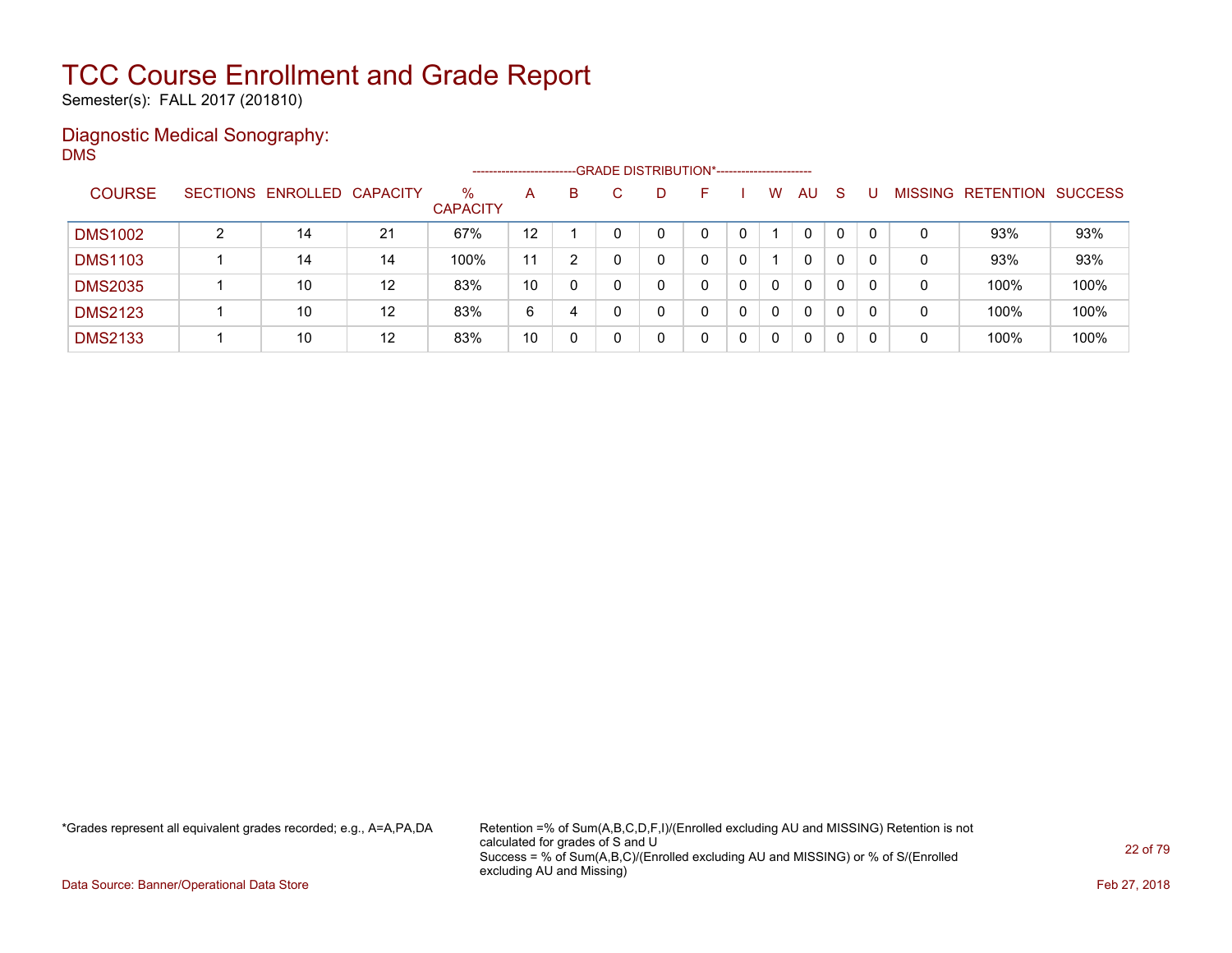Semester(s): FALL 2017 (201810)

### Drafting/Computer-Aided Design: DRFT

|                 |                            |    | -----------------       |    |   | --GRADE DISTRIBUTION*----------------------- |  |   |    |   |  |                           |      |
|-----------------|----------------------------|----|-------------------------|----|---|----------------------------------------------|--|---|----|---|--|---------------------------|------|
| <b>COURSE</b>   | SECTIONS ENROLLED CAPACITY |    | $\%$<br><b>CAPACITY</b> | A  | B |                                              |  | W | AU |   |  | MISSING RETENTION SUCCESS |      |
| <b>DRFT1324</b> | 31                         | 32 | 97%                     | 13 |   |                                              |  | 4 | 0  |   |  | 87%                       | 61%  |
| <b>DRFT2223</b> | 10                         | 18 | 56%                     | 8  |   |                                              |  |   | 0  |   |  | 100%                      | 100% |
| <b>DRFT2393</b> | 19                         | 19 | 100%                    | 12 |   |                                              |  | 3 | 0  | 0 |  | 84%                       | 84%  |

\*Grades represent all equivalent grades recorded; e.g., A=A,PA,DA Retention =% of Sum(A,B,C,D,F,I)/(Enrolled excluding AU and MISSING) Retention is not calculated for grades of S and U Success = % of Sum(A,B,C)/(Enrolled excluding AU and MISSING) or % of S/(Enrolled excluding AU and Missing)

Data Source: Banner/Operational Data Store Feb 27, 2018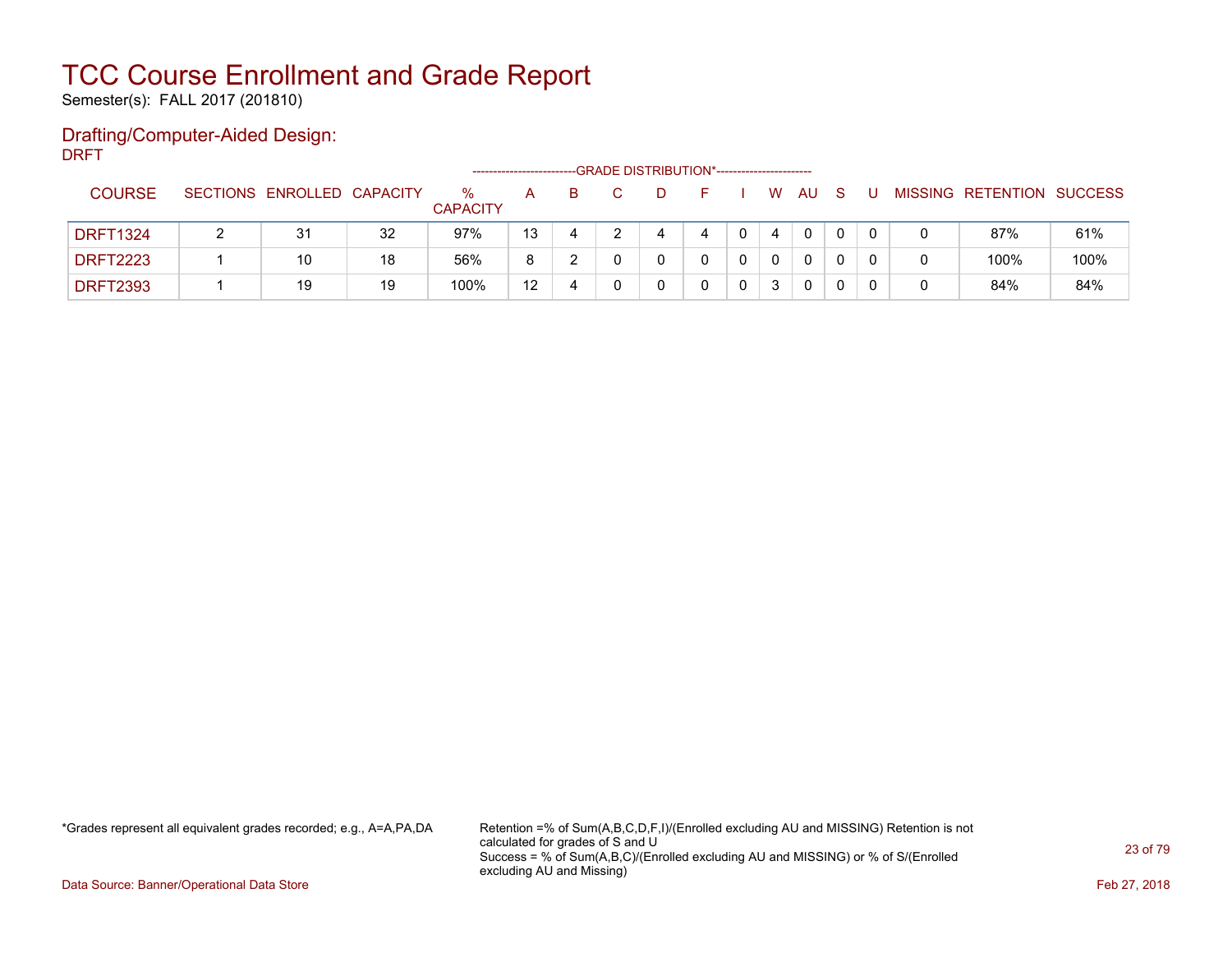Semester(s): FALL 2017 (201810)

#### Economics: ECON

| <b>EUUN</b>     |    |                            |     | ------------------      |     |     |    | -GRADE DISTRIBUTION*----------------------- |    |   |          |          |          |          |          |                           |     |
|-----------------|----|----------------------------|-----|-------------------------|-----|-----|----|---------------------------------------------|----|---|----------|----------|----------|----------|----------|---------------------------|-----|
| <b>COURSE</b>   |    | SECTIONS ENROLLED CAPACITY |     | $\%$<br><b>CAPACITY</b> | A   | B.  |    | D                                           | F. |   | <b>W</b> | AU.      | - S      | -U       |          | MISSING RETENTION SUCCESS |     |
| <b>ECON1353</b> |    | 69                         | 96  | 72%                     | 19  | 12  |    | 5                                           | 9  | 2 | 13       | $\Omega$ | $\Omega$ | $\Omega$ |          | 81%                       | 58% |
| <b>ECON2013</b> | 23 | 480                        | 593 | 81%                     | 182 | 111 | 77 | 26                                          | 46 | 3 | 35       | $\Omega$ |          | $\Omega$ | 0        | 93%                       | 77% |
| <b>ECON2023</b> | 17 | 358                        | 422 | 85%                     | 126 | 95  | 60 | 19                                          | 28 |   | 29       | $\Omega$ |          |          | $\Omega$ | 92%                       | 78% |

\*Grades represent all equivalent grades recorded; e.g., A=A,PA,DA Retention =% of Sum(A,B,C,D,F,I)/(Enrolled excluding AU and MISSING) Retention is not calculated for grades of S and U Success = % of Sum(A,B,C)/(Enrolled excluding AU and MISSING) or % of S/(Enrolled excluding AU and Missing)

Data Source: Banner/Operational Data Store Feb 27, 2018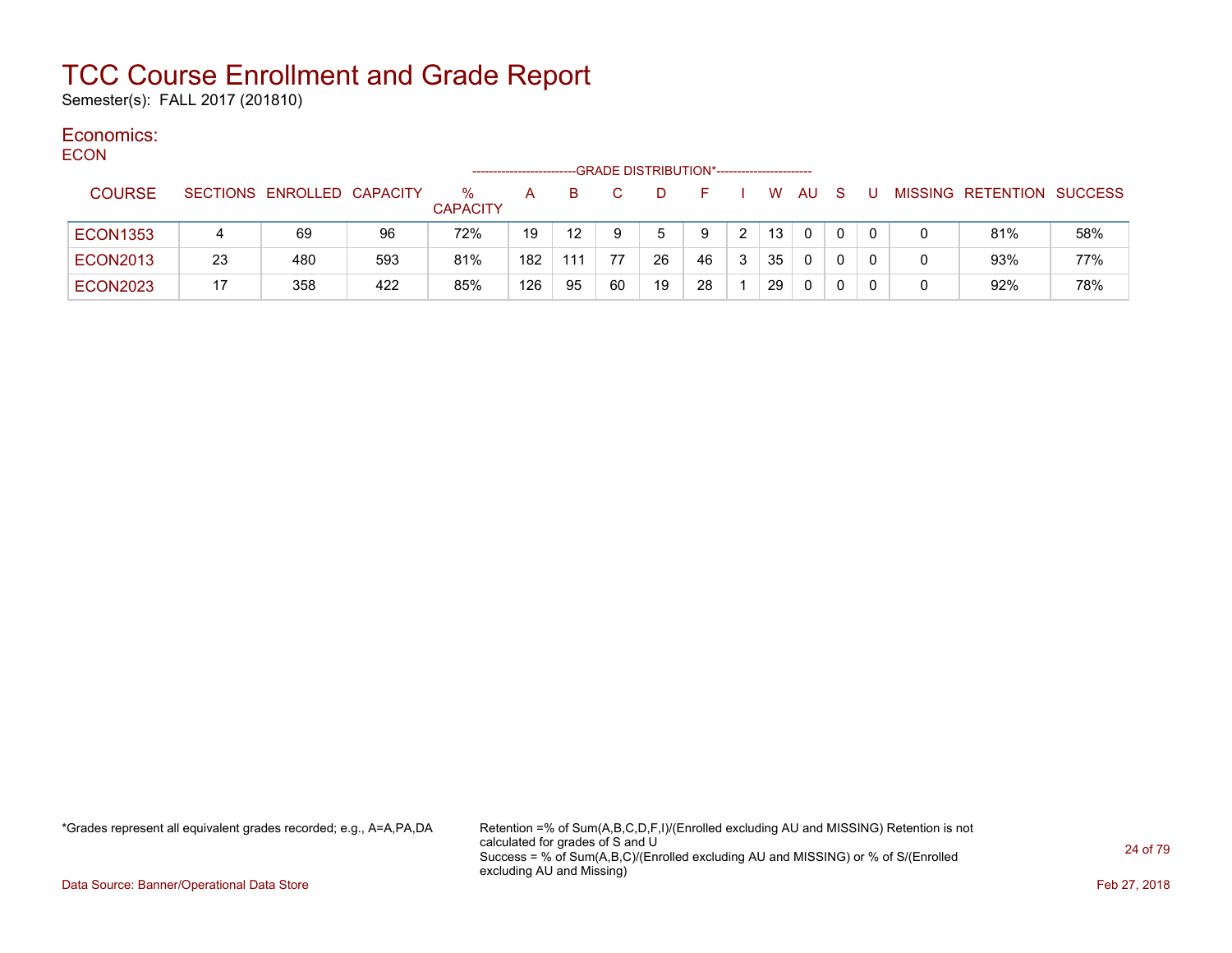Semester(s): FALL 2017 (201810)

### Electronics Technology:

ELET

|                 |   |                            |    |                      | ----------------------- |   |    | --GRADE DISTRIBUTION*----------------------- |   |              |                |              |    |   |                   |                |
|-----------------|---|----------------------------|----|----------------------|-------------------------|---|----|----------------------------------------------|---|--------------|----------------|--------------|----|---|-------------------|----------------|
| <b>COURSE</b>   |   | SECTIONS ENROLLED CAPACITY |    | %<br><b>CAPACITY</b> | A                       | B | C. | D                                            | н |              | W              | AU           | -S |   | MISSING RETENTION | <b>SUCCESS</b> |
| <b>ELET1212</b> | ົ | 26                         | 33 | 79%                  | 12                      | 6 |    | າ                                            |   | $\mathbf{0}$ | $\mathbf{2}$   | $\mathbf{0}$ | 0  | 0 | 92%               | 85%            |
| <b>ELET1303</b> |   | $12 \overline{ }$          | 18 | 67%                  |                         | 5 |    | 0                                            | 0 |              | $\mathbf 0$    | $\Omega$     | 0  | 0 | 100%              | 100%           |
| <b>ELET1443</b> |   |                            | 12 | 58%                  | $\mathcal{P}$           |   |    |                                              | 0 | 0            | 3              | $\mathbf{0}$ | 0  | 0 | 57%               | 57%            |
| <b>ELET2244</b> |   | 11                         | 16 | 69%                  | 3                       | 2 |    | C.                                           | 0 | 0            | $\overline{2}$ | 0            | 0  | 0 | 82%               | 64%            |
| <b>ELET2533</b> |   |                            | 12 | 58%                  | 5                       |   |    |                                              | 0 | 0            | $\mathbf{0}$   | 0            | 0  | 0 | 100%              | 100%           |

\*Grades represent all equivalent grades recorded; e.g., A=A,PA,DA Retention =% of Sum(A,B,C,D,F,I)/(Enrolled excluding AU and MISSING) Retention is not calculated for grades of S and U Success = % of Sum(A,B,C)/(Enrolled excluding AU and MISSING) or % of S/(Enrolled excluding AU and Missing)

Data Source: Banner/Operational Data Store Feb 27, 2018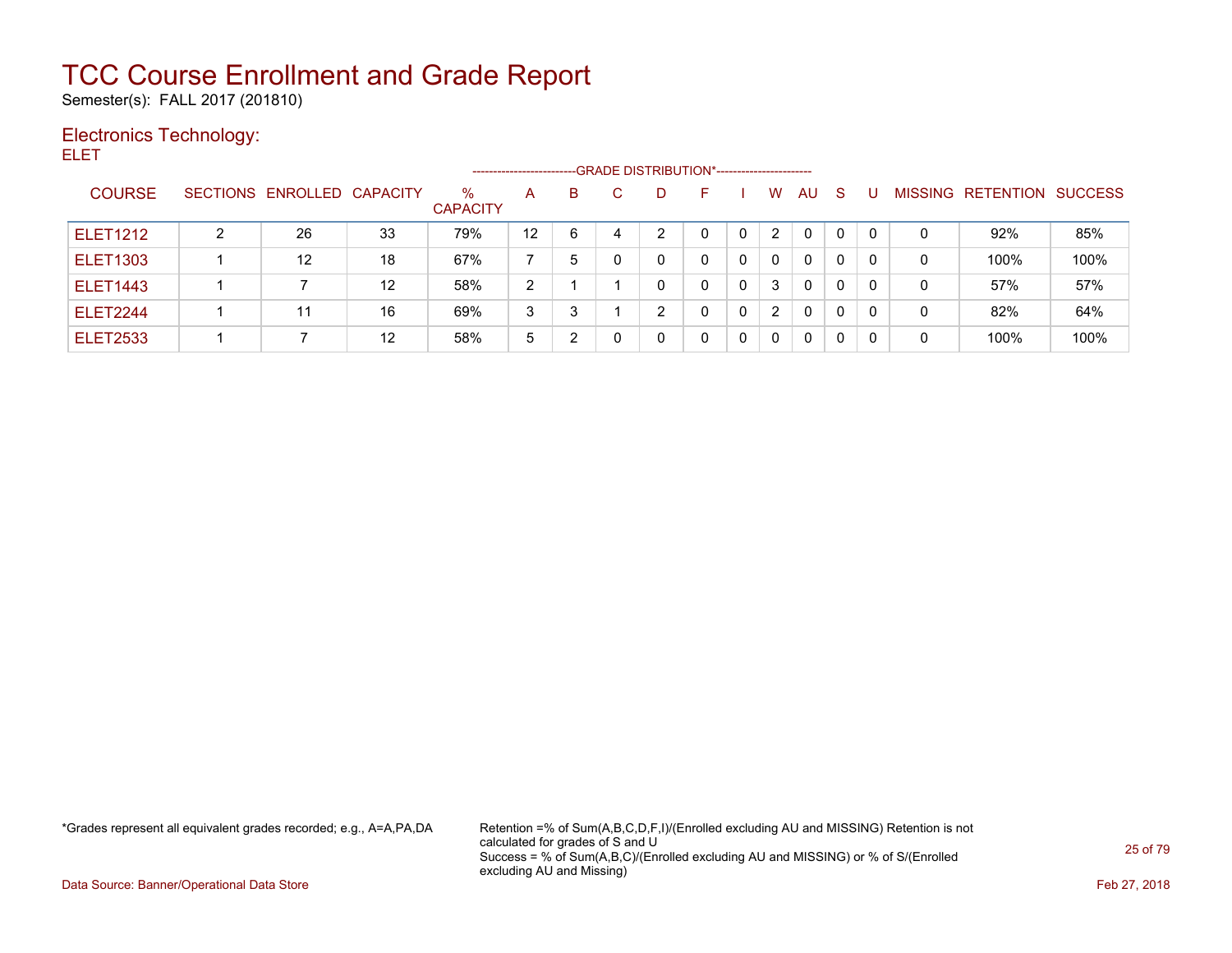Semester(s): FALL 2017 (201810)

### Emergency Medical Services Pro: EMSP

|                 |                            |    |                      |   |  | -- GRADE DISTRIBUTION*----------------------- |   |              |   |                           |     |
|-----------------|----------------------------|----|----------------------|---|--|-----------------------------------------------|---|--------------|---|---------------------------|-----|
| <b>COURSE</b>   | SECTIONS ENROLLED CAPACITY |    | %<br><b>CAPACITY</b> | A |  |                                               | W | AU           | U | MISSING RETENTION SUCCESS |     |
| <b>EMSP2115</b> | 16                         | 20 | 80%                  |   |  |                                               |   | <sup>n</sup> |   | 94%                       | 88% |
| <b>EMSP2129</b> | 16                         | 20 | 80%                  |   |  |                                               |   |              |   | 94%                       | 94% |

\*Grades represent all equivalent grades recorded; e.g., A=A,PA,DA Retention =% of Sum(A,B,C,D,F,I)/(Enrolled excluding AU and MISSING) Retention is not calculated for grades of S and U Success = % of Sum(A,B,C)/(Enrolled excluding AU and MISSING) or % of S/(Enrolled excluding AU and Missing)

Data Source: Banner/Operational Data Store Feb 27, 2018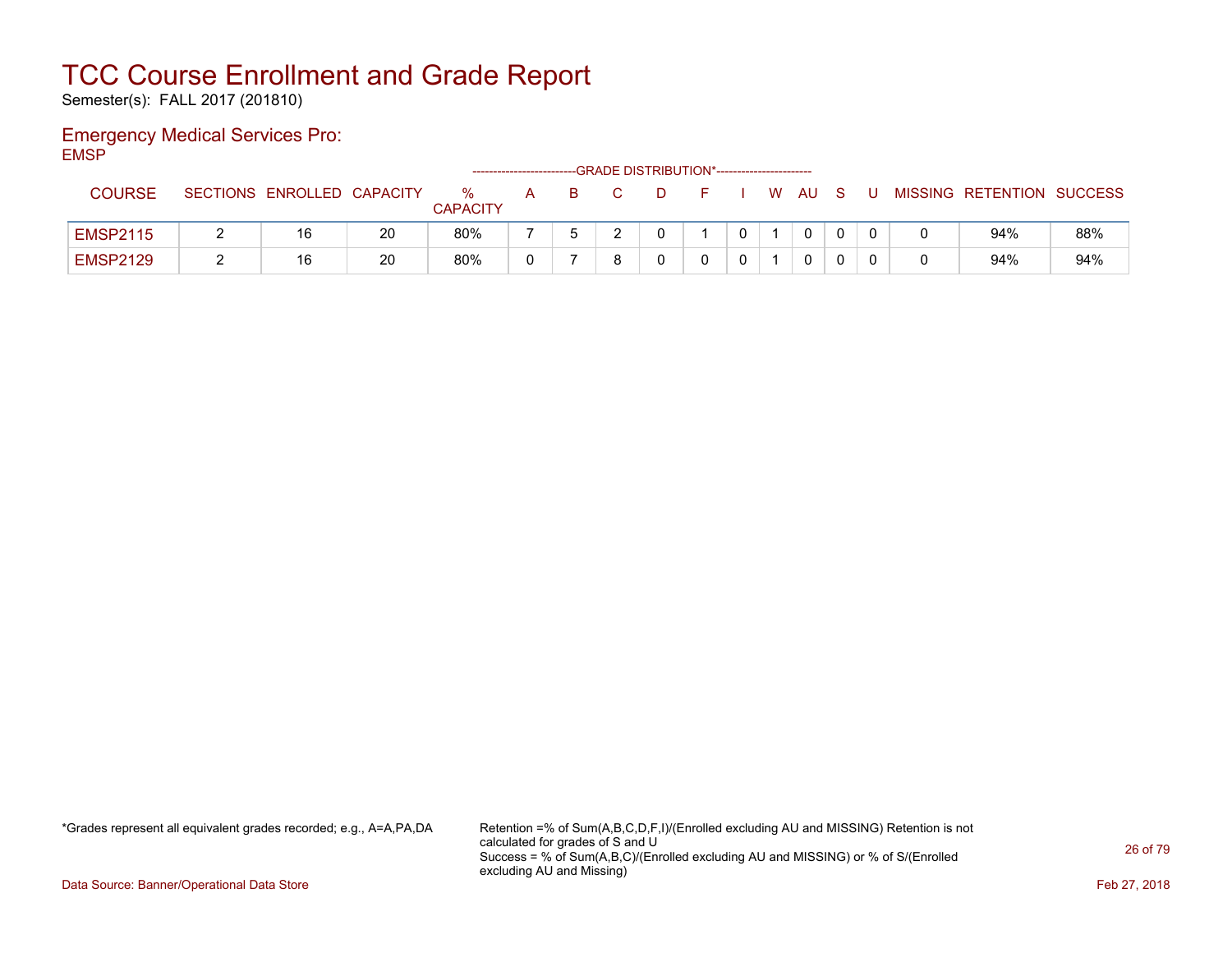Semester(s): FALL 2017 (201810)

### English: **ENGL**

|                 |                |                            |       |                                  |                |                | -----------------------GRADE                DISTRIBUTION*----------------------- |              |              |              |                |              |              |              |              |                           |      |
|-----------------|----------------|----------------------------|-------|----------------------------------|----------------|----------------|----------------------------------------------------------------------------------|--------------|--------------|--------------|----------------|--------------|--------------|--------------|--------------|---------------------------|------|
| <b>COURSE</b>   |                | SECTIONS ENROLLED CAPACITY |       | $\frac{0}{0}$<br><b>CAPACITY</b> | Α              | B              | $\mathsf{C}$                                                                     | D            | F            |              | W              | <b>AU</b>    | S            | U            |              | MISSING RETENTION SUCCESS |      |
| <b>ENGL0611</b> | $\overline{2}$ | 8                          | 20    | 40%                              | $\mathbf{1}$   | 3              | $\mathbf{1}$                                                                     | $\mathbf{0}$ | $\mathbf 1$  | $\mathbf 0$  | $\overline{2}$ | 0            | $\mathbf{0}$ | 0            | 0            | 75%                       | 62%  |
| <b>ENGL0621</b> | $\mathbf 1$    | 5                          | 10    | 50%                              | 0              | $\mathbf 1$    | 1                                                                                | 0            | -1           | 0            | $\overline{2}$ | $\mathbf{0}$ | $\Omega$     | 0            | 0            | 60%                       | 40%  |
| <b>ENGL0641</b> | 2              | 5                          | 20    | 25%                              | 4              | 0              | $\Omega$                                                                         | $\mathbf{0}$ | -1           | 0            | 0              | $\mathbf{0}$ | $\Omega$     | $\mathbf{0}$ | 0            | 100%                      | 80%  |
| <b>ENGL0903</b> | 19             | 377                        | 392   | 96%                              | 110            | 89             | 68                                                                               | 22           | 55           | $\mathbf 1$  | 32             | 0            | 0            | $\mathbf{0}$ | 0            | 92%                       | 71%  |
| <b>ENGL0913</b> | 27             | 501                        | 523   | 96%                              | 127            | 124            | 73                                                                               | 20           | 69           | $\mathbf{0}$ | 87             | 1            | 0            | 0            | $\mathbf{0}$ | 83%                       | 65%  |
| <b>ENGL0923</b> | 13             | 226                        | 256   | 88%                              | 41             | 43             | 41                                                                               | 15           | 57           | 0            | 28             | $\mathbf{1}$ | $\Omega$     | $\Omega$     | 0            | 88%                       | 56%  |
| <b>ENGL0933</b> | 26             | 496                        | 520   | 95%                              | 52             | 98             | 97                                                                               | 29           | 71           | $\mathbf{0}$ | 149            | $\Omega$     | $\Omega$     | $\mathbf{0}$ | 0            | 70%                       | 50%  |
| <b>ENGL0943</b> | 25             | 247                        | 264   | 94%                              | 87             | 61             | 18                                                                               | 12           | 15           | $\mathbf{1}$ | 53             | $\Omega$     | $\Omega$     | $\Omega$     | 0            | 79%                       | 67%  |
| <b>ENGL1071</b> | 2              | 11                         | 10    | 110%                             | 6              | 1              | 0                                                                                | 0            | 0            | 0            | 4              | 0            | 0            | 0            | 0            | 64%                       | 64%  |
| <b>ENGL1083</b> | 1              | 18                         | 20    | 90%                              | 3              | 6              | 3                                                                                | $\mathbf{0}$ | 2            | 0            | 4              | $\mathbf{0}$ | 0            | 0            | 0            | 78%                       | 67%  |
| <b>ENGL1113</b> | 218            | 3,378                      | 3,538 | 95%                              | 946            | 975            | 526                                                                              | 151          | 290          | 6            | 484            | $\mathbf{0}$ | 0            | 0            | 0            | 86%                       | 72%  |
| <b>ENGL1213</b> | 72             | 1,251                      | 1,400 | 89%                              | 386            | 311            | 179                                                                              | 48           | 133          |              | 193            | $\Omega$     | 0            | $\mathbf{0}$ | 0            | 85%                       | 70%  |
| <b>ENGL2333</b> | 3              | 55                         | 60    | 92%                              | 23             | 19             | 5                                                                                | -1           | 2            | $\mathbf{0}$ | 5              | 0            | $\Omega$     | 0            | $\mathbf{0}$ | 91%                       | 85%  |
| <b>ENGL2343</b> | $\overline{c}$ | 36                         | 40    | 90%                              | 8              | 10             | 5                                                                                | $\mathbf 1$  | 3            | $\mathbf{0}$ | 9              | 0            | $\Omega$     | 0            | 0            | 75%                       | 64%  |
| <b>ENGL2383</b> | 1              | 19                         | 20    | 95%                              | 9              | 3              | 3                                                                                | 3            | $\mathbf{0}$ | 0            | 1              | $\mathbf{0}$ | $\Omega$     | $\mathbf{0}$ | 0            | 95%                       | 79%  |
| <b>ENGL2413</b> | 3              | 42                         | 60    | 70%                              | 17             | 11             | 9                                                                                | $\mathbf{0}$ | $\mathbf 1$  | 1            | 3              | 0            | 0            | 0            | 0            | 93%                       | 88%  |
| <b>ENGL2433</b> | 1              | 14                         | 15    | 93%                              | 8              | 3              | $\mathbf 0$                                                                      | $\mathbf{0}$ | $\mathbf{0}$ | 0            | $\overline{2}$ | $\mathbf{1}$ | 0            | $\mathbf{0}$ | 0            | 85%                       | 85%  |
| <b>ENGL2443</b> | $\mathbf 1$    | 19                         | 20    | 95%                              | 5              | $\mathbf 1$    | 4                                                                                | 0            | 3            | 0            | 6              | 0            | 0            | $\mathbf{0}$ | 0            | 68%                       | 53%  |
| <b>ENGL2453</b> | $\mathbf{1}$   | $\overline{4}$             | 5     | 80%                              | 4              | $\mathbf{0}$   | $\Omega$                                                                         | $\mathbf{0}$ | $\mathbf{0}$ | $\Omega$     | $\Omega$       | $\mathbf{0}$ | $\Omega$     | $\Omega$     | 0            | 100%                      | 100% |
| <b>ENGL2473</b> | $\mathbf 1$    | 19                         | 20    | 95%                              | $\overline{2}$ | $\overline{2}$ | 5                                                                                | $\Omega$     | $\mathbf{0}$ | $\mathbf{0}$ | 10             | $\mathbf{0}$ | $\Omega$     | $\Omega$     | $\Omega$     | 47%                       | 47%  |
| <b>ENGL2493</b> | $\mathbf 1$    | 11                         | 20    | 55%                              | 5              | 0              | 1                                                                                | 0            | $\mathbf{0}$ | 0            | 2              | 3            | 0            | $\mathbf{0}$ | 0            | 75%                       | 75%  |
| <b>ENGL2543</b> | 1              | 11                         | 20    | 55%                              | 3              | 5              | $\overline{2}$                                                                   | $\Omega$     | 0            | $\mathbf{0}$ |                | 0            | 0            | 0            | 0            | 91%                       | 91%  |

\*Grades represent all equivalent grades recorded; e.g., A=A,PA,DA Retention =% of Sum(A,B,C,D,F,I)/(Enrolled excluding AU and MISSING) Retention is not calculated for grades of S and U Success = % of Sum(A,B,C)/(Enrolled excluding AU and MISSING) or % of S/(Enrolled excluding AU and Missing)

Data Source: Banner/Operational Data Store Feb 27, 2018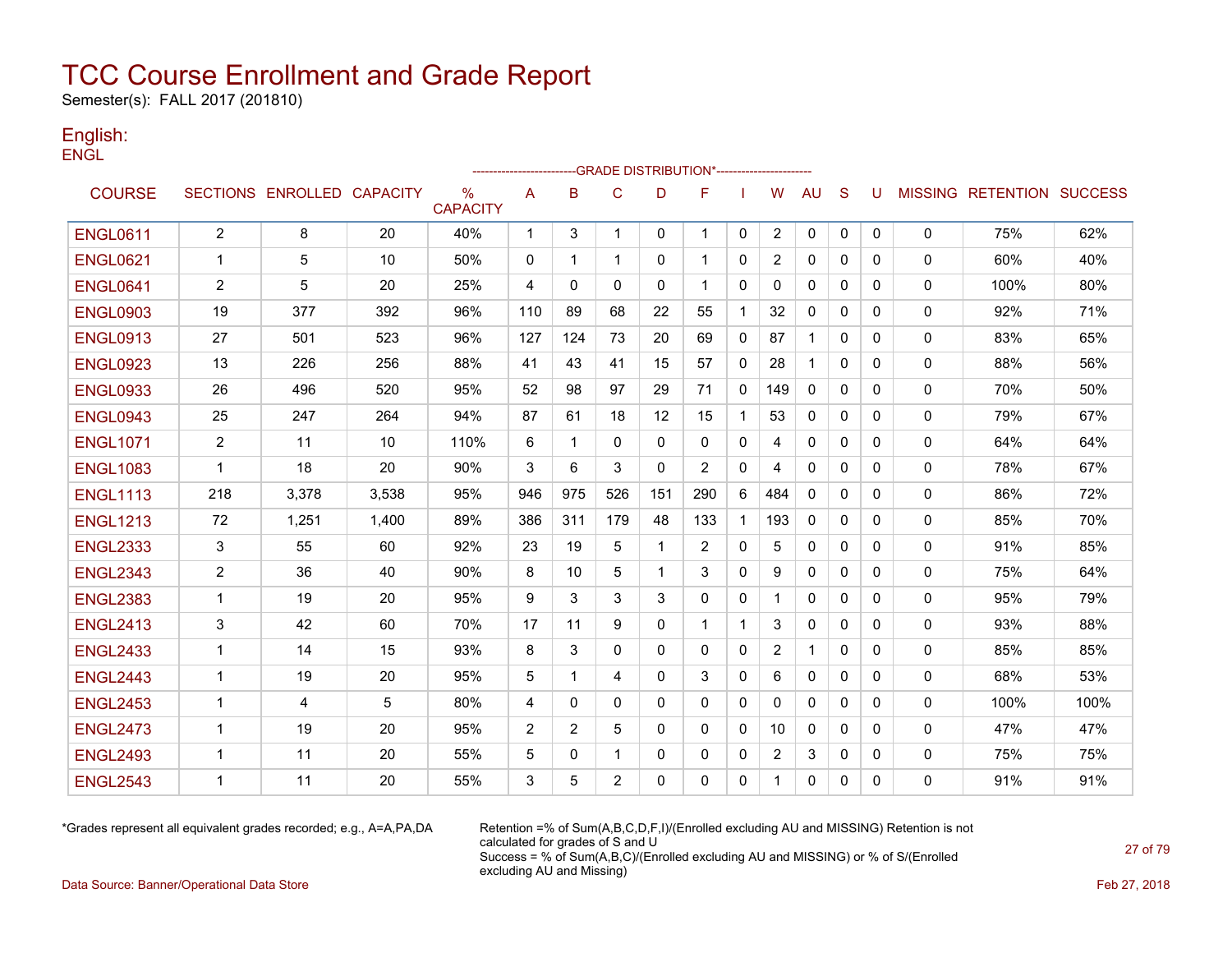Semester(s): FALL 2017 (201810)

### English: **ENGL**

|                 |                   |                 |                      | ----------------------- |   |   |   | -GRADE DISTRIBUTION*----------------------- |   |   |              |   |   |                   |                |
|-----------------|-------------------|-----------------|----------------------|-------------------------|---|---|---|---------------------------------------------|---|---|--------------|---|---|-------------------|----------------|
| <b>COURSE</b>   | SECTIONS ENROLLED | <b>CAPACITY</b> | ℅<br><b>CAPACITY</b> | А                       | в |   | D | н.                                          |   | w | AU.          | S |   | MISSING RETENTION | <b>SUCCESS</b> |
| <b>ENGL2653</b> | 17                | 20              | 85%                  | 5                       | 4 | 3 | າ |                                             | 0 |   | 0            | 0 |   | 94%               | 71%            |
| <b>ENGL2773</b> | 12                | 20              | 60%                  | 6                       |   | 3 | 0 | 0                                           | 0 |   | 0            | 0 | 0 | 100%              | 100%           |
| <b>ENGL2883</b> | 19                | 20              | 95%                  | 14                      | 5 | 0 | 0 |                                             | 0 |   | 0            | 0 | 0 | 100%              | 100%           |
| <b>ENGL2991</b> | 26                | 50              | 52%                  | 16                      | 4 |   | 0 |                                             | 0 |   | $\mathbf{0}$ | 0 | 0 | 96%               | 92%            |
| <b>ENGL2993</b> |                   | 5               | 20%                  |                         |   | 0 |   |                                             | 0 |   | $\Omega$     | 0 | 0 | 100%              | 100%           |

\*Grades represent all equivalent grades recorded; e.g., A=A,PA,DA Retention =% of Sum(A,B,C,D,F,I)/(Enrolled excluding AU and MISSING) Retention is not calculated for grades of S and U Success = % of Sum(A,B,C)/(Enrolled excluding AU and MISSING) or % of S/(Enrolled excluding AU and Missing)

Data Source: Banner/Operational Data Store Feb 27, 2018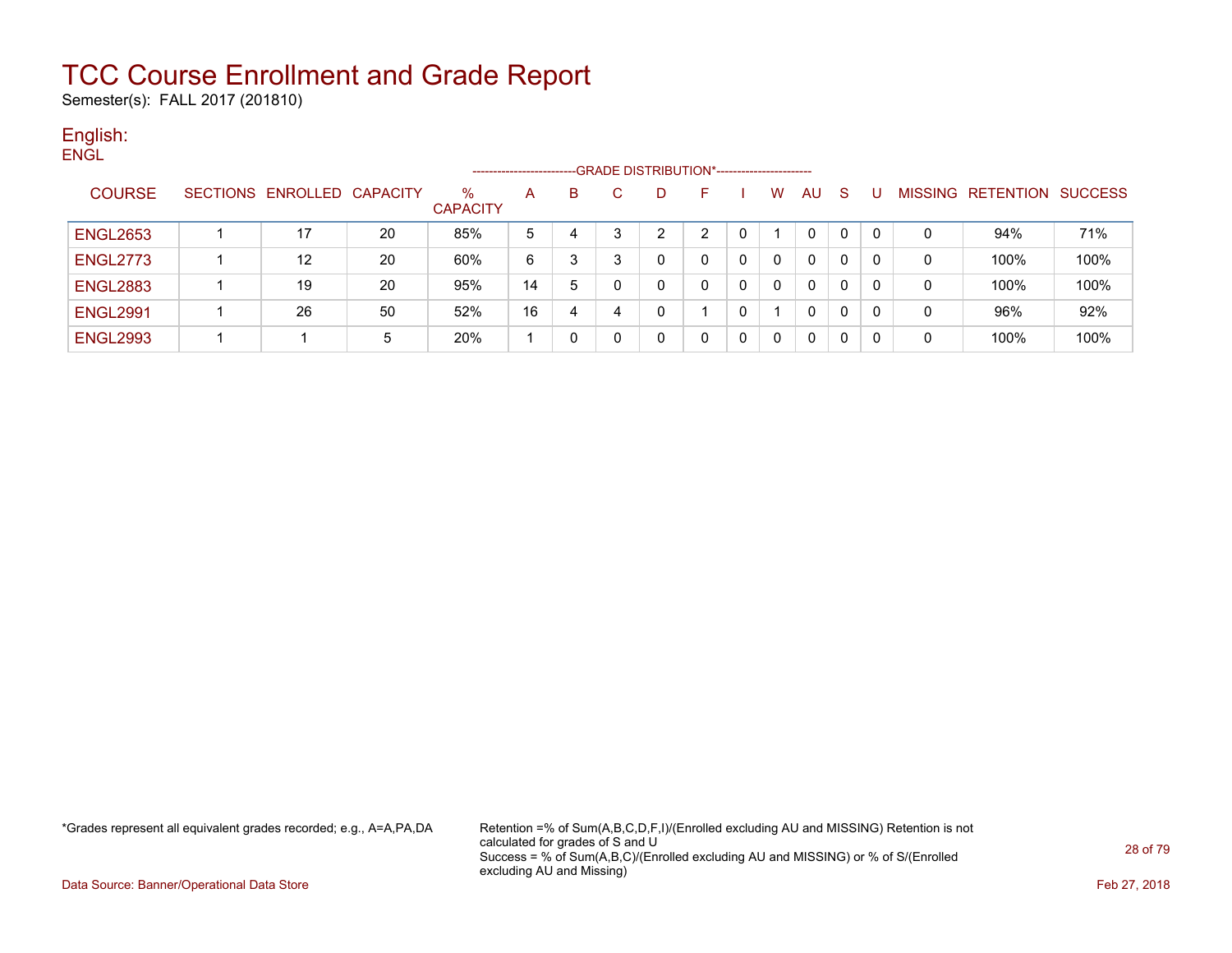Semester(s): FALL 2017 (201810)

### Engineering:

| <b>ENGR</b>     |                 |          |                 |                         | ---------------------- |    |    |                |              |              |    |              |              |              |              |                           |     |
|-----------------|-----------------|----------|-----------------|-------------------------|------------------------|----|----|----------------|--------------|--------------|----|--------------|--------------|--------------|--------------|---------------------------|-----|
| <b>COURSE</b>   | <b>SECTIONS</b> | ENROLLED | <b>CAPACITY</b> | $\%$<br><b>CAPACITY</b> | A                      | в  | С  | D              | F            |              | w  | <b>AU</b>    | <sub>S</sub> | U            |              | MISSING RETENTION SUCCESS |     |
| <b>ENGR1111</b> | 4               | 100      | 106             | 94%                     | 79                     | 8  | 0  | 0              | $\mathbf{0}$ | 0            | 13 | $\mathbf{0}$ | 0            | $\Omega$     | 0            | 87%                       | 87% |
| <b>ENGR1132</b> | 3               | 66       | 66              | 100%                    | 29                     | 25 | 5  | $\overline{2}$ |              | $\mathbf{0}$ | 4  | 0            | $\mathbf{0}$ | $\Omega$     | $\mathbf{0}$ | 94%                       | 89% |
| <b>ENGR1242</b> | $\overline{2}$  | 45       | 47              | 96%                     | 19                     | 16 | 8  | 0              | 0            | 0            | 2  | $\mathbf{0}$ | 0            | $\mathbf{0}$ | 0            | 96%                       | 96% |
| <b>ENGR2103</b> | $\overline{2}$  | 59       | 61              | 97%                     | 18                     | 13 | 10 | 4              | 2            | 4            | 8  | $\mathbf{0}$ | 0            | $\mathbf{0}$ | 0            | 86%                       | 69% |
| <b>ENGR2143</b> | $\overline{2}$  | 34       | 53              | 64%                     | 4                      | 14 | 9  | 3              | $\mathbf{0}$ | 0            | 4  | $\mathbf{0}$ | $\Omega$     | $\Omega$     | 0            | 88%                       | 79% |
| <b>ENGR2213</b> | $\overline{2}$  | 43       | 58              | 74%                     | 21                     | 6  | 8  | 3              |              | $\mathbf{0}$ | 4  | $\mathbf{0}$ | $\mathbf{0}$ | $\mathbf{0}$ | 0            | 91%                       | 81% |
| <b>ENGR2523</b> | $\overline{2}$  | 37       | 60              | 62%                     | 19                     | 3  | 12 |                | 0            | 0            | 2  | $\mathbf{0}$ | 0            | $\Omega$     | 0            | 95%                       | 92% |
| <b>ENGR2613</b> | 3               | 33       | 50              | 66%                     | 5                      | 15 | 8  | 0              | 0            | 0            | 5  | 0            | 0            | $\mathbf{0}$ | 0            | 85%                       | 85% |

\*Grades represent all equivalent grades recorded; e.g., A=A,PA,DA Retention =% of Sum(A,B,C,D,F,I)/(Enrolled excluding AU and MISSING) Retention is not calculated for grades of S and U Success = % of Sum(A,B,C)/(Enrolled excluding AU and MISSING) or % of S/(Enrolled excluding AU and Missing)

Data Source: Banner/Operational Data Store Feb 27, 2018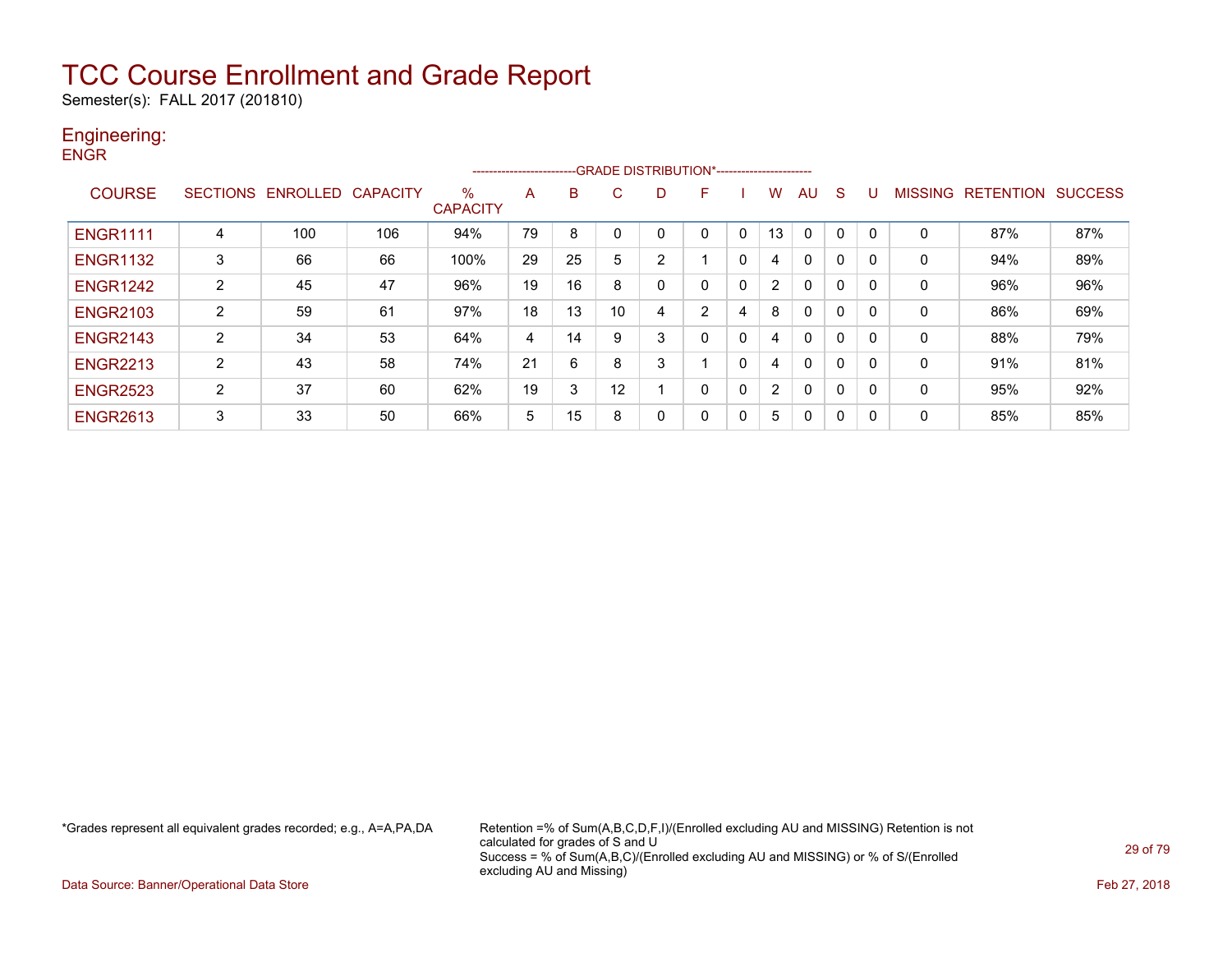Semester(s): FALL 2017 (201810)

### Engineering Technology: **ENGT**

--GRADE DISTRIBUTION\*------------------------COURSE SECTIONS ENROLLED CAPACITY % **CAPACITY** A B C D F I W AU S U MISSING RETENTION SUCCESS ENGT1212 2 12 24 50% 12 0 0 0 0 0 0 0 0 0 0 100% 100% ENGT1313 1 18 18 100% 15 0 0 0 0 0 3 0 0 0 0 83% 83% ENGT1443 | 1 | 10 | 10 | 100% | 7 | 3 | 0 | 0 | 0 | 0 | 0 | 0 | 0 | 0 | 100% | 100% ENGT1543 1 7 15 47% 3 2 0 0 0 2 0 0 0 0 0 100% 71% ENGT2153 | 1 | 4 | 10 | 40% |4 | 0 | 0 | 0 | 0 | 0 | 0 | 0 | 0 | 100% | 100% ENGT2462 | 1 | 8 | 18 | 44% | 7 | 1 | 0 | 0 | 0 | 0 | 0 | 0 | 0 | 0 | 100% | 100%

\*Grades represent all equivalent grades recorded; e.g., A=A,PA,DA Retention =% of Sum(A,B,C,D,F,I)/(Enrolled excluding AU and MISSING) Retention is not calculated for grades of S and U Success = % of Sum(A,B,C)/(Enrolled excluding AU and MISSING) or % of S/(Enrolled excluding AU and Missing)

Data Source: Banner/Operational Data Store **Feb 27, 2018**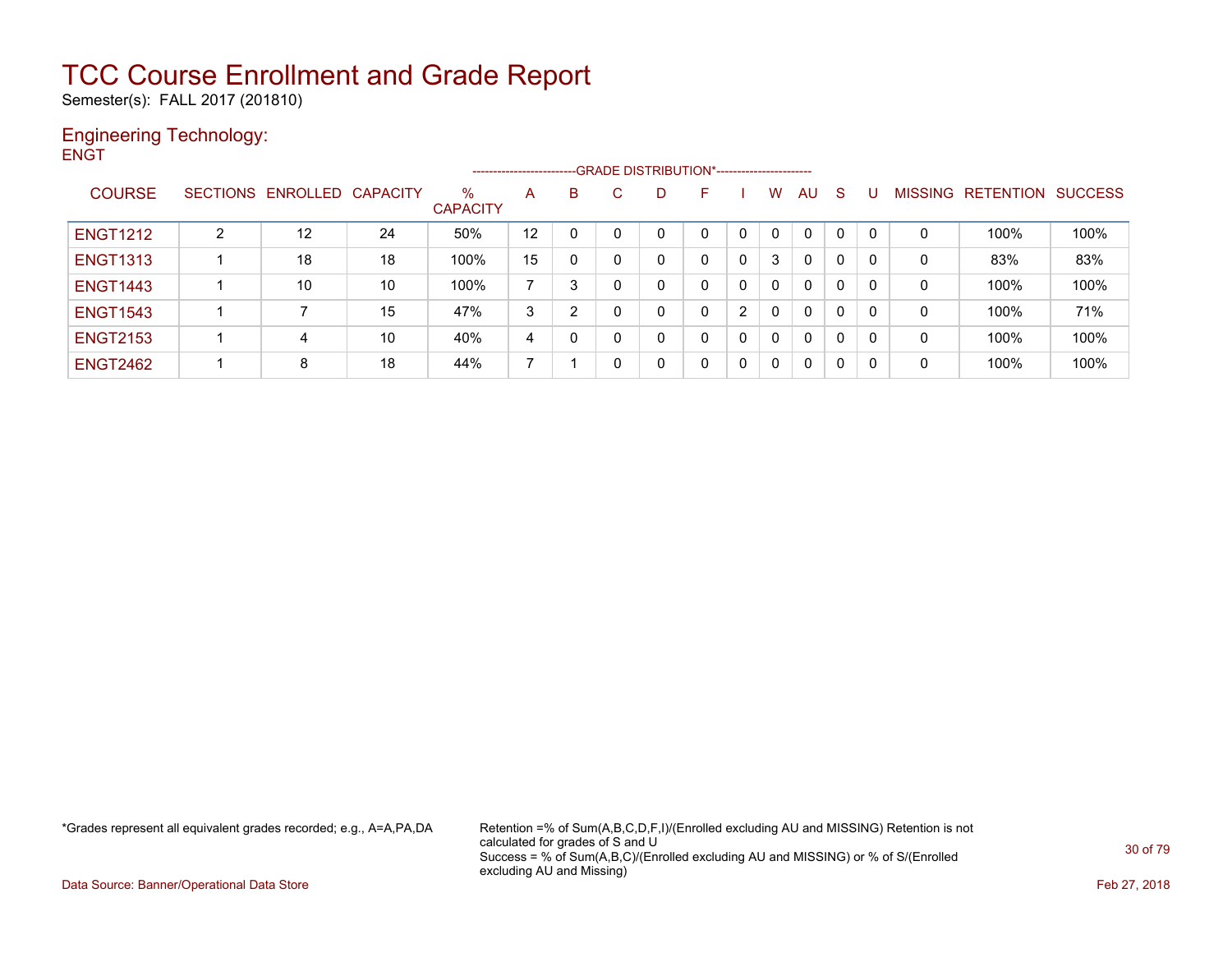Semester(s): FALL 2017 (201810)

### ESLA English as a Second Lang: ESLA

|                 |                      |                            |    |                                  |                         |          | --GRADE DISTRIBUTION*---------------------- |                |                |              |              |                |              |              |              |                           |      |
|-----------------|----------------------|----------------------------|----|----------------------------------|-------------------------|----------|---------------------------------------------|----------------|----------------|--------------|--------------|----------------|--------------|--------------|--------------|---------------------------|------|
| <b>COURSE</b>   |                      | SECTIONS ENROLLED CAPACITY |    | $\frac{0}{0}$<br><b>CAPACITY</b> | A                       | B        | C                                           | D              | F              |              | w            | <b>AU</b>      | S            | U            |              | MISSING RETENTION SUCCESS |      |
| <b>ESLA0213</b> | $\mathbf{1}$         | 3                          | 10 | 30%                              | $\mathbf{0}$            | $\Omega$ | $\mathbf{0}$                                | $\Omega$       | $\mathbf 1$    | $\mathbf{0}$ | $\Omega$     | $\overline{2}$ | $\mathbf{0}$ | $\mathbf{0}$ | $\mathbf 0$  | 100%                      | 0%   |
| <b>ESLA0223</b> | $\blacktriangleleft$ | 3                          | 10 | 30%                              | $\mathbf{0}$            | 2        | $\mathbf{0}$                                | $\mathbf{0}$   | $\mathbf 1$    | $\Omega$     | $\mathbf{0}$ | $\mathbf{0}$   | $\Omega$     | $\Omega$     | 0            | 100%                      | 67%  |
| <b>ESLA0233</b> | $\mathbf 1$          | 2                          | 10 | 20%                              | $\Omega$                | 1        | $\mathbf{0}$                                | $\Omega$       | 1              | $\Omega$     | 0            | $\Omega$       | $\Omega$     | $\Omega$     | $\Omega$     | 100%                      | 50%  |
| <b>ESLA0243</b> | 1                    | 3                          | 10 | 30%                              | $\mathbf 1$             | 1        | 0                                           | $\mathbf{0}$   |                | $\Omega$     | $\mathbf{0}$ | $\mathbf{0}$   | $\mathbf{0}$ | 0            | 0            | 100%                      | 67%  |
| <b>ESLA0253</b> | 1                    | 4                          | 10 | 40%                              | 3                       | $\Omega$ | 0                                           | $\mathbf{0}$   | 0              | $\Omega$     | $\mathbf{0}$ | 1              | $\mathbf{0}$ | $\Omega$     | 0            | 100%                      | 100% |
| <b>ESLA0413</b> | $\mathbf 1$          | 4                          | 10 | 40%                              | 3                       | 1        | $\mathbf{0}$                                | $\mathbf{0}$   | $\mathbf{0}$   | 0            | 0            | $\mathbf{0}$   | $\Omega$     | $\Omega$     | 0            | 100%                      | 100% |
| <b>ESLA0423</b> | $\mathbf 1$          | 6                          | 10 | 60%                              | 4                       | -1       | 1                                           | $\mathbf{0}$   | 0              | $\Omega$     | $\mathbf{0}$ | $\mathbf{0}$   | 0            | 0            | $\mathbf 0$  | 100%                      | 100% |
| <b>ESLA0433</b> | $\mathbf 1$          | 11                         | 10 | 110%                             | 5                       | 4        | 1                                           | 1              | 0              | $\Omega$     | $\mathbf{0}$ | $\mathbf{0}$   | $\Omega$     | $\Omega$     | 0            | 100%                      | 91%  |
| <b>ESLA0443</b> | $\overline{2}$       | 16                         | 20 | 80%                              | 4                       | 7        | 3                                           | 1              | 0              | 0            | $\mathbf{1}$ | $\mathbf{0}$   | $\mathbf{0}$ | 0            | 0            | 94%                       | 88%  |
| <b>ESLA0453</b> | $\mathbf 1$          | 3                          | 10 | 30%                              | 2                       | $\Omega$ | $\mathbf{0}$                                | $\Omega$       | 0              | $\mathbf{0}$ | $\Omega$     | $\mathbf{1}$   | $\Omega$     | $\Omega$     | 0            | 100%                      | 100% |
| <b>ESLA0533</b> | $\mathbf 1$          | 4                          | 10 | 40%                              | $\mathbf 0$             | 0        | 3                                           | $\mathbf{0}$   | $\mathbf{0}$   | $\mathbf{0}$ | $\mathbf{1}$ | $\mathbf{0}$   | $\Omega$     | 0            | 0            | 75%                       | 75%  |
| <b>ESLA0543</b> | 1                    | 6                          | 10 | 60%                              | 2                       | 4        | $\mathbf{0}$                                | $\Omega$       | 0              | $\mathbf{0}$ | 0            | $\mathbf{0}$   | $\Omega$     | 0            | 0            | 100%                      | 100% |
| <b>ESLA0613</b> | 1                    | 13                         | 10 | 130%                             | 12                      | 0        | 0                                           | $\mathbf{0}$   | $\mathbf{0}$   | 0            |              | 0              | $\mathbf{0}$ | 0            | 0            | 92%                       | 92%  |
| <b>ESLA0623</b> | 2                    | 12                         | 20 | 60%                              | 5                       | 4        | $\overline{2}$                              | 1              | 0              | 0            | 0            | $\mathbf{0}$   | $\mathbf{0}$ | 0            | 0            | 100%                      | 92%  |
| <b>ESLA0633</b> | 1                    | 5                          | 10 | 50%                              | $\overline{2}$          | 2        | 1                                           | $\mathbf{0}$   | 0              | 0            | 0            | 0              | $\Omega$     | 0            | 0            | 100%                      | 100% |
| <b>ESLA0643</b> | $\overline{2}$       | 12                         | 20 | 60%                              | 5                       | 4        | $\mathbf{0}$                                | 2              | 0              | $\mathbf{0}$ | $\mathbf{1}$ | $\mathbf{0}$   | 0            | 0            | $\Omega$     | 92%                       | 75%  |
| <b>ESLA0653</b> | $\overline{2}$       | 5                          | 20 | 25%                              | 3                       | 1        | $\mathbf{0}$                                | 1              | $\Omega$       | $\Omega$     | $\mathbf{0}$ | $\mathbf{0}$   | $\Omega$     | $\Omega$     | $\Omega$     | 100%                      | 80%  |
| <b>ESLA0713</b> | $\mathbf 1$          | 11                         | 10 | 110%                             | $\overline{2}$          | 3        | 6                                           | $\mathbf{0}$   | $\mathbf{0}$   | $\Omega$     | $\mathbf{0}$ | $\mathbf{0}$   | $\Omega$     | $\Omega$     | 0            | 100%                      | 100% |
| <b>ESLA0723</b> | $\overline{c}$       | 18                         | 20 | 90%                              | $\overline{\mathbf{4}}$ | 6        | 5                                           | 2              | 0              | $\Omega$     | $\mathbf{1}$ | $\Omega$       | $\Omega$     | $\Omega$     | $\Omega$     | 94%                       | 83%  |
| <b>ESLA0733</b> | $\mathbf 1$          | 6                          | 10 | 60%                              | 3                       | $\Omega$ | 1                                           | $\overline{2}$ | 0              | $\mathbf{0}$ | $\mathbf{0}$ | $\mathbf{0}$   | $\Omega$     | $\Omega$     | 0            | 100%                      | 67%  |
| <b>ESLA0743</b> | $\overline{2}$       | 20                         | 20 | 100%                             | 5                       | 8        | $\overline{c}$                              | $\overline{2}$ | $\overline{2}$ | $\mathbf{0}$ | $\mathbf 1$  | $\mathbf{0}$   | $\Omega$     | 0            | $\mathbf{0}$ | 95%                       | 75%  |
| <b>ESLA0753</b> | $\overline{2}$       | 10                         | 20 | 50%                              | 5                       | 4        | $\Omega$                                    | $\Omega$       |                | $\Omega$     | $\Omega$     | $\Omega$       | $\Omega$     | 0            | 0            | 100%                      | 90%  |

\*Grades represent all equivalent grades recorded; e.g., A=A,PA,DA Retention =% of Sum(A,B,C,D,F,I)/(Enrolled excluding AU and MISSING) Retention is not calculated for grades of S and U Success = % of Sum(A,B,C)/(Enrolled excluding AU and MISSING) or % of S/(Enrolled excluding AU and Missing)

Data Source: Banner/Operational Data Store Feb 27, 2018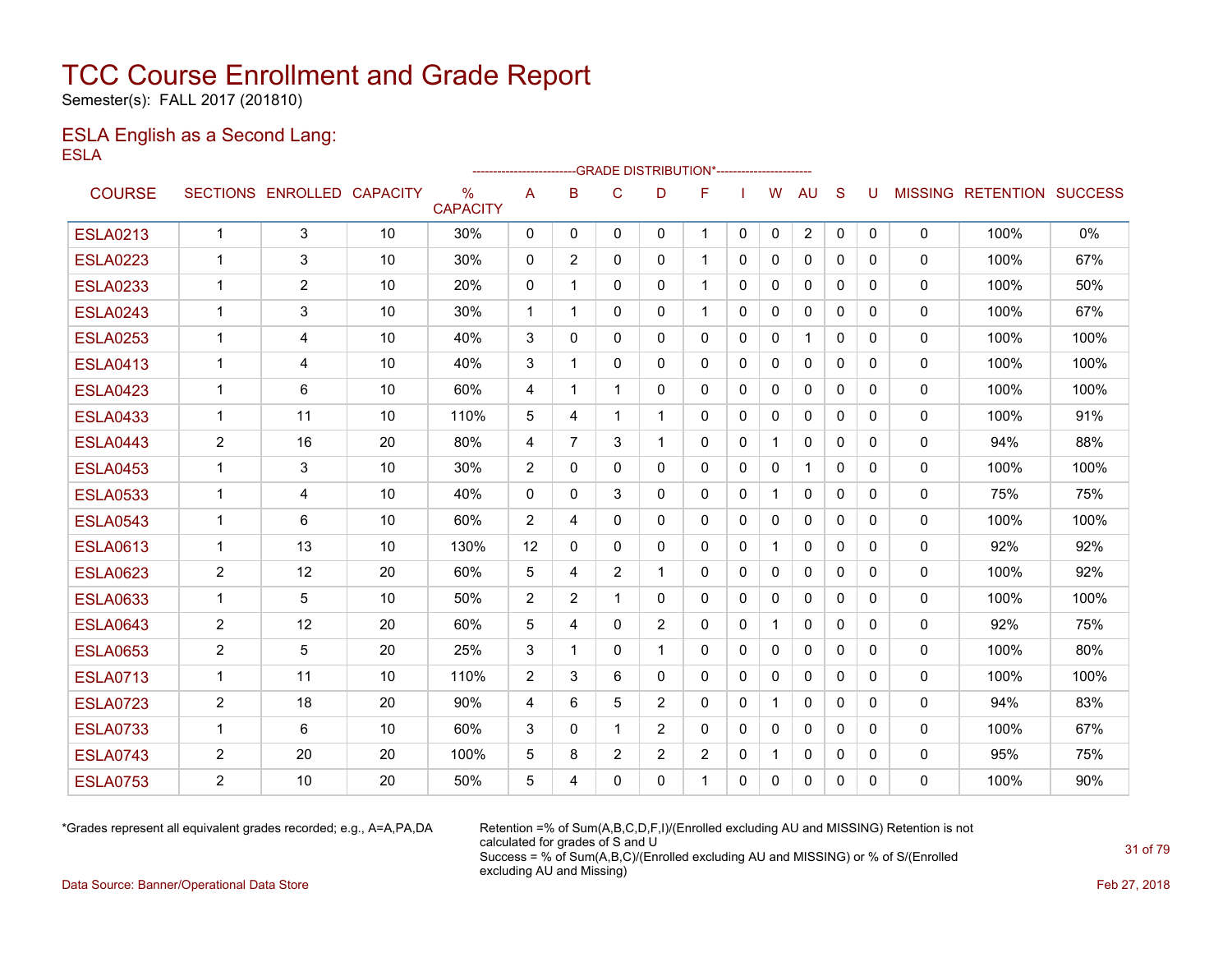Semester(s): FALL 2017 (201810)

### ESLA English as a Second Lang: ESLA

| .               |                            |    |                      |   |          |    | ------------------------GRADE DISTRIBUTION*----------------------- |    |                |          |              |       |                           |      |
|-----------------|----------------------------|----|----------------------|---|----------|----|--------------------------------------------------------------------|----|----------------|----------|--------------|-------|---------------------------|------|
| <b>COURSE</b>   | SECTIONS ENROLLED CAPACITY |    | %<br><b>CAPACITY</b> | A | <b>B</b> | C. | . D.                                                               | E. |                |          | I W AU S     | - U - | MISSING RETENTION SUCCESS |      |
| <b>ESLA0833</b> |                            | 10 | 110%                 |   |          |    |                                                                    |    | 0 <sup>1</sup> | $\Omega$ | $\mathbf{0}$ |       | 100%                      | 100% |

\*Grades represent all equivalent grades recorded; e.g., A=A,PA,DA Retention =% of Sum(A,B,C,D,F,I)/(Enrolled excluding AU and MISSING) Retention is not calculated for grades of S and U Success = % of Sum(A,B,C)/(Enrolled excluding AU and MISSING) or % of S/(Enrolled excluding AU and Missing)

Data Source: Banner/Operational Data Store Feb 27, 2018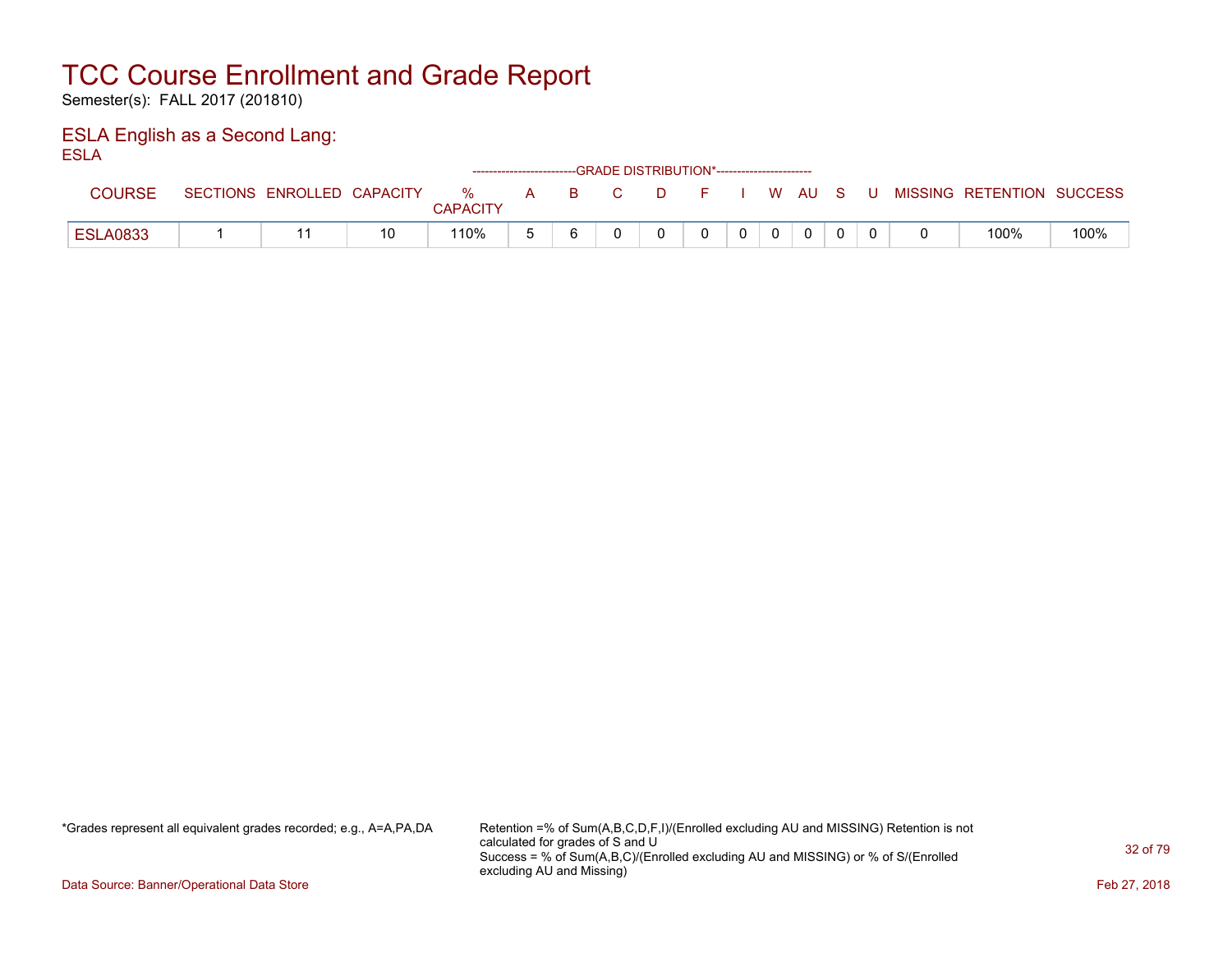Semester(s): FALL 2017 (201810)

### ESLN English as a Second Lang: ESLN

|                 |                 |                |                 |                         | ----------------------- |   | -GRADE DISTRIBUTION*----------------------- |   |   |             |   |              |   |          |                |                  |                |
|-----------------|-----------------|----------------|-----------------|-------------------------|-------------------------|---|---------------------------------------------|---|---|-------------|---|--------------|---|----------|----------------|------------------|----------------|
| <b>COURSE</b>   | <b>SECTIONS</b> | ENROLLED       | <b>CAPACITY</b> | $\%$<br><b>CAPACITY</b> | A                       | B | C.                                          | D | F |             | w | AU           | S |          | <b>MISSING</b> | <b>RETENTION</b> | <b>SUCCESS</b> |
| <b>ESLN0113</b> |                 |                | 10              | 10%                     | 0                       | 0 | 0                                           |   | 0 | 0           |   | $\Omega$     | 0 | $\Omega$ | 0              | 0%               | 0%             |
| <b>ESLN0153</b> |                 | 6              | 10              | 60%                     | 6                       | 0 | $\mathbf{0}$                                | 0 | 0 | 0           | 0 | $\mathbf 0$  | 0 | 0        | 0              | 100%             | 100%           |
| <b>ESLN0213</b> | 2               | 3              | 20              | 15%                     | $\overline{2}$          |   | $\Omega$                                    |   | 0 | 0           | 0 | $\mathbf{0}$ | 0 | $\Omega$ | 0              | 100%             | 100%           |
| <b>ESLN0233</b> |                 | $\overline{2}$ | 10              | 20%                     | 2                       | 0 | $\Omega$                                    |   | 0 | $\mathbf 0$ | 0 | $\Omega$     | 0 | $\Omega$ | 0              | 100%             | 100%           |
| <b>ESLN0313</b> |                 | 3              | 10              | 30%                     | 3                       | 0 | $\Omega$                                    |   | 0 | 0           | 0 | 0            | 0 | 0        | 0              | 100%             | 100%           |
| <b>ESLN0333</b> |                 | 5              | 10              | 50%                     | 3                       | 2 | $\mathbf{0}$                                | 0 | 0 | $\mathbf 0$ | 0 | $\mathbf 0$  | 0 | 0        | 0              | 100%             | 100%           |
| <b>ESLN0413</b> |                 | 5              | 10              | 50%                     | 2                       | 2 | $\Omega$                                    | 0 | 0 | $\Omega$    |   | $\mathbf{0}$ | 0 | $\Omega$ | 0              | 80%              | 80%            |
| <b>ESLN0741</b> |                 | 4              | 10              | 10%                     |                         | 0 | 0                                           | 0 | 0 | 0           | 0 | $\mathbf{0}$ | 0 | $\Omega$ | 0              | 100%             | 100%           |
| <b>ESLN0751</b> |                 | 2              | 10              | 20%                     | $\overline{2}$          | 0 | 0                                           | 0 | 0 | $\Omega$    | 0 | $\mathbf{0}$ | 0 | 0        | 0              | 100%             | 100%           |
| <b>ESLN0992</b> |                 | -4             | 10              | 10%                     |                         | 0 | 0                                           |   | 0 | $\mathbf 0$ | 0 | $\mathbf{0}$ | 0 |          | 0              | 100%             | 100%           |

\*Grades represent all equivalent grades recorded; e.g., A=A,PA,DA Retention =% of Sum(A,B,C,D,F,I)/(Enrolled excluding AU and MISSING) Retention is not calculated for grades of S and U Success = % of Sum(A,B,C)/(Enrolled excluding AU and MISSING) or % of S/(Enrolled excluding AU and Missing)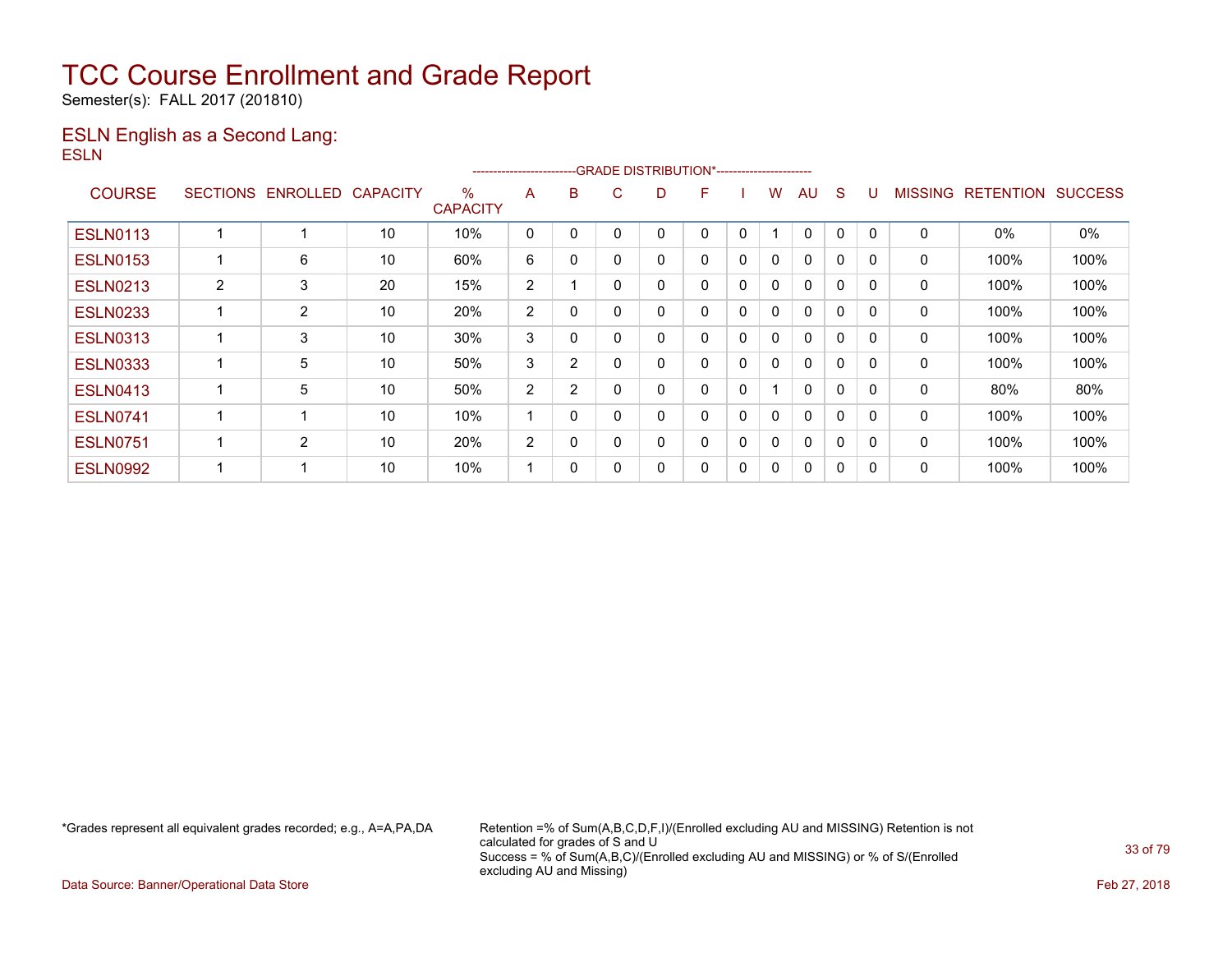Semester(s): FALL 2017 (201810)

### Fire & Emergency Medical Svcs: FEMS

|                 |                       |          |                 |                         | ---------------------- |                |                | -GRADE DISTRIBUTION*----------------------- |   |              |                |              |             |              |                |                  |                |
|-----------------|-----------------------|----------|-----------------|-------------------------|------------------------|----------------|----------------|---------------------------------------------|---|--------------|----------------|--------------|-------------|--------------|----------------|------------------|----------------|
| <b>COURSE</b>   | <b>SECTIONS</b>       | ENROLLED | <b>CAPACITY</b> | $\%$<br><b>CAPACITY</b> | A                      | B              | C              | D                                           | F |              | w              | AU           | S           |              | <b>MISSING</b> | <b>RETENTION</b> | <b>SUCCESS</b> |
| <b>FEMS1214</b> | $\overline{2}$        | 39       | 45              | 87%                     | 28                     | 3              |                |                                             | 0 | $\mathbf{0}$ | 7              | 0            | $\Omega$    | $\Omega$     | 0              | 82%              | 82%            |
| <b>FEMS1224</b> | $\mathbf{2}^{\prime}$ | 35       | 40              | 88%                     | 27                     | $\overline{2}$ | $\mathbf{0}$   | 0                                           | 0 | 0            | 6              | $\mathbf{0}$ | 0           | $\Omega$     | 0              | 83%              | 83%            |
| <b>FEMS2213</b> |                       | 19       | 20              | 95%                     | 16                     |                | $\Omega$       | 0                                           | 0 | 0            | $\overline{2}$ | 0            | 0           | $\Omega$     | 0              | 89%              | 89%            |
| <b>FEMS2223</b> |                       | 19       | 25              | 76%                     | 16                     |                | $\overline{2}$ | 0                                           | 0 | 0            | $\mathbf{0}$   | 0            | $\mathbf 0$ | $\Omega$     | 0              | 100%             | 100%           |
| <b>FEMS2233</b> |                       | 20       | 20              | 100%                    | 15                     |                |                | 0                                           | 0 | $\mathbf{0}$ | 3              | $\mathbf{0}$ | $\Omega$    | $\Omega$     | 0              | 85%              | 85%            |
| <b>FEMS2243</b> |                       | 17       | 20              | 85%                     | 15                     |                |                | 0                                           | 0 | $\mathbf{0}$ | $\mathbf{0}$   | $\mathbf{0}$ | $\Omega$    | $\Omega$     | 0              | 100%             | 100%           |
| <b>FEMS2253</b> |                       | 21       | 25              | 84%                     | 18                     |                | $\Omega$       | 0                                           | 0 | 0            | $\overline{2}$ | $\mathbf{0}$ | 0           | <sup>n</sup> | 0              | 90%              | 90%            |
| <b>FEMS2263</b> |                       | 14       | 20              | 70%                     | 13                     |                | $\Omega$       | 0                                           | 0 | 0            | 0              | $\mathbf{0}$ | 0           | 0            | 0              | 100%             | 100%           |
| <b>FEMS2319</b> | 4                     | 44       | 44              | 100%                    | 11                     | 12             | 8              | 8                                           | 0 | 0            | 5              | 0            | 0           | $\Omega$     | 0              | 89%              | 70%            |
| <b>FEMS2994</b> | 3                     | 12       | 12              | 100%                    | 12                     | 0              | $\Omega$       | 0                                           | 0 | 0            | 0              | 0            | 0           | 0            | 0              | 100%             | 100%           |

\*Grades represent all equivalent grades recorded; e.g., A=A,PA,DA Retention =% of Sum(A,B,C,D,F,I)/(Enrolled excluding AU and MISSING) Retention is not calculated for grades of S and U Success = % of Sum(A,B,C)/(Enrolled excluding AU and MISSING) or % of S/(Enrolled excluding AU and Missing)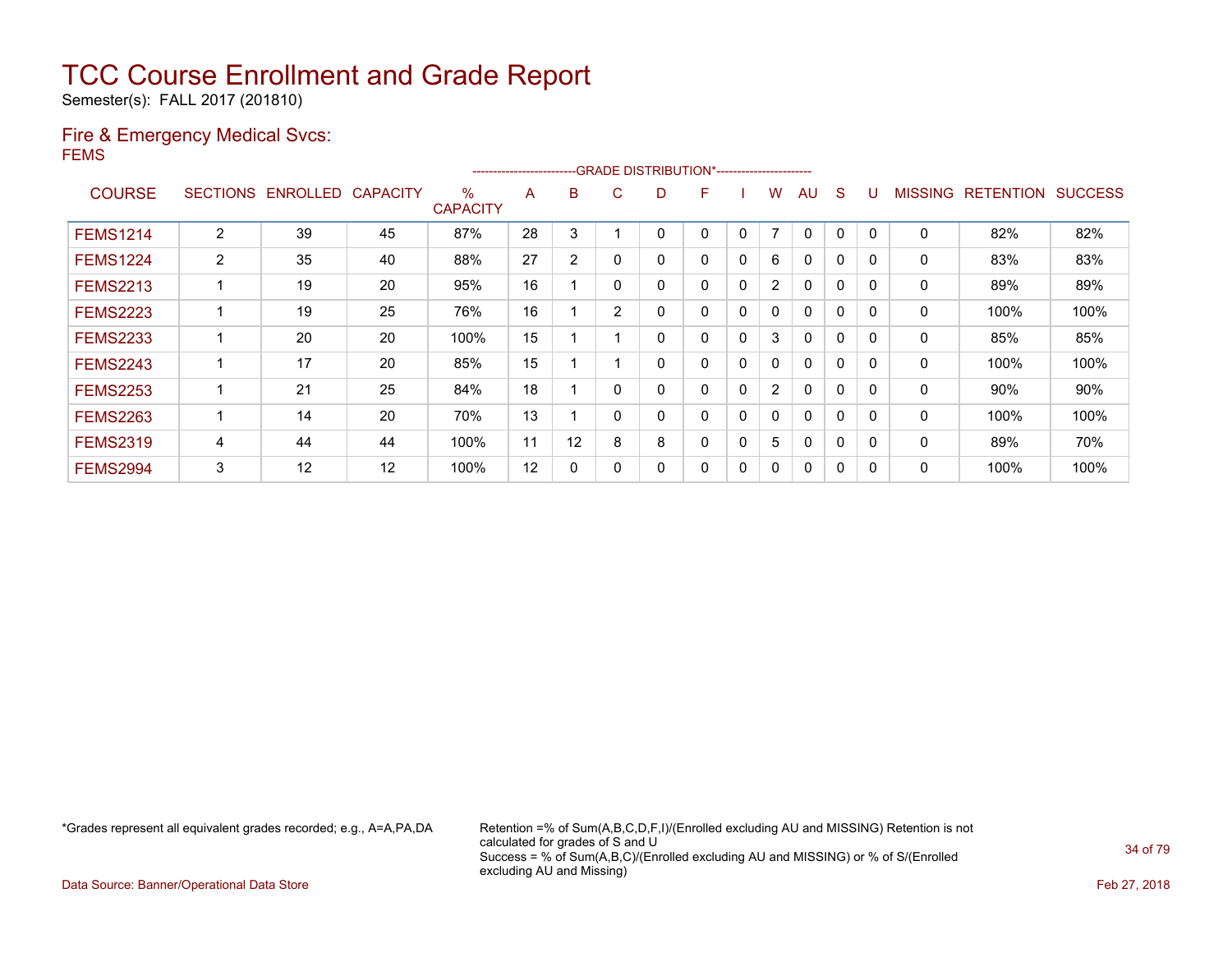Semester(s): FALL 2017 (201810)

#### French: FREN

| .               |   |                            |    |                      | -------------------- |   | --GRADE DISTRIBUTION*----------------------- |   |                |                |              |                |           |                |
|-----------------|---|----------------------------|----|----------------------|----------------------|---|----------------------------------------------|---|----------------|----------------|--------------|----------------|-----------|----------------|
| <b>COURSE</b>   |   | SECTIONS ENROLLED CAPACITY |    | %<br><b>CAPACITY</b> | A                    | в | D                                            |   | W              | <b>AU</b>      | <sub>S</sub> | <b>MISSING</b> | RETENTION | <b>SUCCESS</b> |
| <b>FREN1103</b> | 5 | 63                         | 94 | 67%                  | 11                   | 9 | 5                                            | 3 | 25             | 2              | 0            | 0              | 59%       | 46%            |
| <b>FREN1213</b> | ົ | 18                         | 40 | 45%                  | າ                    |   |                                              |   | $\overline{2}$ | $\overline{2}$ |              | 0              | 88%       | 75%            |
| <b>FREN1413</b> |   |                            | 14 | 50%                  |                      |   |                                              |   | 2              | 2              |              |                | 60%       | 40%            |
| <b>FREN2433</b> |   | 15                         | 14 | 107%                 |                      |   |                                              |   | 4              |                |              |                | 50%       | 38%            |

\*Grades represent all equivalent grades recorded; e.g., A=A,PA,DA Retention =% of Sum(A,B,C,D,F,I)/(Enrolled excluding AU and MISSING) Retention is not calculated for grades of S and U Success = % of Sum(A,B,C)/(Enrolled excluding AU and MISSING) or % of S/(Enrolled excluding AU and Missing)

Data Source: Banner/Operational Data Store Feb 27, 2018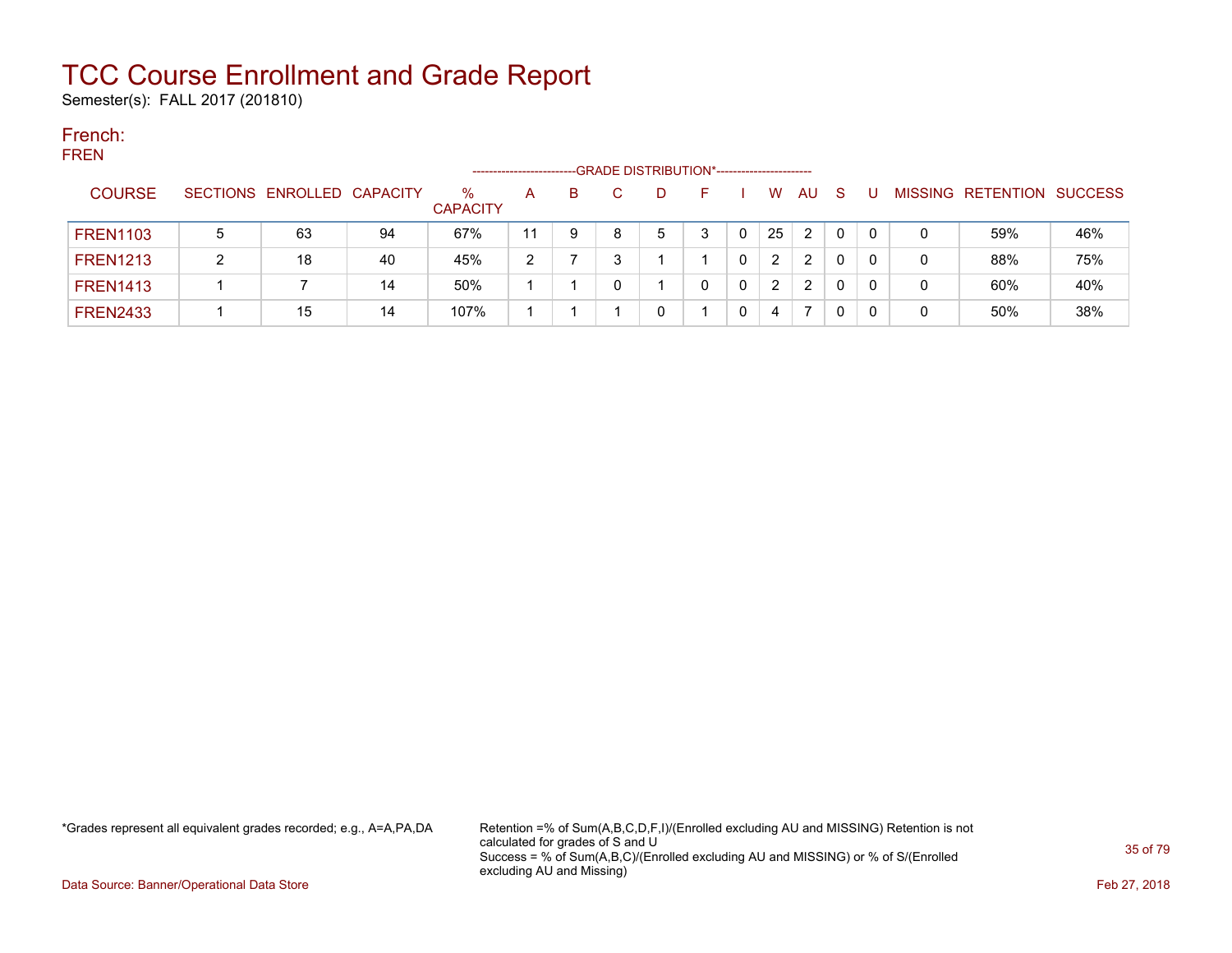Semester(s): FALL 2017 (201810)

### Geography:

| <b>GEOG</b> |               |   |                            |     |                         |                     |    |                                              |    |   |   |              |              |              |          |   |                   |                |
|-------------|---------------|---|----------------------------|-----|-------------------------|---------------------|----|----------------------------------------------|----|---|---|--------------|--------------|--------------|----------|---|-------------------|----------------|
|             |               |   |                            |     |                         | ------------------- |    | --GRADE DISTRIBUTION*----------------------- |    |   |   |              |              |              |          |   |                   |                |
|             | <b>COURSE</b> |   | SECTIONS ENROLLED CAPACITY |     | $\%$<br><b>CAPACITY</b> | A                   | B  | C.                                           | D. | F |   | W            | AU           | <b>S</b>     |          |   | MISSING RETENTION | <b>SUCCESS</b> |
|             | GEOG1014      | 2 | 27                         | 44  | 61%                     | 3                   | 10 | 6                                            | 3  |   | 0 | 4            | $\mathbf{0}$ | $\mathbf{0}$ | $\Omega$ | 0 | 85%               | 70%            |
|             | GEOG1043      | 8 | 158                        | 167 | 95%                     | 48                  | 57 | 23                                           | ⇁  | 9 | 0 | 13           |              | 0            | $\Omega$ | 0 | 92%               | 82%            |
|             | GEOG2013      |   | 17                         | 20  | 85%                     | 9                   | 6  |                                              | 2  | 0 | 0 | $\Omega$     | $\mathbf{0}$ | 0            | $\Omega$ | 0 | 100%              | 88%            |
|             | GEOG2033      | 2 | 39                         | 40  | 98%                     | 14                  | 19 | 4                                            |    | 0 | 0 |              | $\mathbf{0}$ | 0            | 0        | 0 | 97%               | 95%            |
|             | GEOG2344      |   | 2                          | 5   | 40%                     | 0                   |    |                                              | 0  |   | 0 | $\mathbf{0}$ | $\Omega$     | $\Omega$     | $\Omega$ | 0 | 100%              | 50%            |

\*Grades represent all equivalent grades recorded; e.g., A=A,PA,DA Retention =% of Sum(A,B,C,D,F,I)/(Enrolled excluding AU and MISSING) Retention is not calculated for grades of S and U Success = % of Sum(A,B,C)/(Enrolled excluding AU and MISSING) or % of S/(Enrolled excluding AU and Missing)

Data Source: Banner/Operational Data Store Feb 27, 2018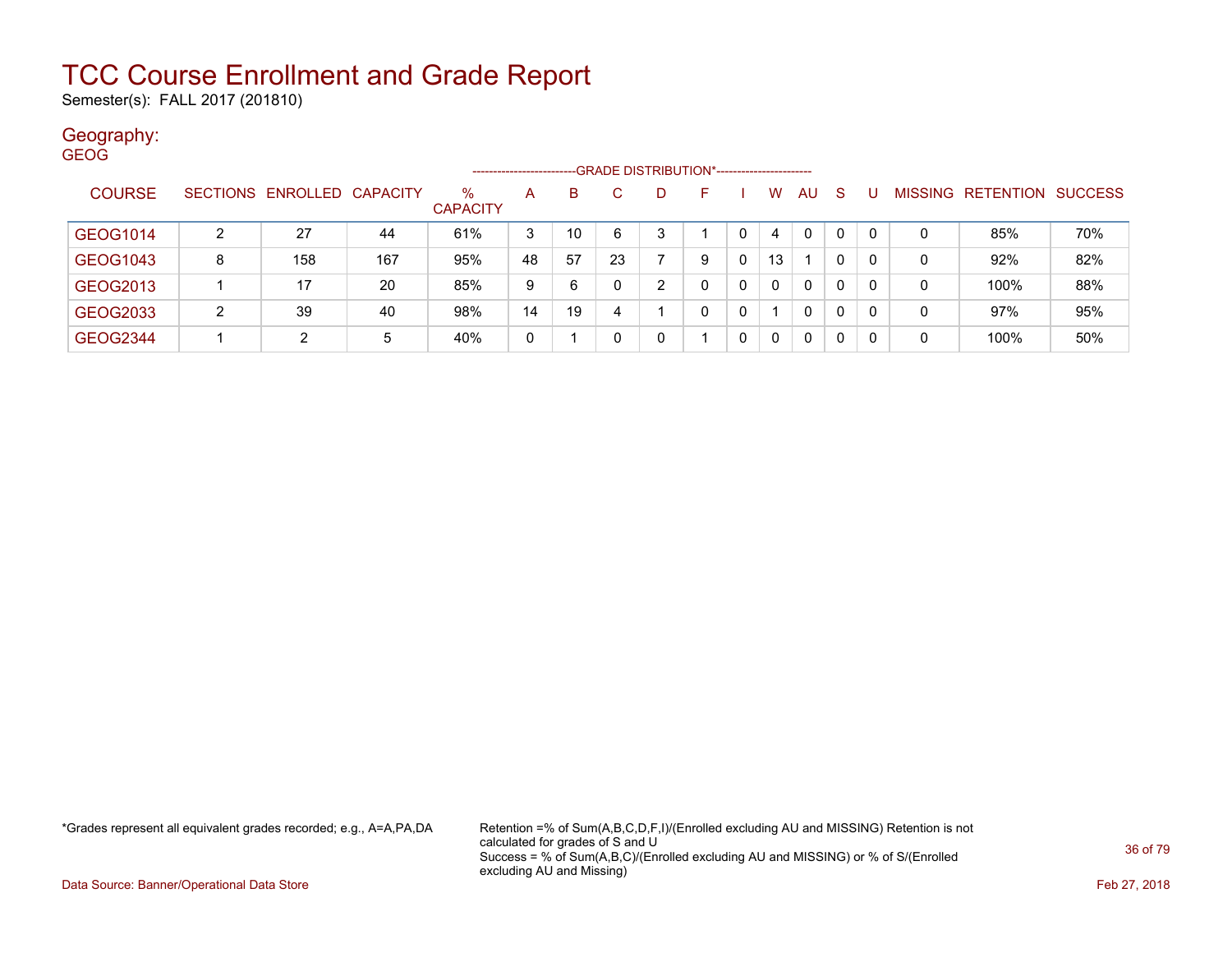Semester(s): FALL 2017 (201810)

### Geology:

| <b>GEOL</b>     |   |                            |    |                         |    |    |                                              |        |              |    |            |     |                           |     |
|-----------------|---|----------------------------|----|-------------------------|----|----|----------------------------------------------|--------|--------------|----|------------|-----|---------------------------|-----|
|                 |   |                            |    |                         |    |    | --GRADE DISTRIBUTION*----------------------- |        |              |    |            |     |                           |     |
| <b>COURSE</b>   |   | SECTIONS ENROLLED CAPACITY |    | $\%$<br><b>CAPACITY</b> | A  | B. | C.                                           | $\Box$ |              |    | F I W AU S | . U | MISSING RETENTION SUCCESS |     |
| <b>GEOL1014</b> | 4 |                            | 84 | 92%                     | 32 | 26 |                                              |        | $\mathbf{0}$ | 14 | $\Omega$   |     | 82%                       | 79% |
| <b>GEOL1113</b> |   | 35                         | 44 | 80%                     | 14 |    |                                              | ົ      |              | 5  | 0          |     | 86%                       | 77% |

\*Grades represent all equivalent grades recorded; e.g., A=A,PA,DA Retention =% of Sum(A,B,C,D,F,I)/(Enrolled excluding AU and MISSING) Retention is not calculated for grades of S and U Success = % of Sum(A,B,C)/(Enrolled excluding AU and MISSING) or % of S/(Enrolled excluding AU and Missing)

Data Source: Banner/Operational Data Store Feb 27, 2018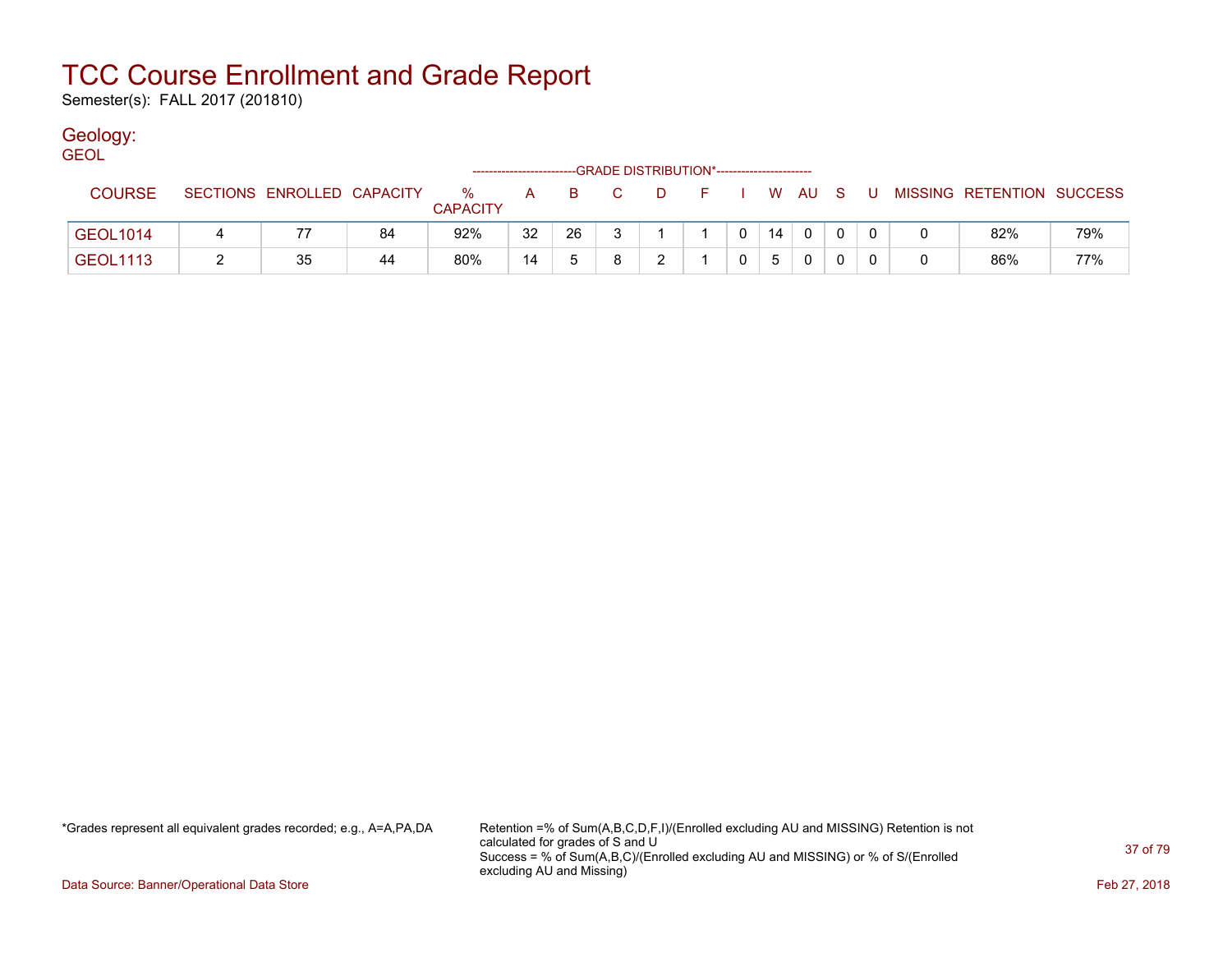Semester(s): FALL 2017 (201810)

### Geographic Information Systems:

**GIS** 

|               |                            |    |                      | ------------------------ |  | --GRADE DISTRIBUTION*----------------------- |    |          |  |                           |     |
|---------------|----------------------------|----|----------------------|--------------------------|--|----------------------------------------------|----|----------|--|---------------------------|-----|
| <b>COURSE</b> | SECTIONS ENROLLED CAPACITY |    | ℅<br><b>CAPACITY</b> | A                        |  |                                              | W. | AU.      |  | MISSING RETENTION SUCCESS |     |
| GIS2344       |                            | 15 | 93%                  | c                        |  |                                              |    | C        |  | 67%                       | 33% |
| GIS2354       | 10                         | 15 | 67%                  | $\sqrt{2}$               |  |                                              |    | $\Omega$ |  | 80%                       | 30% |

\*Grades represent all equivalent grades recorded; e.g., A=A,PA,DA Retention =% of Sum(A,B,C,D,F,I)/(Enrolled excluding AU and MISSING) Retention is not calculated for grades of S and U Success = % of Sum(A,B,C)/(Enrolled excluding AU and MISSING) or % of S/(Enrolled excluding AU and Missing)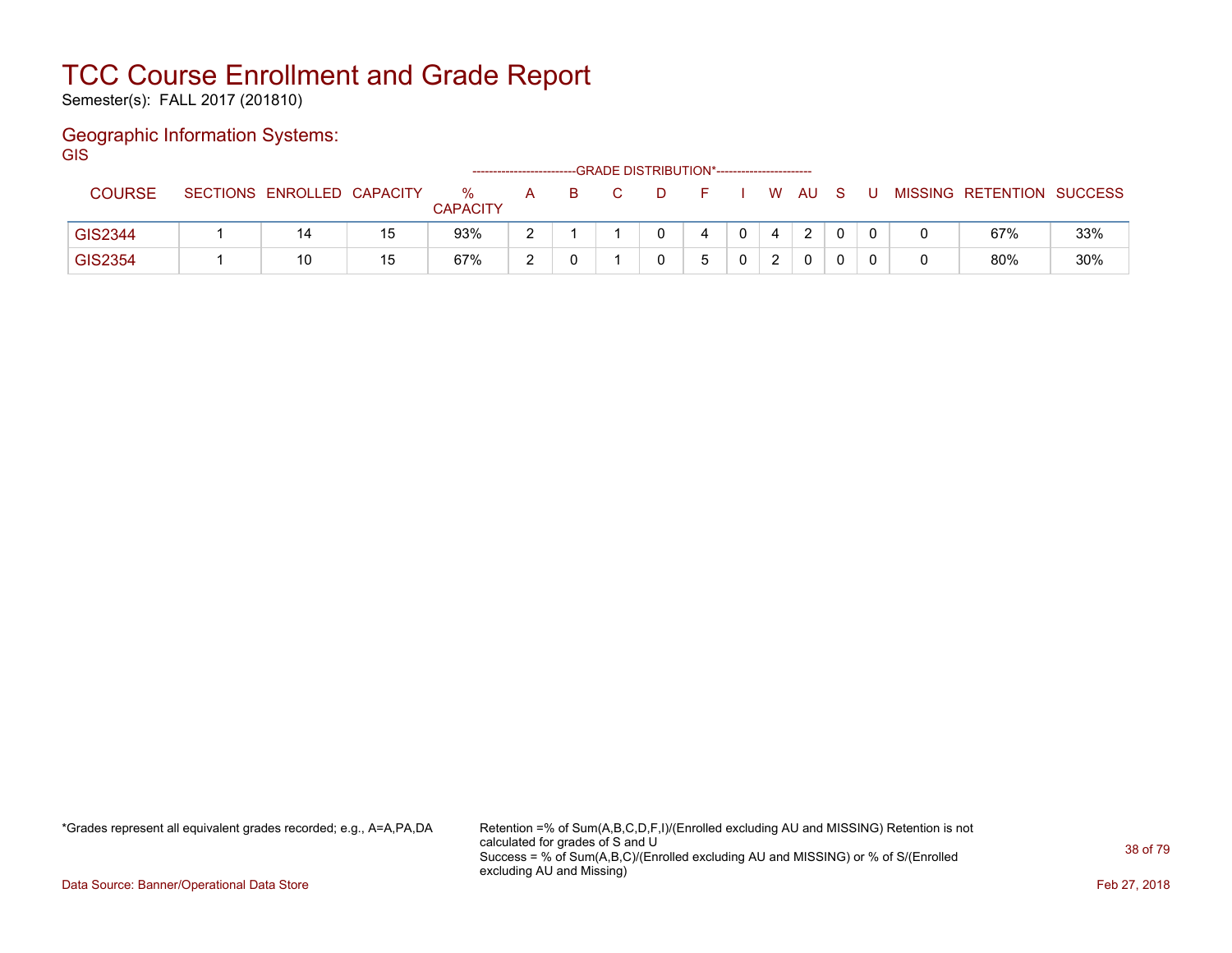Semester(s): FALL 2017 (201810)

#### German: GRMN

| <b>GRMN</b>     |                            |    |                 |                                                                    |  |              |                |              |  |  |                                                  |     |
|-----------------|----------------------------|----|-----------------|--------------------------------------------------------------------|--|--------------|----------------|--------------|--|--|--------------------------------------------------|-----|
|                 |                            |    |                 | ------------------------GRADE DISTRIBUTION*----------------------- |  |              |                |              |  |  |                                                  |     |
| <b>COURSE</b>   | SECTIONS ENROLLED CAPACITY |    |                 |                                                                    |  |              |                |              |  |  | % A B C D F I W AU S U MISSING—RETENTION SUCCESS |     |
|                 |                            |    | <b>CAPACITY</b> |                                                                    |  |              |                |              |  |  |                                                  |     |
| <b>GRMN1103</b> |                            | 20 | 60%             |                                                                    |  | $\mathbf{0}$ | 0 <sup>1</sup> | $\mathbf{0}$ |  |  | 100%                                             | 92% |

\*Grades represent all equivalent grades recorded; e.g., A=A,PA,DA Retention =% of Sum(A,B,C,D,F,I)/(Enrolled excluding AU and MISSING) Retention is not calculated for grades of S and U Success = % of Sum(A,B,C)/(Enrolled excluding AU and MISSING) or % of S/(Enrolled excluding AU and Missing)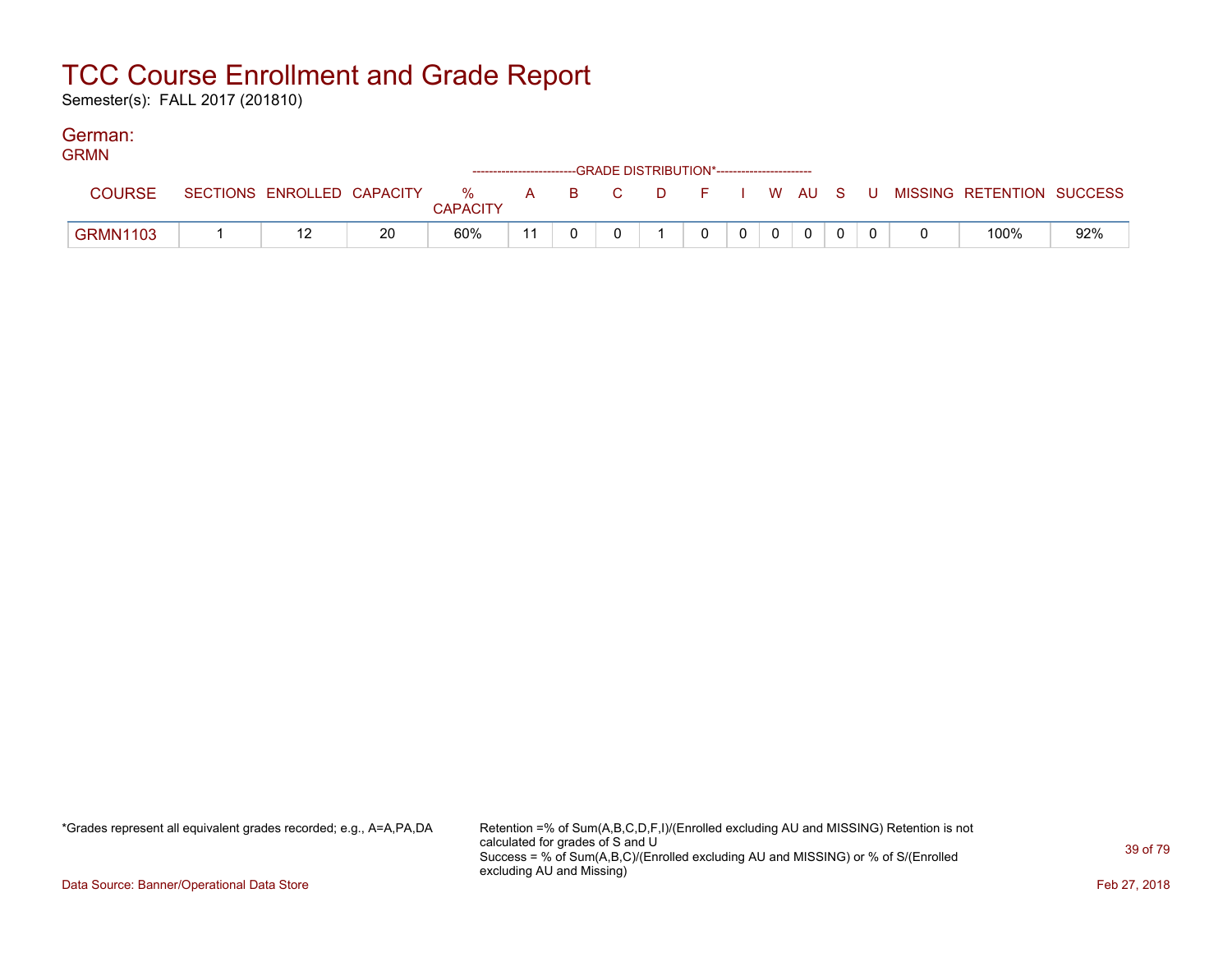Semester(s): FALL 2017 (201810)

### History:

|                 |    |                            |       |                      |     |     |     |     | -------------------------GRADE DISTRIBUTION*---------------------- |                |     |              |              |   |                |                  |                |
|-----------------|----|----------------------------|-------|----------------------|-----|-----|-----|-----|--------------------------------------------------------------------|----------------|-----|--------------|--------------|---|----------------|------------------|----------------|
| <b>COURSE</b>   |    | SECTIONS ENROLLED CAPACITY |       | %<br><b>CAPACITY</b> | A   | B   | C   | D   | F                                                                  |                | w   | AU           | S            |   | <b>MISSING</b> | <b>RETENTION</b> | <b>SUCCESS</b> |
| <b>HIST1053</b> | 6  | 120                        | 150   | 80%                  | 28  | 26  | 14  | 6   | 21                                                                 | 0              | 24  |              | $\mathbf{0}$ |   | $\mathbf 0$    | 80%              | 57%            |
| <b>HIST1063</b> | 4  | 71                         | 100   | 71%                  | 20  | 18  | 10  | 4   | 13                                                                 | 0              | 6   | 0            | 0            |   | $\mathbf 0$    | 92%              | 68%            |
| <b>HIST1073</b> | 6  | 52                         | 71    | 73%                  | 20  | 20  | 6   | 2   | 0                                                                  | 0              | 4   | $\mathbf{0}$ | 0            |   | $\mathbf 0$    | 92%              | 88%            |
| <b>HIST1483</b> | 41 | 969                        | 1.020 | 95%                  | 270 | 196 | 144 | 54  | 143                                                                | 0              | 161 |              | 0            |   | 0              | 83%              | 63%            |
| <b>HIST1493</b> | 82 | 1,658                      | 1.795 | 92%                  | 498 | 346 | 235 | 114 | 213                                                                | $\overline{2}$ | 250 | $\mathbf{0}$ | 0            |   | 0              | 85%              | 65%            |
| <b>HIST2333</b> |    | 20                         | 20    | 100%                 | 9   | 5   | 4   | 0   |                                                                    | 0              |     | $\mathbf{0}$ | 0            | 0 | 0              | 95%              | 90%            |
| <b>HIST2523</b> | 3  | 50                         | 70    | 71%                  | 11  | 14  | 4   | 2   | 9                                                                  | 0              | 10  | $\mathbf{0}$ | 0            |   | $\mathbf 0$    | 80%              | 58%            |

\*Grades represent all equivalent grades recorded; e.g., A=A,PA,DA Retention =% of Sum(A,B,C,D,F,I)/(Enrolled excluding AU and MISSING) Retention is not calculated for grades of S and U Success = % of Sum(A,B,C)/(Enrolled excluding AU and MISSING) or % of S/(Enrolled excluding AU and Missing)

Data Source: Banner/Operational Data Store Feb 27, 2018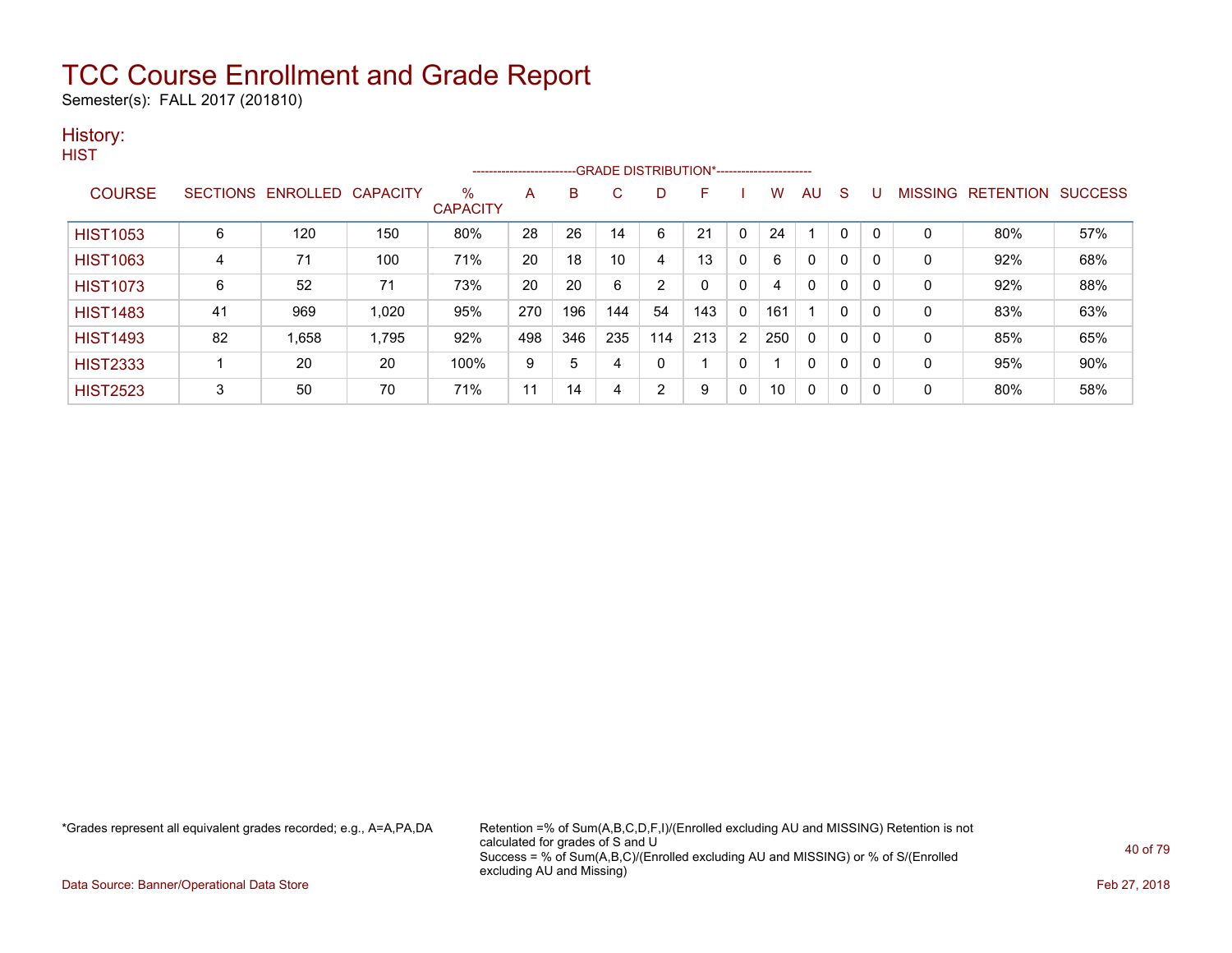Semester(s): FALL 2017 (201810)

#### Health Information Technology: **HITC**

|                 |   |                   |                 |                         | ----------------------- |    |    |   | --GRADE DISTRIBUTION*----------------------- |              |                       |              |              |          |                |                  |                |
|-----------------|---|-------------------|-----------------|-------------------------|-------------------------|----|----|---|----------------------------------------------|--------------|-----------------------|--------------|--------------|----------|----------------|------------------|----------------|
| <b>COURSE</b>   |   | SECTIONS ENROLLED | <b>CAPACITY</b> | $\%$<br><b>CAPACITY</b> | A                       | B  | C. | D | F                                            |              | W                     | AU           | <sub>S</sub> |          | <b>MISSING</b> | <b>RETENTION</b> | <b>SUCCESS</b> |
| <b>HITC1113</b> | າ | 24                | 36              | 67%                     | 4                       | 9  |    | C |                                              |              | 2                     | $\Omega$     | 0            |          | 0              | 92%              | 83%            |
| <b>HITC1131</b> | 2 | 25                | 36              | 69%                     | 8                       | 9  | ົ  | 3 |                                              | 0            | $\mathbf{2}^{\prime}$ | $\mathbf{0}$ | 0            |          | 0              | 92%              | 76%            |
| <b>HITC1223</b> | C | 29                | 36              | 81%                     | 10                      | 13 | ົ  | 2 | 0                                            | 0            | $\overline{2}$        | $\mathbf{0}$ | 0            |          | 0              | 93%              | 86%            |
| <b>HITC1363</b> |   | 10                | 18              | 56%                     | 4                       | 4  |    |   | 0                                            | 0            | $\Omega$              | $\mathbf{0}$ | 0            | $\Omega$ | 0              | 100%             | 100%           |
| <b>HITC2113</b> |   | 5                 | 20              | 25%                     | 4                       |    |    | 0 | 0                                            | 0            | $\Omega$              | $\mathbf{0}$ | 0            | $\Omega$ | 0              | 100%             | 100%           |
| <b>HITC2153</b> | ົ | 15                | 38              | 39%                     | 6                       | 4  | ົ  |   | 0                                            | $\mathbf{0}$ | $\overline{2}$        | $\mathbf{0}$ | 0            | $\Omega$ | 0              | 87%              | 80%            |
| <b>HITC2213</b> |   | 6                 | 18              | 33%                     | 3                       | 2  |    |   | 0                                            | 0            | $\mathbf{0}$          | $\mathbf{0}$ | 0            | $\Omega$ | 0              | 100%             | 83%            |

\*Grades represent all equivalent grades recorded; e.g., A=A,PA,DA Retention =% of Sum(A,B,C,D,F,I)/(Enrolled excluding AU and MISSING) Retention is not calculated for grades of S and U Success = % of Sum(A,B,C)/(Enrolled excluding AU and MISSING) or % of S/(Enrolled excluding AU and Missing)

Data Source: Banner/Operational Data Store Feb 27, 2018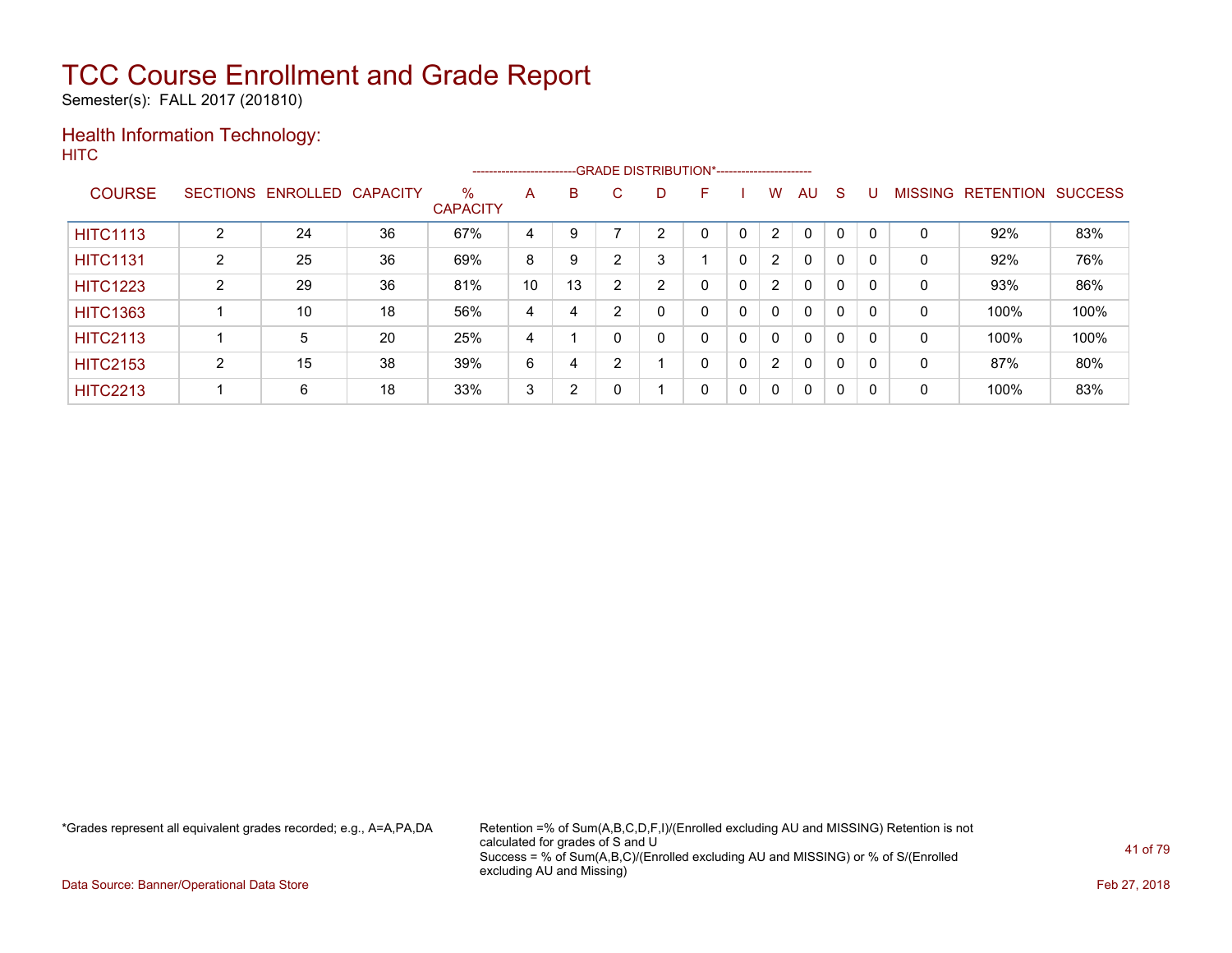Semester(s): FALL 2017 (201810)

### Horticulture Technology:

**HORT** 

|                 |                            |    |                         | ---------------------- |   | --GRADE DISTRIBUTION*----------------------- |    |   |              |              |    |          |                |                  |                |
|-----------------|----------------------------|----|-------------------------|------------------------|---|----------------------------------------------|----|---|--------------|--------------|----|----------|----------------|------------------|----------------|
| <b>COURSE</b>   | SECTIONS ENROLLED CAPACITY |    | $\%$<br><b>CAPACITY</b> | A                      | B | D                                            | н. |   | W            | AU           | -S |          | <b>MISSING</b> | <b>RETENTION</b> | <b>SUCCESS</b> |
| <b>HORT1303</b> | 6                          | 21 | 29%                     | 5                      |   |                                              | 0  |   | $\mathbf{0}$ | 0            | 0  |          | 0              | 100%             | 100%           |
| <b>HORT2501</b> | 14                         | 21 | 67%                     |                        | 6 |                                              |    |   | $\mathbf{0}$ | $\Omega$     | 0  |          | 0              | 100%             | 93%            |
| <b>HORT2613</b> | 4                          | 20 | 20%                     | 3                      |   |                                              |    |   | $\mathbf{0}$ | 0            | 0  |          | 0              | 100%             | 100%           |
| <b>HORT2623</b> |                            | 15 | 20%                     | 3                      | 0 |                                              | 0  | 0 | $\Omega$     | $\mathbf{0}$ | 0  | $\Omega$ | 0              | 100%             | 100%           |
| <b>HORT2992</b> | 9                          | 20 | 45%                     |                        |   |                                              |    |   | $\mathbf 0$  | 0            | 0  |          | 0              | 100%             | 100%           |

\*Grades represent all equivalent grades recorded; e.g., A=A,PA,DA Retention =% of Sum(A,B,C,D,F,I)/(Enrolled excluding AU and MISSING) Retention is not calculated for grades of S and U Success = % of Sum(A,B,C)/(Enrolled excluding AU and MISSING) or % of S/(Enrolled excluding AU and Missing)

Data Source: Banner/Operational Data Store Feb 27, 2018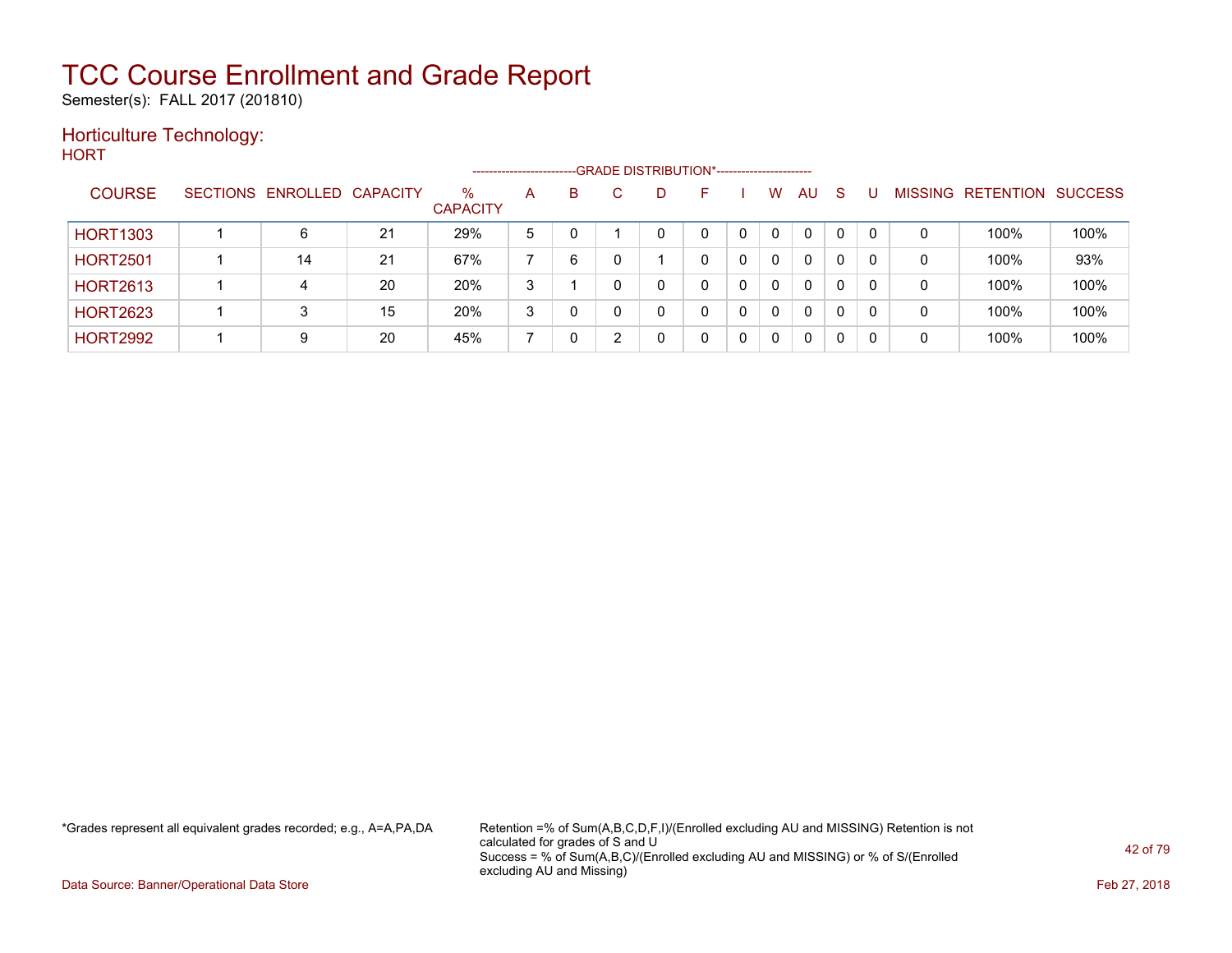Semester(s): FALL 2017 (201810)

#### Human Resources: **HRES**

|                 |   |                            |    |                         | --------------------- |    | --GRADE DISTRIBUTION*----------------------- |          |              |          |          |   |                |                  |                |
|-----------------|---|----------------------------|----|-------------------------|-----------------------|----|----------------------------------------------|----------|--------------|----------|----------|---|----------------|------------------|----------------|
| <b>COURSE</b>   |   | SECTIONS ENROLLED CAPACITY |    | $\%$<br><b>CAPACITY</b> | A                     | B  | D                                            | <b>-</b> | W            | AU.      | -S       |   | <b>MISSING</b> | <b>RETENTION</b> | <b>SUCCESS</b> |
| <b>HRES1313</b> | 3 | 45                         | 60 | 75%                     | 12                    | 12 |                                              | 13       | 3            | $\Omega$ | $\Omega$ |   | 0              | 93%              | 64%            |
| <b>HRES2313</b> |   | 13                         | 20 | 65%                     | 9                     | 3  |                                              | 0        | $\Omega$     | 0        | 0        |   | 0              | 100%             | 100%           |
| <b>HRES2333</b> |   | 21                         | 20 | 105%                    | 5                     | 6  |                                              |          |              | 0        | 0        |   | 0              | 95%              | 86%            |
| <b>HRES2343</b> |   | 9                          | 20 | 45%                     | 4                     | 5  |                                              | 0        | $\Omega$     | 0        | 0        | 0 | 0              | 100%             | 100%           |
| <b>HRES2353</b> |   |                            | 20 | 35%                     | 4                     | 3  |                                              |          | $\mathbf{0}$ | 0        | 0        |   | 0              | 100%             | 100%           |

\*Grades represent all equivalent grades recorded; e.g., A=A,PA,DA Retention =% of Sum(A,B,C,D,F,I)/(Enrolled excluding AU and MISSING) Retention is not calculated for grades of S and U Success = % of Sum(A,B,C)/(Enrolled excluding AU and MISSING) or % of S/(Enrolled excluding AU and Missing)

Data Source: Banner/Operational Data Store Feb 27, 2018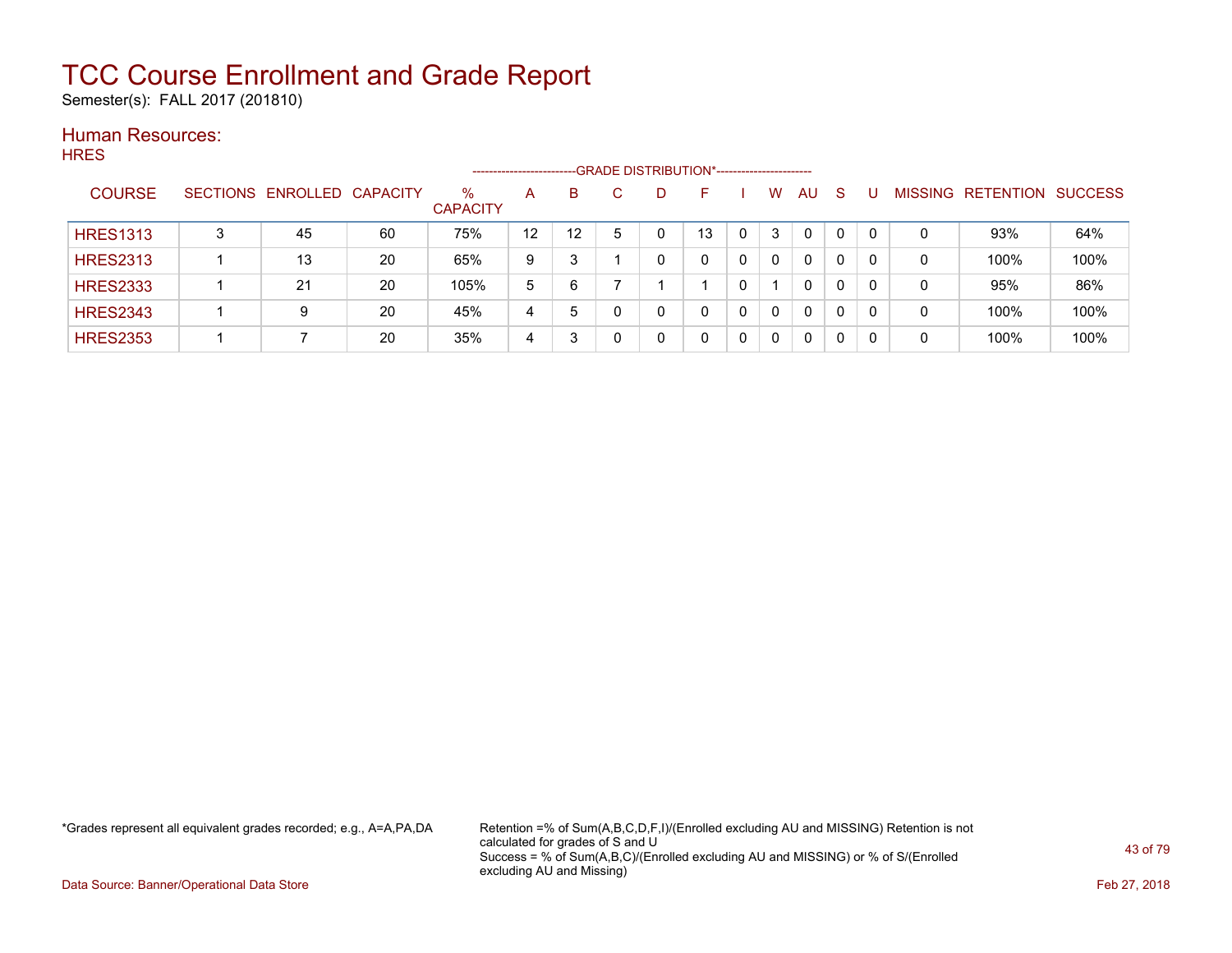Semester(s): FALL 2017 (201810)

### Human Services:

**HSVC** 

|                 |                 |                 |                 |                         | ----------------------- |                |   | --GRADE DISTRIBUTION*----------------------- |                |   |                          |              |              |          |         |                  |                |
|-----------------|-----------------|-----------------|-----------------|-------------------------|-------------------------|----------------|---|----------------------------------------------|----------------|---|--------------------------|--------------|--------------|----------|---------|------------------|----------------|
| <b>COURSE</b>   | <b>SECTIONS</b> | <b>ENROLLED</b> | <b>CAPACITY</b> | $\%$<br><b>CAPACITY</b> | A                       | B              | C | D                                            | F              |   | w                        | AU           | S            |          | MISSING | <b>RETENTION</b> | <b>SUCCESS</b> |
| <b>HSVC1113</b> | 3               | 56              | 90              | 62%                     | 32                      | 12             | 2 | 0                                            | 3              |   | 6                        | 0            | $\Omega$     | 0        | 0       | 89%              | 82%            |
| <b>HSVC1213</b> | $\overline{2}$  | 23              | 60              | 38%                     | 21                      | $\mathbf{0}$   |   | 0                                            | $\overline{2}$ | 0 | 0                        | 0            | 0            | $\Omega$ | 0       | 100%             | 91%            |
| <b>HSVC1313</b> | 2               | 16              | 60              | 27%                     | 13                      | $\mathbf{0}$   |   | 0                                            | 3              | 0 | 0                        | $\Omega$     | $\mathbf 0$  | $\Omega$ | 0       | 100%             | 81%            |
| <b>HSVC1413</b> |                 | 15              | 20              | 75%                     | 4                       | 3              |   | 0                                            | 0              | 0 | $\overline{\phantom{a}}$ | $\mathbf{0}$ | $\mathbf{0}$ | $\Omega$ | 0       | 53%              | 53%            |
| <b>HSVC1423</b> |                 | 8               | 20              | 40%                     |                         | 0              |   | 0                                            | 0              | 0 | 6                        | 0            | 0            | 0        | 0       | 25%              | 25%            |
| <b>HSVC2003</b> |                 | 8               | 20              | 40%                     | 4                       | 3              |   | 0                                            | 0              | 0 | 0                        | $\Omega$     | 0            | 0        | 0       | 100%             | 100%           |
| <b>HSVC2023</b> | $\overline{2}$  | 33              | 60              | 55%                     | 17                      | 6              | 6 |                                              | 0              |   | $\overline{2}$           | $\mathbf{0}$ | $\Omega$     | $\Omega$ | 0       | 94%              | 88%            |
| <b>HSVC2053</b> | $\overline{2}$  | 14              | 50              | 28%                     | 9                       | $\overline{2}$ |   | 0                                            | 0              | 0 | $\overline{2}$           | $\Omega$     | $\Omega$     | $\Omega$ | 0       | 86%              | 86%            |
| <b>HSVC2113</b> | 2               | 15              | 20              | 75%                     | 5                       | $\overline{2}$ |   | 0                                            |                | 6 | 0                        | $\Omega$     | 0            | $\Omega$ | 0       | 100%             | 53%            |
| <b>HSVC2153</b> |                 | 4               | 6               | 67%                     | 4                       | $\Omega$       |   | 0                                            | 0              | 0 | 0                        | $\Omega$     | $\mathbf 0$  | $\Omega$ | 0       | 100%             | 100%           |
| <b>HSVC2163</b> |                 | 3               | 3               | 100%                    | 3                       | 0              |   | 0                                            | 0              | 0 | 0                        | $\Omega$     | $\mathbf{0}$ | $\Omega$ | 0       | 100%             | 100%           |

\*Grades represent all equivalent grades recorded; e.g., A=A,PA,DA Retention =% of Sum(A,B,C,D,F,I)/(Enrolled excluding AU and MISSING) Retention is not calculated for grades of S and U Success = % of Sum(A,B,C)/(Enrolled excluding AU and MISSING) or % of S/(Enrolled excluding AU and Missing)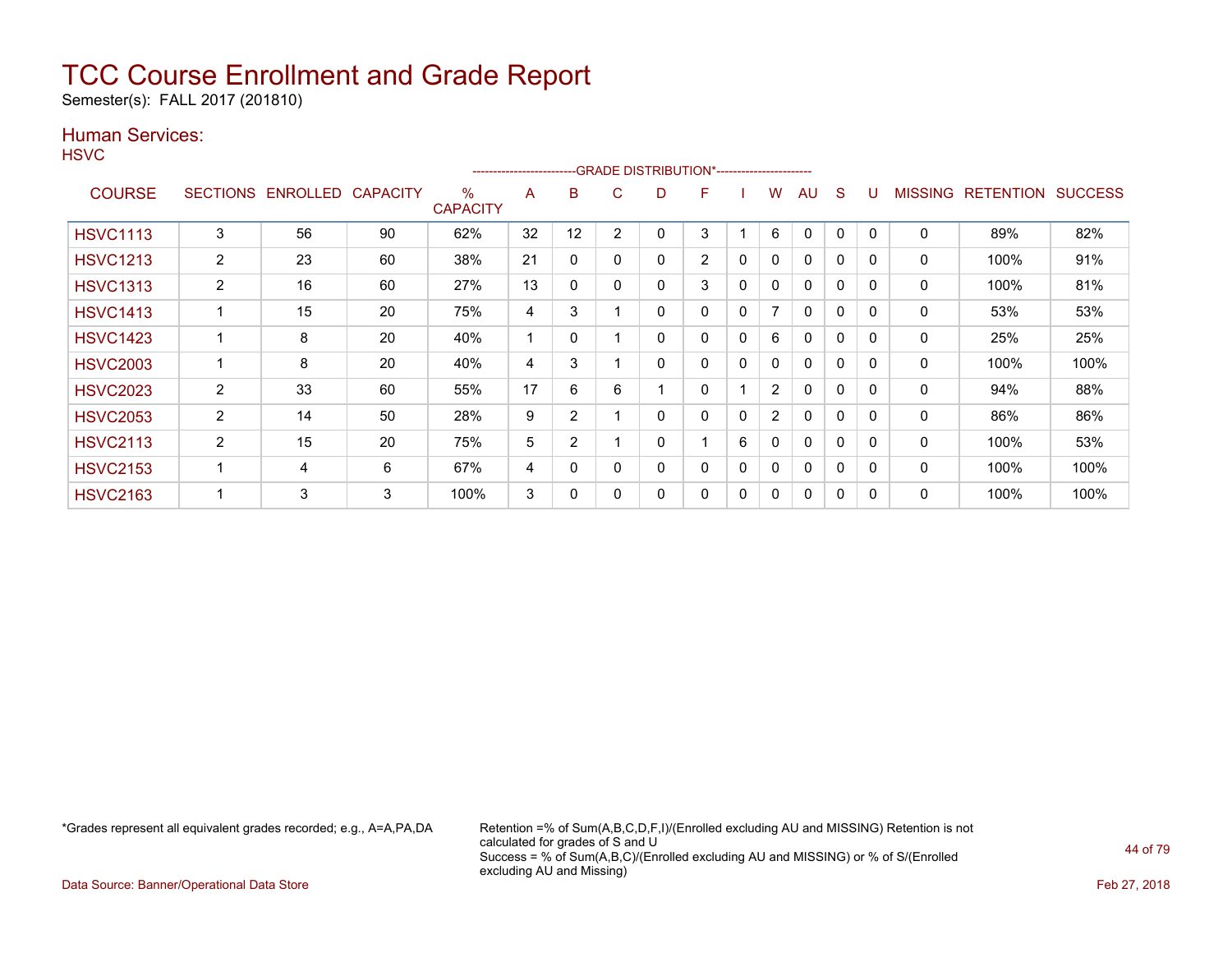Semester(s): FALL 2017 (201810)

### Humanities:

| HUMN |  |
|------|--|
|      |  |

|                 |    |                   |                 |                         | ----------------------- |     | -GRADE DISTRIBUTION*----------------------- |                |    |              |              |              |              |   |                |                  |                |
|-----------------|----|-------------------|-----------------|-------------------------|-------------------------|-----|---------------------------------------------|----------------|----|--------------|--------------|--------------|--------------|---|----------------|------------------|----------------|
| <b>COURSE</b>   |    | SECTIONS ENROLLED | <b>CAPACITY</b> | $\%$<br><b>CAPACITY</b> | A                       | B   | C.                                          |                | F  |              | W            | AU           | S            |   | <b>MISSING</b> | <b>RETENTION</b> | <b>SUCCESS</b> |
| <b>HUMN2113</b> | 40 | 849               | 937             | 91%                     | 376                     | 162 | 101                                         | 44             | 65 |              | 99           |              | 0            |   | $\mathbf 0$    | 88%              | 75%            |
| <b>HUMN2223</b> | 16 | 343               | 369             | 93%                     | 187                     | 73  | 46                                          | 14             | 6  | $\mathbf{0}$ | 16           |              | $\mathbf{0}$ | 0 | $\Omega$       | 95%              | 89%            |
| <b>HUMN2323</b> | 3  | 72                | 73              | 99%                     | 53                      | 9   | 4                                           | $\overline{2}$ |    | 0            | 3            | $\mathbf{0}$ | 0            |   | $\mathbf 0$    | 96%              | 92%            |
| <b>HUMN2333</b> | 2  | 43                | 49              | 88%                     | 26                      | 4   |                                             |                |    | 0            | 4            | 0            | 0            | 0 | 0              | 91%              | 86%            |
| <b>HUMN2443</b> | 4  | 85                | 85              | 100%                    | 40                      | 26  | 6                                           | 4              |    | 0            | 8            | $\mathbf{0}$ | $\mathbf{0}$ | 0 | $\mathbf 0$    | 91%              | 85%            |
| <b>HUMN2553</b> |    | 23                | 25              | 92%                     | 6                       |     | O                                           |                | 5  | 0            | 4            | $\mathbf{0}$ | $\mathbf{0}$ | 0 | $\Omega$       | 83%              | 57%            |
| <b>HUMN2663</b> | 4  | 82                | 89              | 92%                     | 44                      | 14  | 3                                           | 8              | 5  | 0            | 8            | $\mathbf{0}$ | 0            |   | $\Omega$       | 90%              | 74%            |
| <b>HUMN2773</b> |    | 25                | 25              | 100%                    | 11                      |     | 5                                           |                |    | 0            | $\mathbf{0}$ | 0            | 0            | 0 | 0              | 100%             | 92%            |

\*Grades represent all equivalent grades recorded; e.g., A=A,PA,DA Retention =% of Sum(A,B,C,D,F,I)/(Enrolled excluding AU and MISSING) Retention is not calculated for grades of S and U Success = % of Sum(A,B,C)/(Enrolled excluding AU and MISSING) or % of S/(Enrolled excluding AU and Missing)

Data Source: Banner/Operational Data Store Feb 27, 2018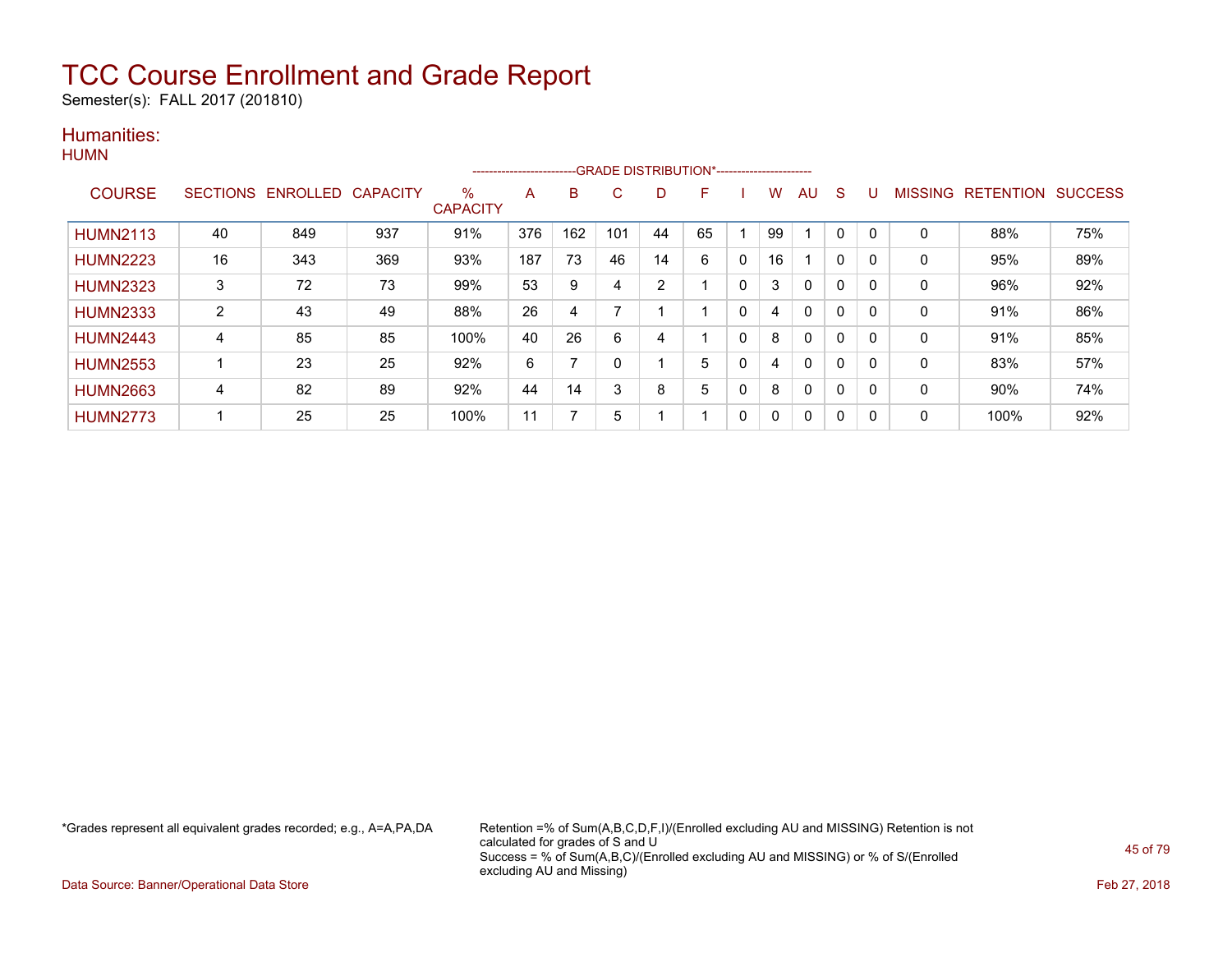Semester(s): FALL 2017 (201810)

### Interpreter Education:

INED

|                 |   |                            |    |                         | ------------------------- |   |   | --- GRADE DISTRIBUTION*----------------------- |   |   |              |    |              |          |                |                  |                |
|-----------------|---|----------------------------|----|-------------------------|---------------------------|---|---|------------------------------------------------|---|---|--------------|----|--------------|----------|----------------|------------------|----------------|
| <b>COURSE</b>   |   | SECTIONS ENROLLED CAPACITY |    | $\%$<br><b>CAPACITY</b> | A                         | В |   | D                                              |   |   | W            | AU | -S           |          | <b>MISSING</b> | <b>RETENTION</b> | <b>SUCCESS</b> |
| <b>INED1423</b> |   | 15                         | 20 | 75%                     | 3                         | 3 | ົ |                                                | 5 |   |              | 0  | $\mathbf{0}$ | $\Omega$ | 0              | 93%              | 53%            |
| <b>INED2213</b> |   | 20                         | 30 | 67%                     |                           | 6 |   | 0                                              | ົ | 0 | 4            | 0  | 0            | 0        | 0              | 80%              | 70%            |
| <b>INED2393</b> | ົ | 20                         | 30 | 67%                     | 3                         |   | 6 | 0                                              |   | 0 | 3            | 0  |              | 0        | 0              | 85%              | 80%            |
| <b>INED2613</b> |   | 11                         | 15 | 73%                     | 4                         | 5 | ົ | 0                                              | 0 | 0 | $\mathbf{0}$ | 0  | $\Omega$     | $\Omega$ | 0              | 100%             | 100%           |
| <b>INED2643</b> |   | 11                         | 15 | 73%                     | 8                         | 3 |   | 0                                              | 0 | 0 | 0            | 0  | 0            | 0        | 0              | 100%             | 100%           |

\*Grades represent all equivalent grades recorded; e.g., A=A,PA,DA Retention =% of Sum(A,B,C,D,F,I)/(Enrolled excluding AU and MISSING) Retention is not calculated for grades of S and U Success = % of Sum(A,B,C)/(Enrolled excluding AU and MISSING) or % of S/(Enrolled excluding AU and Missing)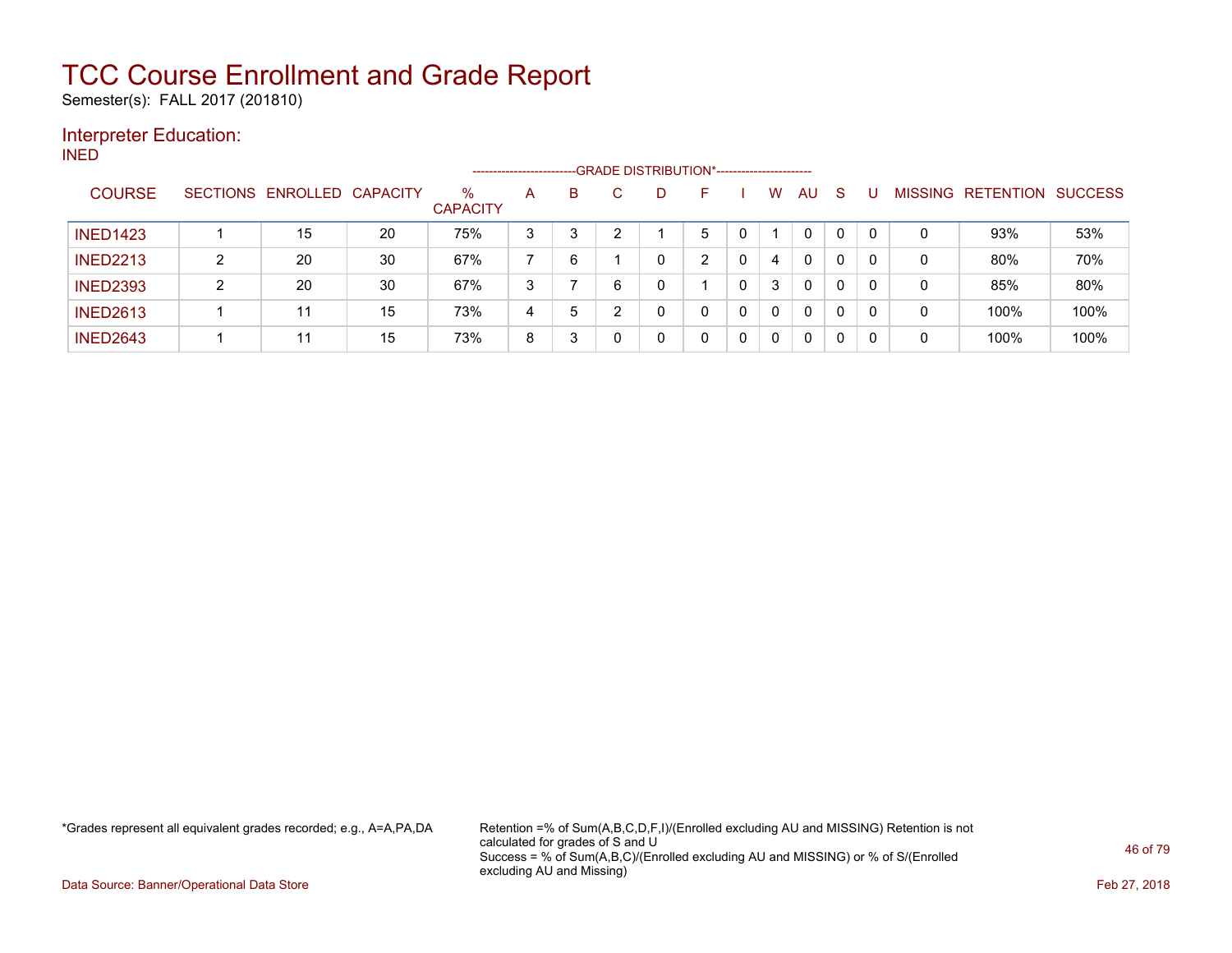Semester(s): FALL 2017 (201810)

### Interior Design:

INTD

|                 |                |                   |                 |                         | ----------------------- |   |                | --GRADE DISTRIBUTION*----------------------- |   |   |              |              |              |          |                |                  |                |
|-----------------|----------------|-------------------|-----------------|-------------------------|-------------------------|---|----------------|----------------------------------------------|---|---|--------------|--------------|--------------|----------|----------------|------------------|----------------|
| <b>COURSE</b>   |                | SECTIONS ENROLLED | <b>CAPACITY</b> | $\%$<br><b>CAPACITY</b> | A                       | B | C              | D                                            | F |   | W            | AU           | <sub>S</sub> | U        | <b>MISSING</b> | <b>RETENTION</b> | <b>SUCCESS</b> |
| <b>INTD1303</b> | 2              | 7                 | 56              | 12%                     | 3                       | 2 | $\overline{2}$ |                                              | 0 | 0 | 0            | $\mathbf{0}$ | 0            | $\Omega$ | 0              | 100%             | 100%           |
| <b>INTD1313</b> | $\overline{2}$ | 15                | 15              | 100%                    | 12                      | 3 | 0              | 0                                            | 0 | 0 | $\mathbf{0}$ | $\mathbf{0}$ | $\mathbf{0}$ | $\Omega$ | 0              | 100%             | 100%           |
| <b>INTD1433</b> | $\overline{2}$ | 37                | 40              | 92%                     | 19                      | 9 | $\overline{2}$ |                                              | 5 | 0 |              | $\mathbf{0}$ | 0            | $\Omega$ | 0              | 97%              | 81%            |
| <b>INTD1473</b> | 2              | 19                | 19              | 100%                    | 17                      | 2 |                | 0                                            | 0 | 0 | 0            | $\mathbf{0}$ | $\Omega$     | $\Omega$ | 0              | 100%             | 100%           |
| <b>INTD1513</b> |                | 16                | 16              | 100%                    | 6                       | 5 | 4              | 0                                            | 0 |   | 0            | $\mathbf{0}$ | $\Omega$     | $\Omega$ | 0              | 100%             | 94%            |
| <b>INTD1523</b> |                | 16                | 16              | 100%                    | 13                      |   |                | 0                                            | 0 |   | $\mathbf{0}$ | $\mathbf{0}$ | $\Omega$     | $\Omega$ | 0              | 100%             | 94%            |
| <b>INTD1543</b> |                | 16                | 16              | 100%                    | 10                      | 2 | 2              |                                              |   | 0 | $\mathbf{0}$ | $\mathbf{0}$ | $\mathbf{0}$ | $\Omega$ | 0              | 100%             | 88%            |
| <b>INTD2343</b> |                |                   | 10              | 10%                     | 0                       |   | 0              | 0                                            | 0 | 0 | $\mathbf{0}$ | $\mathbf{0}$ | $\mathbf{0}$ | $\Omega$ | 0              | 100%             | 100%           |
| <b>INTD2503</b> |                | 9                 | 11              | 82%                     | 5                       | 3 |                | 0                                            | 0 |   | 0            | $\mathbf{0}$ | 0            | $\Omega$ | 0              | 100%             | 89%            |
| <b>INTD2523</b> |                | 9                 | 11              | 82%                     | 3                       | 4 |                | 0                                            | 0 |   | 0            | $\mathbf{0}$ | 0            |          | 0              | 100%             | 89%            |

\*Grades represent all equivalent grades recorded; e.g., A=A,PA,DA Retention =% of Sum(A,B,C,D,F,I)/(Enrolled excluding AU and MISSING) Retention is not calculated for grades of S and U Success = % of Sum(A,B,C)/(Enrolled excluding AU and MISSING) or % of S/(Enrolled excluding AU and Missing)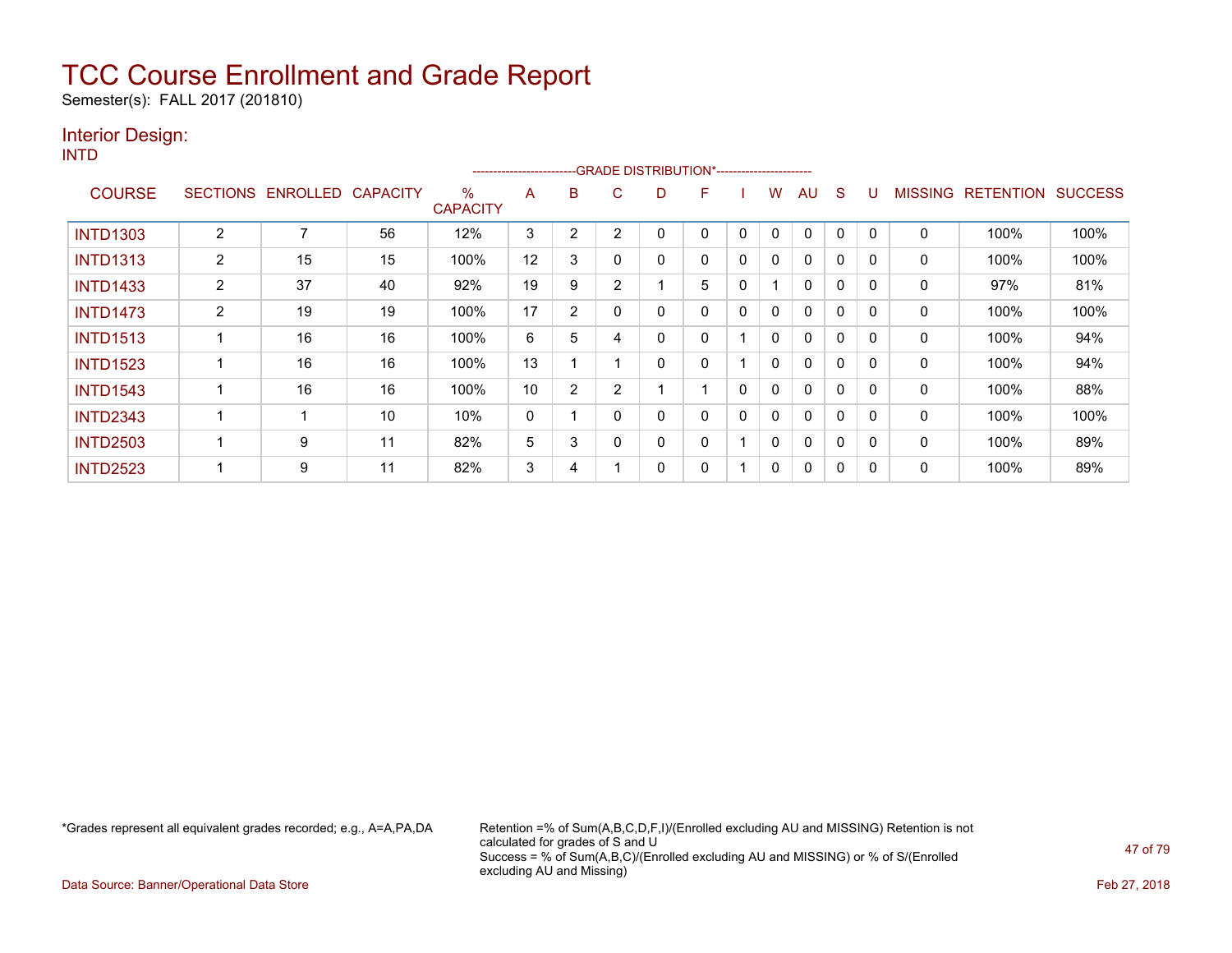Semester(s): FALL 2017 (201810)

#### Italian: ITAL

| IIAL            |                            |    |                      | ------------------------GRADE DISTRIBUTION*----------------------- |        |  |         |  |                           |     |
|-----------------|----------------------------|----|----------------------|--------------------------------------------------------------------|--------|--|---------|--|---------------------------|-----|
| <b>COURSE</b>   | SECTIONS ENROLLED CAPACITY |    | %<br><b>CAPACITY</b> | A B C                                                              | $\Box$ |  | I WAUSU |  | MISSING RETENTION SUCCESS |     |
| <b>ITAL1103</b> | 10                         | 20 | 50%                  |                                                                    |        |  |         |  | 67%                       | 67% |

\*Grades represent all equivalent grades recorded; e.g., A=A,PA,DA Retention =% of Sum(A,B,C,D,F,I)/(Enrolled excluding AU and MISSING) Retention is not calculated for grades of S and U Success = % of Sum(A,B,C)/(Enrolled excluding AU and MISSING) or % of S/(Enrolled excluding AU and Missing)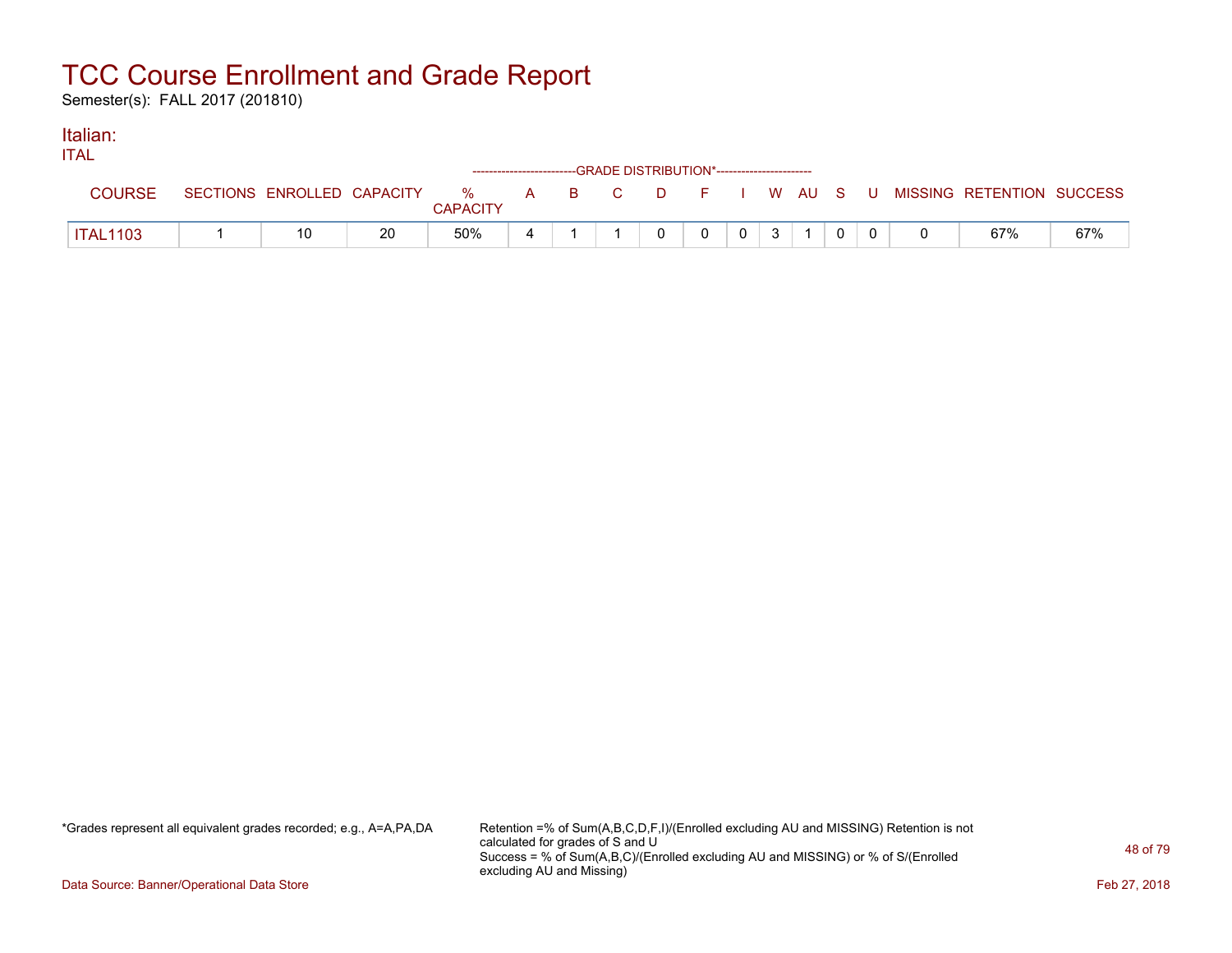Semester(s): FALL 2017 (201810)

#### Information Tech Convergence: **ITCV**

|                 |                            |    |                      | ---------------------- |   | --GRADE DISTRIBUTION*----------------------- |   |              |    |          |              |   |                   |                |
|-----------------|----------------------------|----|----------------------|------------------------|---|----------------------------------------------|---|--------------|----|----------|--------------|---|-------------------|----------------|
| <b>COURSE</b>   | SECTIONS ENROLLED CAPACITY |    | %<br><b>CAPACITY</b> | A                      | B | D                                            |   | W            | AU | -S       |              |   | MISSING RETENTION | <b>SUCCESS</b> |
| <b>ITCV1033</b> | 9                          | 16 | 56%                  | 5                      |   |                                              | 0 | 0            |    | $\Omega$ | $\Omega$     | 0 | 100%              | 78%            |
| <b>ITCV2023</b> | 8                          | 16 | 50%                  |                        |   |                                              | 0 | $\mathbf{0}$ |    |          | $\mathbf{0}$ | 0 | 100%              | 62%            |
| <b>ITCV2033</b> | 5                          | 16 | 31%                  | 3                      |   |                                              | 0 | 0            |    | 0        | $\Omega$     | 0 | 100%              | 100%           |
| <b>ITCV2293</b> | 8                          | 16 | 50%                  | 5                      |   | 0                                            | 0 | 0            |    |          | $\Omega$     | 0 | 100%              | 100%           |

\*Grades represent all equivalent grades recorded; e.g., A=A,PA,DA Retention =% of Sum(A,B,C,D,F,I)/(Enrolled excluding AU and MISSING) Retention is not calculated for grades of S and U Success = % of Sum(A,B,C)/(Enrolled excluding AU and MISSING) or % of S/(Enrolled excluding AU and Missing)

Data Source: Banner/Operational Data Store Feb 27, 2018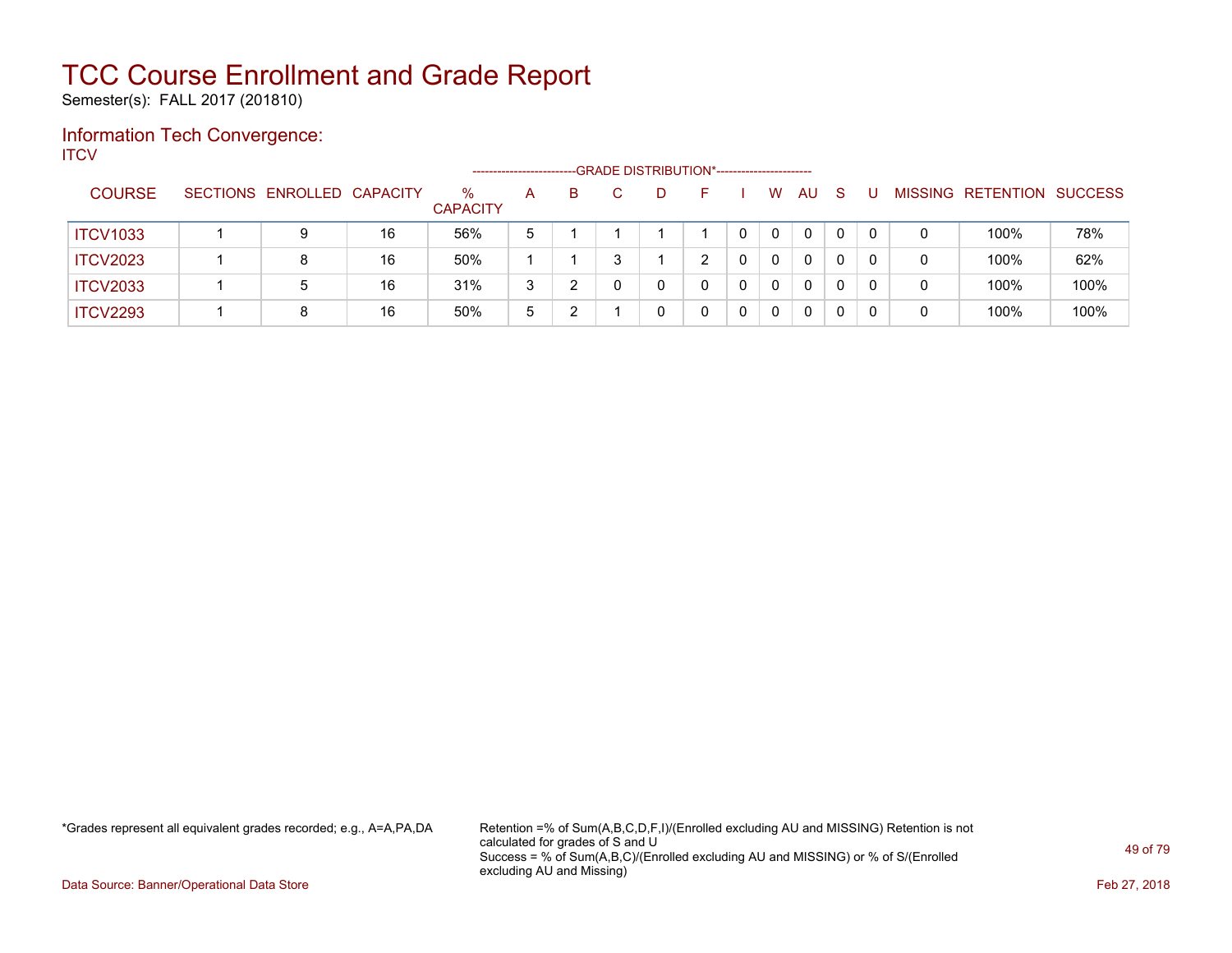Semester(s): FALL 2017 (201810)

#### Japanese: JAPN

| .               |                            |    |                         | --------------------- |    |   | --GRADE DISTRIBUTION*----------------------- |    |          |          |    |    |   |              |                                  |      |
|-----------------|----------------------------|----|-------------------------|-----------------------|----|---|----------------------------------------------|----|----------|----------|----|----|---|--------------|----------------------------------|------|
| <b>COURSE</b>   | SECTIONS ENROLLED CAPACITY |    | $\%$<br><b>CAPACITY</b> | Α                     | B  |   |                                              | н. |          | W        | AU | -S | U |              | <b>MISSING RETENTION SUCCESS</b> |      |
| <b>JAPN1103</b> | 59                         | 60 | 98%                     | 35                    | 10 | 2 |                                              | ົ  |          |          | 0  | 0  | 0 | 0            | 85%                              | 80%  |
| <b>JAPN1213</b> | 10                         | 20 | 50%                     | 3                     | ີ  |   |                                              |    |          | $\Omega$ |    | 0  | 0 | $\mathbf{0}$ | 100%                             | 67%  |
| <b>JAPN1313</b> | 16                         | 40 | 40%                     | 9                     | ີ  |   |                                              |    |          | 2        |    | 0  | 0 | 0            | 87%                              | 80%  |
| <b>JAPN1413</b> | 4                          | 20 | 20%                     | 2                     | ົ  |   |                                              |    | $\Omega$ | $\Omega$ | 0  | 0  | 0 | 0            | 100%                             | 100% |
| <b>JAPN2993</b> | 2                          | 20 | 10%                     |                       |    |   |                                              |    | $\Omega$ | $\Omega$ | 0  | 0  | 0 | 0            | 100%                             | 100% |

\*Grades represent all equivalent grades recorded; e.g., A=A,PA,DA Retention =% of Sum(A,B,C,D,F,I)/(Enrolled excluding AU and MISSING) Retention is not calculated for grades of S and U Success = % of Sum(A,B,C)/(Enrolled excluding AU and MISSING) or % of S/(Enrolled excluding AU and Missing)

Data Source: Banner/Operational Data Store Feb 27, 2018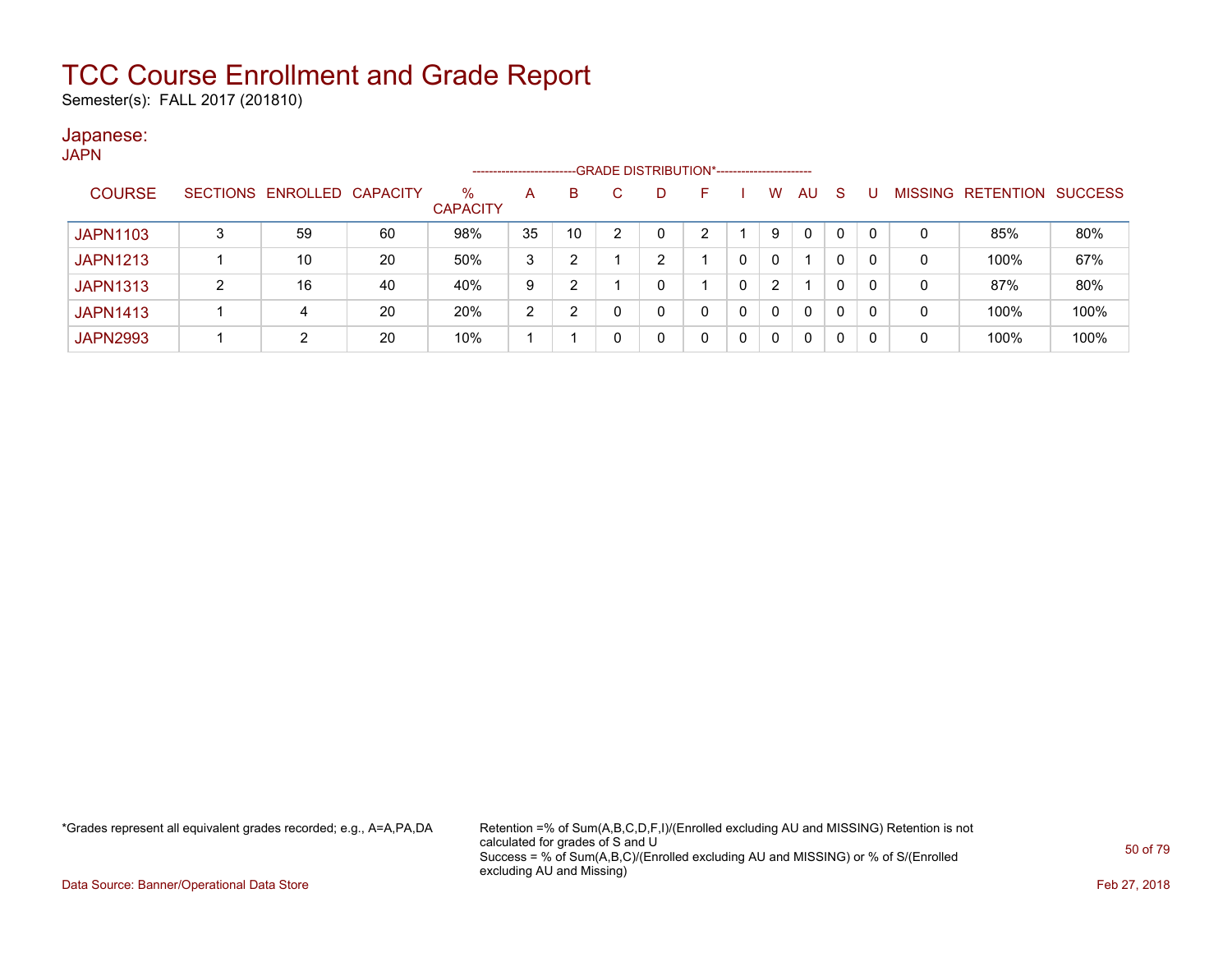Semester(s): FALL 2017 (201810)

#### Journalism Mass Communications: JRMC

|                 |                 |          |                 |                         | ---------------------- |                | -GRADE DISTRIBUTION*----------------------- |   |   |             |              |              |              |              |                |                  |                |
|-----------------|-----------------|----------|-----------------|-------------------------|------------------------|----------------|---------------------------------------------|---|---|-------------|--------------|--------------|--------------|--------------|----------------|------------------|----------------|
| <b>COURSE</b>   | <b>SECTIONS</b> | ENROLLED | <b>CAPACITY</b> | $\%$<br><b>CAPACITY</b> | A                      | B              | C.                                          | D | F |             | W            | AU           | <sub>S</sub> |              | <b>MISSING</b> | <b>RETENTION</b> | <b>SUCCESS</b> |
| <b>JRMC1013</b> | 2               | 31       | 35              | 89%                     | 18                     | $\overline{2}$ | 4                                           |   | 3 | 0           | 4            | $\mathbf{0}$ | $\mathbf{0}$ | $\Omega$     | 0              | 87%              | 77%            |
| <b>JRMC1103</b> |                 | 13       | 15              | 87%                     | ⇁                      | 2              | $\mathbf{0}$                                | 0 | 0 | 3           |              | $\mathbf{0}$ | $\mathbf{0}$ | $\Omega$     | 0              | 92%              | 69%            |
| <b>JRMC1113</b> |                 | 13       | 15              | 87%                     | ⇁                      | 3              |                                             |   |   | 0           |              | $\mathbf{0}$ | $\Omega$     | $\Omega$     | 0              | 92%              | 85%            |
| <b>JRMC1123</b> |                 | 14       | 14              | 100%                    | 11                     | 0              | $\overline{2}$                              |   |   | 0           | $\mathbf{0}$ | $\mathbf{0}$ | $\Omega$     | $\Omega$     | 0              | 100%             | 93%            |
| <b>JRMC2013</b> |                 | 14       | 20              | 70%                     | 6                      | 3              |                                             | 0 | 3 | 0           |              | $\mathbf{0}$ | $\Omega$     | $\Omega$     | 0              | 93%              | 71%            |
| <b>JRMC2173</b> |                 | 4        | 15              | 27%                     | 3                      | 0              | 0                                           |   | 0 | 0           | 0            | $\mathbf{0}$ | $\mathbf{0}$ | $\Omega$     | $\mathbf{0}$   | 100%             | 75%            |
| <b>JRMC2513</b> |                 | 9        | 20              | 45%                     | 9                      | 0              | $\Omega$                                    |   | 0 | 0           | $\mathbf{0}$ | $\mathbf{0}$ | $\mathbf{0}$ | $\Omega$     | 0              | 100%             | 100%           |
| <b>JRMC2573</b> |                 | 10       | 14              | 71%                     | 6                      | 2              |                                             | 0 | 0 | $\mathbf 0$ |              | $\mathbf{0}$ | $\mathbf{0}$ | $\Omega$     | 0              | 90%              | 90%            |
| <b>JRMC2973</b> |                 | 2        | 2               | 100%                    |                        | 0              | 0                                           | 0 | 0 | 0           |              | $\mathbf{0}$ | $\mathbf{0}$ | $\Omega$     | 0              | 50%              | 50%            |
| <b>JRMC2983</b> |                 |          |                 | 100%                    |                        | 0              | 0                                           |   | 0 | 0           | 0            | $\mathbf{0}$ | 0            | $\mathbf{0}$ | 0              | 100%             | 100%           |

\*Grades represent all equivalent grades recorded; e.g., A=A,PA,DA Retention =% of Sum(A,B,C,D,F,I)/(Enrolled excluding AU and MISSING) Retention is not calculated for grades of S and U Success = % of Sum(A,B,C)/(Enrolled excluding AU and MISSING) or % of S/(Enrolled excluding AU and Missing)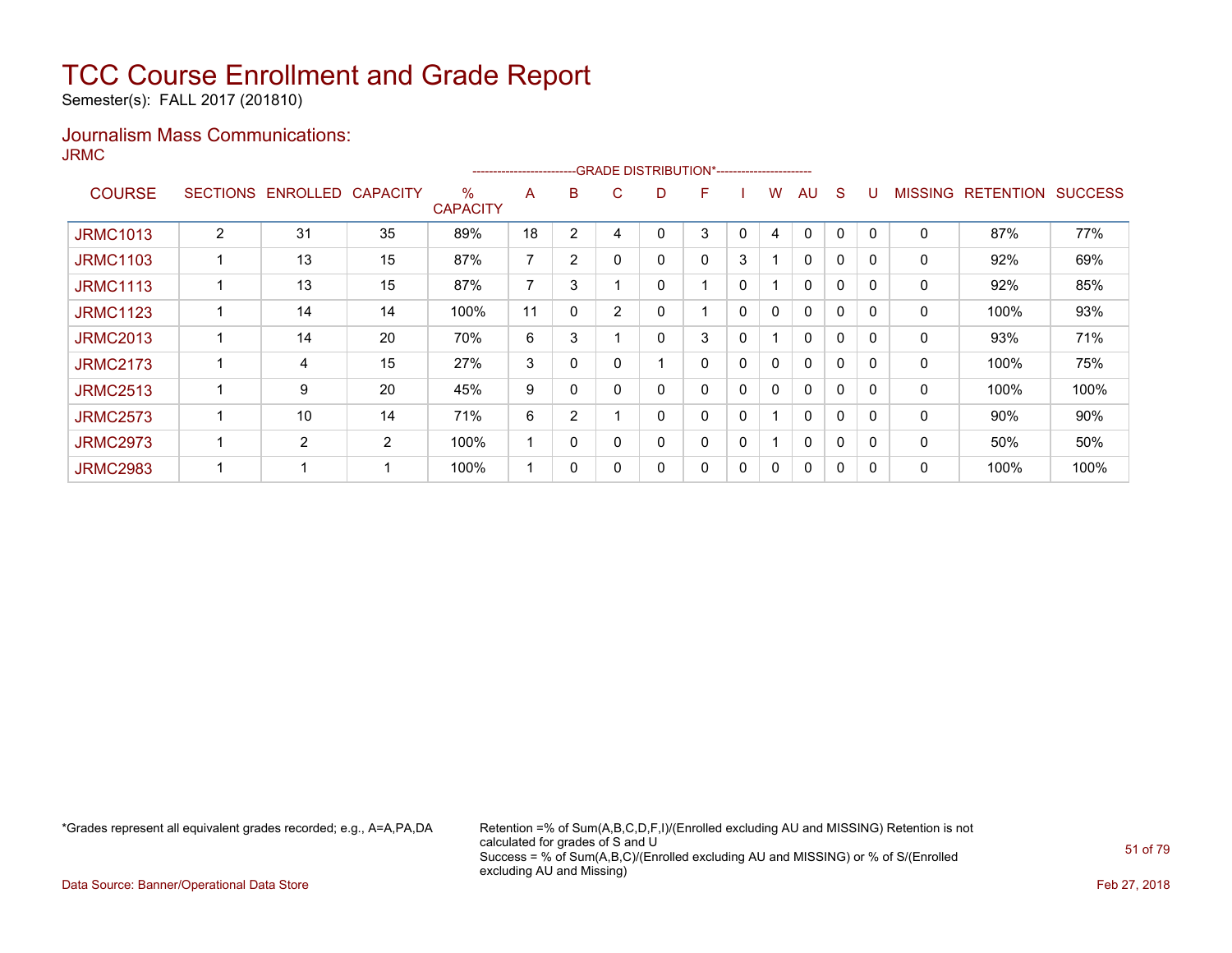Semester(s): FALL 2017 (201810)

#### Latin: LATNE

| LAIN     |                            |    |                 |  | ------------------------GRADE DISTRIBUTION*----------------------- |              |          |                |                |  |                                                  |     |
|----------|----------------------------|----|-----------------|--|--------------------------------------------------------------------|--------------|----------|----------------|----------------|--|--------------------------------------------------|-----|
| COURSE   | SECTIONS ENROLLED CAPACITY |    | <b>CAPACITY</b> |  |                                                                    |              |          |                |                |  | % A B C D F I W AU S U MISSING—RETENTION SUCCESS |     |
| LATN1103 |                            | 20 | 50%             |  |                                                                    | $\mathbf{0}$ | $\Omega$ | 0 <sup>1</sup> | $\overline{0}$ |  | 90%                                              | 90% |

\*Grades represent all equivalent grades recorded; e.g., A=A,PA,DA Retention =% of Sum(A,B,C,D,F,I)/(Enrolled excluding AU and MISSING) Retention is not calculated for grades of S and U Success = % of Sum(A,B,C)/(Enrolled excluding AU and MISSING) or % of S/(Enrolled excluding AU and Missing)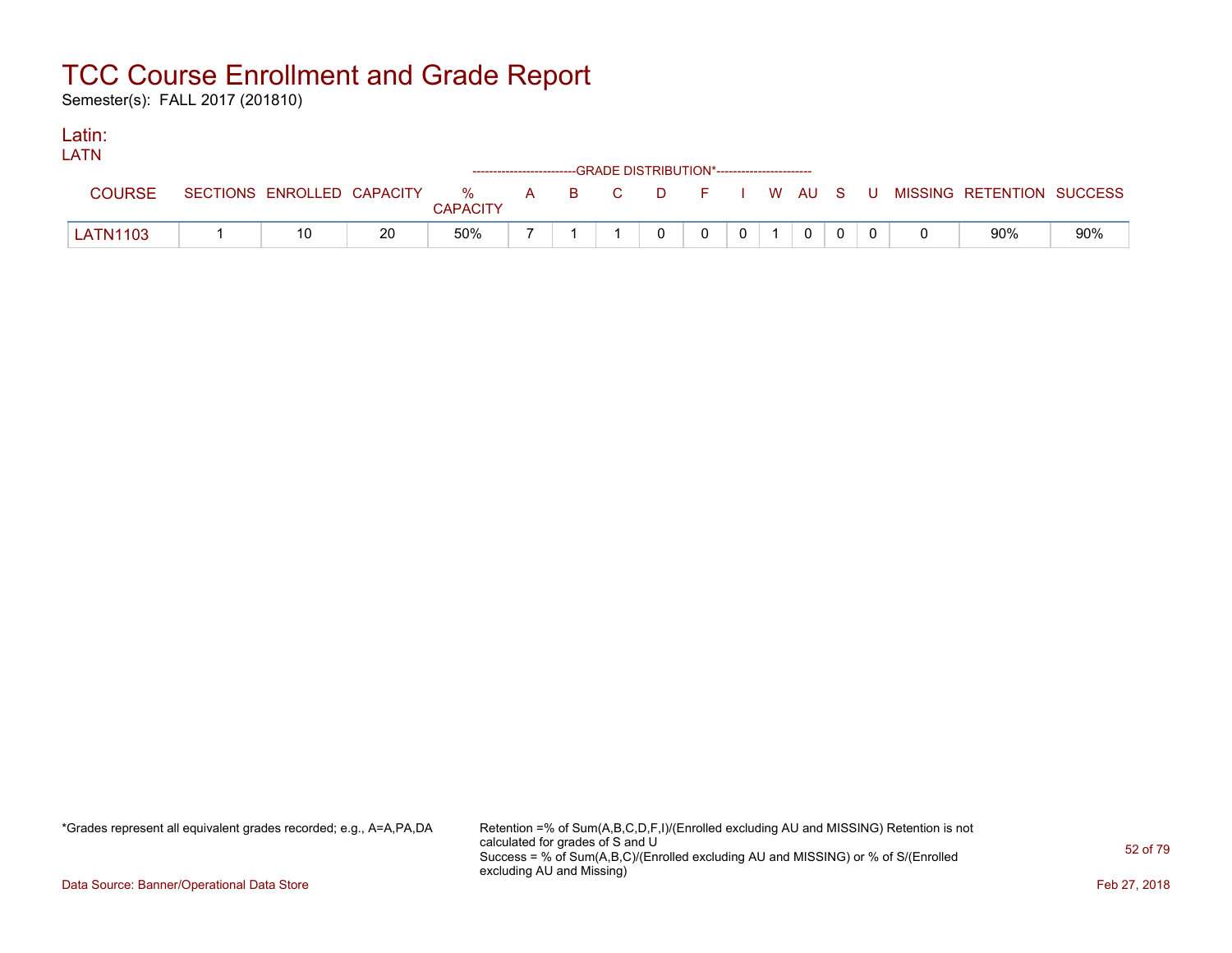Semester(s): FALL 2017 (201810)

### Mathematics:

MATH

|                 |     |                            |       |                         |     |     |     |                | ------------------------GRADE                DISTRIBUTION*---------------------- |                |     |                |              |              |              |                                  |     |
|-----------------|-----|----------------------------|-------|-------------------------|-----|-----|-----|----------------|----------------------------------------------------------------------------------|----------------|-----|----------------|--------------|--------------|--------------|----------------------------------|-----|
| <b>COURSE</b>   |     | SECTIONS ENROLLED CAPACITY |       | $\%$<br><b>CAPACITY</b> | A   | B   | C   | D              | F                                                                                |                | W   | AU             | S            | U            |              | <b>MISSING RETENTION SUCCESS</b> |     |
| <b>MATH0003</b> | 42  | 550                        | 839   | 66%                     | 83  | 103 | 105 | 48             | 102                                                                              | $\overline{2}$ | 107 | 0              | $\mathbf{0}$ | $\mathbf{0}$ | 0            | 81%                              | 53% |
| <b>MATH0013</b> | 62  | 1,138                      | 1,240 | 92%                     | 178 | 197 | 215 | 105            | 260                                                                              |                | 182 | $\mathbf{0}$   | 0            | 0            | $\mathbf{0}$ | 84%                              | 52% |
| <b>MATH0123</b> | 28  | 414                        | 437   | 95%                     | 91  | 75  | 76  | 33             | 61                                                                               | $\mathbf{0}$   | 78  | $\mathbf{0}$   | $\Omega$     | 0            | $\mathbf{0}$ | 81%                              | 58% |
| <b>MATH0403</b> | 25  | 378                        | 388   | 97%                     | 64  | 96  | 64  | 31             | 78                                                                               | $\mathbf{0}$   | 45  | $\mathbf{0}$   | $\Omega$     | 0            | 0            | 88%                              | 59% |
| <b>MATH1454</b> |     | 17                         | 20    | 85%                     | 6   | 2   | 2   | $\Omega$       | 4                                                                                | $\mathbf{0}$   | 3   | $\mathbf{0}$   | $\Omega$     | 0            | 0            | 82%                              | 59% |
| <b>MATH1473</b> | 56  | 759                        | 883   | 86%                     | 107 | 184 | 156 | 70             | 147                                                                              | $\Omega$       | 95  | 0              | $\Omega$     | 0            | 0            | 87%                              | 59% |
| <b>MATH1513</b> | 107 | 1,829                      | 1,965 | 93%                     | 477 | 376 | 304 | 116            | 248                                                                              |                | 306 |                | $\Omega$     | 0            | 0            | 83%                              | 63% |
| <b>MATH1613</b> | 8   | 167                        | 240   | 70%                     | 47  | 43  | 21  | 9              | 15                                                                               | $\mathbf{0}$   | 31  |                | $\Omega$     | 0            | 0            | 81%                              | 67% |
| <b>MATH1715</b> | 4   | 75                         | 120   | 62%                     | 21  | 12  | 9   | 3              | 12                                                                               |                | 17  | $\mathbf{0}$   | $\Omega$     | 0            | $\Omega$     | 77%                              | 56% |
| <b>MATH2114</b> | 12  | 246                        | 280   | 88%                     | 75  | 59  | 37  | 14             | 30                                                                               | $\Omega$       | 30  |                | $\Omega$     | 0            | $\mathbf{0}$ | 88%                              | 70% |
| <b>MATH2124</b> | 9   | 152                        | 208   | 73%                     | 34  | 37  | 30  | 9              | 6                                                                                | $\mathbf{0}$   | 34  | $\overline{2}$ | $\Omega$     | 0            | 0            | 77%                              | 67% |
| <b>MATH2134</b> | 5   | 100                        | 116   | 86%                     | 52  | 22  | 9   | $\overline{2}$ | 4                                                                                | $\Omega$       | 11  | $\mathbf{0}$   | $\Omega$     | 0            | 0            | 89%                              | 83% |
| <b>MATH2193</b> | 20  | 440                        | 536   | 82%                     | 163 | 108 | 65  | 18             | 43                                                                               | $\mathbf{0}$   | 43  | $\mathbf{0}$   | $\Omega$     | 0            | 0            | 90%                              | 76% |
| <b>MATH2423</b> | 1   | 23                         | 24    | 96%                     | 14  | 5   | 2   |                |                                                                                  | $\mathbf{0}$   | 0   | $\mathbf{0}$   | 0            | 0            | $\mathbf{0}$ | 100%                             | 91% |
| <b>MATH2523</b> | 8   | 168                        | 240   | 70%                     | 41  | 22  | 35  | 13             | 19                                                                               | $\Omega$       | 38  | $\mathbf{0}$   | 0            | 0            | $\mathbf{0}$ | 77%                              | 58% |
| <b>MATH2613</b> | 4   | 80                         | 92    | 87%                     | 36  | 19  | 12  | 2              | 2                                                                                | $\mathbf{0}$   | 9   | $\mathbf{0}$   | 0            | 0            | $\mathbf{0}$ | 89%                              | 84% |

\*Grades represent all equivalent grades recorded; e.g., A=A,PA,DA Retention =% of Sum(A,B,C,D,F,I)/(Enrolled excluding AU and MISSING) Retention is not calculated for grades of S and U Success = % of Sum(A,B,C)/(Enrolled excluding AU and MISSING) or % of S/(Enrolled excluding AU and Missing)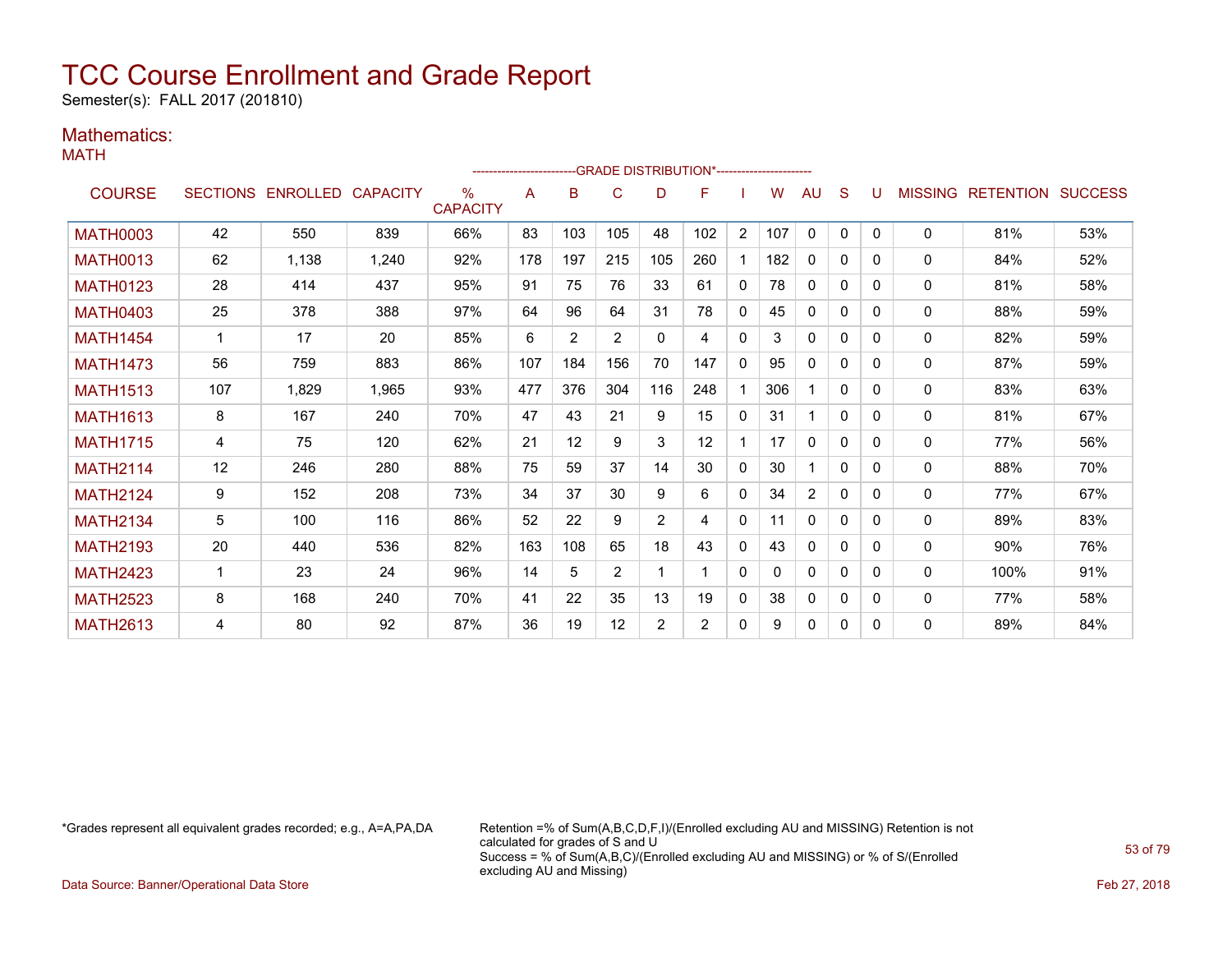Semester(s): FALL 2017 (201810)

#### Medical Laboratory Technology: MDLT

|                 |                 |          |                 |                      | -----------------------  |                |          | --GRADE DISTRIBUTION*----------------------- |   |   |                |              |   |          |                |                  |                |
|-----------------|-----------------|----------|-----------------|----------------------|--------------------------|----------------|----------|----------------------------------------------|---|---|----------------|--------------|---|----------|----------------|------------------|----------------|
| <b>COURSE</b>   | <b>SECTIONS</b> | ENROLLED | <b>CAPACITY</b> | %<br><b>CAPACITY</b> | A                        | B              | C.       | D                                            | F |   | w              | AU           | S |          | <b>MISSING</b> | <b>RETENTION</b> | <b>SUCCESS</b> |
| <b>MDLT1203</b> | $\overline{2}$  | 22       | 24              | 92%                  | 8                        | 9              | ົ        |                                              | 0 | 0 | $\overline{2}$ | $\Omega$     | 0 |          | 0              | 91%              | 86%            |
| <b>MDLT1222</b> | $\overline{2}$  | 21       | 24              | 88%                  | 15                       | 3              |          |                                              | 0 | 0 | $\overline{2}$ | $\Omega$     | 0 |          | 0              | 90%              | 90%            |
| <b>MDLT2002</b> |                 | 17       | 18              | 94%                  | 15                       | $\overline{2}$ | $\Omega$ |                                              | 0 | 0 | $\mathbf{0}$   | $\mathbf{0}$ | 0 | 0        | $\mathbf 0$    | 100%             | 100%           |
| <b>MDLT2212</b> |                 | 17       | 18              | 94%                  | $\overline{\phantom{a}}$ | 9              |          |                                              | 0 | 0 | $\mathbf{0}$   | $\mathbf{0}$ | 0 | $\Omega$ | 0              | 100%             | 100%           |
| <b>MDLT2222</b> |                 | 16       | 18              | 89%                  | 10                       | 6              |          |                                              | 0 | 0 | 0              | $\mathbf{0}$ | 0 | $\Omega$ | 0              | 100%             | 100%           |
| <b>MDLT2302</b> |                 | 17       | 18              | 94%                  | 4                        | 9              | 3        |                                              | 0 | 0 |                | $\mathbf{0}$ | 0 |          | 0              | 94%              | 94%            |
| <b>MDLT2303</b> |                 | 18       | 19              | 95%                  | 3                        | 9              | 5        |                                              | 0 | 0 |                | $\Omega$     | 0 | $\Omega$ | $\Omega$       | 94%              | 94%            |
| <b>MDLT2323</b> |                 | 17       | 18              | 94%                  | 11                       | 3              | 2        |                                              | 0 | 0 |                | $\mathbf{0}$ | 0 | $\Omega$ | 0              | 94%              | 94%            |
| <b>MDLT2331</b> |                 | 17       | 18              | 94%                  | 12                       | 2              | 2        |                                              | 0 | 0 |                | 0            | 0 | $\Omega$ | 0              | 94%              | 94%            |

\*Grades represent all equivalent grades recorded; e.g., A=A,PA,DA Retention =% of Sum(A,B,C,D,F,I)/(Enrolled excluding AU and MISSING) Retention is not calculated for grades of S and U Success = % of Sum(A,B,C)/(Enrolled excluding AU and MISSING) or % of S/(Enrolled excluding AU and Missing)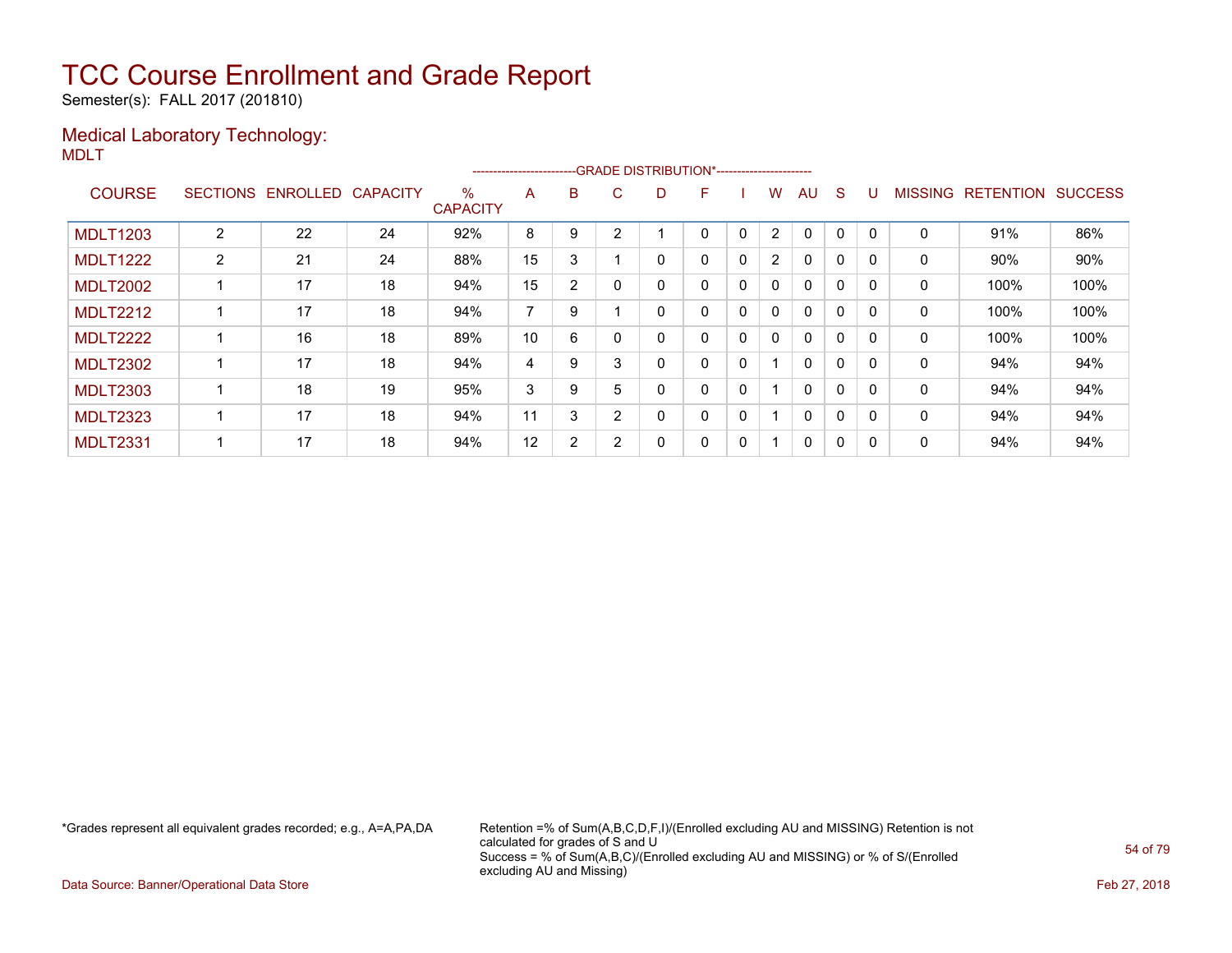Semester(s): FALL 2017 (201810)

#### Management: MGMT

|                 |          |                   |     |                         | -------------------- |    |    |    | -GRADE DISTRIBUTION*----------------------- |   |                |          |    |          |                |                  |                |
|-----------------|----------|-------------------|-----|-------------------------|----------------------|----|----|----|---------------------------------------------|---|----------------|----------|----|----------|----------------|------------------|----------------|
| <b>COURSE</b>   | SECTIONS | ENROLLED CAPACITY |     | $\%$<br><b>CAPACITY</b> | A                    | B  |    | D. | н.                                          |   | w              | AU       | -S |          | <b>MISSING</b> | <b>RETENTION</b> | <b>SUCCESS</b> |
| <b>MGMT1353</b> |          | 17                | 20  | 85%                     | 5                    |    |    |    | ົ                                           |   | 4              | $\Omega$ | 0  | $\Omega$ |                | 76%              | 59%            |
| <b>MGMT2123</b> | 2        | 36                | 40  | 90%                     | 15                   | 6  | 4  | ঽ  | 6                                           | 0 | 2              | $\Omega$ | 0  |          | 0              | 94%              | 69%            |
| <b>MGMT2323</b> |          | 18                | 20  | 90%                     | 4                    | 4  | 5  |    | ົ                                           |   | $\overline{2}$ | 0        | 0  |          | 0              | 89%              | 72%            |
| <b>MGMT2363</b> | 6        | 116               | 120 | 97%                     | 53                   | 24 | 16 |    | 6                                           |   | 10             | 0        | 0  |          | 0              | 91%              | 80%            |
| <b>MGMT2453</b> |          | 17                | 20  | 85%                     | 5                    | 3  |    |    | ົ                                           |   |                | 0        | 0  |          | 0              | 94%              | 59%            |

\*Grades represent all equivalent grades recorded; e.g., A=A,PA,DA Retention =% of Sum(A,B,C,D,F,I)/(Enrolled excluding AU and MISSING) Retention is not calculated for grades of S and U Success = % of Sum(A,B,C)/(Enrolled excluding AU and MISSING) or % of S/(Enrolled excluding AU and Missing)

Data Source: Banner/Operational Data Store Feb 27, 2018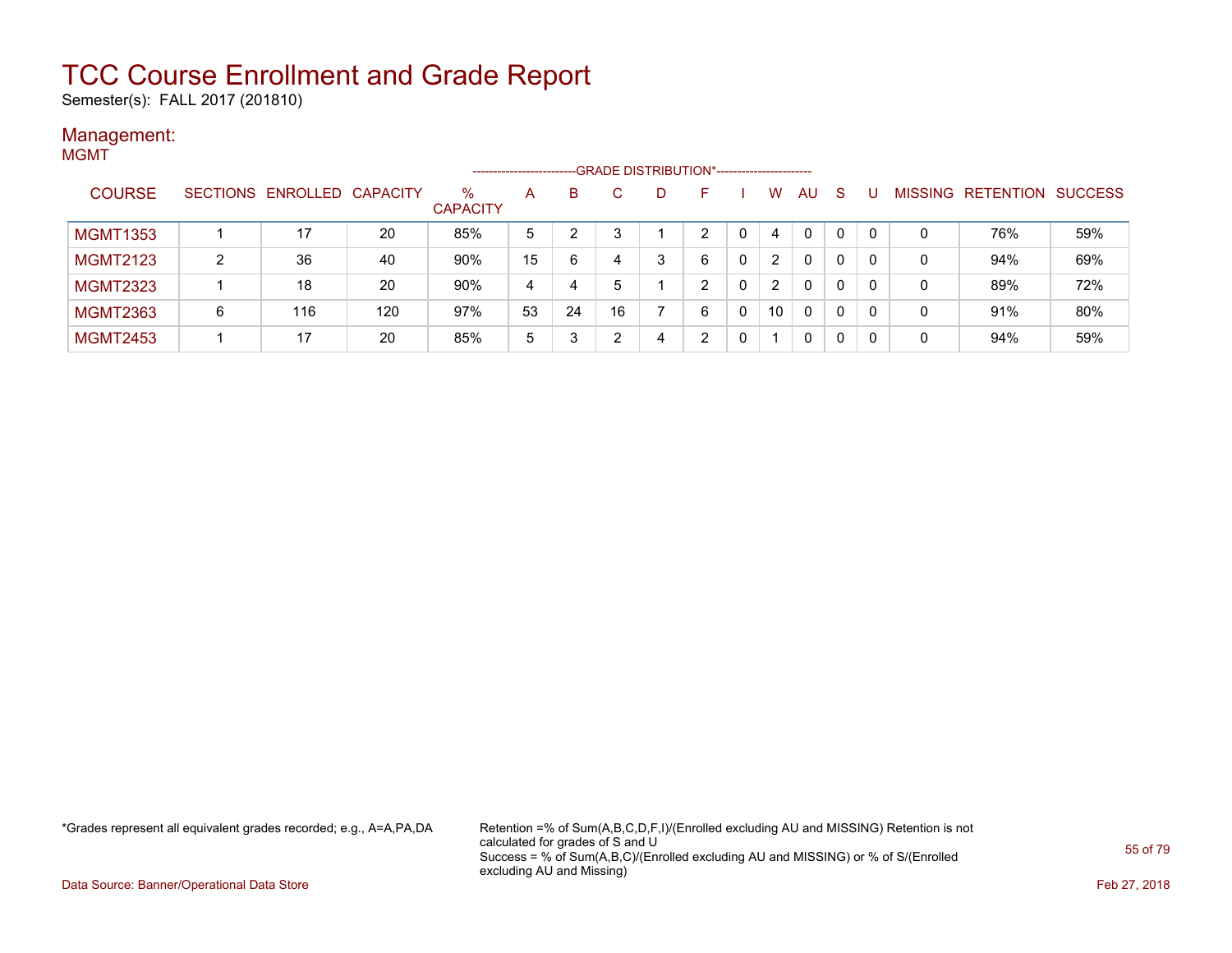Semester(s): FALL 2017 (201810)

### Marketing:

**MKTG** 

|                 |                 |          |                 |                      | ----------------------- |    |    | --GRADE DISTRIBUTION*----------------------- |   |              |              |              |              |          |                |                  |                |
|-----------------|-----------------|----------|-----------------|----------------------|-------------------------|----|----|----------------------------------------------|---|--------------|--------------|--------------|--------------|----------|----------------|------------------|----------------|
| <b>COURSE</b>   | <b>SECTIONS</b> | ENROLLED | <b>CAPACITY</b> | %<br><b>CAPACITY</b> | A                       | B  | C  | D                                            | F |              | w            | AU           | S            |          | <b>MISSING</b> | <b>RETENTION</b> | <b>SUCCESS</b> |
| <b>MKTG1313</b> | 2               | 28       | 56              | 50%                  | 21                      | 4  | 2  |                                              | 0 | 0            |              | 0            | 0            | $\Omega$ | 0              | 96%              | 96%            |
| <b>MKTG1393</b> |                 | 8        | 20              | 40%                  | $\overline{2}$          |    |    |                                              | 3 | 0            | 0            | $\mathbf{0}$ | 0            |          | 0              | 100%             | 50%            |
| <b>MKTG1403</b> | $\overline{2}$  | 12       | 20              | 60%                  | 12                      | 0  | 0  | 0                                            | 0 | $\mathbf{0}$ | $\mathbf{0}$ | $\mathbf{0}$ | 0            | $\Omega$ | $\mathbf 0$    | 100%             | 100%           |
| <b>MKTG1423</b> |                 | 5        | 10              | 50%                  | 5                       |    |    | 0                                            | 0 | 0            | $\mathbf{0}$ | $\mathbf{0}$ | 0            | $\Omega$ | 0              | 100%             | 100%           |
| <b>MKTG1433</b> |                 | 5        | 10              | 50%                  | 5                       | 0  |    | 0                                            | 0 | 0            | 0            | $\mathbf{0}$ | 0            | $\Omega$ | 0              | 100%             | 100%           |
| <b>MKTG1443</b> |                 | 3        | 20              | 15%                  | 0                       |    |    | 0                                            |   | 0            |              | $\mathbf{0}$ | 0            |          | 0              | 67%              | 33%            |
| <b>MKTG2343</b> | 2               | 31       | 34              | 91%                  | 14                      | 9  | 3  |                                              | 2 |              |              | $\mathbf{0}$ | $\mathbf{0}$ | $\Omega$ | $\mathbf 0$    | 97%              | 84%            |
| <b>MKTG2363</b> | $\overline{2}$  | 33       | 40              | 82%                  | 6                       | 5  | 9  | 4                                            | 6 | 0            | 3            | $\mathbf{0}$ | $\mathbf{0}$ | $\Omega$ | 0              | 91%              | 61%            |
| <b>MKTG2423</b> | 7               | 119      | 134             | 89%                  | 41                      | 38 | 21 | $\overline{ }$                               | 3 | 0            | 9            | 0            | 0            | $\Omega$ | 0              | 92%              | 84%            |

\*Grades represent all equivalent grades recorded; e.g., A=A,PA,DA Retention =% of Sum(A,B,C,D,F,I)/(Enrolled excluding AU and MISSING) Retention is not calculated for grades of S and U Success = % of Sum(A,B,C)/(Enrolled excluding AU and MISSING) or % of S/(Enrolled excluding AU and Missing)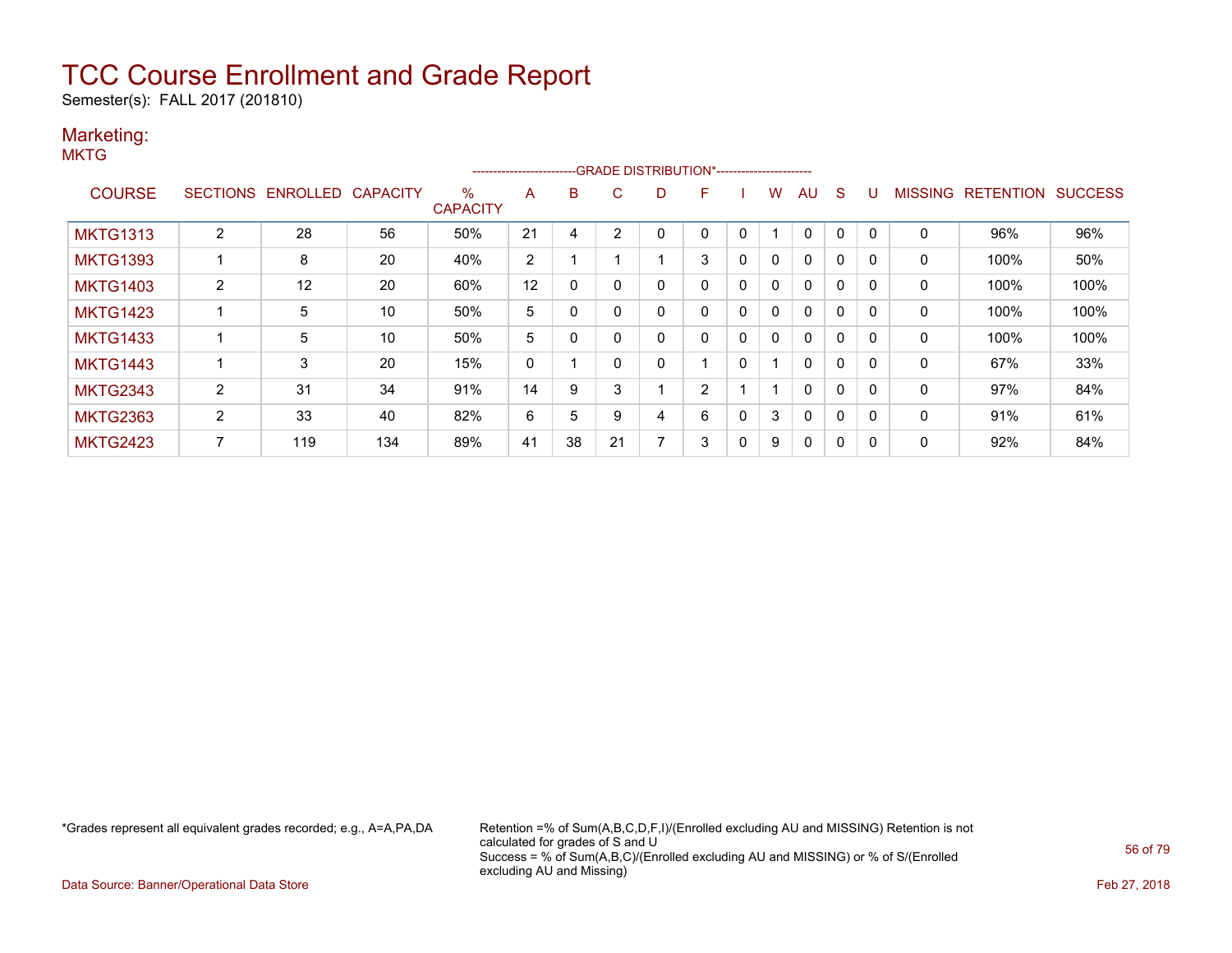Semester(s): FALL 2017 (201810)

### Music:

**MUSC** 

|                 |                |                            |     |                                  |                |                | ------------------------GRADE                DISTRIBUTION*---------------------- |              |              |              |                |              |              |          |              |                                  |      |
|-----------------|----------------|----------------------------|-----|----------------------------------|----------------|----------------|----------------------------------------------------------------------------------|--------------|--------------|--------------|----------------|--------------|--------------|----------|--------------|----------------------------------|------|
| <b>COURSE</b>   |                | SECTIONS ENROLLED CAPACITY |     | $\frac{0}{0}$<br><b>CAPACITY</b> | Α              | B              | C                                                                                | D            | F            |              | W              | AU           | S            | U        |              | <b>MISSING RETENTION SUCCESS</b> |      |
| <b>MUSC1013</b> | $\mathbf{1}$   | 23                         | 30  | 77%                              | 18             | 4              | $\mathbf 1$                                                                      | 0            | 0            | 0            | 0              | 0            | 0            | 0        | 0            | 100%                             | 100% |
| <b>MUSC1030</b> | $\mathbf{1}$   | 51                         | 60  | 85%                              | $\mathbf{0}$   | $\Omega$       | $\mathbf{0}$                                                                     | $\Omega$     | $\Omega$     | $\Omega$     | $\overline{2}$ | $\mathbf{0}$ | 34           | 15       | 0            |                                  | 67%  |
| <b>MUSC1053</b> | $\overline{2}$ | 19                         | 32  | 59%                              | 11             | $\overline{2}$ | 1                                                                                | 0            | 2            | 0            | 3              | 0            | $\mathbf{0}$ | 0        | 0            | 84%                              | 74%  |
| <b>MUSC1062</b> | $\overline{2}$ | 19                         | 30  | 63%                              | 11             | 6              | $\overline{2}$                                                                   | 0            | $\mathbf{0}$ | 0            | 0              | 0            | $\mathbf{0}$ | 0        | 0            | 100%                             | 100% |
| <b>MUSC1113</b> | 4              | 82                         | 92  | 89%                              | 36             | 20             | 10                                                                               | $\mathbf 1$  | 6            | 0            | 9              | 0            | $\mathbf{0}$ | 0        | 0            | 89%                              | 80%  |
| <b>MUSC1153</b> | $\mathbf{1}$   | 24                         | 24  | 100%                             | 4              | 5              | 5                                                                                | 3            | 2            | $\Omega$     | 5              | $\mathbf{0}$ | $\Omega$     | 0        | $\mathbf{0}$ | 79%                              | 58%  |
| <b>MUSC1171</b> | $\mathbf{1}$   | $\overline{7}$             | 16  | 44%                              | $\overline{2}$ | 1              | $\mathbf 0$                                                                      | 0            | 0            | 0            | 4              | 0            | $\mathbf{0}$ | 0        | 0            | 43%                              | 43%  |
| <b>MUSC1191</b> | 12             | 27                         | 120 | 22%                              | 19             | 6              | $\mathbf{0}$                                                                     | 0            | $\mathbf{0}$ | 0            | $\overline{2}$ | $\mathbf{0}$ | $\Omega$     | 0        | 0            | 93%                              | 93%  |
| <b>MUSC1192</b> | 15             | 57                         | 155 | 37%                              | 48             | 2              | 3                                                                                | $\mathbf{1}$ | $\mathbf{0}$ | 0            | 3              | $\mathbf{0}$ | $\Omega$     | 0        | 0            | 95%                              | 93%  |
| <b>MUSC1201</b> | $\overline{c}$ | $\overline{2}$             | 20  | 10%                              | 2              | $\Omega$       | $\mathbf{0}$                                                                     | $\Omega$     | $\mathbf{0}$ | $\Omega$     | 0              | $\mathbf{0}$ | $\Omega$     | $\Omega$ | 0            | 100%                             | 100% |
| <b>MUSC1202</b> | 3              | 7                          | 30  | 23%                              | 5              | $\mathbf{0}$   | 1                                                                                | $\Omega$     | $\mathbf{0}$ | 0            | 0              | $\mathbf{1}$ | $\mathbf{0}$ | 0        | 0            | 100%                             | 100% |
| <b>MUSC1241</b> | $\mathbf{1}$   | 1                          | 10  | 10%                              | $\mathbf 1$    | $\mathbf{0}$   | $\mathbf{0}$                                                                     | 0            | $\mathbf{0}$ | $\mathbf{0}$ | $\mathbf{0}$   | $\mathbf{0}$ | $\mathbf{0}$ | 0        | $\mathbf{0}$ | 100%                             | 100% |
| <b>MUSC1242</b> | 4              | 14                         | 42  | 33%                              | 10             | 3              | 1                                                                                | 0            | $\mathbf{0}$ | 0            | 0              | $\mathbf{0}$ | $\Omega$     | 0        | 0            | 100%                             | 100% |
| <b>MUSC1252</b> | $\mathbf{1}$   | 4                          | 10  | 40%                              | 3              | 1              | 0                                                                                | 0            | $\mathbf{0}$ | 0            | 0              | 0            | $\mathbf{0}$ | 0        | 0            | 100%                             | 100% |
| <b>MUSC1312</b> | $\mathbf{1}$   | 1                          | 10  | 10%                              | $\Omega$       | $\mathbf{0}$   | 1                                                                                | 0            | $\mathbf{0}$ | 0            | $\Omega$       | 0            | $\Omega$     | 0        | 0            | 100%                             | 100% |
| <b>MUSC1322</b> | $\mathbf{1}$   | 1                          | 10  | 10%                              | $\mathbf{1}$   | $\Omega$       | $\mathbf{0}$                                                                     | 0            | $\mathbf{0}$ | 0            | $\mathbf{0}$   | $\mathbf{0}$ | $\Omega$     | $\Omega$ | 0            | 100%                             | 100% |
| <b>MUSC1332</b> | $\mathbf{1}$   | 1                          | 10  | 10%                              | $\mathbf{1}$   | $\Omega$       | $\mathbf{0}$                                                                     | $\Omega$     | $\Omega$     | 0            | $\mathbf{0}$   | $\mathbf{0}$ | $\Omega$     | 0        | 0            | 100%                             | 100% |
| <b>MUSC1342</b> | 1              | 1                          | 10  | 10%                              | $\mathbf 1$    | 0              | $\mathbf{0}$                                                                     | 0            | $\mathbf{0}$ | 0            | 0              | $\mathbf{0}$ | $\Omega$     | 0        | 0            | 100%                             | 100% |
| <b>MUSC1352</b> | $\mathbf{1}$   | 3                          | 10  | 30%                              | 3              | $\mathbf{0}$   | $\mathbf{0}$                                                                     | 0            | $\mathbf{0}$ | 0            | 0              | $\mathbf{0}$ | $\mathbf{0}$ | 0        | 0            | 100%                             | 100% |
| <b>MUSC1372</b> | $\mathbf{1}$   | 4                          | 10  | 40%                              | 4              | 0              | 0                                                                                | $\Omega$     | $\Omega$     | 0            | $\mathbf{0}$   | $\mathbf{0}$ | $\Omega$     | 0        | 0            | 100%                             | 100% |
| <b>MUSC1382</b> | $\mathbf{1}$   | 2                          | 10  | 20%                              | 2              | 0              | 0                                                                                | 0            | 0            | 0            | 0              | 0            | $\mathbf{0}$ | 0        | 0            | 100%                             | 100% |
| <b>MUSC1391</b> | 1              | 1                          | 10  | 10%                              | 1              | 0              | $\Omega$                                                                         | 0            | $\mathbf{0}$ | 0            | 0              | $\mathbf{0}$ | 0            | 0        | 0            | 100%                             | 100% |

\*Grades represent all equivalent grades recorded; e.g., A=A,PA,DA Retention =% of Sum(A,B,C,D,F,I)/(Enrolled excluding AU and MISSING) Retention is not calculated for grades of S and U Success = % of Sum(A,B,C)/(Enrolled excluding AU and MISSING) or % of S/(Enrolled excluding AU and Missing)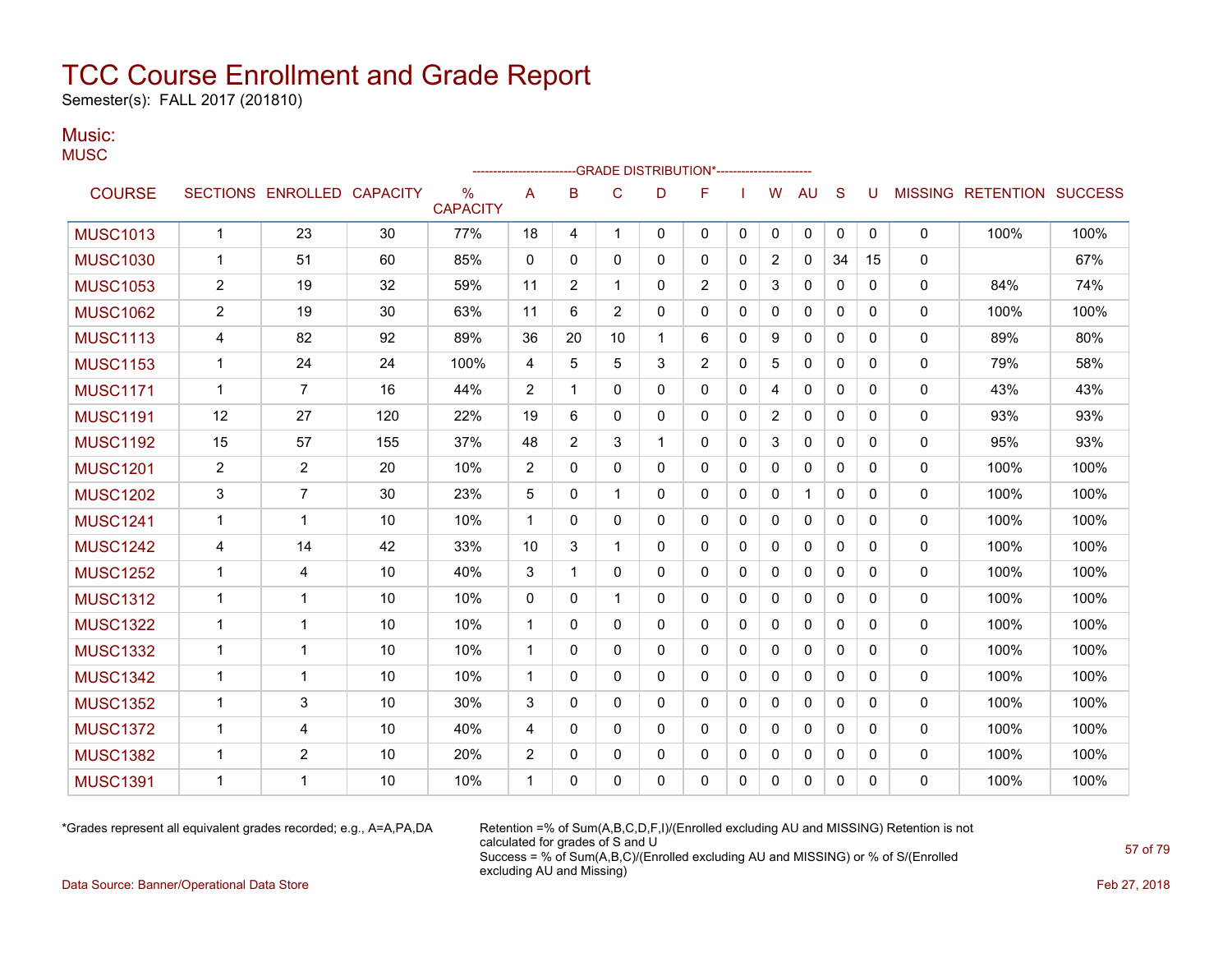Semester(s): FALL 2017 (201810)

### Music:

**MUSC** 

|                 |                |                   |                 |                      |              |                | --GRADE DISTRIBUTION*---------------------- |              |                |              |                |                |              |   |              |                                  |      |
|-----------------|----------------|-------------------|-----------------|----------------------|--------------|----------------|---------------------------------------------|--------------|----------------|--------------|----------------|----------------|--------------|---|--------------|----------------------------------|------|
| <b>COURSE</b>   |                | SECTIONS ENROLLED | <b>CAPACITY</b> | %<br><b>CAPACITY</b> | A            | B              | C                                           | D            | F              |              | W              | <b>AU</b>      | S            | U |              | <b>MISSING RETENTION SUCCESS</b> |      |
| <b>MUSC1412</b> | $\mathbf{1}$   | 6                 | 10              | 60%                  | 5            | $\mathbf{0}$   | $\mathbf{0}$                                | 0            | $\mathbf 1$    | $\mathbf{0}$ | 0              | 0              | $\mathbf{0}$ | 0 | 0            | 100%                             | 83%  |
| <b>MUSC1432</b> | 1              | 1                 | 10              | 10%                  | $\mathbf 1$  | 0              | $\mathbf{0}$                                | $\mathbf{0}$ | 0              | 0            | $\mathbf{0}$   | $\mathbf{0}$   | $\mathbf{0}$ | 0 | 0            | 100%                             | 100% |
| <b>MUSC1492</b> | 1              | $\overline{2}$    | 10              | 20%                  | 2            | 0              | $\mathbf{0}$                                | $\mathbf{0}$ | 0              | 0            | 0              | 0              | $\mathbf{0}$ | 0 | 0            | 100%                             | 100% |
| <b>MUSC1541</b> | $\mathbf 1$    | 17                | 40              | 42%                  | 16           | 0              | $\mathbf{0}$                                | $\mathbf{0}$ | $\mathbf{0}$   | 0            |                | $\mathbf{0}$   | $\mathbf{0}$ | 0 | 0            | 94%                              | 94%  |
| <b>MUSC1551</b> | $\mathbf{1}$   | 36                | 50              | 72%                  | 28           | 5              | 1                                           | $\mathbf{0}$ | 0              | 0            | 0              | $\overline{2}$ | $\mathbf{0}$ | 0 | 0            | 100%                             | 100% |
| <b>MUSC1563</b> | $\mathbf{1}$   | 3                 | 20              | 15%                  | 2            | $\mathbf{0}$   | 1                                           | $\mathbf{0}$ | $\mathbf{0}$   | 0            | 0              | $\mathbf{0}$   | $\mathbf{0}$ | 0 | 0            | 100%                             | 100% |
| <b>MUSC1612</b> | 4              | 21                | 23              | 91%                  | 11           | 3              | $\overline{2}$                              | 0            | $\overline{c}$ | 0            | $\overline{2}$ | $\mathbf 1$    | $\mathbf{0}$ | 0 | 0            | 90%                              | 80%  |
| <b>MUSC1622</b> | 2              | 4                 | 5               | 80%                  | $\mathbf{1}$ | $\overline{2}$ | 1                                           | 0            | 0              | 0            | 0              | $\mathbf{0}$   | $\mathbf{0}$ | 0 | 0            | 100%                             | 100% |
| <b>MUSC1632</b> | 4              | 10                | 11              | 91%                  | 6            | 1              | 1                                           | $\Omega$     | $\mathbf{0}$   | $\Omega$     | $\overline{2}$ | $\mathbf{0}$   | $\Omega$     | 0 | $\mathbf{0}$ | 80%                              | 80%  |
| <b>MUSC1642</b> | 3              | 4                 | 4               | 100%                 | 2            | 1              | $\mathbf{0}$                                | $\mathbf{0}$ | $\mathbf{0}$   | 0            | $\mathbf{1}$   | $\mathbf{0}$   | $\Omega$     | 0 | 0            | 75%                              | 75%  |
| <b>MUSC1651</b> | $\mathbf{1}$   | 54                | 60              | 90%                  | 52           | $\Omega$       | $\mathbf{0}$                                | $\mathbf{0}$ | 0              | 0            | $\overline{2}$ | $\mathbf{0}$   | $\Omega$     | 0 | 0            | 96%                              | 96%  |
| <b>MUSC1661</b> | $\mathbf{1}$   | 18                | 25              | 72%                  | 17           | $\mathbf{0}$   | $\mathbf{0}$                                | $\mathbf{0}$ |                | 0            | 0              | 0              | $\mathbf{0}$ | 0 | 0            | 100%                             | 94%  |
| <b>MUSC1731</b> | $\mathbf{1}$   | 4                 | 5               | 80%                  | 3            | 0              | $\mathbf{0}$                                | 0            | 0              | 0            | $\mathbf 1$    | 0              | 0            | 0 | 0            | 75%                              | 75%  |
| <b>MUSC1781</b> | $\mathbf{1}$   | $\overline{2}$    | 4               | 50%                  | $\mathbf 1$  | 1              | $\mathbf{0}$                                | $\mathbf{0}$ | $\mathbf{0}$   | 0            | $\Omega$       | $\mathbf{0}$   | $\mathbf{0}$ | 0 | 0            | 100%                             | 100% |
| <b>MUSC1791</b> | $\overline{2}$ | 10                | 20              | 50%                  | 9            | $\Omega$       | $\mathbf{0}$                                | $\Omega$     | $\mathbf{1}$   | 0            | $\mathbf{0}$   | $\mathbf{0}$   | $\Omega$     | 0 | $\mathbf{0}$ | 100%                             | 90%  |
| <b>MUSC1852</b> | $\mathbf{1}$   | $\overline{7}$    | 10              | 70%                  | 6            | $\mathbf{0}$   | 0                                           | 0            | 0              | 0            | $\mathbf{1}$   | $\mathbf{0}$   | $\mathbf{0}$ | 0 | 0            | 86%                              | 86%  |
| <b>MUSC2013</b> | $\mathbf{1}$   | 25                | 26              | 96%                  | 14           | 4              | 3                                           | 1            | $\Omega$       | 0            | 3              | $\mathbf{0}$   | $\Omega$     | 0 | 0            | 88%                              | 84%  |
| <b>MUSC2062</b> | $\overline{2}$ | 23                | 29              | 79%                  | 15           | 5              | 1                                           | $\mathbf{0}$ | $\mathbf{0}$   | 0            | $\overline{2}$ | $\mathbf{0}$   | $\mathbf{0}$ | 0 | 0            | 91%                              | 91%  |
| <b>MUSC2181</b> | $\mathbf{1}$   | 12                | 18              | 67%                  | 12           | $\Omega$       | $\mathbf{0}$                                | $\Omega$     | 0              | $\Omega$     | $\mathbf{0}$   | $\Omega$       | $\Omega$     | 0 | $\mathbf{0}$ | 100%                             | 100% |
| <b>MUSC2202</b> | $\overline{2}$ | $\overline{2}$    | 20              | 10%                  | $\mathbf{1}$ | 1              | $\Omega$                                    | $\Omega$     | $\Omega$       | $\Omega$     | $\Omega$       | $\mathbf{0}$   | $\Omega$     | 0 | 0            | 100%                             | 100% |
| <b>MUSC2241</b> | $\mathbf{1}$   | 1                 | 10              | 10%                  | $\mathbf 1$  | 0              | 0                                           | $\mathbf{0}$ | 0              | 0            | 0              | $\mathbf{0}$   | 0            | 0 | 0            | 100%                             | 100% |
| <b>MUSC2242</b> | 3              | 6                 | 30              | 20%                  | 5            | 0              |                                             | 0            | 0              | 0            | 0              | $\mathbf{0}$   | 0            | 0 | 0            | 100%                             | 100% |

\*Grades represent all equivalent grades recorded; e.g., A=A,PA,DA Retention =% of Sum(A,B,C,D,F,I)/(Enrolled excluding AU and MISSING) Retention is not calculated for grades of S and U Success = % of Sum(A,B,C)/(Enrolled excluding AU and MISSING) or % of S/(Enrolled excluding AU and Missing)

Data Source: Banner/Operational Data Store Feb 27, 2018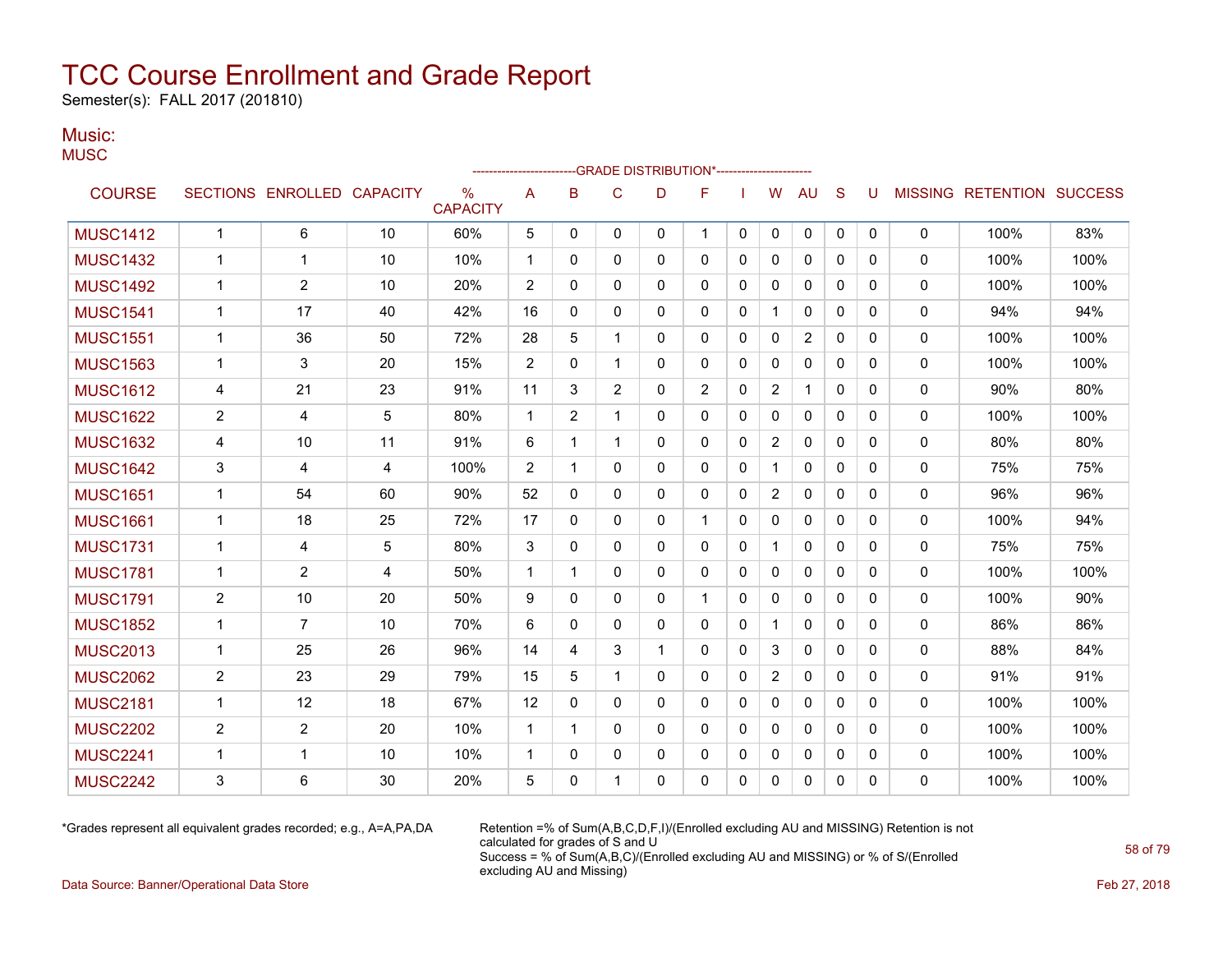Semester(s): FALL 2017 (201810)

#### Music:  $MUCC$

| <b>UNUOU</b>    |                            |                         |       | ------------------------GRADE DISTRIBUTION*----------------------- |          |   |                |             |  |  |                                        |      |
|-----------------|----------------------------|-------------------------|-------|--------------------------------------------------------------------|----------|---|----------------|-------------|--|--|----------------------------------------|------|
| COURSE          | SECTIONS ENROLLED CAPACITY | $\%$<br><b>CAPACITY</b> | A B C |                                                                    | <b>D</b> |   |                |             |  |  | F I W AU S U MISSING RETENTION SUCCESS |      |
| <b>MUSC2992</b> |                            | 80%                     |       |                                                                    |          | 0 | 0 <sup>1</sup> | $\mathbf 0$ |  |  | 100%                                   | 100% |

\*Grades represent all equivalent grades recorded; e.g., A=A,PA,DA Retention =% of Sum(A,B,C,D,F,I)/(Enrolled excluding AU and MISSING) Retention is not calculated for grades of S and U Success = % of Sum(A,B,C)/(Enrolled excluding AU and MISSING) or % of S/(Enrolled excluding AU and Missing)

Data Source: Banner/Operational Data Store Feb 27, 2018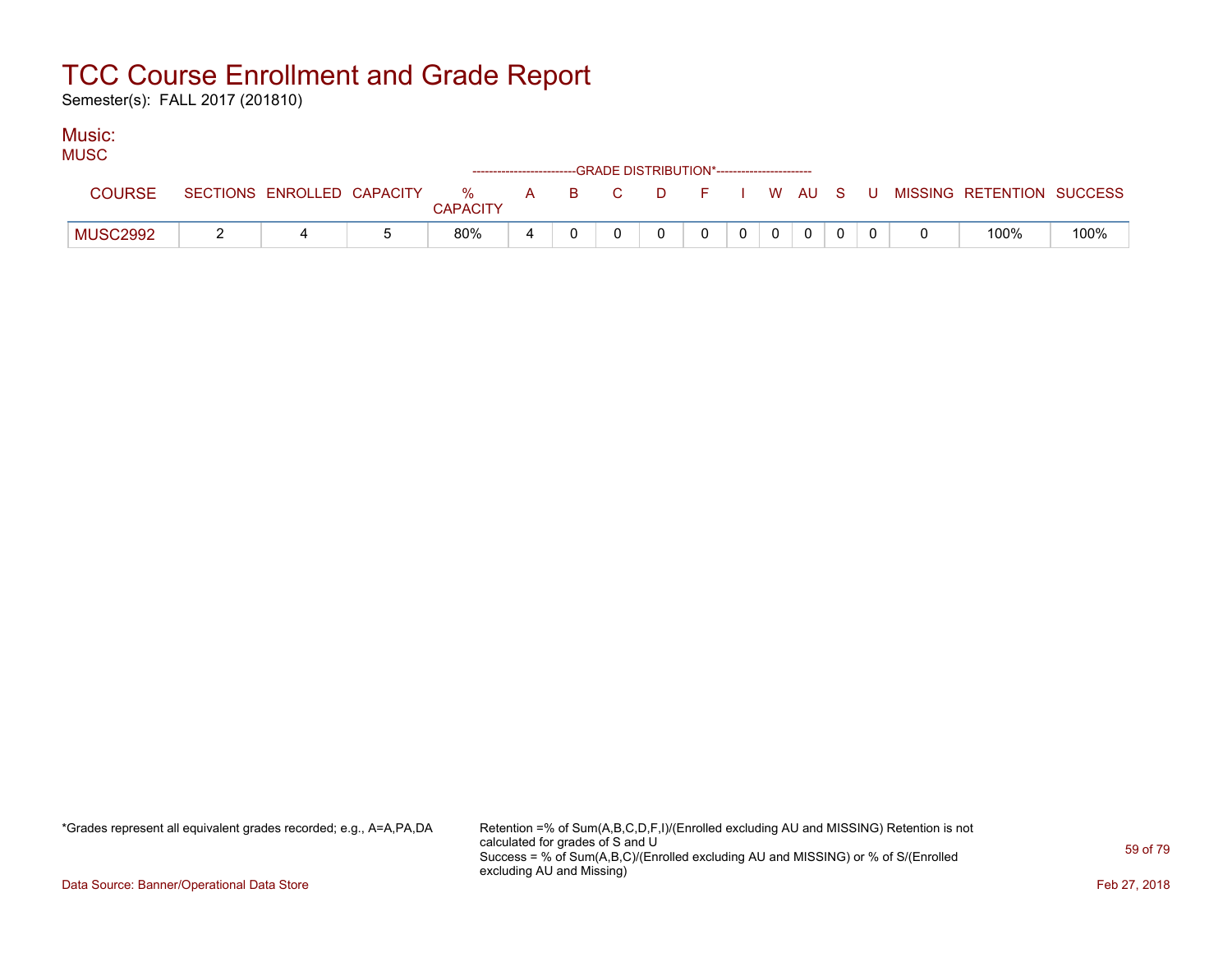Semester(s): FALL 2017 (201810)

### Native American Studies:

NAMS

|                 |                            |    |                      | ------------------------ |    |    | -GRADE DISTRIBUTION*---------------------- |              |        |  |                           |     |
|-----------------|----------------------------|----|----------------------|--------------------------|----|----|--------------------------------------------|--------------|--------|--|---------------------------|-----|
| COURSE          | SECTIONS ENROLLED CAPACITY |    | %<br><b>CAPACITY</b> | A                        | B. | D. |                                            |              | W AU S |  | MISSING RETENTION SUCCESS |     |
| <b>NAMS2113</b> | 14                         | 20 | 70%                  |                          |    |    |                                            | $\mathbf{0}$ |        |  | 100%                      | 86% |
| <b>NAMS2213</b> | 11                         | 25 | 44%                  | 6                        |    |    |                                            |              |        |  | 73%                       | 73% |

\*Grades represent all equivalent grades recorded; e.g., A=A,PA,DA Retention =% of Sum(A,B,C,D,F,I)/(Enrolled excluding AU and MISSING) Retention is not calculated for grades of S and U Success = % of Sum(A,B,C)/(Enrolled excluding AU and MISSING) or % of S/(Enrolled excluding AU and Missing)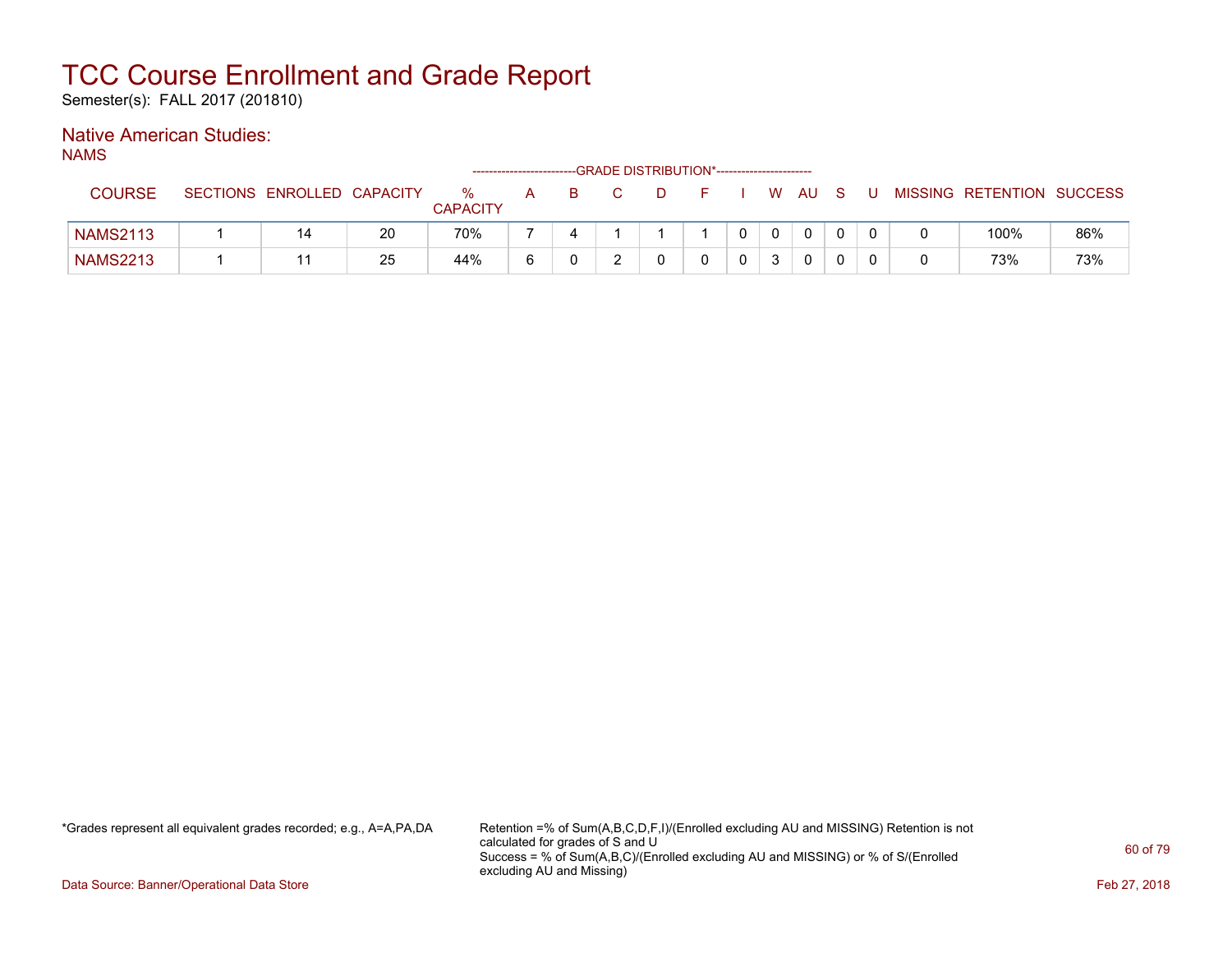Semester(s): FALL 2017 (201810)

#### Nursing:

NURS

|                 |                |                            |     |                         | ----------------------- |              |              | -GRADE DISTRIBUTION*----------------------- |          |              |                |              |              |   |                |                          |      |
|-----------------|----------------|----------------------------|-----|-------------------------|-------------------------|--------------|--------------|---------------------------------------------|----------|--------------|----------------|--------------|--------------|---|----------------|--------------------------|------|
| <b>COURSE</b>   |                | SECTIONS ENROLLED CAPACITY |     | $\%$<br><b>CAPACITY</b> | A                       | B            | C            | D                                           | F        |              | w              | AU           | S            | U | <b>MISSING</b> | <b>RETENTION SUCCESS</b> |      |
| <b>NURS1211</b> | 1              | 27                         | 28  | 96%                     | 0                       | $\mathbf{0}$ | 0            | $\mathbf{0}$                                | 0        | 0            | $\overline{2}$ | 0            | 24           | 1 | 0              |                          | 89%  |
| <b>NURS1212</b> | $\mathbf 1$    | 29                         | 30  | 97%                     | 1                       | 16           | 8            | 1                                           | 0        | $\mathbf{0}$ | 3              | $\mathbf{0}$ | $\mathbf{0}$ | 0 | $\mathbf{0}$   | 90%                      | 86%  |
| <b>NURS1363</b> | 1              | 27                         | 28  | 96%                     | 23                      | 1            | $\Omega$     |                                             | $\Omega$ | $\mathbf{0}$ | $\overline{2}$ | $\mathbf{0}$ | $\Omega$     | 0 | $\mathbf{0}$   | 93%                      | 89%  |
| <b>NURS1471</b> | 1              | 3                          | 3   | 100%                    | $\Omega$                | $\Omega$     | $\mathbf{0}$ | $\Omega$                                    | 0        | $\mathbf{0}$ | $\Omega$       | $\mathbf{0}$ | 3            | 0 | 0              |                          | 100% |
| <b>NURS2212</b> | 1              | 70                         | 71  | 99%                     | $\Omega$                | $\Omega$     | $\Omega$     | $\mathbf{0}$                                | $\Omega$ | $\mathbf{0}$ | 6              | $\mathbf{0}$ | 60           | 4 | 0              |                          | 86%  |
| <b>NURS2213</b> | 1              | 72                         | 73  | 99%                     | 4                       | 24           | 26           | 11                                          | 0        | $\mathbf{0}$ | 7              | 0            | 0            | 0 | $\mathbf{0}$   | 90%                      | 75%  |
| <b>NURS2221</b> | $\overline{2}$ | 103                        | 105 | 98%                     | $\Omega$                | $\Omega$     | $\mathbf{0}$ | $\mathbf{0}$                                | 0        | $\mathbf{0}$ | 2              | $\mathbf{0}$ | 101          | 0 | 0              |                          | 98%  |
| <b>NURS2222</b> | 2              | 104                        | 106 | 98%                     | 16                      | 71           | 13           | 2                                           | 0        | $\mathbf{0}$ | $\overline{2}$ | $\mathbf{0}$ | $\mathbf{0}$ | 0 | $\mathbf{0}$   | 98%                      | 96%  |
| <b>NURS2231</b> | $\overline{2}$ | 105                        | 107 | 98%                     | $\Omega$                | $\Omega$     | $\mathbf{0}$ | $\Omega$                                    | $\Omega$ | $\mathbf{0}$ | $\Omega$       | $\Omega$     | 105          | 0 | 0              |                          | 100% |
| <b>NURS2232</b> | $\overline{2}$ | 105                        | 107 | 98%                     | 12                      | 73           | 18           | 2                                           | 0        | $\Omega$     | $\Omega$       | $\mathbf{0}$ | $\mathbf{0}$ | 0 | $\mathbf{0}$   | 100%                     | 98%  |
| <b>NURS2242</b> | $\mathbf 1$    | 70                         | 71  | 99%                     | $\Omega$                | $\Omega$     | $\Omega$     | $\mathbf{0}$                                | 0        | $\Omega$     |                | $\mathbf{0}$ | 69           | 0 | 0              |                          | 99%  |
| <b>NURS2243</b> | 1              | 70                         | 71  | 99%                     | 6                       | 57           | 6            | $\Omega$                                    | $\Omega$ | $\Omega$     |                | 0            | $\Omega$     | 0 | 0              | 99%                      | 99%  |
| <b>NURS2303</b> | 1              | 19                         | 20  | 95%                     | 3                       | 9            | 1            | 2                                           | 4        | $\Omega$     | 0              | $\mathbf{0}$ | $\mathbf{0}$ | 0 | $\Omega$       | 100%                     | 68%  |
| <b>NURS2351</b> | 1              | 35                         | 36  | 97%                     | $\Omega$                | $\mathbf{0}$ | $\Omega$     | $\mathbf{0}$                                | 0        | $\mathbf{0}$ | 0              | 0            | 35           | 0 | 0              |                          | 100% |
| <b>NURS2352</b> | 1              | 37                         | 38  | 97%                     | $\Omega$                | 16           | 19           | $\overline{2}$                              | 0        | $\mathbf{0}$ | $\Omega$       | $\mathbf{0}$ | $\Omega$     | 0 | $\mathbf{0}$   | 100%                     | 95%  |
| <b>NURS2431</b> | $\overline{2}$ | 142                        | 143 | 99%                     | $\Omega$                | $\Omega$     | $\mathbf{0}$ | $\mathbf{0}$                                | 0        | $\mathbf{0}$ | $\overline{2}$ | $\mathbf{0}$ | 139          | 0 | 0              |                          | 98%  |
| <b>NURS2432</b> | 5              | 144                        | 145 | 99%                     | 19                      | 112          | 10           |                                             | $\Omega$ | $\mathbf{0}$ | 2              | 0            | $\Omega$     | 0 | $\mathbf{0}$   | 99%                      | 98%  |
| <b>NURS2442</b> | $\overline{2}$ | 142                        | 142 | 100%                    | $\mathbf{0}$            | $\mathbf{0}$ | $\mathbf{0}$ | $\mathbf{0}$                                | 0        | $\mathbf{0}$ | $\mathbf{0}$   | $\mathbf{0}$ | 142          | 0 | 0              |                          | 100% |
| <b>NURS2444</b> | 5              | 145                        | 145 | 100%                    | 10                      | 104          | 29           |                                             | 1        | $\Omega$     | 0              | 0            | 0            | 0 | $\Omega$       | 100%                     | 99%  |

\*Grades represent all equivalent grades recorded; e.g., A=A,PA,DA Retention =% of Sum(A,B,C,D,F,I)/(Enrolled excluding AU and MISSING) Retention is not calculated for grades of S and U Success = % of Sum(A,B,C)/(Enrolled excluding AU and MISSING) or % of S/(Enrolled excluding AU and Missing)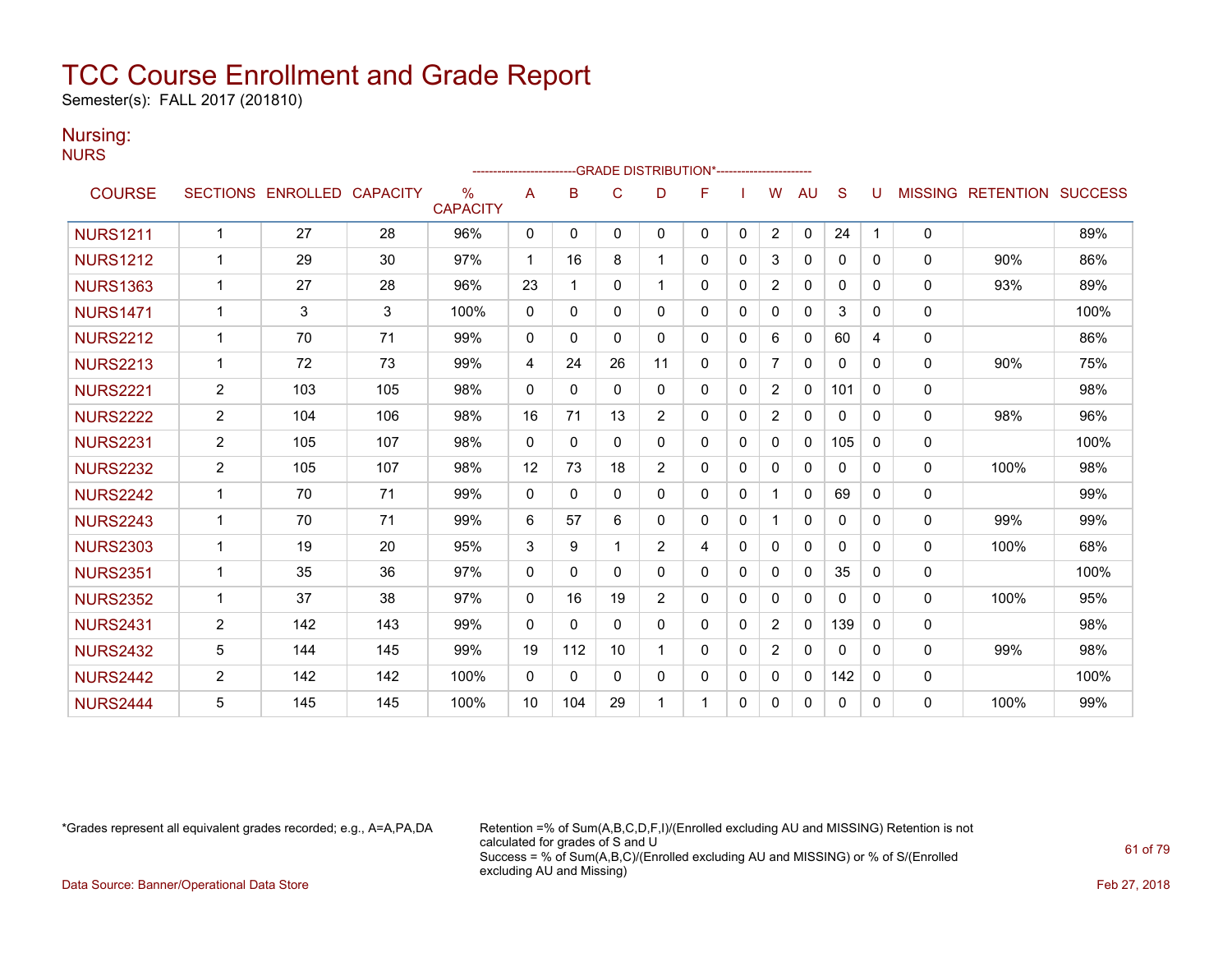Semester(s): FALL 2017 (201810)

#### Occupational Therapy Assistant: OCTA<sup>'</sup>

|                      |   |                            |    |                         | ----------------------- |                |   | --GRADE DISTRIBUTION*----------------------- |   |              |              |              |              |          |                |                  |                |
|----------------------|---|----------------------------|----|-------------------------|-------------------------|----------------|---|----------------------------------------------|---|--------------|--------------|--------------|--------------|----------|----------------|------------------|----------------|
| <b>COURSE</b>        |   | SECTIONS ENROLLED CAPACITY |    | $\%$<br><b>CAPACITY</b> | A                       | B              | C | D                                            | F |              | W            | AU           | <sub>S</sub> |          | <b>MISSING</b> | <b>RETENTION</b> | <b>SUCCESS</b> |
| OCTA1202             | 3 | 49                         | 70 | 70%                     | 34                      | 10             |   | 0                                            |   |              | 4            | $\mathbf{0}$ | $\Omega$     | $\Omega$ | 0              | 92%              | 90%            |
| <b>OCTA1301</b>      |   | 22                         | 24 | 92%                     | 19                      | $\Omega$       |   | 0                                            | 0 |              |              | $\mathbf{0}$ | 0            | 0        | 0              | 95%              | 91%            |
| OCTA <sub>1352</sub> |   | 22                         | 24 | 92%                     | 4                       | 13             | 3 | 0                                            | 0 |              |              | 0            | 0            | 0        | 0              | 95%              | 91%            |
| <b>OCTA1363</b>      | 2 | 25                         | 27 | 93%                     | 4                       | 16             |   | 0                                            | 0 | 0            | 2            | $\mathbf{0}$ | 0            | 0        | 0              | 92%              | 92%            |
| OCTA2203             |   | 13                         | 20 | 65%                     | 11                      | $\overline{2}$ | 0 | 0                                            | 0 | $\mathbf{0}$ | $\Omega$     | $\mathbf{0}$ | $\Omega$     | 0        | 0              | 100%             | 100%           |
| <b>OCTA2233</b>      |   | 13                         | 20 | 65%                     | 10                      | 3              | 0 | 0                                            | 0 | 0            | $\Omega$     | $\mathbf{0}$ | $\Omega$     | 0        | 0              | 100%             | 100%           |
| OCTA2263             |   | 13                         | 20 | 65%                     | 13                      | 0              | 0 | 0                                            | 0 | 0            | $\mathbf{0}$ | $\mathbf{0}$ | 0            | $\Omega$ | 0              | 100%             | 100%           |

\*Grades represent all equivalent grades recorded; e.g., A=A,PA,DA Retention =% of Sum(A,B,C,D,F,I)/(Enrolled excluding AU and MISSING) Retention is not calculated for grades of S and U Success = % of Sum(A,B,C)/(Enrolled excluding AU and MISSING) or % of S/(Enrolled excluding AU and Missing)

Data Source: Banner/Operational Data Store Feb 27, 2018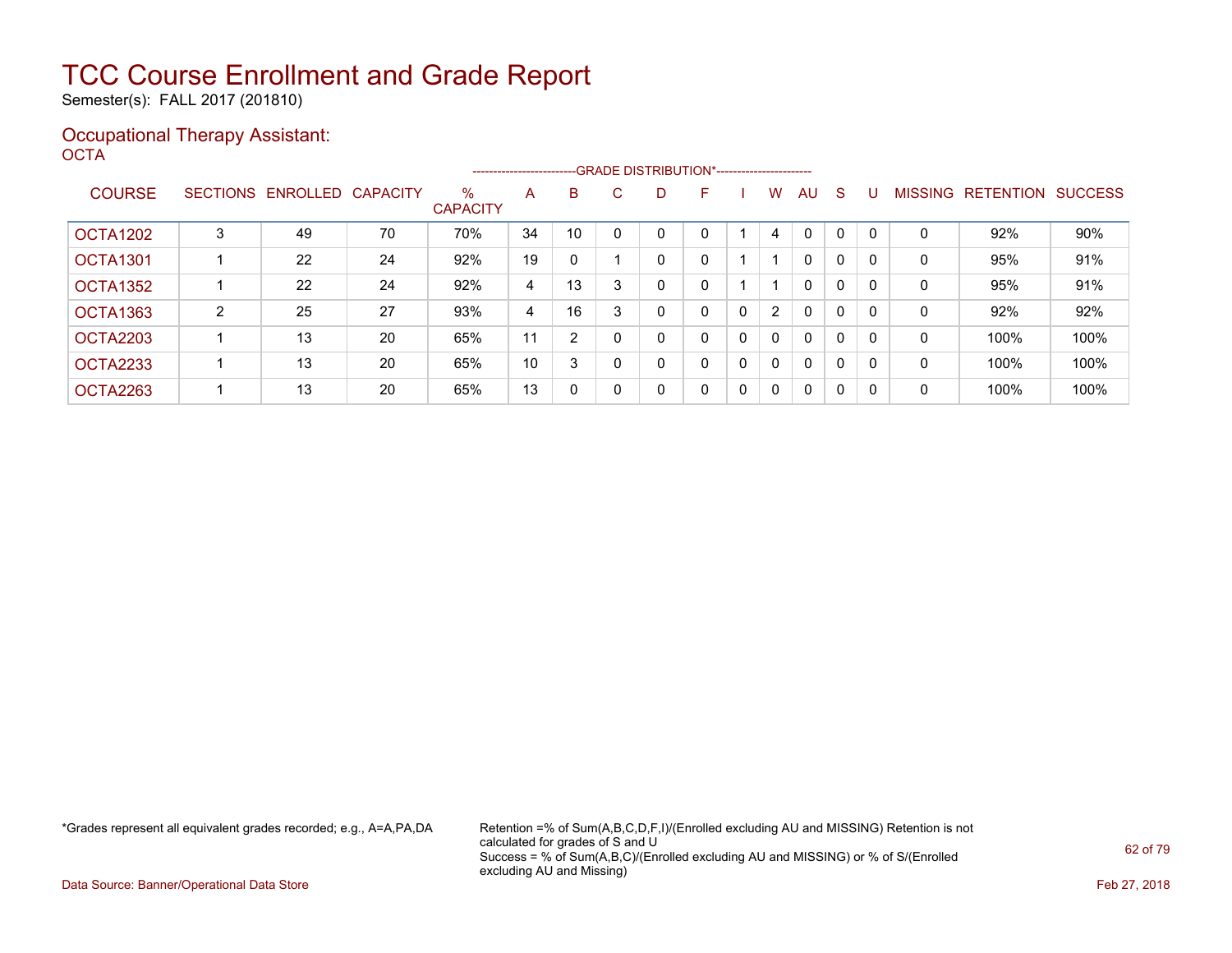Semester(s): FALL 2017 (201810)

### Physical Education:

PHED

|                 |                |                   |                 |                      | ----------------------- |    |    |   | --GRADE DISTRIBUTION*----------------------- |              |                |                |              |          |                |                  |                |
|-----------------|----------------|-------------------|-----------------|----------------------|-------------------------|----|----|---|----------------------------------------------|--------------|----------------|----------------|--------------|----------|----------------|------------------|----------------|
| <b>COURSE</b>   |                | SECTIONS ENROLLED | <b>CAPACITY</b> | %<br><b>CAPACITY</b> | A                       | В  | C  | D | F                                            |              | w              | AU             | <sub>S</sub> |          | <b>MISSING</b> | <b>RETENTION</b> | <b>SUCCESS</b> |
| <b>PHED1143</b> |                | 9                 | 20              | 45%                  | 2                       | 2  | 2  | 0 | 2                                            | 0            |                | $\Omega$       | 0            |          | 0              | 89%              | 67%            |
| <b>PHED1341</b> |                | 12                | 12              | 100%                 | 7                       | 0  |    | 0 | 0                                            | 0            | 5              | $\mathbf{0}$   | $\Omega$     | $\Omega$ | 0              | 58%              | 58%            |
| <b>PHED1412</b> |                | 16                | 20              | 80%                  | 8                       |    |    | 0 | 4                                            | 0            | $\overline{2}$ | $\mathbf{0}$   | $\Omega$     | $\Omega$ | 0              | 88%              | 62%            |
| <b>PHED2111</b> |                | 15                | 24              | 62%                  | 11                      | 0  |    | 0 | $\overline{2}$                               | 0            | $\overline{2}$ | $\mathbf{0}$   | $\mathbf{0}$ | $\Omega$ | 0              | 87%              | 73%            |
| <b>PHED2212</b> | 4              | 72                | 76              | 95%                  | 49                      | 4  | 3  | 2 | 3                                            | 0            | 11             | $\mathbf{0}$   | $\mathbf{0}$ | $\Omega$ | 0              | 85%              | 78%            |
| <b>PHED2263</b> | $\overline{2}$ | 33                | 40              | 82%                  | 12                      | 6  | 4  |   | 5                                            | 0            | 5              | 0              | 0            |          | 0              | 85%              | 67%            |
| <b>PHED2322</b> |                | 22                | 20              | 110%                 | 17                      |    | O  | 0 |                                              | 0            |                | $\overline{2}$ | 0            | $\Omega$ | 0              | 95%              | 90%            |
| <b>PHED2422</b> |                | $\overline{2}$    | 20              | 10%                  | 2                       | 0  |    | 0 | 0                                            | 0            | 0              | $\mathbf{0}$   | 0            |          | $\Omega$       | 100%             | 100%           |
| <b>PHED2603</b> | 4              | 75                | 80              | 94%                  | 24                      | 19 | 14 | 4 | 11                                           | $\mathbf{0}$ | 3              | $\mathbf{0}$   | 0            | $\Omega$ | 0              | 96%              | 76%            |
| <b>PHED2653</b> |                | 14                | 20              | 70%                  | 5                       | 8  |    | 0 | 0                                            | 0            | $\mathbf{0}$   | $\mathbf{0}$   | $\mathbf{0}$ | $\Omega$ | $\Omega$       | 100%             | 100%           |
| <b>PHED2662</b> |                | 11                | 20              | 55%                  | 11                      | 0  |    | 0 | 0                                            | 0            | 0              | $\mathbf{0}$   | 0            |          | 0              | 100%             | 100%           |

\*Grades represent all equivalent grades recorded; e.g., A=A,PA,DA Retention =% of Sum(A,B,C,D,F,I)/(Enrolled excluding AU and MISSING) Retention is not calculated for grades of S and U Success = % of Sum(A,B,C)/(Enrolled excluding AU and MISSING) or % of S/(Enrolled excluding AU and Missing)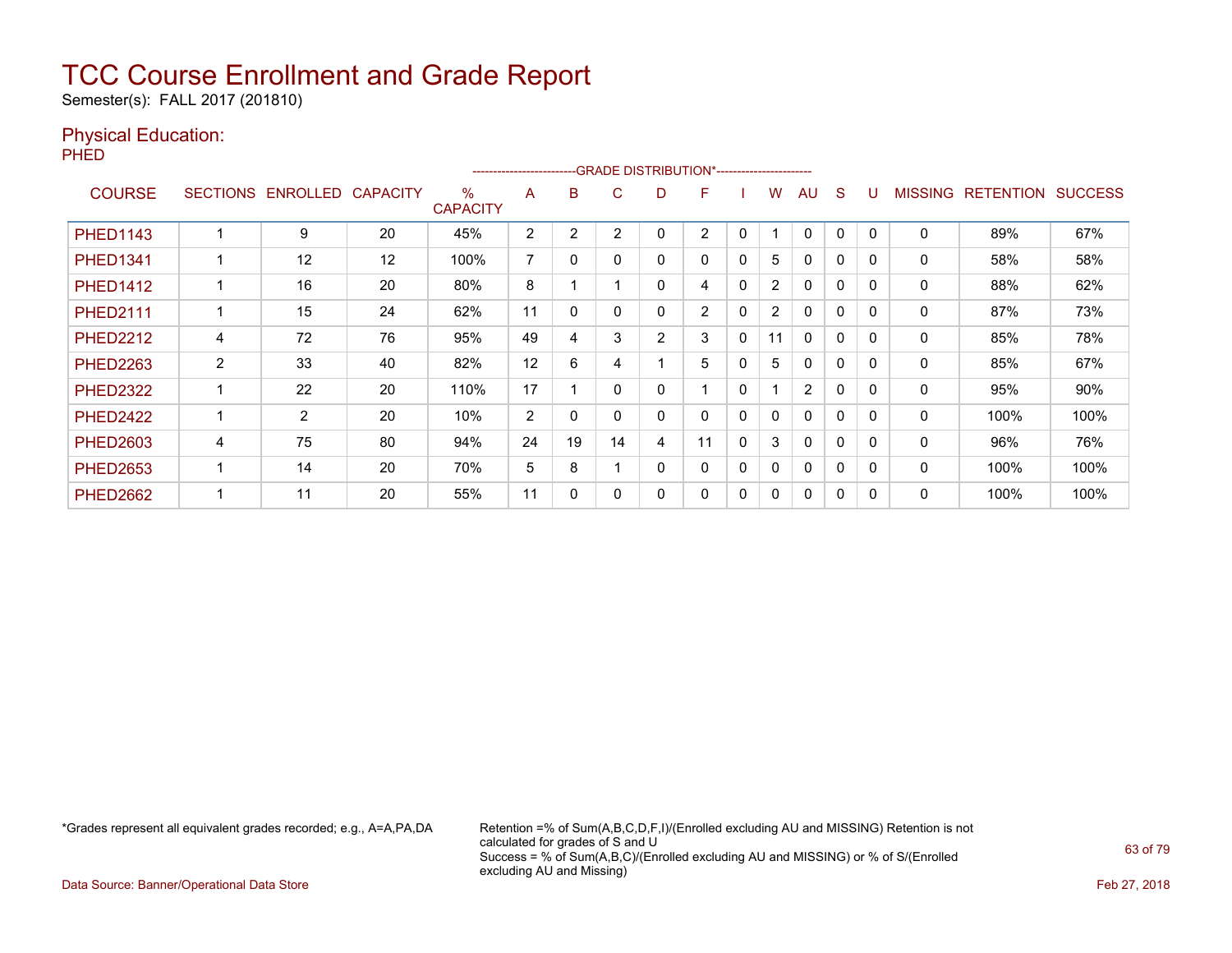Semester(s): FALL 2017 (201810)

#### Philosophy:

PHIL

|                 |   |                            |     |                         | ---------------------- |    |    |   | --GRADE DISTRIBUTION*------------------------ |   |    |          |    |   |                |                  |                |
|-----------------|---|----------------------------|-----|-------------------------|------------------------|----|----|---|-----------------------------------------------|---|----|----------|----|---|----------------|------------------|----------------|
| <b>COURSE</b>   |   | SECTIONS ENROLLED CAPACITY |     | $\%$<br><b>CAPACITY</b> | A                      | B  |    | D | н.                                            |   | W  | AU.      | -S |   | <b>MISSING</b> | <b>RETENTION</b> | <b>SUCCESS</b> |
| <b>PHIL1113</b> |   | 141                        | 162 | 87%                     | 66                     | 33 | 11 | 4 | 16                                            | 0 | 11 | 0        | 0  |   | 0              | 92%              | 78%            |
| <b>PHIL1143</b> | 5 | 45                         | 87  | 52%                     | 17                     | 12 |    | 5 | 3                                             |   | 4  | $\Omega$ | 0  |   | 0              | 91%              | 73%            |
| <b>PHIL1213</b> | າ | 16                         | 27  | 59%                     |                        | 3  |    |   |                                               |   | 4  | 0        | 0  |   | 0              | 75%              | 69%            |
| <b>PHIL1223</b> |   |                            | 10  | 70%                     | 6                      | 0  |    |   |                                               |   | 0  | 0        | 0  | 0 | 0              | 100%             | 86%            |
| <b>PHIL2263</b> | ◠ | 36                         | 40  | 90%                     | 18                     | 3  |    |   |                                               |   | 10 | 0        | 0  |   | 0              | 72%              | 67%            |

\*Grades represent all equivalent grades recorded; e.g., A=A,PA,DA Retention =% of Sum(A,B,C,D,F,I)/(Enrolled excluding AU and MISSING) Retention is not calculated for grades of S and U Success = % of Sum(A,B,C)/(Enrolled excluding AU and MISSING) or % of S/(Enrolled excluding AU and Missing)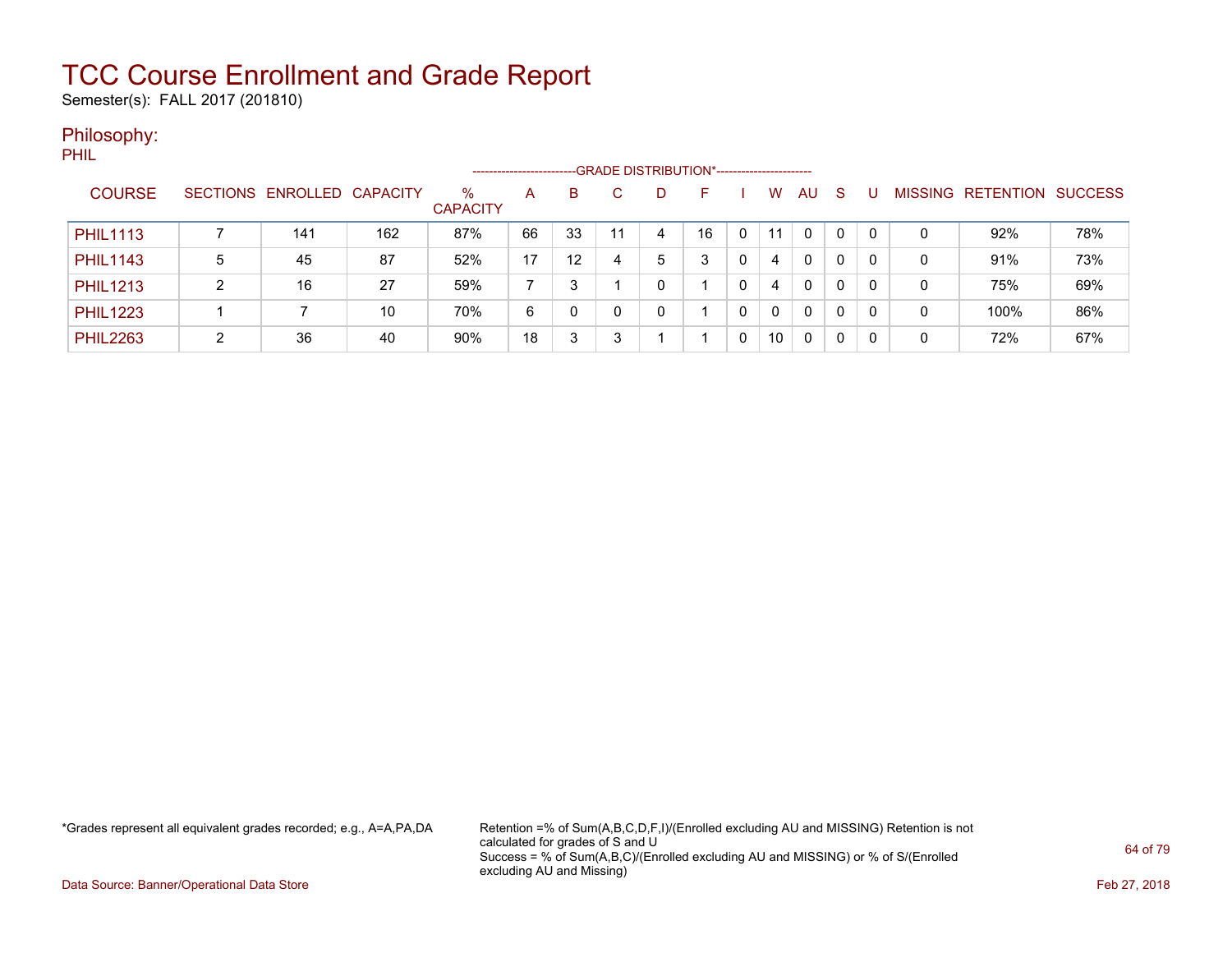Semester(s): FALL 2017 (201810)

### Pharmacy Technology:

PHMT

|                 |                            |    |                         |    |    | -- GRADE DISTRIBUTION*------------------------ |   |   |              |           |              |          |                |           |                |
|-----------------|----------------------------|----|-------------------------|----|----|------------------------------------------------|---|---|--------------|-----------|--------------|----------|----------------|-----------|----------------|
| <b>COURSE</b>   | SECTIONS ENROLLED CAPACITY |    | $\%$<br><b>CAPACITY</b> | A  | B. |                                                |   |   | W            | <b>AU</b> | <sub>S</sub> |          | <b>MISSING</b> | RETENTION | <b>SUCCESS</b> |
| <b>PHMT1324</b> | 18                         | 27 | 67%                     | 10 | 6  |                                                | 0 | 0 | $\Omega$     | 0         | 0            | $\Omega$ | 0              | 100%      | 100%           |
| <b>PHMT1334</b> | 19                         | 27 | 70%                     | 14 | 4  |                                                |   | 0 | $\Omega$     | 0         | 0            |          | 0              | 100%      | 100%           |
| <b>PHMT1414</b> | 18                         | 30 | 60%                     | 9  | 8  |                                                |   |   | $\mathbf{0}$ | 0         | 0            |          | 0              | 100%      | 100%           |
| <b>PHMT1524</b> | 18                         | 30 | 60%                     | 11 |    |                                                |   | 5 | 0            | 0         |              |          | 0              | 100%      | 72%            |

\*Grades represent all equivalent grades recorded; e.g., A=A,PA,DA Retention =% of Sum(A,B,C,D,F,I)/(Enrolled excluding AU and MISSING) Retention is not calculated for grades of S and U Success = % of Sum(A,B,C)/(Enrolled excluding AU and MISSING) or % of S/(Enrolled excluding AU and Missing)

Data Source: Banner/Operational Data Store Feb 27, 2018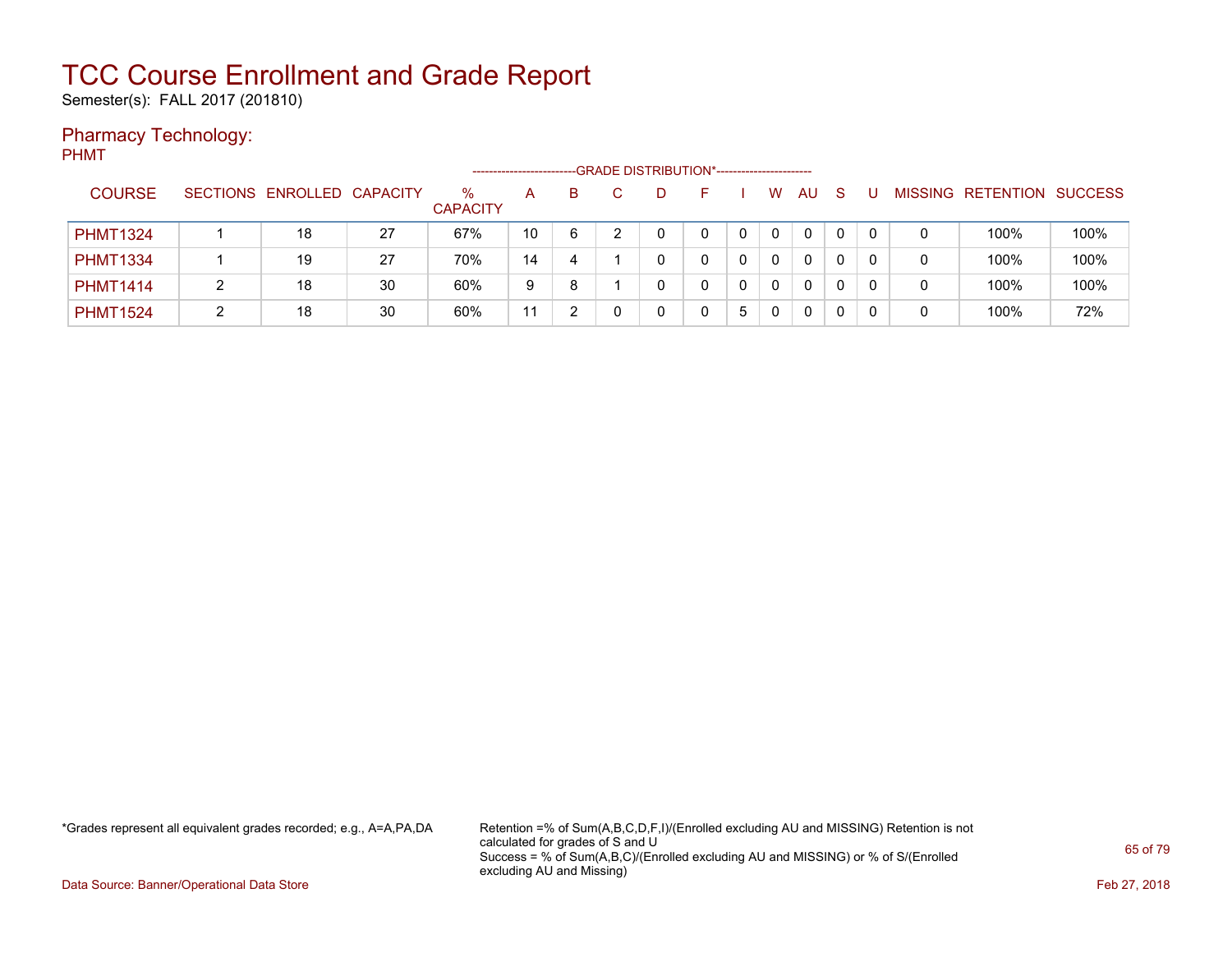Semester(s): FALL 2017 (201810)

### Physical Science:

PH<sub>SC</sub>

|                 |                            |     |                      |    |    |                | -GRADE DISTRIBUTION*----------------------- |                      |          |    |          |   |              |                           |     |
|-----------------|----------------------------|-----|----------------------|----|----|----------------|---------------------------------------------|----------------------|----------|----|----------|---|--------------|---------------------------|-----|
| <b>COURSE</b>   | SECTIONS ENROLLED CAPACITY |     | %<br><b>CAPACITY</b> | A  | B. | $\overline{C}$ | D                                           | and <b>F</b> and the |          |    | W AU S   | U |              | MISSING RETENTION SUCCESS |     |
| <b>PHSC1114</b> | 107                        | 152 | 70%                  | 19 | 33 | 17             |                                             | 8                    | $\Omega$ | 24 | $\Omega$ |   | <sup>n</sup> | 78%                       | 64% |
| <b>PHSC2151</b> | 20                         | 20  | 100%                 | ◠  |    |                |                                             |                      |          |    |          |   | 0            | 90%                       | 85% |

\*Grades represent all equivalent grades recorded; e.g., A=A,PA,DA Retention =% of Sum(A,B,C,D,F,I)/(Enrolled excluding AU and MISSING) Retention is not calculated for grades of S and U Success = % of Sum(A,B,C)/(Enrolled excluding AU and MISSING) or % of S/(Enrolled excluding AU and Missing)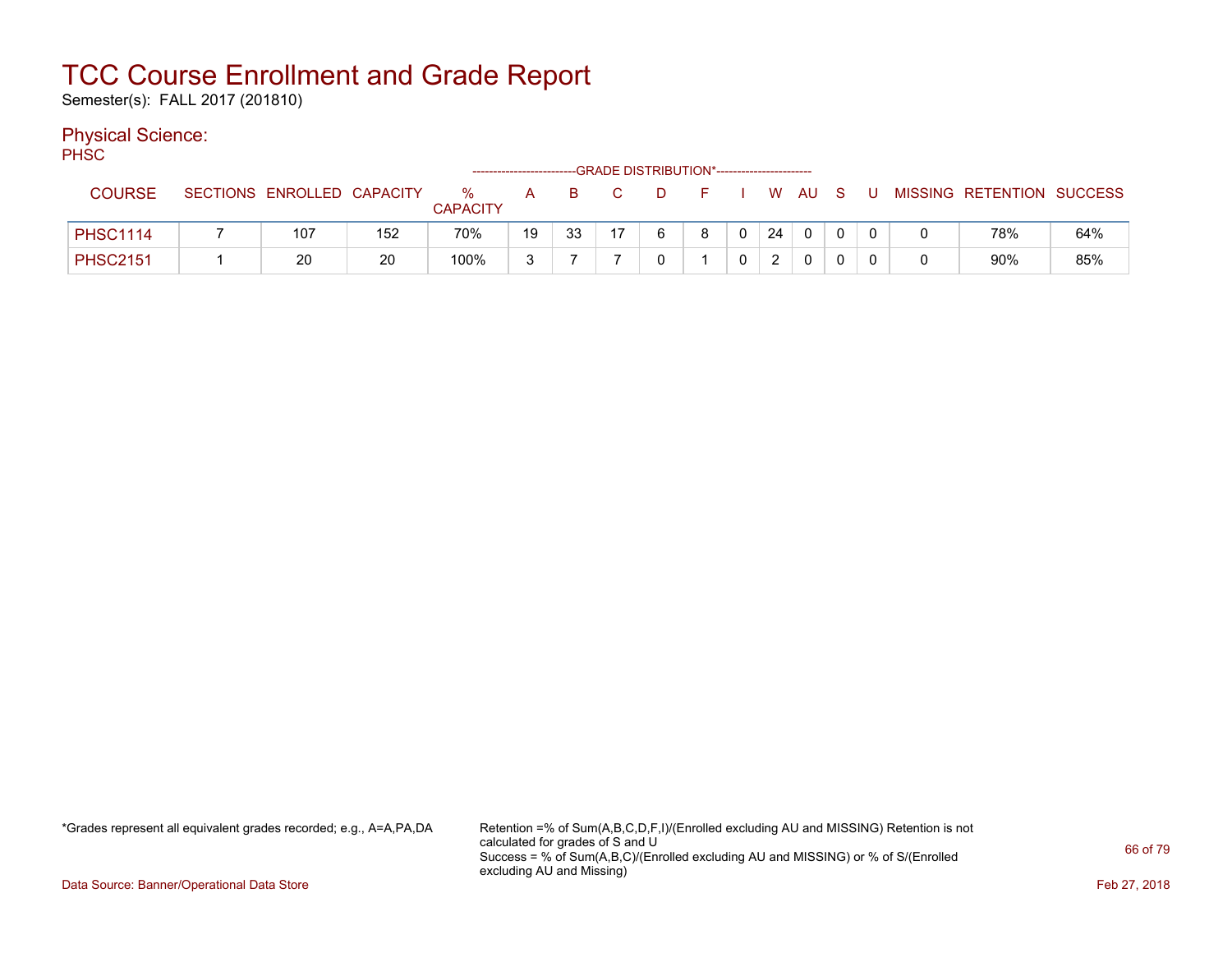Semester(s): FALL 2017 (201810)

#### Physical Therapist Assistant: PHTA

|                 |                 |          |                 |                      | ----------------------- |                |        |   | --GRADE DISTRIBUTION*---------------------- |   |              |              |              |          |                |                  |                |
|-----------------|-----------------|----------|-----------------|----------------------|-------------------------|----------------|--------|---|---------------------------------------------|---|--------------|--------------|--------------|----------|----------------|------------------|----------------|
| <b>COURSE</b>   | <b>SECTIONS</b> | ENROLLED | <b>CAPACITY</b> | %<br><b>CAPACITY</b> | A                       | B              | C.     | D | F                                           |   | w            | AU           | S            |          | <b>MISSING</b> | <b>RETENTION</b> | <b>SUCCESS</b> |
| <b>PHTA1203</b> | 3               | 37       | 42              | 88%                  | 16                      | 12             | 4      | 2 | 0                                           | 0 | 3            | $\mathbf{0}$ | 0            | $\Omega$ | 0              | 92%              | 86%            |
| <b>PHTA1211</b> | 3               | 35       | 59              | 59%                  | 26                      | 5              |        |   |                                             | 0 |              | $\mathbf{0}$ | $\mathbf{0}$ |          | 0              | 97%              | 91%            |
| <b>PHTA1242</b> |                 | 35       | 36              | 97%                  | 25                      | 8              |        |   | 0                                           | 0 |              | $\Omega$     | 0            | $\Omega$ | $\mathbf 0$    | 97%              | 97%            |
| <b>PHTA1303</b> | 3               | 35       | 47              | 74%                  | 21                      | 12             |        |   | 0                                           | 0 |              | $\mathbf{0}$ | 0            | $\Omega$ | 0              | 97%              | 97%            |
| <b>PHTA2343</b> | $\overline{2}$  | 25       | 35              | 71%                  | 18                      |                |        |   | 0                                           | 0 | 0            | $\mathbf{0}$ | 0            |          | 0              | 100%             | 100%           |
| <b>PHTA2373</b> | 2               | 25       | 35              | 71%                  | 23                      | $\overline{2}$ | - 0    |   | 0                                           | 0 | $\mathbf{0}$ | $\mathbf{0}$ | 0            | 0        | $\mathbf 0$    | 100%             | 100%           |
| <b>PHTA2432</b> | $\overline{2}$  | 25       | 36              | 69%                  | 23                      | 2              |        |   | 0                                           | 0 | $\mathbf{0}$ | $\mathbf{0}$ | 0            | $\Omega$ | 0              | 100%             | 100%           |
| <b>PHTA2442</b> |                 | 25       | 35              | 71%                  | 25                      | 0              |        |   | 0                                           | 0 | 0            | $\mathbf{0}$ | 0            | $\Omega$ | 0              | 100%             | 100%           |
| <b>PHTA2543</b> |                 | 25       | 35              | 71%                  | 8                       | 15             | $\sim$ |   | 0                                           | 0 | 0            | $\mathbf{0}$ | 0            | 0        | 0              | 100%             | 100%           |

\*Grades represent all equivalent grades recorded; e.g., A=A,PA,DA Retention =% of Sum(A,B,C,D,F,I)/(Enrolled excluding AU and MISSING) Retention is not calculated for grades of S and U Success = % of Sum(A,B,C)/(Enrolled excluding AU and MISSING) or % of S/(Enrolled excluding AU and Missing)

Data Source: Banner/Operational Data Store Feb 27, 2018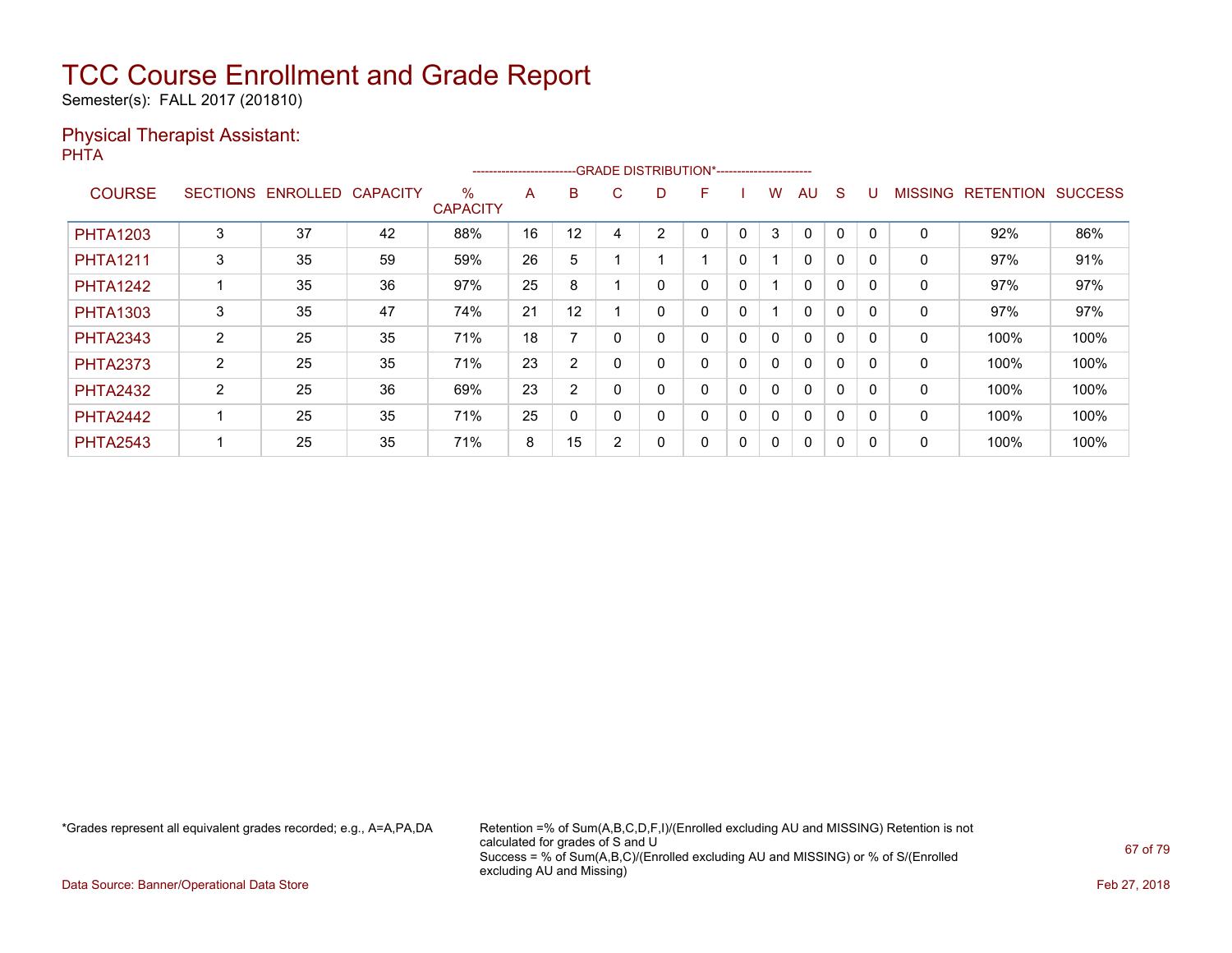Semester(s): FALL 2017 (201810)

### Physics:

PHYS

|                 |                            |     |                         |    |    |    | --GRADE DISTRIBUTION*------------------------ |    |    |     |              |          |   |                   |                |
|-----------------|----------------------------|-----|-------------------------|----|----|----|-----------------------------------------------|----|----|-----|--------------|----------|---|-------------------|----------------|
| <b>COURSE</b>   | SECTIONS ENROLLED CAPACITY |     | $\%$<br><b>CAPACITY</b> | А  | B  |    | D.                                            | н. | W  | AU. | <sub>S</sub> |          |   | MISSING RETENTION | <b>SUCCESS</b> |
| <b>PHYS1114</b> | 159                        | 168 | 95%                     | 51 | 36 | 30 | 8                                             | 5  | 28 |     | 0            | 0        |   | 82%               | 74%            |
| <b>PHYS1214</b> | 59                         | 72  | 82%                     | 38 | 17 |    |                                               |    | 3  | 0   |              | $\Omega$ | 0 | 95%               | 95%            |
| <b>PHYS2034</b> | 100                        | 120 | 83%                     | 43 | 26 |    |                                               |    | 16 | 0   | 0            | 0        | 0 | 84%               | 76%            |
| <b>PHYS2124</b> | 65                         | 72  | 90%                     | 18 | 18 | 11 |                                               |    | 13 | 0   |              | 0        | 0 | 80%               | 72%            |

\*Grades represent all equivalent grades recorded; e.g., A=A,PA,DA Retention =% of Sum(A,B,C,D,F,I)/(Enrolled excluding AU and MISSING) Retention is not calculated for grades of S and U Success = % of Sum(A,B,C)/(Enrolled excluding AU and MISSING) or % of S/(Enrolled excluding AU and Missing)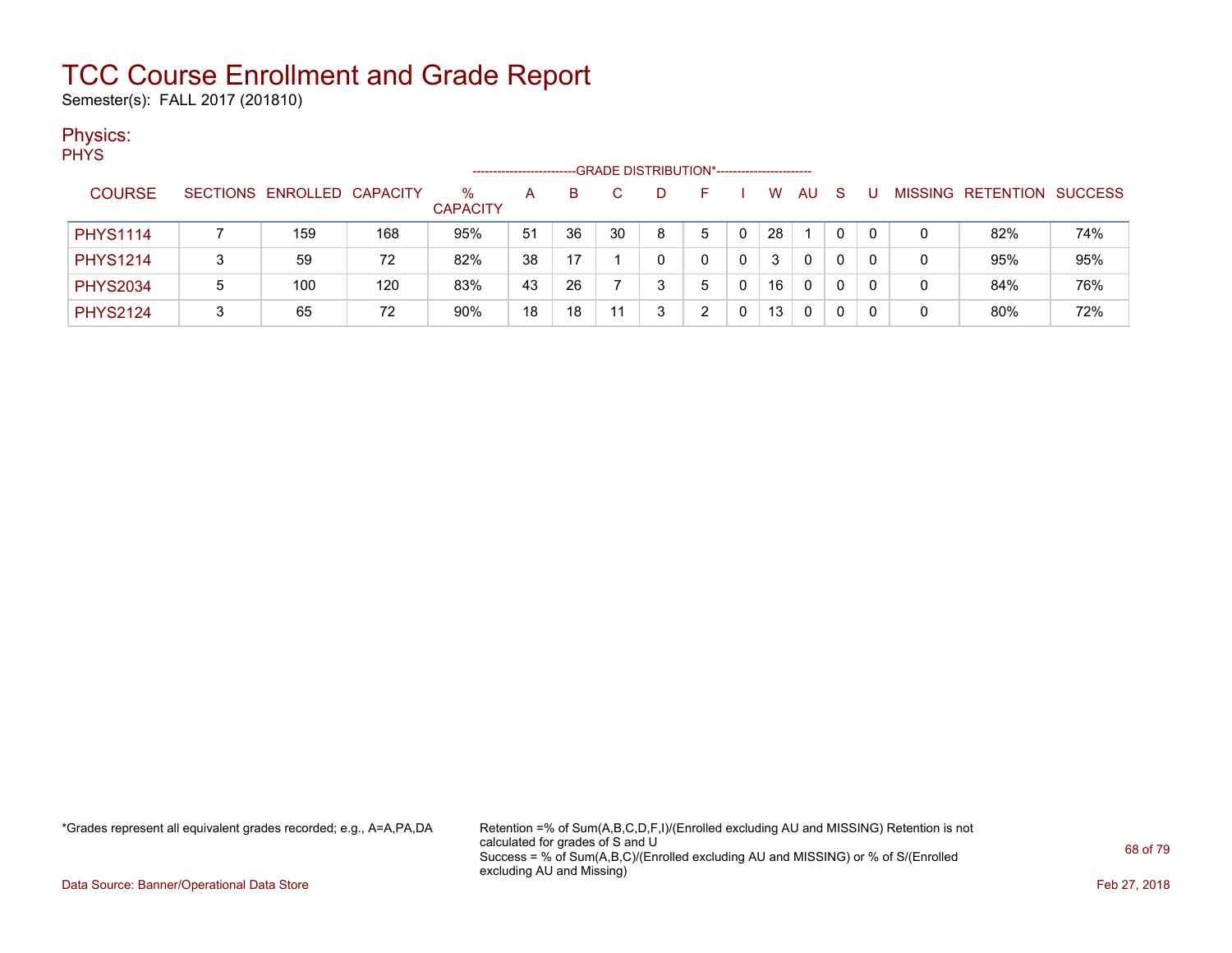Semester(s): FALL 2017 (201810)

#### Paralegal: PLGL

|                 |                            |    |                         | --------------------- |   |   | --GRADE DISTRIBUTION*----------------------- |    |          |          |              |    |              |   |                                  |      |
|-----------------|----------------------------|----|-------------------------|-----------------------|---|---|----------------------------------------------|----|----------|----------|--------------|----|--------------|---|----------------------------------|------|
| <b>COURSE</b>   | SECTIONS ENROLLED CAPACITY |    | $\%$<br><b>CAPACITY</b> | A                     | B |   |                                              | н. |          | w        | AU           | S. | U            |   | <b>MISSING RETENTION SUCCESS</b> |      |
| <b>PLGL1213</b> | 16                         | 20 | 80%                     | 4                     | 5 | 3 |                                              | 4  | $\Omega$ | $\Omega$ | 0            | 0  | $\mathbf{0}$ | 0 | 100%                             | 75%  |
| <b>PLGL1313</b> | 13                         | 18 | 72%                     | 3                     | 5 |   |                                              |    | $\Omega$ | 3        | 0            | 0  | 0            | 0 | 77%                              | 77%  |
| <b>PLGL2333</b> | 13                         | 18 | 72%                     | 5                     | 5 |   | $\Omega$                                     |    | $\Omega$ | 3        | $\mathbf{0}$ | 0  | 0            | 0 | 77%                              | 77%  |
| <b>PLGL2353</b> | 10                         | 18 | 56%                     | 3                     | 3 | າ |                                              |    | $\Omega$ | $\Omega$ | 0            | 0  | 0            | 0 | 100%                             | 80%  |
| <b>PLGL2473</b> | 6                          | 18 | 33%                     | 3                     | າ |   |                                              |    | $\Omega$ | $\Omega$ | 0            | 0  | 0            | 0 | 100%                             | 100% |

\*Grades represent all equivalent grades recorded; e.g., A=A,PA,DA Retention =% of Sum(A,B,C,D,F,I)/(Enrolled excluding AU and MISSING) Retention is not calculated for grades of S and U Success = % of Sum(A,B,C)/(Enrolled excluding AU and MISSING) or % of S/(Enrolled excluding AU and Missing)

Data Source: Banner/Operational Data Store Feb 27, 2018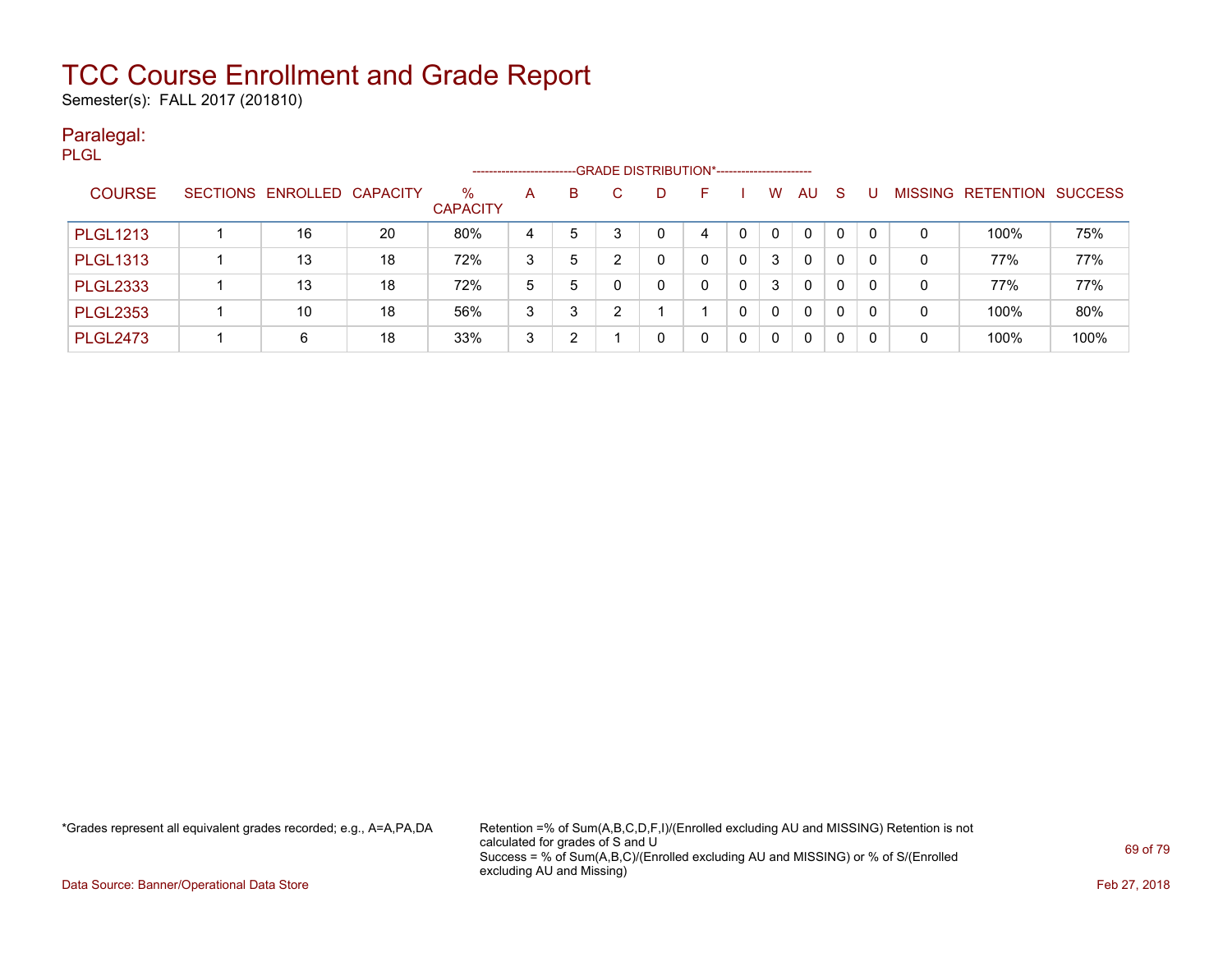Semester(s): FALL 2017 (201810)

#### Political Science: POLS

| ັ∪∟ບ            |    |                            |       |                      |     |     | -GRADE DISTRIBUTION*----------------------- |     |     |   |     |    |              |   |   |                           |     |
|-----------------|----|----------------------------|-------|----------------------|-----|-----|---------------------------------------------|-----|-----|---|-----|----|--------------|---|---|---------------------------|-----|
| <b>COURSE</b>   |    | SECTIONS ENROLLED CAPACITY |       | %<br><b>CAPACITY</b> | А   | в   |                                             |     |     |   | W   | AU | <sub>S</sub> |   |   | MISSING RETENTION SUCCESS |     |
| <b>POLS1113</b> | 98 | 2.170                      | 2,294 | 95%                  | 708 | 531 | 318                                         | 121 | 253 | 3 | 236 | 0  | 0            | 0 |   | 89%                       | 72% |
| <b>POLS2153</b> |    | 15                         | 20    | 75%                  | 6   | 5   |                                             |     |     |   |     | 0  |              |   | 0 | 93%                       | 87% |
| <b>POLS2203</b> |    | 15                         | 20    | 75%                  | 8   |     |                                             |     |     |   |     |    |              |   | 0 | 93%                       | 79% |

\*Grades represent all equivalent grades recorded; e.g., A=A,PA,DA Retention =% of Sum(A,B,C,D,F,I)/(Enrolled excluding AU and MISSING) Retention is not calculated for grades of S and U Success = % of Sum(A,B,C)/(Enrolled excluding AU and MISSING) or % of S/(Enrolled excluding AU and Missing)

Data Source: Banner/Operational Data Store Feb 27, 2018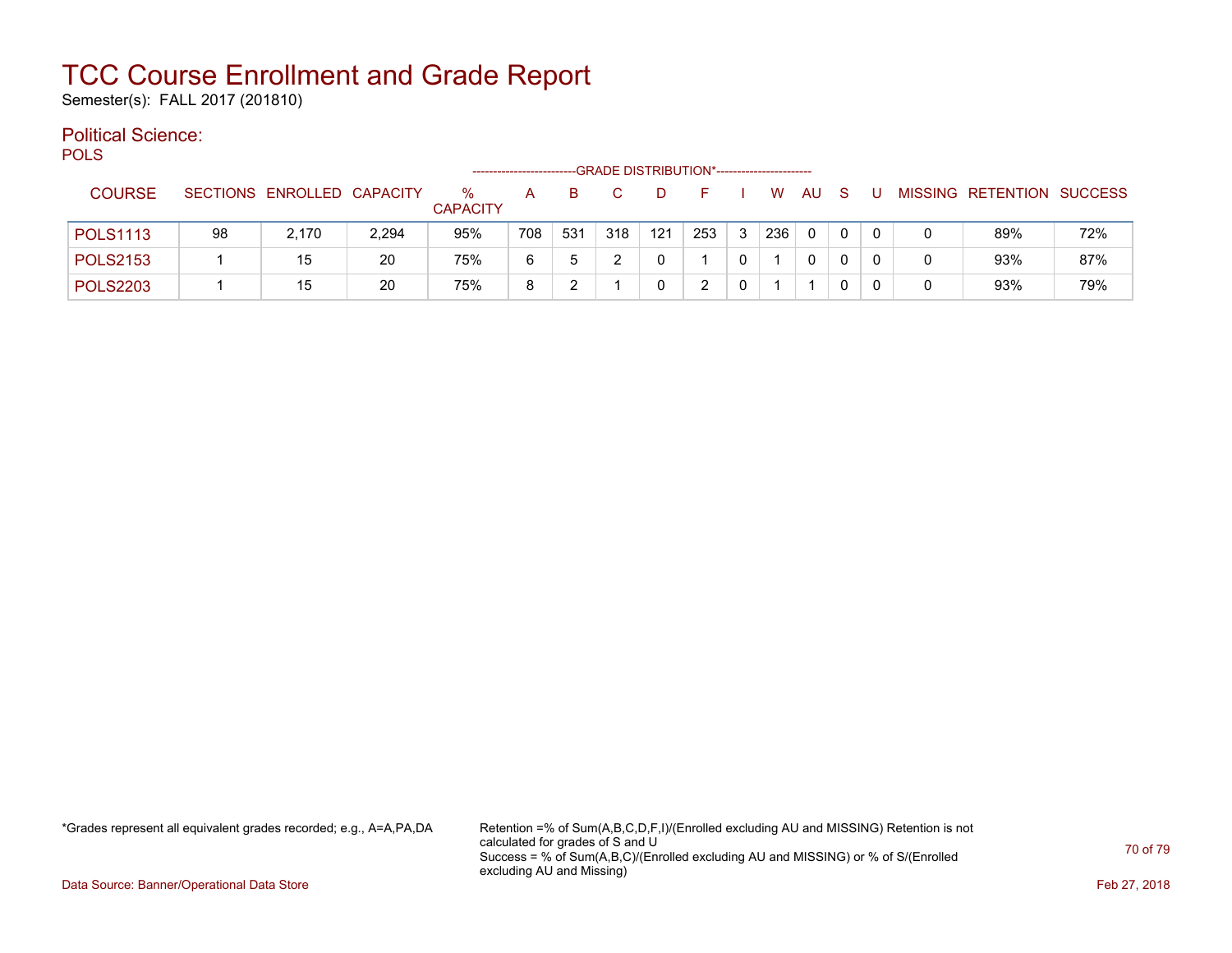Semester(s): FALL 2017 (201810)

#### Psychology:

PSYC

|                 | -GRADE DISTRIBUTION*-----------------------<br>------------------------ |                            |       |                      |                |          |                |    |                |              |                |              |              |              |                |                  |                |
|-----------------|-------------------------------------------------------------------------|----------------------------|-------|----------------------|----------------|----------|----------------|----|----------------|--------------|----------------|--------------|--------------|--------------|----------------|------------------|----------------|
| <b>COURSE</b>   |                                                                         | SECTIONS ENROLLED CAPACITY |       | ℅<br><b>CAPACITY</b> | A              | B        | C              | D  | F              |              | W              | AU           | <sub>S</sub> | U            | <b>MISSING</b> | <b>RETENTION</b> | <b>SUCCESS</b> |
| <b>PSYC1113</b> | 74                                                                      | 1,657                      | 1,709 | 97%                  | 605            | 407      | 212            | 75 | 145            | 8            | 205            | $\mathbf{0}$ | 0            | $\Omega$     | $\Omega$       | 88%              | 74%            |
| <b>PSYC1313</b> | $\mathbf{2}^{\prime}$                                                   | 37                         | 60    | 62%                  | 21             | 9        | 3              |    | $\Omega$       | $\mathbf{0}$ | 3              | 0            | 0            | 0            | 0              | 92%              | 89%            |
| <b>PSYC2023</b> | 22                                                                      | 495                        | 549   | 90%                  | 203            | 127      | 60             | 17 | 39             |              | 48             | 0            | 0            | 0            | 0              | 90%              | 79%            |
| <b>PSYC2053</b> | 3                                                                       | 56                         | 74    | 76%                  | 22             | 19       | 4              | 5  | 4              | $\mathbf{0}$ | $\overline{2}$ | 0            | 0            | 0            | 0              | 96%              | 80%            |
| <b>PSYC2153</b> |                                                                         | 8                          | 25    | 32%                  | 4              | $\Omega$ | 0              | 0  | $\overline{2}$ | 0            | $\overline{2}$ | 0            | 0            | 0            | 0              | 75%              | 50%            |
| <b>PSYC2193</b> | 3                                                                       | 72                         | 80    | 90%                  | 39             | 19       | 6              | 4  | 3              | 0            |                | $\Omega$     | 0            | $\mathbf{0}$ | 0              | 99%              | 89%            |
| <b>PSYC2213</b> |                                                                         | 11                         | 30    | 37%                  | $\overline{2}$ | 4        |                | 2  | $\Omega$       | 0            | $\overline{2}$ | 0            | $\Omega$     | 0            | 0              | 82%              | 64%            |
| <b>PSYC2223</b> |                                                                         | 21                         | 30    | 70%                  | 4              | 11       | $\overline{2}$ | 0  | 3              | 0            |                | 0            | 0            | 0            | 0              | 95%              | 81%            |
| <b>PSYC2423</b> | 3                                                                       | 60                         | 70    | 86%                  | 23             | 25       | 6              |    |                | $\mathbf{0}$ | 4              | $\Omega$     | 0            | $\Omega$     | 0              | 93%              | 90%            |
| <b>PSYC2523</b> | $\overline{2}$                                                          | 31                         | 45    | 69%                  | 8              | 9        | 3              |    | $\overline{2}$ |              | 6              |              | 0            | 0            | 0              | 80%              | 67%            |
| <b>PSYC2713</b> |                                                                         | 8                          | 30    | 27%                  | 4              | 3        | 0              | 0  | 0              | 0            |                | $\mathbf{0}$ | 0            | 0            | 0              | 88%              | 88%            |
| <b>PSYC2813</b> | $\overline{2}$                                                          | 39                         | 50    | 78%                  | 18             | 10       | 5              | 3  | $\overline{2}$ | 0            |                | 0            | 0            | 0            | 0              | 97%              | 85%            |

\*Grades represent all equivalent grades recorded; e.g., A=A,PA,DA Retention =% of Sum(A,B,C,D,F,I)/(Enrolled excluding AU and MISSING) Retention is not calculated for grades of S and U Success = % of Sum(A,B,C)/(Enrolled excluding AU and MISSING) or % of S/(Enrolled excluding AU and Missing)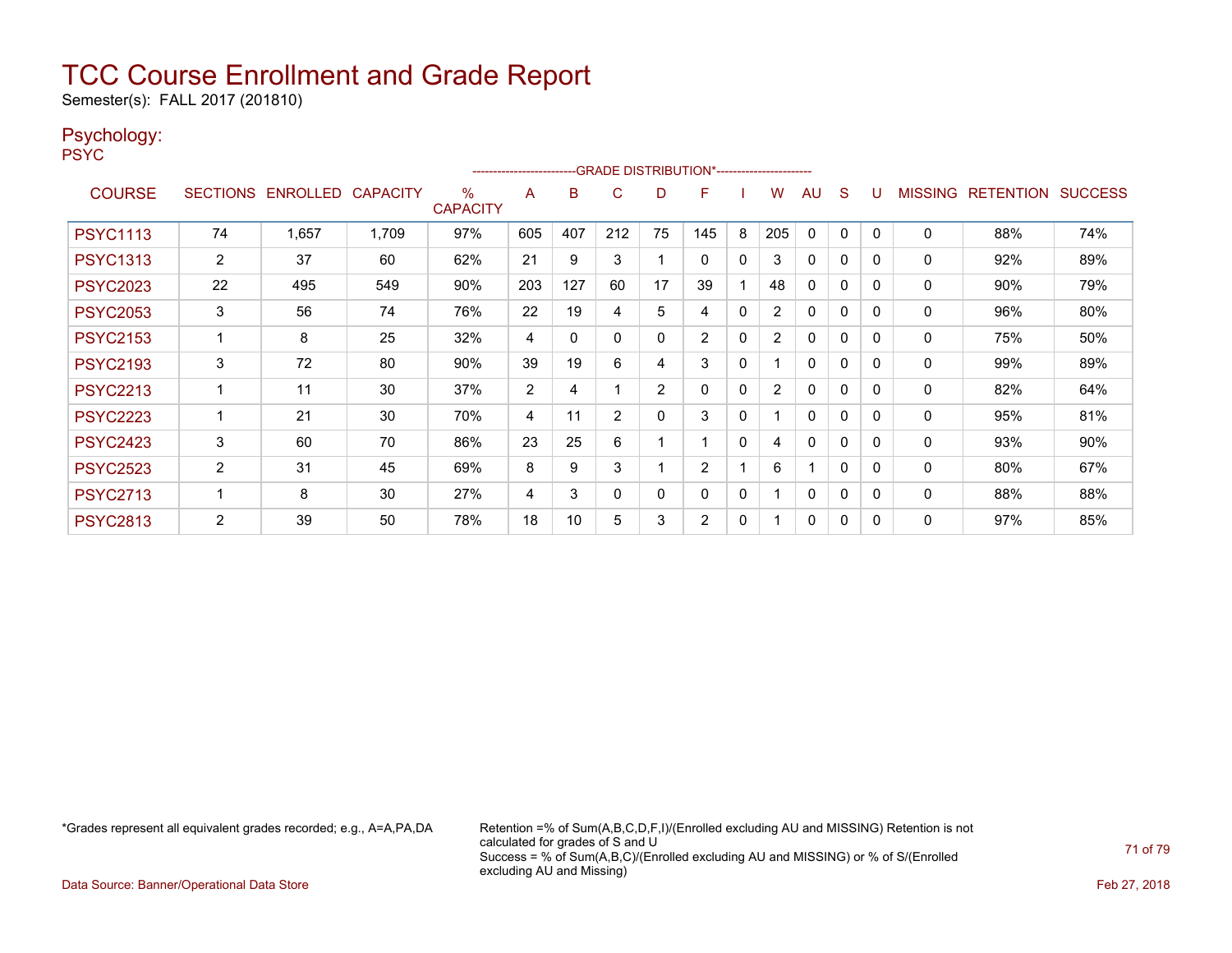Semester(s): FALL 2017 (201810)

#### Quality Control Technology: **QCTT**

|               | -GRADE DISTRIBUTION*-----------------------<br>-------------------- |                            |    |                         |    |    |  |  |   |  |          |              |   |  |  |                           |      |
|---------------|---------------------------------------------------------------------|----------------------------|----|-------------------------|----|----|--|--|---|--|----------|--------------|---|--|--|---------------------------|------|
| <b>COURSE</b> |                                                                     | SECTIONS ENROLLED CAPACITY |    | $\%$<br><b>CAPACITY</b> | A  | B. |  |  |   |  | W        | AU           | S |  |  | MISSING RETENTION SUCCESS |      |
| QCTT1223      |                                                                     | 26                         | 40 | 65%                     | 14 |    |  |  | 0 |  | 2        | $\mathbf{0}$ |   |  |  | 92%                       | 92%  |
| QCTT1443      |                                                                     |                            | 10 | 20%                     | ົ  |    |  |  |   |  | $\Omega$ | $\mathbf{0}$ |   |  |  | 100%                      | 100% |
| QCTT2153      |                                                                     |                            | 10 | 20%                     | ົ  |    |  |  |   |  | 0        | $\Omega$     |   |  |  | 100%                      | 100% |

\*Grades represent all equivalent grades recorded; e.g., A=A,PA,DA Retention =% of Sum(A,B,C,D,F,I)/(Enrolled excluding AU and MISSING) Retention is not calculated for grades of S and U Success = % of Sum(A,B,C)/(Enrolled excluding AU and MISSING) or % of S/(Enrolled excluding AU and Missing)

Data Source: Banner/Operational Data Store Feb 27, 2018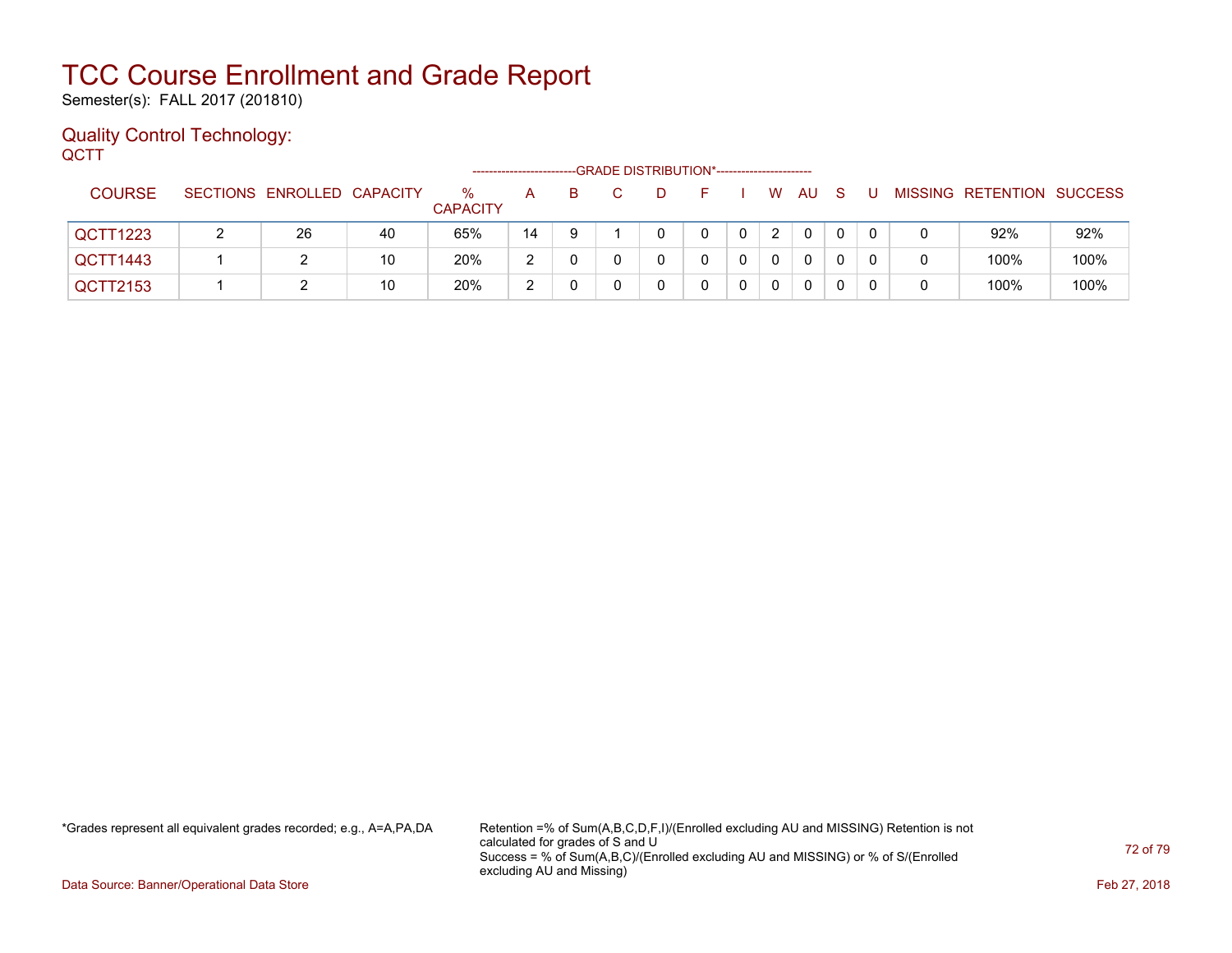Semester(s): FALL 2017 (201810)

#### Radiography: RADT

|                 | -- GRADE DISTRIBUTION*-----------------------<br>------------------------- |                   |    |                      |                |    |                |   |   |             |          |              |   |   |              |                  |                |
|-----------------|----------------------------------------------------------------------------|-------------------|----|----------------------|----------------|----|----------------|---|---|-------------|----------|--------------|---|---|--------------|------------------|----------------|
| <b>COURSE</b>   | <b>SECTIONS</b>                                                            | ENROLLED CAPACITY |    | %<br><b>CAPACITY</b> | A              | B  | C              | D | F |             | w        | AU           | S | U | MISSING      | <b>RETENTION</b> | <b>SUCCESS</b> |
| <b>RADT1212</b> |                                                                            | 29                | 30 | 97%                  | 14             | 5  | $\overline{2}$ |   |   | 0           |          | $\mathbf 0$  | 0 | 0 | $\Omega$     | 76%              | 72%            |
| <b>RADT1313</b> | 2                                                                          | 29                | 36 | 81%                  | 11             | 13 | 2              | 0 |   | 0           | 3        | 0            | 0 | 0 | 0            | 90%              | 90%            |
| <b>RADT1324</b> | 2                                                                          | 29                | 34 | 85%                  | 19             | 6  | 0              | 0 |   | $\mathbf 0$ | 4        | 0            | 0 | 0 | 0            | 86%              | 86%            |
| <b>RADT1372</b> | 2                                                                          | 30                | 32 | 94%                  | 12             |    | 5              |   | C | 0           | 4        | 0            | 0 | 0 | 0            | 87%              | 80%            |
| <b>RADT2336</b> | 2                                                                          | 19                | 33 | 58%                  | 12             | 5  | $\overline{2}$ | 0 |   | 0           |          | 0            | 0 | 0 | $\mathbf{0}$ | 100%             | 100%           |
| <b>RADT2343</b> | $\overline{2}$                                                             | 19                | 35 | 54%                  | $\overline{2}$ | 13 | 4              | 0 |   | 0           |          | $\mathbf{0}$ | 0 | 0 | 0            | 100%             | 100%           |
| <b>RADT2383</b> |                                                                            | 19                | 30 | 63%                  | 10             | 6  | 3              | 0 | 0 | 0           | $\Omega$ | $\mathbf{0}$ | 0 | 0 | 0            | 100%             | 100%           |

\*Grades represent all equivalent grades recorded; e.g., A=A,PA,DA Retention =% of Sum(A,B,C,D,F,I)/(Enrolled excluding AU and MISSING) Retention is not calculated for grades of S and U Success = % of Sum(A,B,C)/(Enrolled excluding AU and MISSING) or % of S/(Enrolled excluding AU and Missing)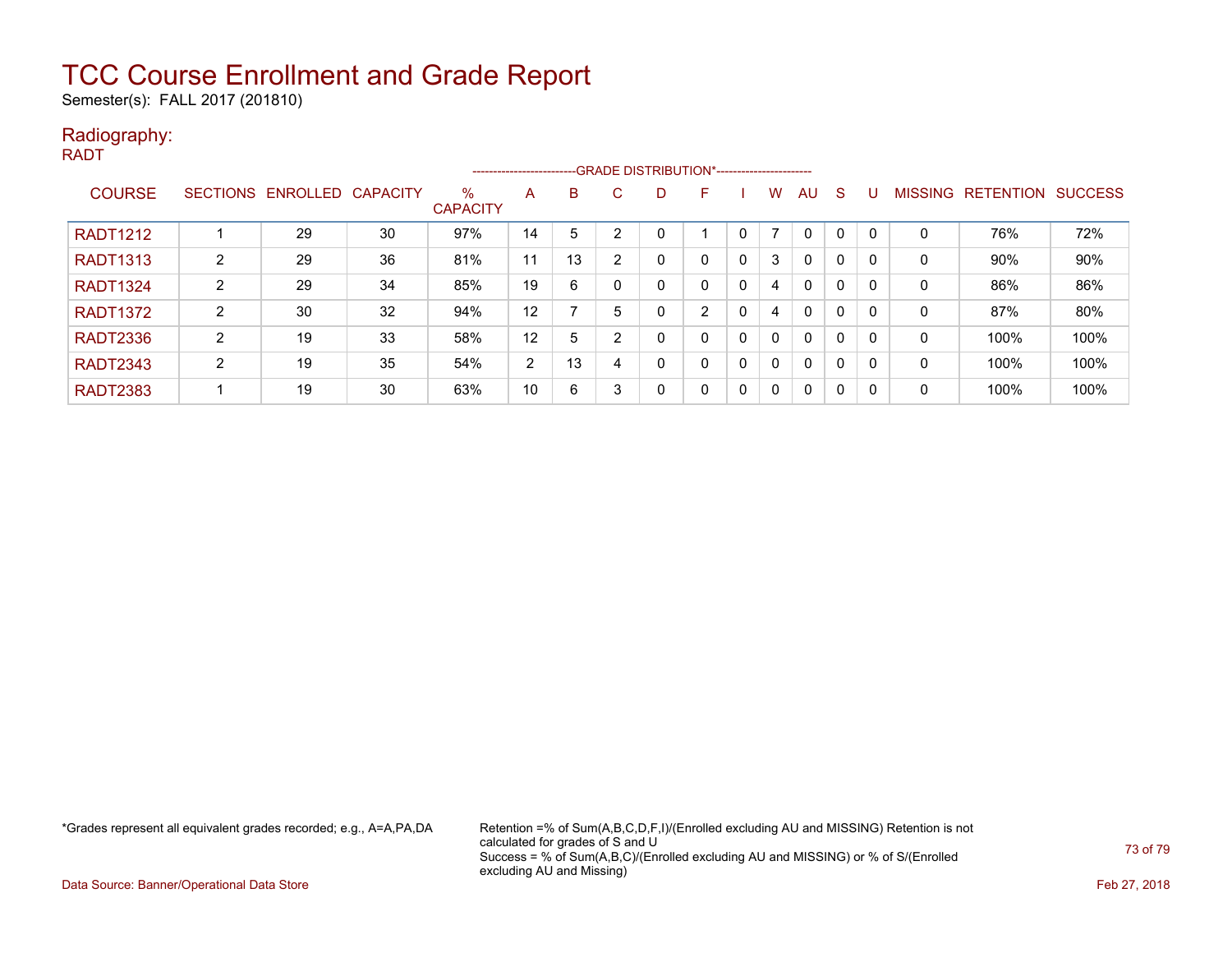Semester(s): FALL 2017 (201810)

### Religious Studies:

RELG

|                 |                 |                   |    |                         | ----------------------- |   |              |   | --GRADE DISTRIBUTION*----------------------- |   |                |              |              |                |                  |                |
|-----------------|-----------------|-------------------|----|-------------------------|-------------------------|---|--------------|---|----------------------------------------------|---|----------------|--------------|--------------|----------------|------------------|----------------|
| <b>COURSE</b>   | <b>SECTIONS</b> | ENROLLED CAPACITY |    | $\%$<br><b>CAPACITY</b> | A                       | B | C.           | D | F                                            |   | w              | AU.          | -S           | <b>MISSING</b> | <b>RETENTION</b> | <b>SUCCESS</b> |
| <b>RELG1113</b> |                 | 21                | 25 | 84%                     | 3                       | 4 |              | 3 | 3                                            | っ | 4              | $\Omega$     | 0            | 0              | 81%              | 43%            |
| <b>RELG1213</b> | 2               | 19                | 22 | 86%                     | 13                      | 3 |              |   | C.                                           | 0 |                | $\mathbf{0}$ | 0            | 0              | 95%              | 84%            |
| <b>RELG1223</b> |                 | 5                 | 15 | 33%                     | 4                       | 0 |              |   | 0                                            | 0 | 0              | $\mathbf{0}$ | 0            | 0              | 100%             | 100%           |
| <b>RELG2113</b> |                 | 11                | 25 | 44%                     | $\overline{2}$          |   | <sup>o</sup> |   | 3                                            | 0 | $\overline{2}$ | $\mathbf{0}$ | $\mathbf{0}$ | 0              | 82%              | 45%            |
| <b>RELG2123</b> | 3               | 51                | 60 | 85%                     |                         | 9 | 12           | 4 | ົ                                            | 0 | 23             | $\mathbf{0}$ | $\mathbf{0}$ | 0              | 55%              | 43%            |
| <b>RELG2233</b> |                 | 17                | 20 | 85%                     | 13                      |   |              |   | 0                                            | 0 | 3              | $\mathbf{0}$ | 0            | 0              | 82%              | 82%            |

\*Grades represent all equivalent grades recorded; e.g., A=A,PA,DA Retention =% of Sum(A,B,C,D,F,I)/(Enrolled excluding AU and MISSING) Retention is not calculated for grades of S and U Success = % of Sum(A,B,C)/(Enrolled excluding AU and MISSING) or % of S/(Enrolled excluding AU and Missing)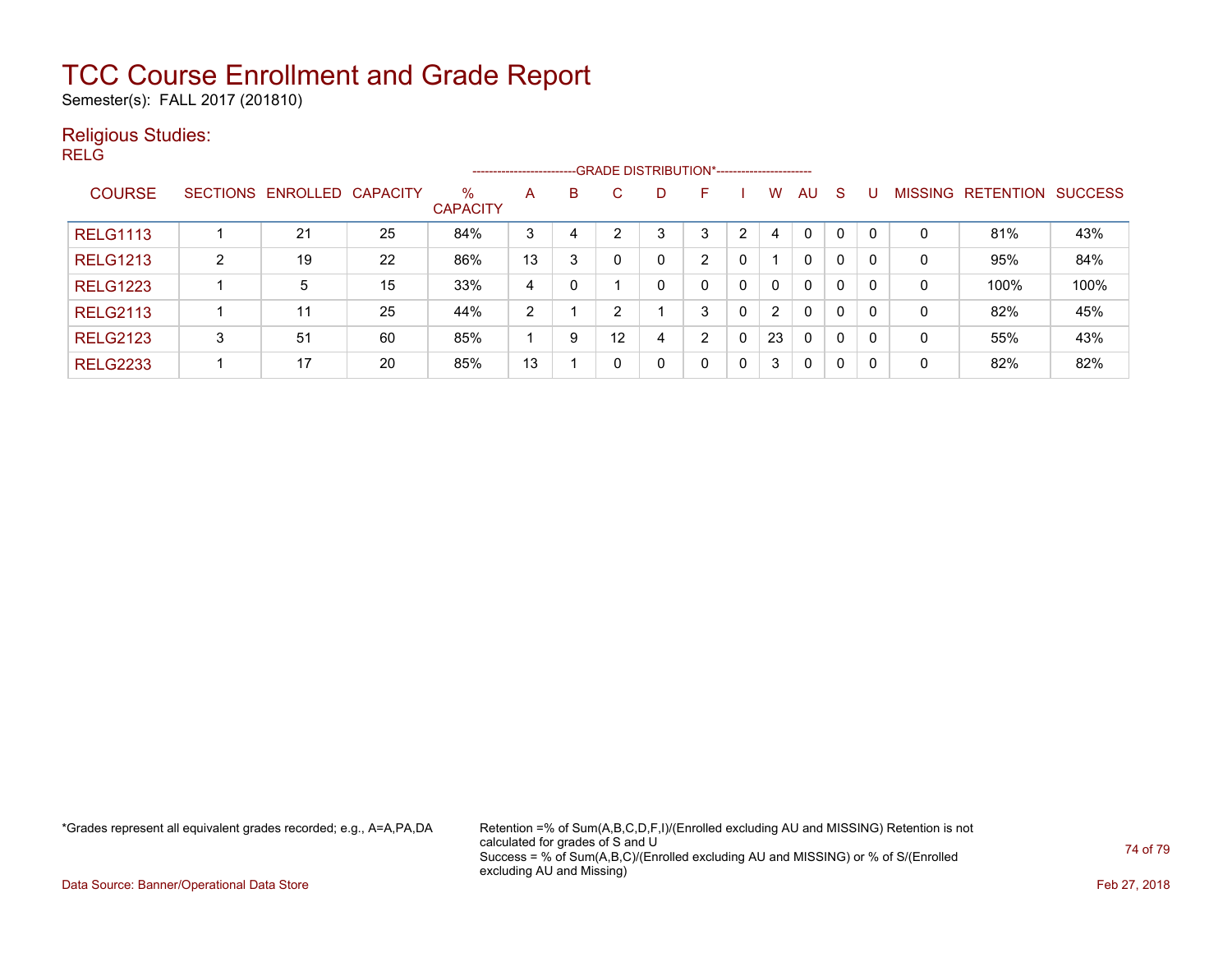Semester(s): FALL 2017 (201810)

### Respiratory Care:

RESP

| -- GRADE DISTRIBUTION*------------------------<br>---------------------- |                 |                 |                 |                         |    |              |                |   |   |              |              |              |              |              |                |                  |                |
|--------------------------------------------------------------------------|-----------------|-----------------|-----------------|-------------------------|----|--------------|----------------|---|---|--------------|--------------|--------------|--------------|--------------|----------------|------------------|----------------|
| <b>COURSE</b>                                                            | <b>SECTIONS</b> | <b>ENROLLED</b> | <b>CAPACITY</b> | $\%$<br><b>CAPACITY</b> | A  | B            | C              | D | F |              | w            | AU           | <sub>S</sub> |              | <b>MISSING</b> | <b>RETENTION</b> | <b>SUCCESS</b> |
| <b>RESP1232</b>                                                          |                 | 30              | 33              | 91%                     | 30 | 0            |                |   | 0 | $\Omega$     | $\mathbf{0}$ | $\mathbf{0}$ | $\Omega$     | ∩            | 0              | 100%             | 100%           |
| <b>RESP1242</b>                                                          |                 | 30              | 33              | 91%                     | 21 | 6            | $\overline{2}$ |   | 0 | 0            | 0            | 0            | 0            | $\Omega$     | 0              | 100%             | 97%            |
| <b>RESP1313</b>                                                          |                 | 30              | 33              | 91%                     | 17 | 8            | 5              | 0 | 0 | 0            | 0            | 0            | 0            | $\Omega$     | 0              | 100%             | 100%           |
| <b>RESP1354</b>                                                          |                 | 30              | 33              | 91%                     | 30 | $\mathbf{0}$ |                | 0 | 0 | 0            | 0            | 0            | $\mathbf 0$  | $\Omega$     | 0              | 100%             | 100%           |
| <b>RESP1511</b>                                                          | $\overline{2}$  | 30              | 33              | 91%                     | 29 |              |                | 0 | 0 | 0            | 0            | 0            | $\Omega$     | $\Omega$     | 0              | 100%             | 100%           |
| <b>RESP2204</b>                                                          | $\overline{2}$  | 26              | 26              | 100%                    | 17 | 6            | 2              | 0 | 0 | $\mathbf{0}$ |              | $\mathbf{0}$ | $\Omega$     | $\Omega$     | 0              | 96%              | 96%            |
| <b>RESP2212</b>                                                          |                 | 26              | 26              | 100%                    | 8  | 11           | 6              | 0 | 0 | $\mathbf{0}$ |              | $\mathbf 0$  | $\Omega$     | ∩            | 0              | 96%              | 96%            |
| <b>RESP2311</b>                                                          | $\overline{2}$  | 26              | 30              | 87%                     | 23 | 2            |                | 0 | 0 | $\mathbf{0}$ |              | $\mathbf{0}$ | $\Omega$     | <sup>0</sup> | 0              | 96%              | 96%            |
| <b>RESP2324</b>                                                          |                 | 26              | 26              | 100%                    | 6  | 13           | 6              | 0 | 0 | $\mathbf{0}$ |              | $\mathbf{0}$ | 0            | ∩            | 0              | 96%              | 96%            |
| <b>RESP2991</b>                                                          |                 | 12              | 26              | 46%                     | 12 | 0            |                | 0 | 0 | 0            | 0            | 0            | 0            | C            | 0              | 100%             | 100%           |

\*Grades represent all equivalent grades recorded; e.g., A=A,PA,DA Retention =% of Sum(A,B,C,D,F,I)/(Enrolled excluding AU and MISSING) Retention is not calculated for grades of S and U Success = % of Sum(A,B,C)/(Enrolled excluding AU and MISSING) or % of S/(Enrolled excluding AU and Missing)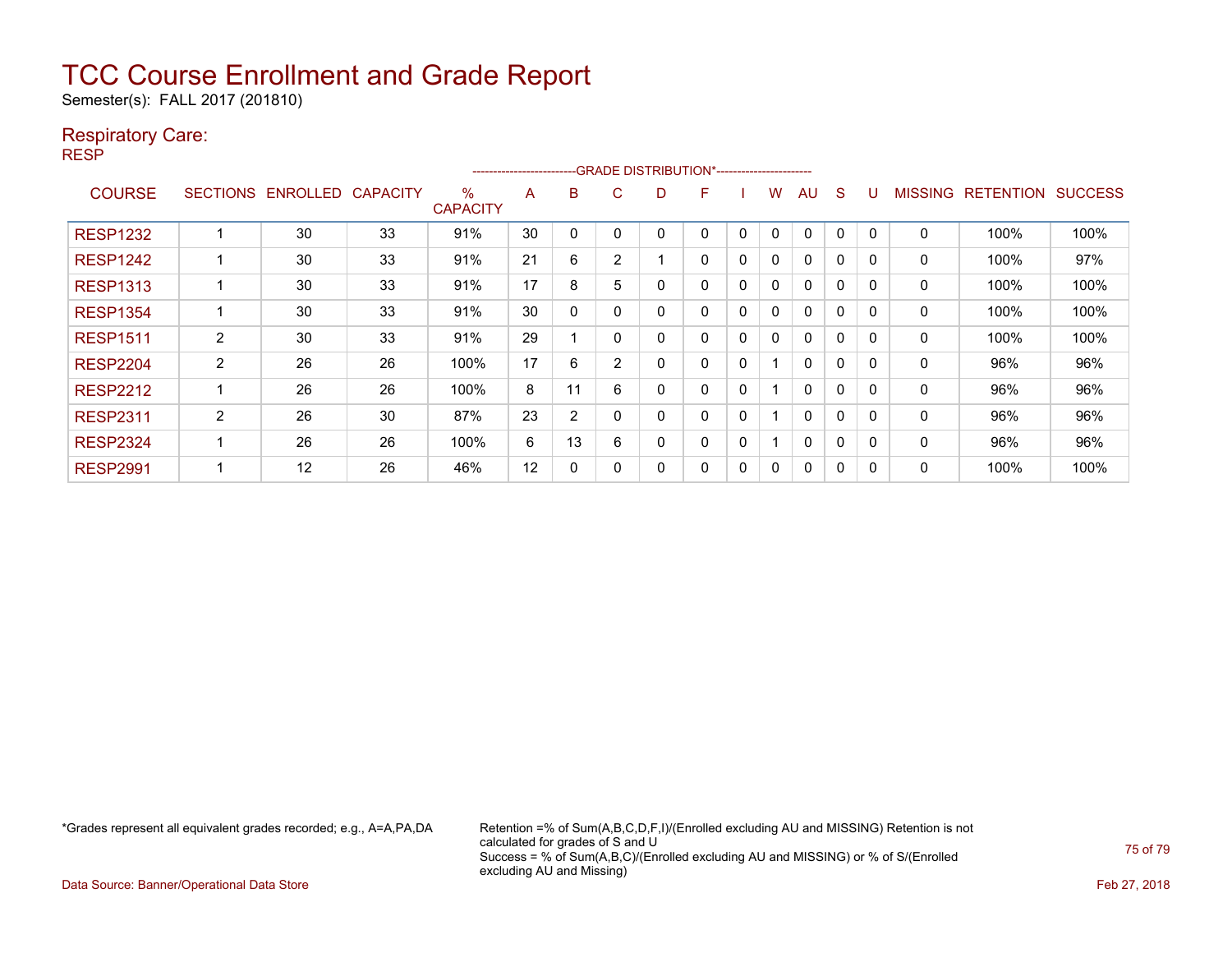Semester(s): FALL 2017 (201810)

### Sociology:

**SOCI** 

|                 | -- GRADE DISTRIBUTION*-------------------------<br>----------------------- |          |                 |                         |                |     |                |    |    |             |              |              |   |          |                |                  |                |
|-----------------|----------------------------------------------------------------------------|----------|-----------------|-------------------------|----------------|-----|----------------|----|----|-------------|--------------|--------------|---|----------|----------------|------------------|----------------|
| <b>COURSE</b>   | <b>SECTIONS</b>                                                            | ENROLLED | <b>CAPACITY</b> | $\%$<br><b>CAPACITY</b> | A              | B   | C              | D  | F  |             | w            | AU           | S |          | <b>MISSING</b> | <b>RETENTION</b> | <b>SUCCESS</b> |
| <b>SOCI1113</b> | 25                                                                         | 527      | 592             | 89%                     | 221            | 137 | 63             | 18 | 35 | 13          | 40           | $\Omega$     | 0 |          | 0              | 92%              | 80%            |
| <b>SOCI2013</b> | $\overline{2}$                                                             | 35       | 40              | 88%                     | 10             |     | 6              | 0  | 5  |             | 6            | 0            | 0 | $\Omega$ | 0              | 83%              | 66%            |
| <b>SOCI2043</b> |                                                                            | 13       | 20              | 65%                     | 7              |     | $\overline{2}$ | 0  | 0  | $\mathbf 0$ | 3            | $\mathbf{0}$ | 0 | $\Omega$ | 0              | 77%              | 77%            |
| <b>SOCI2053</b> | 3                                                                          | 18       | 74              | 24%                     | 5              | 6   | 3              |    | 3  | 0           | 0            | $\mathbf{0}$ | 0 | $\Omega$ | 0              | 100%             | 78%            |
| <b>SOCI2063</b> |                                                                            | 16       | 20              | 80%                     | $\overline{2}$ | 6   |                | 2  |    | 0           | 4            | 0            | 0 | 0        | 0              | 75%              | 56%            |
| <b>SOCI2113</b> |                                                                            | 13       | 30              | 43%                     | $\overline{ }$ | 4   |                |    |    | 0           |              | $\mathbf{0}$ | 0 | $\Omega$ | 0              | 92%              | 85%            |
| <b>SOCI2123</b> | $\overline{2}$                                                             | 33       | 40              | 82%                     | 3              | 9   | $\overline{2}$ |    | 9  | 0           | 9            | $\mathbf{0}$ | 0 | 0        | 0              | 73%              | 42%            |
| <b>SOCI2223</b> |                                                                            | 5        | 30              | 17%                     |                | 3   | $\Omega$       |    |    | $\mathbf 0$ | 0            | $\mathbf{0}$ | 0 | $\Omega$ | 0              | 100%             | 80%            |
| <b>SOCI2713</b> |                                                                            | 4        | 30              | 13%                     | 2              |     | $\Omega$       |    | 0  | $\mathbf 0$ |              | $\mathbf{0}$ | 0 | $\Omega$ | 0              | 75%              | 75%            |
| <b>SOCI2813</b> | $\overline{2}$                                                             | 10       | 50              | 20%                     | 5              | 3   |                | 0  |    | $\mathbf 0$ | $\mathbf{0}$ | $\mathbf{0}$ | 0 | $\Omega$ | $\Omega$       | 100%             | 90%            |
| <b>SOCI2992</b> |                                                                            | -4       | -1              | 100%                    |                | 0   | 0              | ი  | 0  | 0           | 0            | $\mathbf{0}$ | 0 | $\Omega$ | 0              | 100%             | 100%           |

\*Grades represent all equivalent grades recorded; e.g., A=A,PA,DA Retention =% of Sum(A,B,C,D,F,I)/(Enrolled excluding AU and MISSING) Retention is not calculated for grades of S and U Success = % of Sum(A,B,C)/(Enrolled excluding AU and MISSING) or % of S/(Enrolled excluding AU and Missing)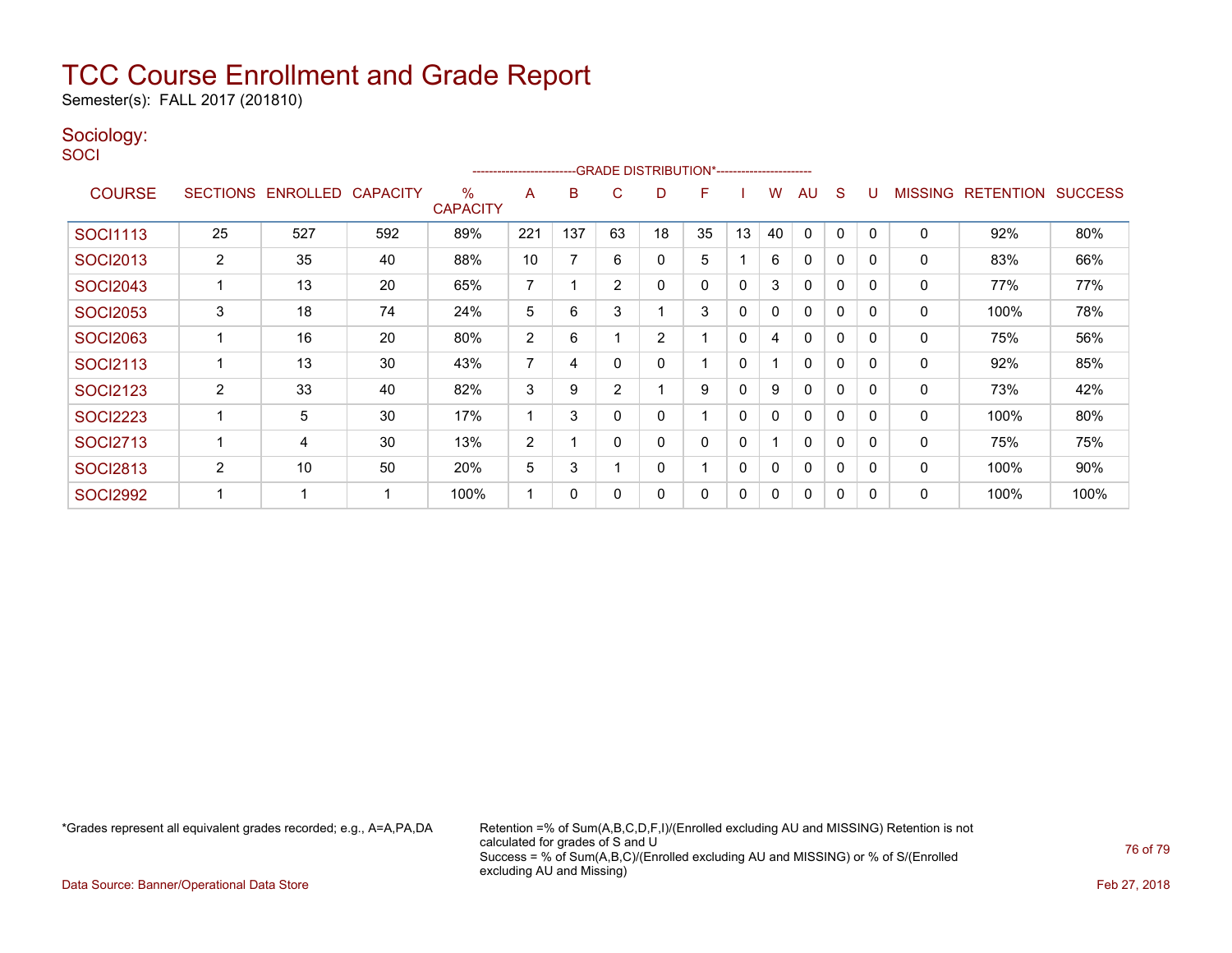Semester(s): FALL 2017 (201810)

### Spanish:

SPAN

|                 |                |                   |                 |                         |                |                | -- GRADE DISTRIBUTION*----------------------- |                |   |              |              |                |              |          |                |                  |                |
|-----------------|----------------|-------------------|-----------------|-------------------------|----------------|----------------|-----------------------------------------------|----------------|---|--------------|--------------|----------------|--------------|----------|----------------|------------------|----------------|
| <b>COURSE</b>   |                | SECTIONS ENROLLED | <b>CAPACITY</b> | $\%$<br><b>CAPACITY</b> | A              | в              | C                                             | D              | F |              | W            | AU             | S            |          | <b>MISSING</b> | <b>RETENTION</b> | <b>SUCCESS</b> |
| <b>SPAN1001</b> |                | 6                 | 15              | 40%                     | 6              | $\mathbf{0}$   | $\Omega$                                      | 0              | 0 | $\mathbf{0}$ | $\mathbf{0}$ | $\mathbf{0}$   | $\mathbf{0}$ | $\Omega$ | $\mathbf 0$    | 100%             | 100%           |
| <b>SPAN1031</b> |                | 3                 | 15              | 20%                     |                |                | 0                                             | 0              | 0 | 0            | 0            |                | 0            | 0        | 0              | 100%             | 100%           |
| <b>SPAN1103</b> | 15             | 254               | 305             | 83%                     | 127            | 56             | 13                                            | 7              | 7 | $\mathbf 0$  | 43           |                | $\Omega$     | $\Omega$ | 0              | 83%              | 77%            |
| <b>SPAN1201</b> |                | 9                 | 15              | 60%                     | 8              | $\mathbf{0}$   |                                               | 0              | 0 | $\mathbf{0}$ | 0            | $\mathbf{0}$   | $\Omega$     | $\Omega$ | 0              | 100%             | 100%           |
| <b>SPAN1213</b> | 5              | 82                | 100             | 82%                     | 44             | 16             | 9                                             |                | 0 | 0            | 10           | $\overline{2}$ | 0            | 0        | $\mathbf 0$    | 88%              | 86%            |
| <b>SPAN1313</b> | $\overline{2}$ | 29                | 40              | 72%                     | 13             | 7              |                                               | $\overline{2}$ | 0 | 0            | 5            | 1              | $\Omega$     | $\Omega$ | 0              | 82%              | 75%            |
| <b>SPAN1413</b> |                | 16                | 20              | 80%                     | 8              | 5              | $\overline{2}$                                | 0              | 0 |              | 0            | $\mathbf{0}$   | $\Omega$     | $\Omega$ | 0              | 100%             | 94%            |
| <b>SPAN2113</b> |                | 12                | 20              | 60%                     | 6              | 3              |                                               |                | 0 | 0            |              | $\mathbf{0}$   | 0            | $\Omega$ | $\mathbf 0$    | 92%              | 83%            |
| <b>SPAN2413</b> |                | 10                | 20              | 50%                     | 8              | $\overline{2}$ | 0                                             | 0              | 0 | 0            | 0            | $\mathbf{0}$   | $\Omega$     | $\Omega$ | 0              | 100%             | 100%           |
| <b>SPAN2443</b> |                | 9                 | 20              | 45%                     | 8              |                | 0                                             | 0              | 0 | 0            | 0            | $\mathbf{0}$   | 0            | $\Omega$ | 0              | 100%             | 100%           |
| <b>SPAN2453</b> |                | 11                | 20              | 55%                     | 10             |                | $\Omega$                                      | 0              | 0 | 0            | 0            | $\mathbf{0}$   | 0            | $\Omega$ | $\mathbf{0}$   | 100%             | 100%           |
| <b>SPAN2473</b> |                | 14                | 20              | 70%                     | 11             | $\overline{2}$ | 0                                             | 0              | 0 | 0            |              | $\mathbf{0}$   | $\Omega$     | $\Omega$ | 0              | 93%              | 93%            |
| <b>SPAN2543</b> |                | 8                 | 20              | 40%                     | $\overline{7}$ |                | 0                                             | 0              | 0 | 0            | 0            | $\mathbf{0}$   | 0            | $\Omega$ | 0              | 100%             | 100%           |
| <b>SPAN2663</b> |                | 7                 | 20              | 35%                     | $\overline{7}$ | $\Omega$       | O                                             | 0              | 0 | 0            | 0            | 0              | 0            | $\Omega$ | $\mathbf{0}$   | 100%             | 100%           |

\*Grades represent all equivalent grades recorded; e.g., A=A,PA,DA Retention =% of Sum(A,B,C,D,F,I)/(Enrolled excluding AU and MISSING) Retention is not calculated for grades of S and U Success = % of Sum(A,B,C)/(Enrolled excluding AU and MISSING) or % of S/(Enrolled excluding AU and Missing)

Data Source: Banner/Operational Data Store Feb 27, 2018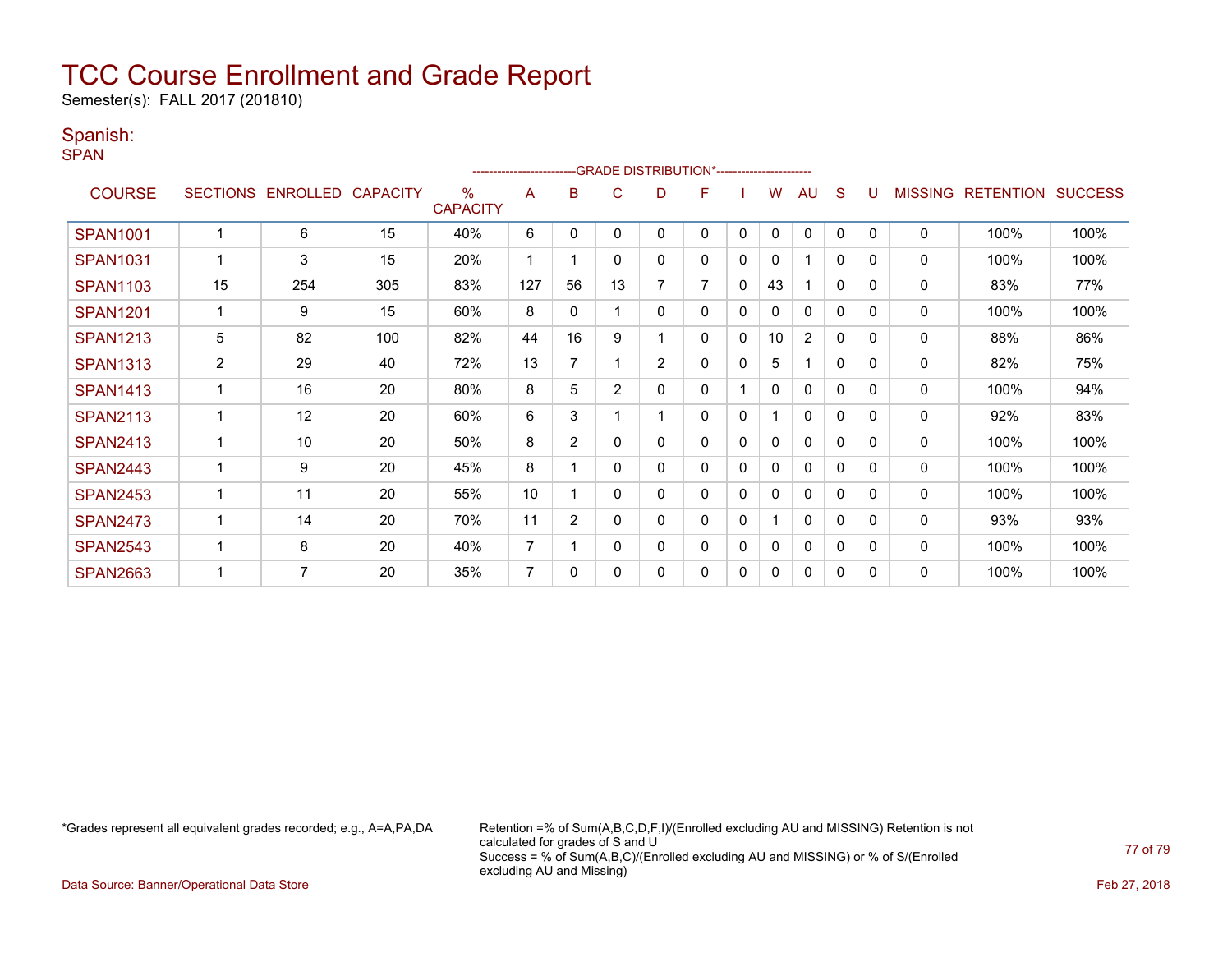Semester(s): FALL 2017 (201810)

### Theatre:

THEA

|                 | --GRADE DISTRIBUTION*-----------------------<br>------------------------ |                |                 |                      |                |              |                |   |                |             |              |              |   |   |                |                  |                |
|-----------------|--------------------------------------------------------------------------|----------------|-----------------|----------------------|----------------|--------------|----------------|---|----------------|-------------|--------------|--------------|---|---|----------------|------------------|----------------|
| <b>COURSE</b>   | <b>SECTIONS</b>                                                          | ENROLLED       | <b>CAPACITY</b> | %<br><b>CAPACITY</b> | A              | в            | C              | D | F              |             | w            | AU           | S |   | <b>MISSING</b> | <b>RETENTION</b> | <b>SUCCESS</b> |
| <b>THEA1033</b> |                                                                          | 16             | 16              | 100%                 | 9              | 4            | $\overline{2}$ | 0 | 0              | 0           |              | 0            | 0 | 0 | 0              | 94%              | 94%            |
| <b>THEA1053</b> |                                                                          | 21             | 22              | 95%                  | 15             |              | 0              |   | 4              | 0           | $\mathbf{0}$ | $\Omega$     | 0 | 0 | 0              | 100%             | 76%            |
| <b>THEA1081</b> |                                                                          | 48             | 65              | 74%                  | 39             |              | 0              | 0 | 4              | 0           | 4            | $\mathbf{0}$ | 0 | 0 | 0              | 92%              | 83%            |
| <b>THEA1093</b> | $\overline{2}$                                                           | 35             | 44              | 80%                  | 20             | 3            |                |   | 6              | 0           | 4            | $\Omega$     | 0 | 0 | 0              | 89%              | 69%            |
| <b>THEA1133</b> | $\overline{2}$                                                           | 21             | 20              | 105%                 | 13             | 3            | $\overline{2}$ | 0 |                | 0           | 2            | 0            | 0 | 0 | 0              | 90%              | 86%            |
| <b>THEA1242</b> |                                                                          | $\overline{2}$ | 5               | 40%                  |                |              | 0              | 0 | 0              | 0           | 0            | 0            | 0 | 0 | 0              | 100%             | 100%           |
| <b>THEA1563</b> |                                                                          | 8              | 20              | 40%                  | $\overline{2}$ | 5            |                | 0 | 0              | 0           | 0            | 0            | 0 | 0 | 0              | 100%             | 100%           |
| <b>THEA2013</b> |                                                                          | 11             | 12              | 92%                  | 10             | $\mathbf{0}$ | 0              | 0 | 0              | 0           |              | 0            | 0 | 0 | 0              | 91%              | 91%            |
| <b>THEA2063</b> |                                                                          | 12             | 12              | 100%                 | 5              | 3            | 2              | 0 | $\overline{2}$ | $\mathbf 0$ | 0            | 0            | 0 | 0 | 0              | 100%             | 83%            |
| <b>THEA2081</b> |                                                                          | 18             | 50              | 36%                  | 17             | $\Omega$     | $\Omega$       | 0 | 0              | 0           |              | 0            | 0 | 0 | 0              | 94%              | 94%            |
| <b>THEA2351</b> |                                                                          | 19             | 20              | 95%                  | 16             | $\Omega$     | O              | 0 | 0              | 0           | 3            | $\mathbf{0}$ | 0 | 0 | 0              | 84%              | 84%            |
| <b>THEA2453</b> |                                                                          | 9              | 12              | 75%                  | 9              | 0            | 0              | 0 | 0              | 0           | 0            | 0            | 0 | 0 | 0              | 100%             | 100%           |
| <b>THEA2463</b> |                                                                          | $\overline{2}$ | 5               | 40%                  | $\overline{2}$ | 0            |                | 0 | 0              | 0           | 0            | 0            | 0 | 0 | 0              | 100%             | 100%           |

\*Grades represent all equivalent grades recorded; e.g., A=A,PA,DA Retention =% of Sum(A,B,C,D,F,I)/(Enrolled excluding AU and MISSING) Retention is not calculated for grades of S and U Success = % of Sum(A,B,C)/(Enrolled excluding AU and MISSING) or % of S/(Enrolled excluding AU and Missing)